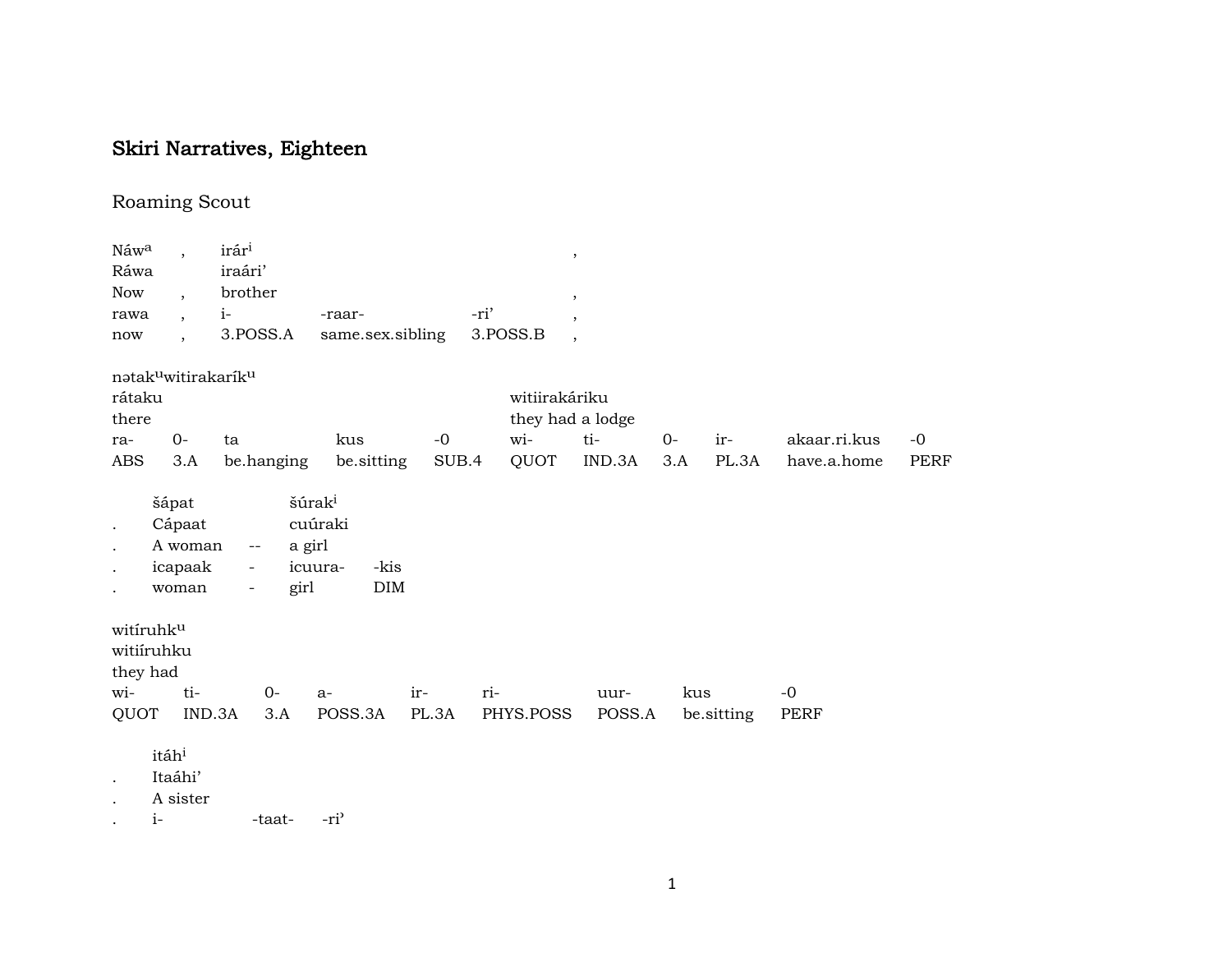|                                                              | 3.POSS.A                                                              | sister            | 3.POSS.B                 |                             |                          |                |                   |               |
|--------------------------------------------------------------|-----------------------------------------------------------------------|-------------------|--------------------------|-----------------------------|--------------------------|----------------|-------------------|---------------|
| irikuruharíhitn<br>irii-<br>that                             | irikuruuhaaríhit<br>they had that single one<br>kuruur-<br><b>DUB</b> | ri-<br>CONT.3A    | $0-$<br>$a-$<br>3.A      | POSS.3A                     | rihik<br>be.the.only.one |                | $-0$<br>PERF      |               |
| itáh <sup>i</sup><br>itaáhi'<br>a sister<br>$i-$<br>3.POSS.A | -taat-<br>sister                                                      | $-ri$<br>3.POSS.B |                          |                             |                          |                |                   |               |
| ahíhruk <sup>u</sup><br>ahiíruhku                            | their having her                                                      |                   |                          |                             |                          |                |                   |               |
| ar-<br>EV.                                                   | $0-$<br>ra-<br><b>ABS</b><br>3.A                                      | a-<br>POSS.3A     | ir-<br>PL.3A             | ri-<br>PHYS.POSS            |                          | uur-<br>POSS.A | kus<br>be sitting | $-0$<br>SUB.4 |
| hiahirakarík <sup>u</sup><br>hi<br>and<br>hi<br>and          | ahiirakáriku<br>they had a home<br>ar-<br>ra-<br>EV<br><b>ABS</b>     | $0-$<br>3.A       | ir-<br>PL.3A             | akaar.ri.kus<br>have.a.home | $-0$<br><b>PERF</b>      |                |                   |               |
| witirasá <sup>a</sup><br>Witiirasá'a                         | They were named                                                       |                   |                          |                             |                          |                |                   |               |
| wi-                                                          | ti-                                                                   | $O -$<br>ir-      | asar                     | $\overline{\phantom{0}}$    |                          |                |                   |               |
| QUOT                                                         | IND.3A                                                                | PL.3A<br>3.A      | be.named                 |                             | EX                       |                |                   |               |
| Pitakáwahar <sup>u</sup>                                     |                                                                       |                   | $\overline{\phantom{a}}$ | Pitakawahar <sup>u</sup>    |                          |                | $\,$              |               |
|                                                              | Piitakáwahaaru'                                                       |                   |                          | Piitakáwahaaru'             |                          |                |                   |               |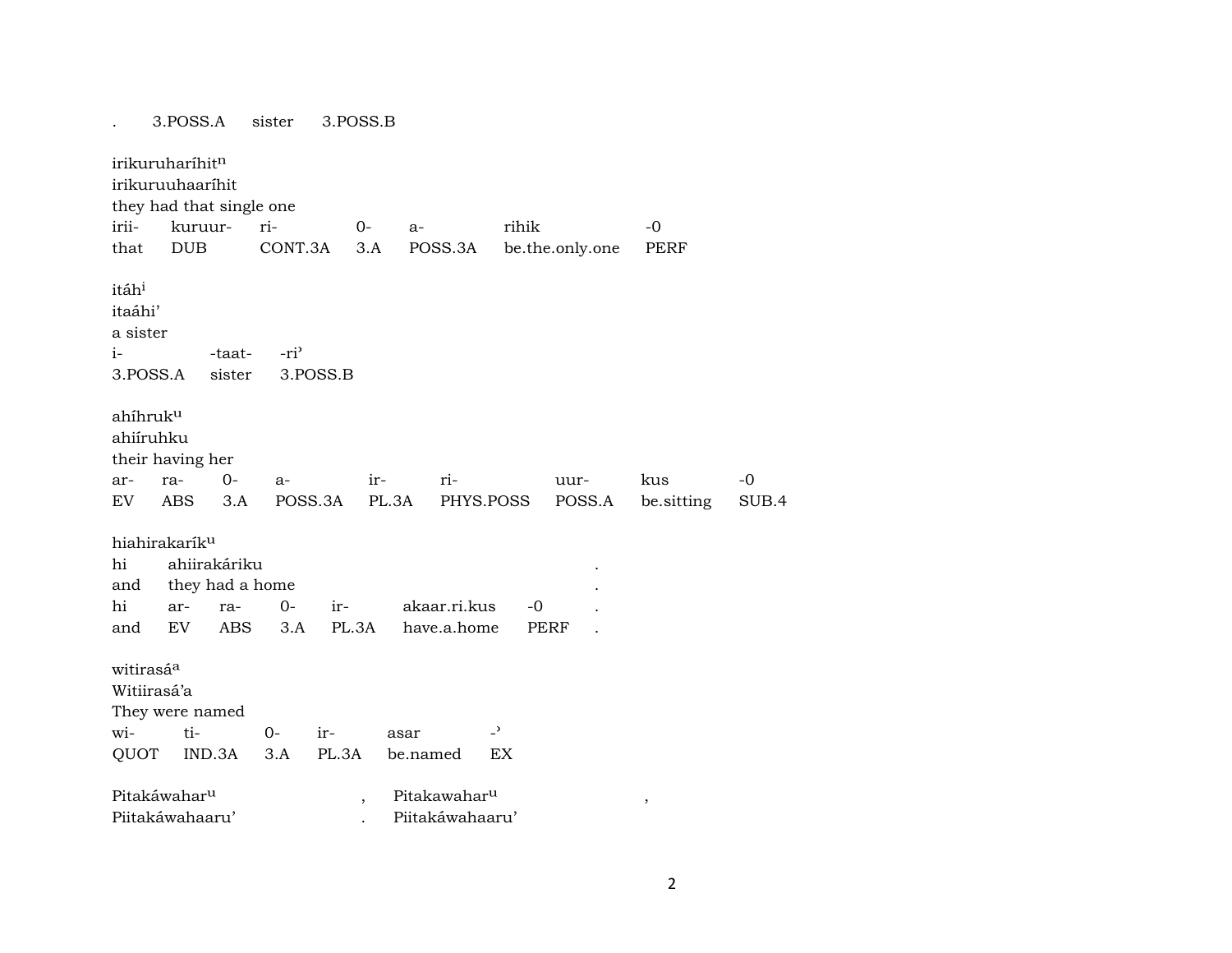|                                                               | Lucky Man                                                 |                                                                            |                    |             | Lucky Man          |                              |                                |                                                 |                                                                        |
|---------------------------------------------------------------|-----------------------------------------------------------|----------------------------------------------------------------------------|--------------------|-------------|--------------------|------------------------------|--------------------------------|-------------------------------------------------|------------------------------------------------------------------------|
| wiita                                                         |                                                           | kawahaar                                                                   | $-u^{\prime}$      |             | wiita              | kawahaar                     | $-u^{\prime}$                  |                                                 |                                                                        |
| man                                                           |                                                           | be.fortunate                                                               | <b>NOM</b>         |             | man                | be.fortunate                 | <b>NOM</b>                     |                                                 |                                                                        |
| nikuwitirasáa<br>riku-<br>that.is<br>ihi<br>ihi<br>uh<br>ihii | ,<br>$\overline{\phantom{a}}$<br>$\overline{\phantom{a}}$ | rikuwitiirasá'a<br>they were the ones named<br>wi-<br>QUOT                 | ti-<br>IND.3A      | $0-$<br>3.A | ir-<br>PL.3A       | asar<br>be.named             | $\overline{\phantom{a}}$<br>EX | $\mathbf{i}$<br>i<br>and<br>$\mathbf{i}$<br>and | $\overline{ }$<br>$\overline{\phantom{a}}$<br>$\overline{\phantom{a}}$ |
| uh                                                            | $\overline{\phantom{a}}$                                  |                                                                            |                    |             |                    |                              |                                |                                                 |                                                                        |
| ar-<br>EV                                                     | ra-<br><b>ABS</b>                                         | aharahparíspari<br>aharaahpaarispari'<br>they went hunting<br>$O -$<br>3.A | raar-<br>PL.INDV.A |             | paariis-<br>hunter | warii<br>be.going.about.IMPF |                                |                                                 | -:hus<br><b>IMPF</b>                                                   |
|                                                               |                                                           |                                                                            |                    |             |                    |                              |                                |                                                 |                                                                        |
|                                                               |                                                           |                                                                            |                    |             |                    |                              |                                |                                                 |                                                                        |
|                                                               |                                                           |                                                                            |                    |             |                    |                              |                                |                                                 |                                                                        |
|                                                               |                                                           |                                                                            |                    |             |                    |                              |                                |                                                 |                                                                        |
|                                                               |                                                           |                                                                            |                    |             |                    |                              |                                |                                                 |                                                                        |
| Tirakúšapat <sup>n</sup><br>Tíraaku<br>This                   |                                                           |                                                                            |                    |             |                    | cápaat<br>woman              |                                |                                                 |                                                                        |
| tii-                                                          | ra-                                                       | $0-$                                                                       | kus                |             | $-0$               | icapaak                      |                                |                                                 |                                                                        |
| this                                                          |                                                           | <b>ABS</b><br>3.A                                                          | be.sitting         |             | SUB.4              | woman                        |                                |                                                 |                                                                        |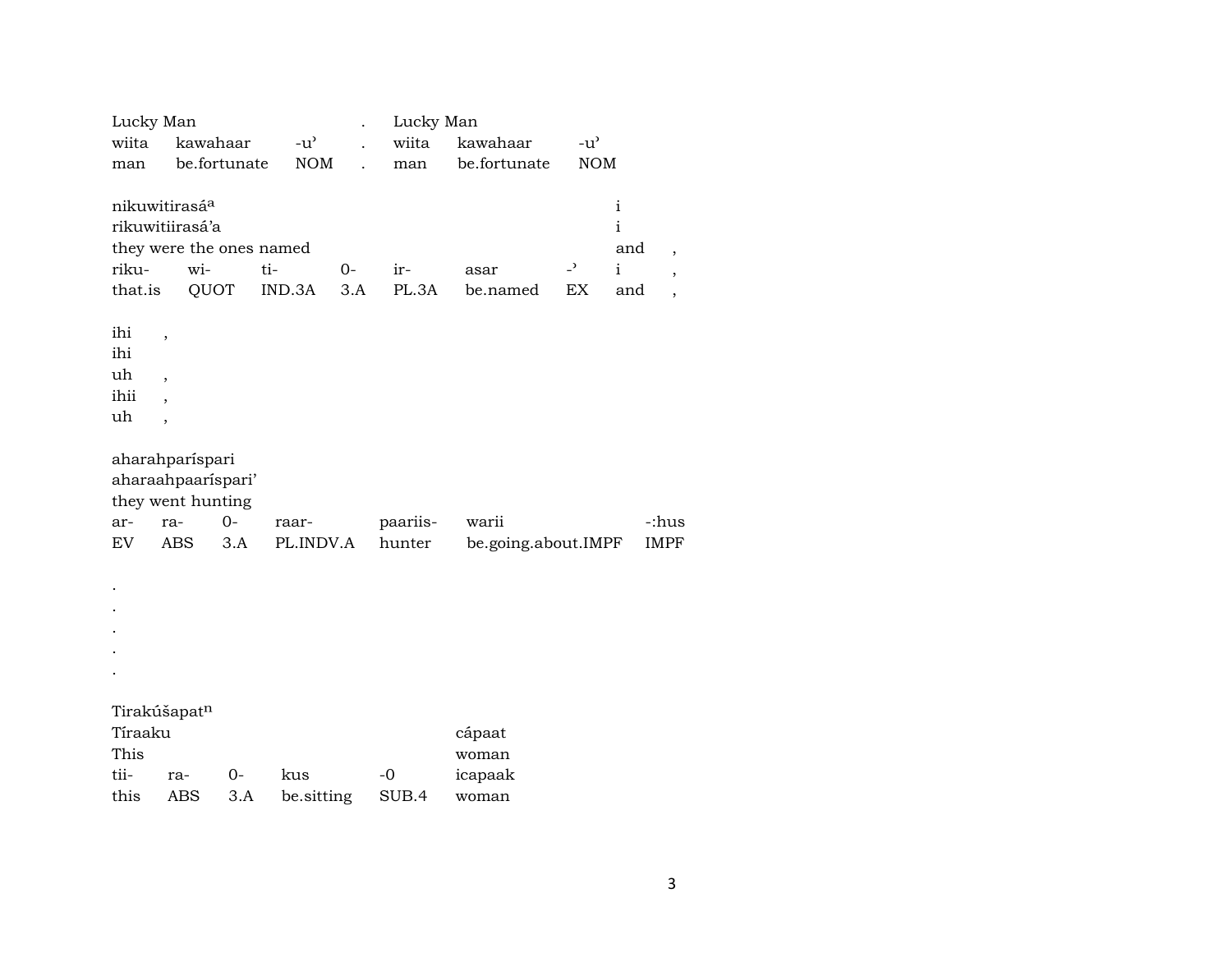| náhkuwaka                                                        |            |                                                   |                              |               |                                                                                      |                    |                                                                                                                          |                          |
|------------------------------------------------------------------|------------|---------------------------------------------------|------------------------------|---------------|--------------------------------------------------------------------------------------|--------------------|--------------------------------------------------------------------------------------------------------------------------|--------------------------|
| raáhkuwaaka                                                      |            |                                                   |                              |               |                                                                                      |                    |                                                                                                                          |                          |
| when she would say                                               |            |                                                   |                              |               |                                                                                      |                    |                                                                                                                          |                          |
| ra-                                                              | $O -$      | ar-                                               | ku-                          | waak          | -a                                                                                   |                    |                                                                                                                          |                          |
| INF.A                                                            | 3.A        | EV                                                | INF.B                        | say.SUB       | SUB.1                                                                                |                    |                                                                                                                          |                          |
| tirakušúrak <sup>i</sup><br>tíraaku<br>this<br>tii-<br>this      | ra-<br>ABS | $0-$<br>3.A                                       | kus<br>be.sitting            | $-0$<br>SUB.4 | cuúraki<br>girl<br>icuura-<br>girl                                                   | -kis<br><b>DIM</b> | $\boldsymbol{\mathcal{C}}$<br>,<br>$\mathcal{C}$<br>$\mathcal{C}\mathcal{C}$<br>$\pmb{\mathsf{H}}$<br>$\pmb{\mathsf{H}}$ |                          |
| Náwa<br>Ráwa<br><b>Now</b><br>rawa<br>now                        |            |                                                   |                              |               |                                                                                      |                    |                                                                                                                          |                          |
| suhuraktíkskar <sup>u</sup><br>suhuuraaktíkskaru'                |            | at last you (pl) make arrows                      |                              |               |                                                                                      |                    |                                                                                                                          |                          |
| $i-$                                                             |            | $S-$                                              | uhur-                        | rak-          | riiks-                                                                               | ka.ra'uk           | -0                                                                                                                       | $\, ,$                   |
| CONT.1/2A                                                        |            | 2.A                                               | at.last                      | $1/2$ .PL     | arrow                                                                                | make.PL.P          | <b>PERF</b>                                                                                                              | $\overline{\phantom{a}}$ |
| iráš <sup>u</sup><br>iraácti'<br>my brothers<br>$i-$<br>3.POSS.A |            | raac<br>brother                                   | -ri <sup>3</sup><br>3.POSS.B |               | $\pmb{\mathsf{H}}$<br>$\pmb{\mathsf{H}}$<br>$\pmb{\mathsf{H}}$<br>$\pmb{\mathsf{H}}$ |                    |                                                                                                                          |                          |
|                                                                  |            | hiruwitirikskarúkusit <sup>i</sup> t <sup>n</sup> |                              |               |                                                                                      |                    |                                                                                                                          |                          |
| Hiru                                                             |            |                                                   | witiirikskaruúkusitit        |               |                                                                                      |                    |                                                                                                                          |                          |
| Then                                                             |            |                                                   | they began making arrows     |               |                                                                                      |                    |                                                                                                                          |                          |
| hiruu                                                            | wi-        | ti-                                               |                              | $0-$<br>ir-   | riiks-                                                                               | ka.ra'uk           | -:hus                                                                                                                    | -itik                    |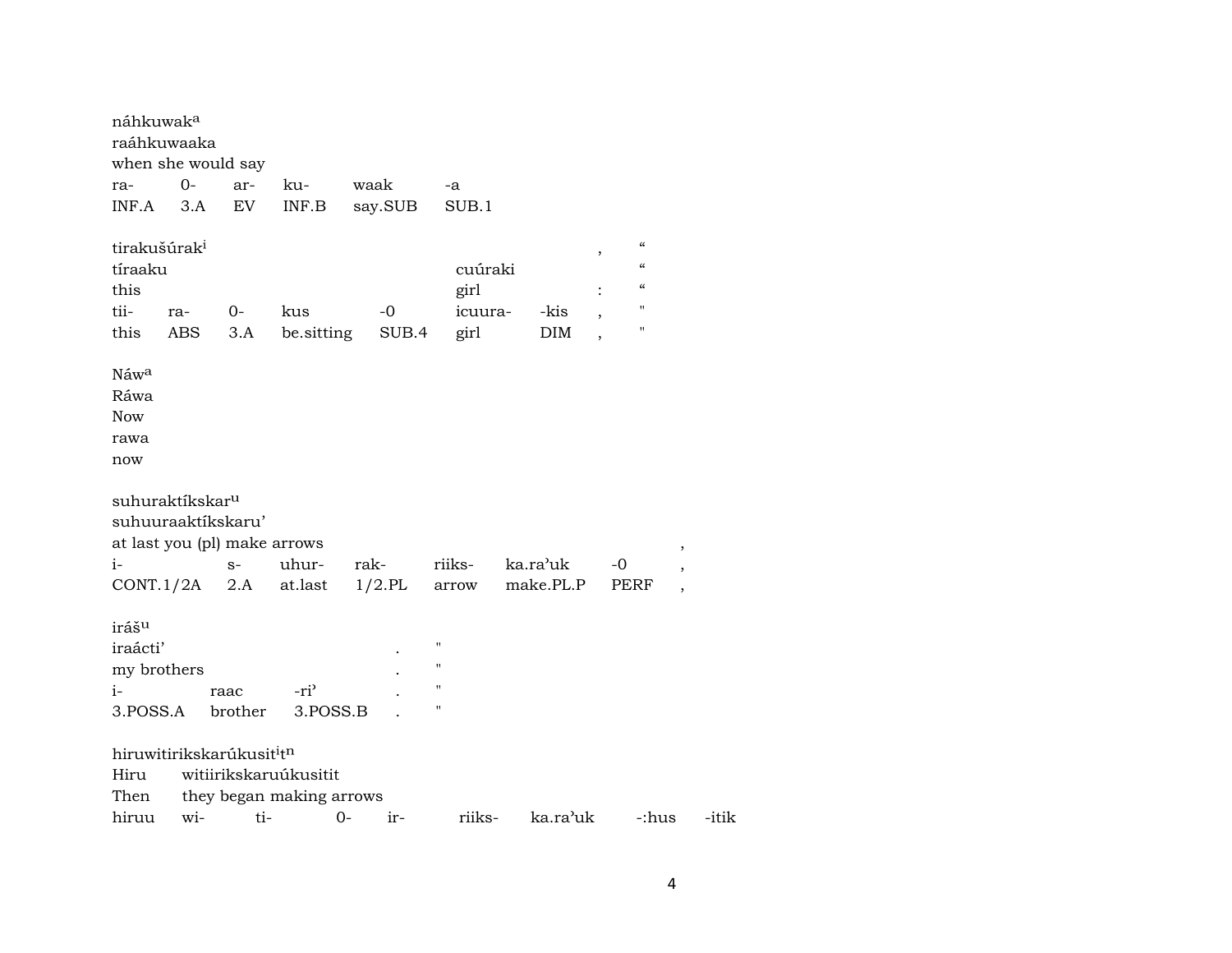| then                     | QUOT                                      |                              | IND.3A        | 3.A PL.3A   |            | arrow       | make.PL.P             | <b>IMPF</b>       | <b>INCH</b> |
|--------------------------|-------------------------------------------|------------------------------|---------------|-------------|------------|-------------|-----------------------|-------------------|-------------|
|                          | awitiríkskaruk <sup>u</sup>               |                              |               |             |            |             |                       | $\, ,$            |             |
| a                        |                                           | witiiríkskaruuku'            |               |             |            |             |                       |                   |             |
| and                      |                                           | now they were making arrows  |               |             |            |             |                       |                   |             |
| a                        | wii-                                      | ti-                          | $O -$         | ir-         | riiks-     |             | ka.ra <sup>,</sup> uk | -:hus             |             |
| and                      | now                                       | IND.3A                       | 3.A           | PL.3A       | arrow      |             | make.PL.P             | <b>IMPF</b>       |             |
|                          |                                           |                              |               |             |            |             |                       |                   |             |
|                          | awiwitirikstaríhəš                        |                              |               |             |            |             |                       |                   |             |
| a                        |                                           | wiwitirikstariíhac           |               |             |            |             |                       |                   |             |
| and                      |                                           | now the arrows were finished |               |             |            |             |                       |                   |             |
| a                        | wii-                                      | wi-<br>QUOT                  | ti-<br>IND.3A | $0-$<br>3.A | riiks-     | raar-<br>PL | riihac<br>finish      | -0<br><b>PERF</b> |             |
| and                      | now                                       |                              |               |             | arrow      |             |                       |                   |             |
| Hi                       | Hitirákušúrak <sup>i</sup><br>And<br>this | tíraaku                      |               |             |            |             | cuúraki<br>girl       |                   |             |
| hi                       | tii-                                      | ra-                          | $0-$          | kus         | $-0$       |             | icuura-               | -kis              |             |
|                          | this<br>and                               | ABS                          | 3.A           |             | be sitting | SUB.4       | girl                  | <b>DIM</b>        |             |
| hiwitaruta<br>hi<br>and  | witaruuta                                 | she would do it              |               |             |            |             |                       |                   |             |
| hi                       | wi-                                       | ti-                          | 0-            | ar-         | ut-        | aar         | $-0$                  |                   |             |
| and                      | QUOT                                      | IND.3A                       | 3.A           | EV          | PREV       | do          | PERF                  |                   |             |
| irirahkutár <sup>a</sup> | iriiraahkuútaara<br>what she did          |                              |               |             |            |             |                       |                   |             |
| irii-                    | ra-                                       | $O -$                        | ar-           | ku-         | ut-        | aar         | -a                    |                   |             |
| what                     | INF.A                                     | 3.A                          | EV            | INF.B       | PREV       | do          | SUB.1                 |                   |             |
| rihkúša <sup>a</sup>     |                                           |                              |               |             |            |             |                       |                   |             |

rihkuúca'a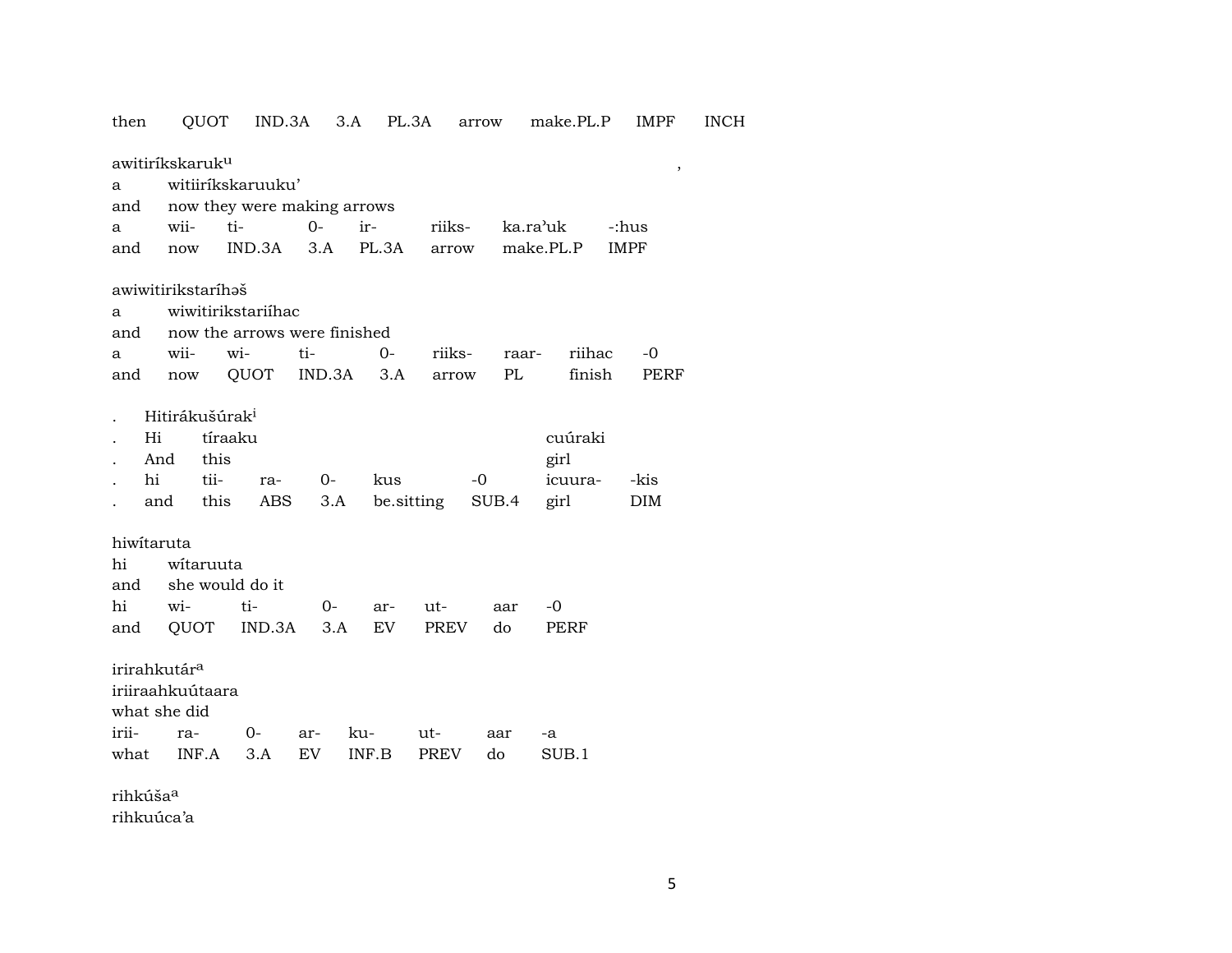|                  | when she got up                                        |                   |         |      |            |        |        |            | $\overline{\phantom{a}}$ |             |                            |      |
|------------------|--------------------------------------------------------|-------------------|---------|------|------------|--------|--------|------------|--------------------------|-------------|----------------------------|------|
| ra-              | $O -$                                                  | $a-$              |         | ir-  | ku-        |        | uca.a  | $-0$       |                          |             |                            |      |
| INF.A            | 3.A                                                    |                   | PREV.3A | OBV  | INF.B      |        | get.up | SUB.4      |                          |             |                            |      |
|                  |                                                        |                   |         |      |            |        |        |            |                          |             |                            |      |
|                  | nahkukústapaš                                          |                   |         |      |            |        |        |            |                          |             |                            |      |
|                  | raahkukústapac                                         |                   |         |      |            |        |        |            |                          |             |                            |      |
|                  | when she moved where she sat                           |                   |         |      |            |        |        |            |                          |             |                            |      |
| ra-              | 0-                                                     | ar-               | ku-     | kus  |            | tapac  |        | $-0$       |                          |             |                            |      |
| INF.A            | 3.A                                                    | ${\rm EV}$        | INF.B   |      | be.sitting | move   |        | SUB.4      |                          |             |                            |      |
|                  | nahkuwášititn                                          |                   |         |      |            |        |        |            |                          |             |                            |      |
|                  | raahkuuwácitit                                         |                   |         |      |            |        |        |            |                          |             |                            |      |
|                  | when she went out                                      |                   |         |      |            |        |        |            |                          |             |                            |      |
| ra-              | $0-$                                                   | ar-               | ku-     |      | awacitik   | $-0$   |        |            |                          |             |                            |      |
| INF.A            | 3.A                                                    | EV                | INF.B   |      | go.out     | SUB.4  |        |            |                          |             |                            |      |
|                  |                                                        |                   |         |      |            |        |        |            |                          |             |                            |      |
|                  | hiwiwitahwáku                                          |                   |         |      |            |        |        |            |                          | ,           | $\epsilon$                 |      |
| hi               |                                                        | wiwitaahwáku'     |         |      |            |        |        |            |                          |             | $\boldsymbol{\mathcal{C}}$ |      |
| and              |                                                        | she would now say |         |      |            |        |        |            |                          |             | $\boldsymbol{\mathcal{C}}$ |      |
| hi               | wii-                                                   | wi-               | ti-     |      | 0-         | ar-    | waka'u |            | -0                       | ,           | $\pmb{\mathsf{H}}$         |      |
| and              | now                                                    | QUOT              | IND.3A  |      | 3.A        | EV.    | say    |            | PERF                     |             | $\pmb{\mathsf{H}}$         |      |
|                  |                                                        |                   |         |      |            |        |        |            |                          |             |                            |      |
| Náw <sup>a</sup> | $\overline{\phantom{a}}$                               |                   |         |      |            |        |        |            |                          |             |                            |      |
| Ráwa             |                                                        |                   |         |      |            |        |        |            |                          |             |                            |      |
| <b>Now</b>       |                                                        |                   |         |      |            |        |        |            |                          |             |                            |      |
| rawa             |                                                        |                   |         |      |            |        |        |            |                          |             |                            |      |
| now              |                                                        |                   |         |      |            |        |        |            |                          |             |                            |      |
|                  |                                                        |                   |         |      |            |        |        |            |                          |             |                            |      |
|                  | suhúraktikstušpaw <sup>u</sup><br>suhuúraktikstucpaawu |                   |         |      |            |        |        |            |                          |             |                            |      |
|                  | you may at last put the arrows in different piles      |                   |         |      |            |        |        |            |                          |             |                            |      |
| $i-$             |                                                        | $S-$              | uhur-   | rak- |            | riiks- |        | ra.uc.wuh  |                          | -waa        | -0                         |      |
| CONT.1/2A        |                                                        | 2.A               | at.last |      | $1/2$ .PL  | arrow  |        | put.PL.OBJ |                          | <b>DIST</b> |                            | PERF |
|                  |                                                        |                   |         |      |            |        |        |            |                          |             |                            |      |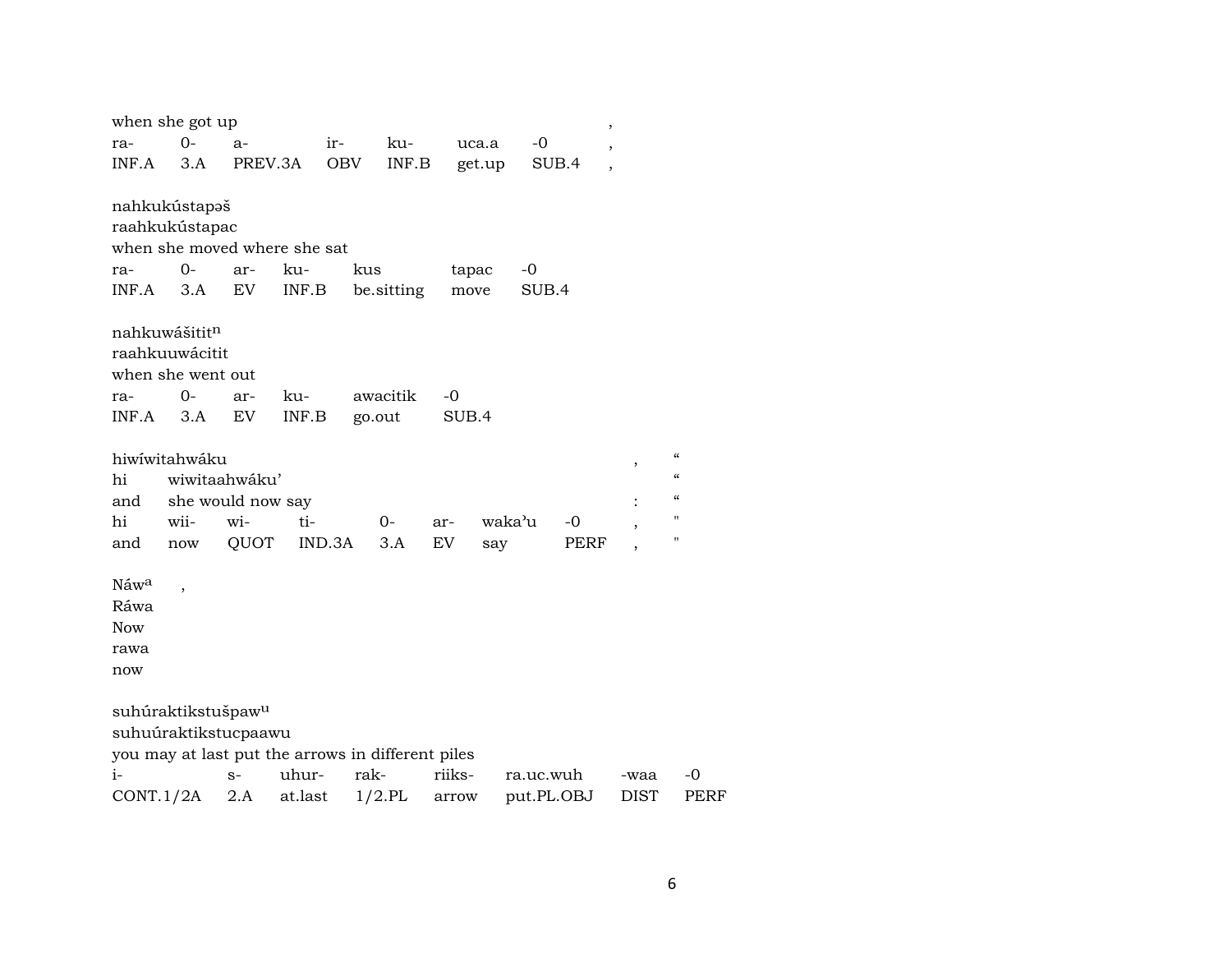|                                                            | irirəskurapawárik <sup>i</sup>                                        |                                                                |                                                     |                  |                        |                 |                   |                                |  |  |  |  |
|------------------------------------------------------------|-----------------------------------------------------------------------|----------------------------------------------------------------|-----------------------------------------------------|------------------|------------------------|-----------------|-------------------|--------------------------------|--|--|--|--|
|                                                            | iriiraskuraapaawaáriki                                                |                                                                |                                                     |                  |                        |                 |                   |                                |  |  |  |  |
|                                                            | where you stand around here and there                                 |                                                                |                                                     |                  |                        |                 |                   |                                |  |  |  |  |
| irii-                                                      | ra-                                                                   | $S-$                                                           | ku-                                                 | rak-             | waawa-                 | arik            |                   | $-i$                           |  |  |  |  |
| where                                                      | INF.A                                                                 | 2.A                                                            | $\ensuremath{\mathsf{INF}}.\ensuremath{\mathsf{B}}$ | $1/2$ .PL        | <b>DIST</b>            |                 | be.standing       | SUB.2                          |  |  |  |  |
| Н<br>Ħ<br>н<br>$\mathbf{H}$<br>н                           | Wituharu<br>Wituuháru'<br>wi-<br>QUOT                                 | They numbered<br>ti-<br>IND.3A                                 | $O -$<br>3.A                                        | ut-<br>PREV      | raar.uu<br>be.a.number |                 | -0<br><b>PERF</b> |                                |  |  |  |  |
| tawiksapiš<br>tawiksaapic<br>eight<br>tawiksaapic<br>eight |                                                                       | irášt <sup>i</sup><br>iraácti'<br>brothers<br>$i-$<br>3.POSS.A | -raac-<br>brother                                   | -ri <sup>3</sup> | 3.POSS.B               |                 |                   |                                |  |  |  |  |
|                                                            | Tarah <sup>a</sup><br>Táraha'<br><b>Buffalo</b><br>tarahaa<br>buffalo |                                                                |                                                     |                  |                        |                 |                   |                                |  |  |  |  |
| hiwitíhwiš <sup>a</sup><br>hi<br>and<br>hi<br>and          | witiihwica'<br>they arrived<br>wi-<br>QUOT                            | ti-<br>IND.3A                                                  | $0-$<br>3.A                                         | $a-$<br>PREV.3A  | ir-<br>PL.3A           | wic.a<br>arrive | -0<br>PERF        | $\,$<br>$\,$<br>$\overline{ }$ |  |  |  |  |
| irár <sup>i</sup><br>iraári'<br>brother<br>$i-$            |                                                                       | -raar-                                                         |                                                     | -ri'             | ,<br>,<br>,            |                 |                   |                                |  |  |  |  |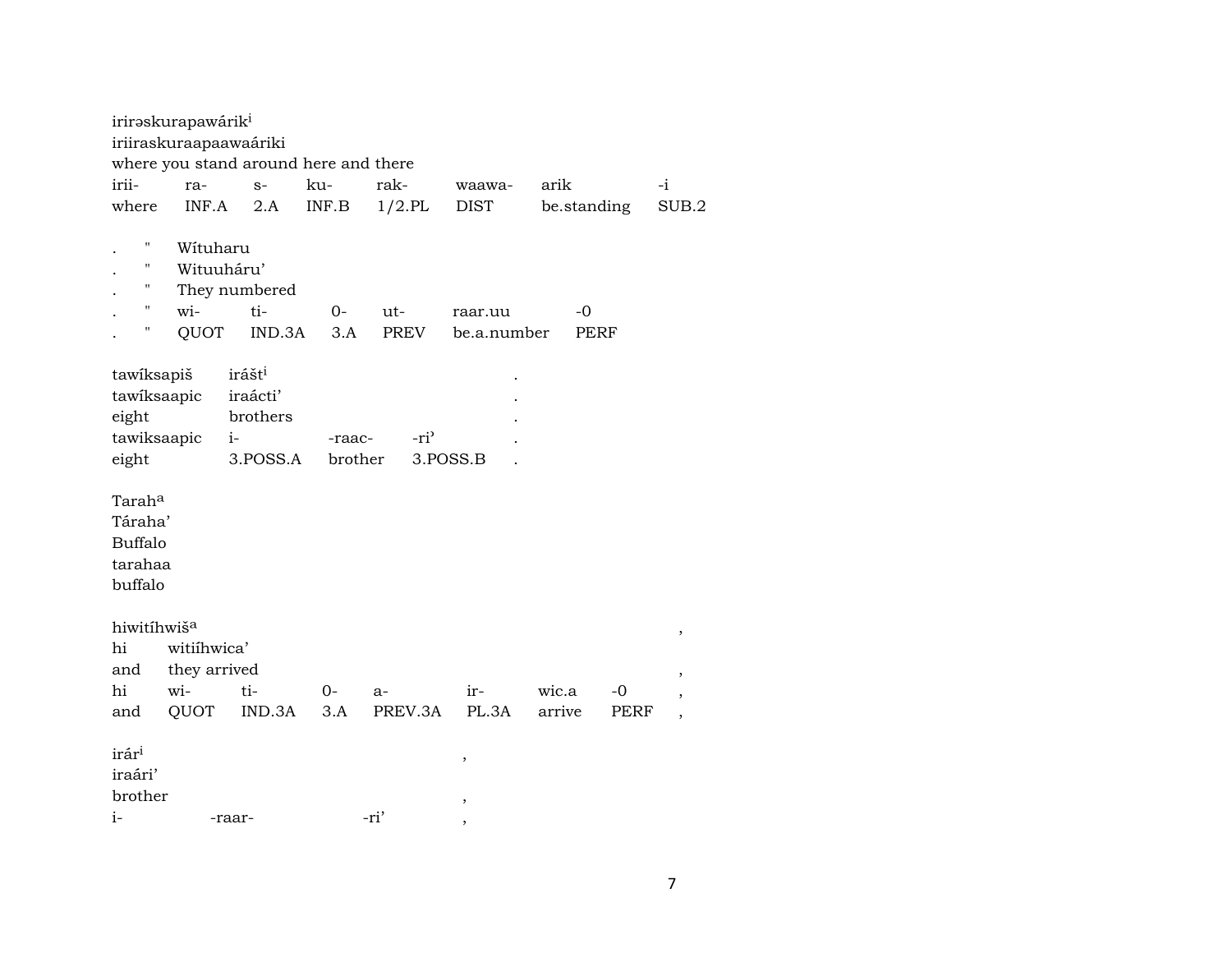3.POSS.A same.sex.sibling 3.POSS.B ,

,

hitiritkahkáwa hi tiiritkaahkáwaa' and the dust rose hi ti- 0- a- ir- itkaar- kaa.a -wa -0 and IND.3A 3.A PREV.3A PL.3A particulate.matter come.out DIST PERF  $\it irfahakaw^i$  ,  $\it hif$  ,  $\it hif$  ,  $\it hif$  ,  $\it hif$ irii'ahákaawi hi where the lodge was, and and and and and and and and  $\alpha$ irii- ar- ra- 0- akaa -wi hi where EV ABS 3.A be.a.dwelling SUB.L and táraha táraha' the buffalo tarahaa buffalo witíwiš<sup>a</sup> witiíhwica' . they arrived wi- ti- 0- a- ir- wic.a -0 . QUOT IND.3A 3.A PREV.3A PL.3A arrive PERF . asiwitirakákšak<sup>u</sup> A siwitiiraakákcaaku' And they were shooting them a si- wi- ti- 0- ir- ak- ak.cak -:hus and DU QUOT IND.3A 3.A PL.3A PL.AN.3P shoot IMPF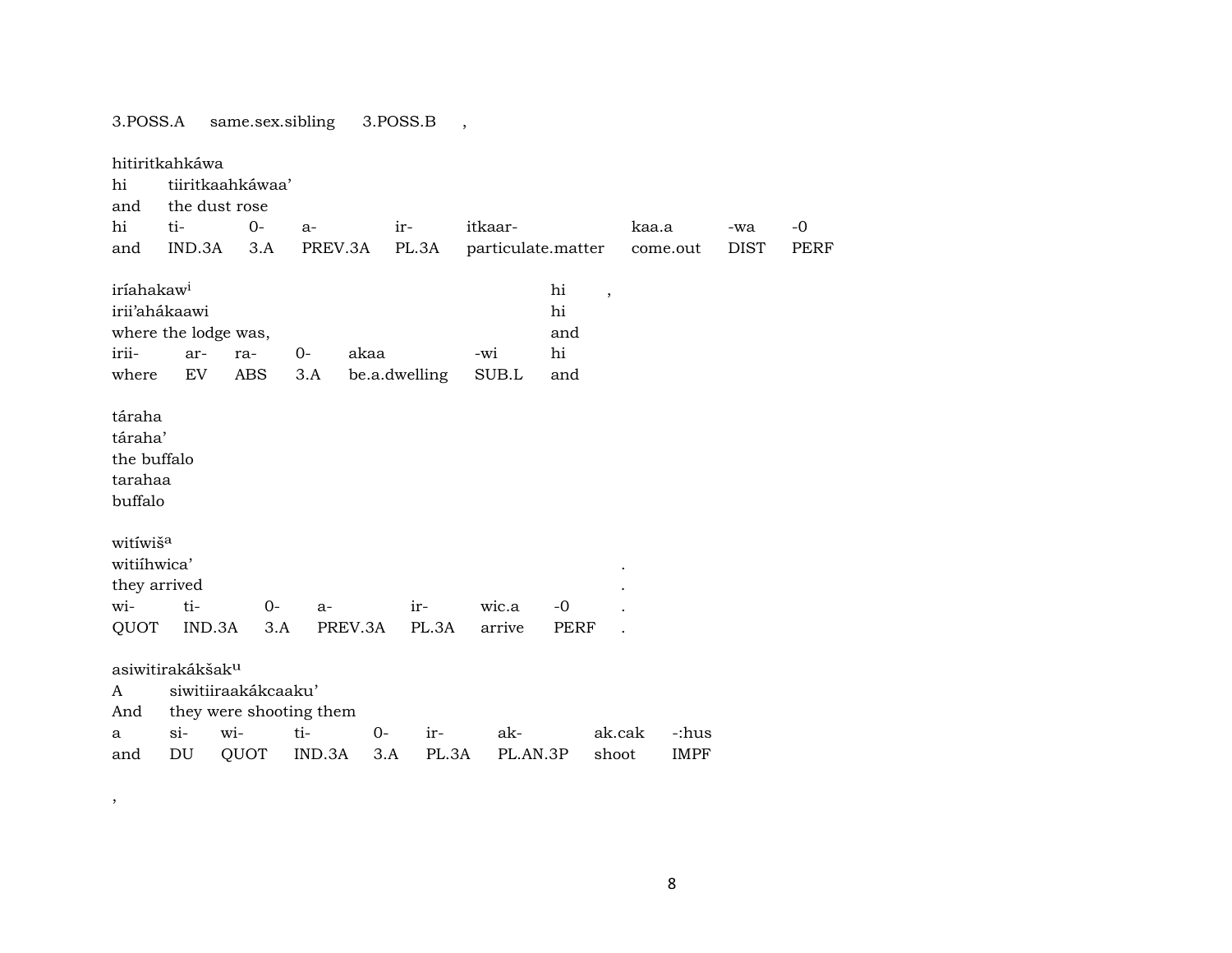| ,<br>$\cdot$             |                                             |                                    |                                          |             |                     |                   |             |                 |                      |                                  |                   |
|--------------------------|---------------------------------------------|------------------------------------|------------------------------------------|-------------|---------------------|-------------------|-------------|-----------------|----------------------|----------------------------------|-------------------|
| a<br>and<br>a<br>and     | asiwitirakákšak <sup>u</sup><br>$si-$<br>DU | siwítiiraakákcaaku'<br>wi-<br>QUOT | they were shooting them<br>ti-<br>IND.3A | $0-$<br>3.A | ir-<br>PL.3A        | rak-<br>$1/2$ .PL | ak-         | PL.AN.3P        | cak<br>shoot         | -:hus<br><b>IMPF</b>             |                   |
| ,                        |                                             |                                    |                                          |             |                     |                   |             |                 |                      |                                  |                   |
| ,                        |                                             |                                    |                                          |             |                     |                   |             |                 |                      |                                  |                   |
|                          | asiwitirakákšak <sup>u</sup>                |                                    |                                          |             |                     |                   |             |                 |                      |                                  |                   |
| a<br>and                 |                                             | siwitiiraakákcaaku'                | they were shooting them                  |             |                     |                   |             |                 |                      |                                  |                   |
| a<br>and                 | $si-$<br>DU                                 | wi-<br>QUOT                        | ti-<br>IND.3A                            | $0-$<br>3.A | ir-<br>PL.3A        | ak-<br>PL.AN.3P   |             | ak.cak<br>shoot | -:hus<br><b>IMPF</b> |                                  |                   |
| $\overline{\phantom{a}}$ |                                             |                                    |                                          |             |                     |                   |             |                 |                      |                                  |                   |
|                          |                                             |                                    |                                          |             |                     |                   |             |                 |                      |                                  |                   |
|                          |                                             |                                    |                                          |             |                     |                   |             |                 |                      |                                  |                   |
|                          |                                             |                                    |                                          |             |                     |                   |             |                 |                      |                                  |                   |
|                          |                                             | ikarirakuhuhkitáhuht <sup>a</sup>  |                                          |             |                     |                   |             |                 |                      |                                  |                   |
| Ι                        |                                             |                                    | kari' rakuuhuhkitáhuhta                  |             |                     |                   |             |                 |                      |                                  |                   |
| And                      |                                             |                                    | it wasn't for anyone to be left out      |             |                     |                   |             |                 |                      |                                  |                   |
| $\mathbf{i}$             | ka-<br><b>NEG</b>                           | ri-<br>CONT.3A                     | $O -$<br>3.A                             | $\mathbf 0$ | $-0$<br><b>PERF</b> | ra-<br>INF.A      | $0-$<br>3.A | ku-<br>INF.B    |                      | uhuur.kita.uh<br>be.left.out.INT | -ta<br><b>INT</b> |
| and                      |                                             |                                    |                                          | be          |                     |                   |             |                 |                      |                                  |                   |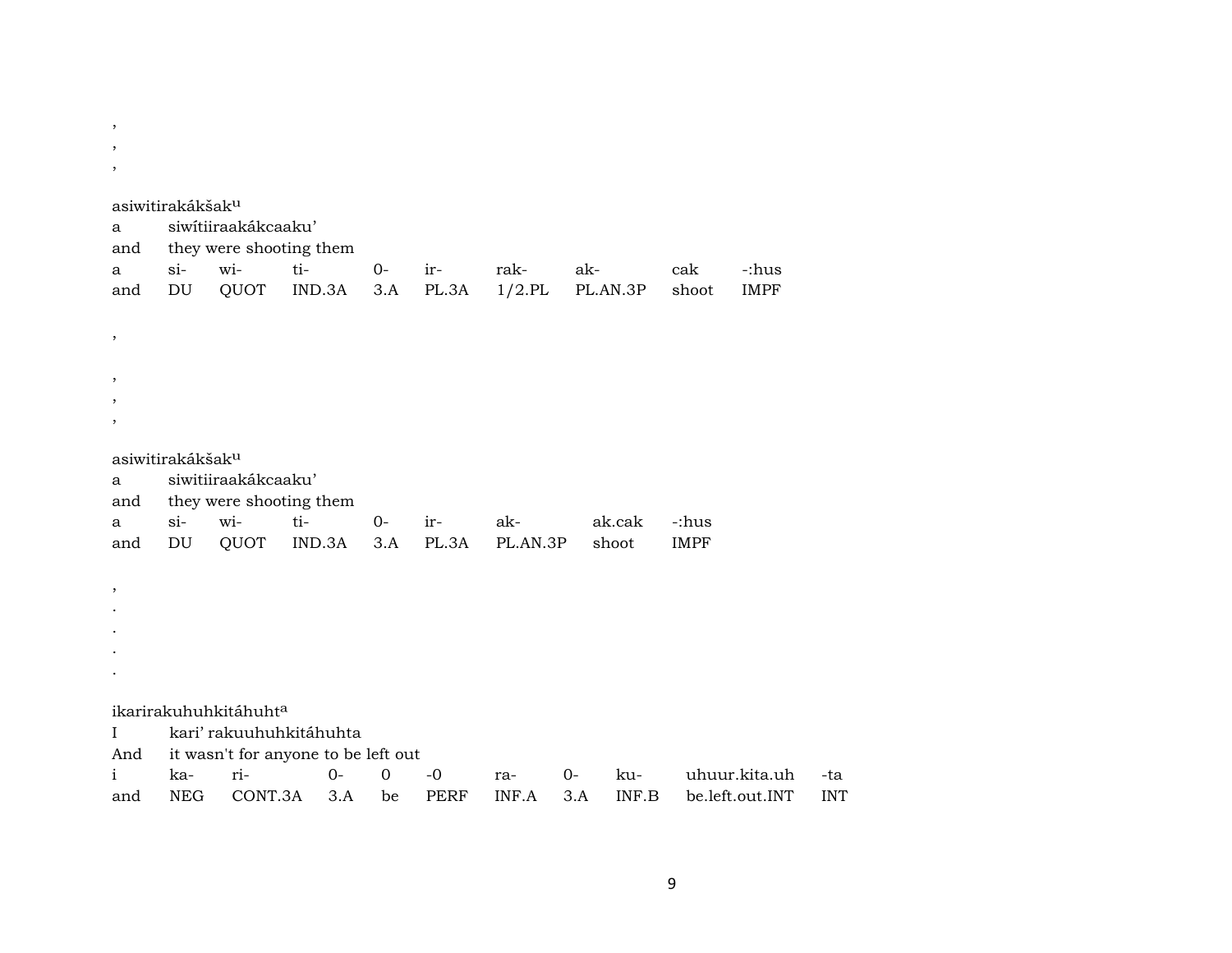|                                                                        | Wahiritn<br>Raahiírit<br>Finally<br>raahiirit<br>finally |                                                                            |              |              |           |                                  |                         |                     |                     |                   |
|------------------------------------------------------------------------|----------------------------------------------------------|----------------------------------------------------------------------------|--------------|--------------|-----------|----------------------------------|-------------------------|---------------------|---------------------|-------------------|
| a<br>and<br>a                                                          | arawitarutitásuhat <sup>n</sup><br>raa-                  | raawitaruutiitásuuhat<br>the carcasses would just be (lying) around<br>wi- | ti-          | $O -$<br>3.A | ar-<br>EV | ut-                              | iit-                    | as.uu.hak           |                     | -0<br><b>PERF</b> |
| and<br>tárah <sup>a</sup><br>táraha'<br>buffalos<br>tarahaa<br>buffalo | just                                                     | QUOT                                                                       | IND.3A       |              |           | PREV                             | body                    | be.sitting.around   |                     |                   |
| irii-<br>what                                                          | iriruwirahkusakárik <sup>i</sup><br>ruu-<br>then         | iriruuwiraahkuusaakáriki<br>whatever the time of day was<br>wii-<br>now    | ra-<br>INF.A | $0-$<br>3.A  | ar-<br>EV | ku-<br>$\textsf{INF}.\textsf{B}$ | saak-<br>day            | arik<br>be.standing | $-i$                | SUB.2             |
| hi<br>and<br>hi<br>and                                                 | hiwitiruruwáwaas<br>wi-<br>QUOT                          | witiiruuruuwaáwa'as<br>they all ran off<br>ti-<br>IND.3A                   | $0-$<br>3.A  | ir-<br>PL.3A | uur-      | PREV                             | ruu.wa.as-i<br>run.away | -ruu<br><b>DIST</b> | -waa<br><b>DIST</b> | $-0$<br>PERF      |
| tárah <sup>a</sup><br>táraha'<br>tarahaa                               | the buffalos                                             |                                                                            |              |              |           |                                  |                         |                     |                     |                   |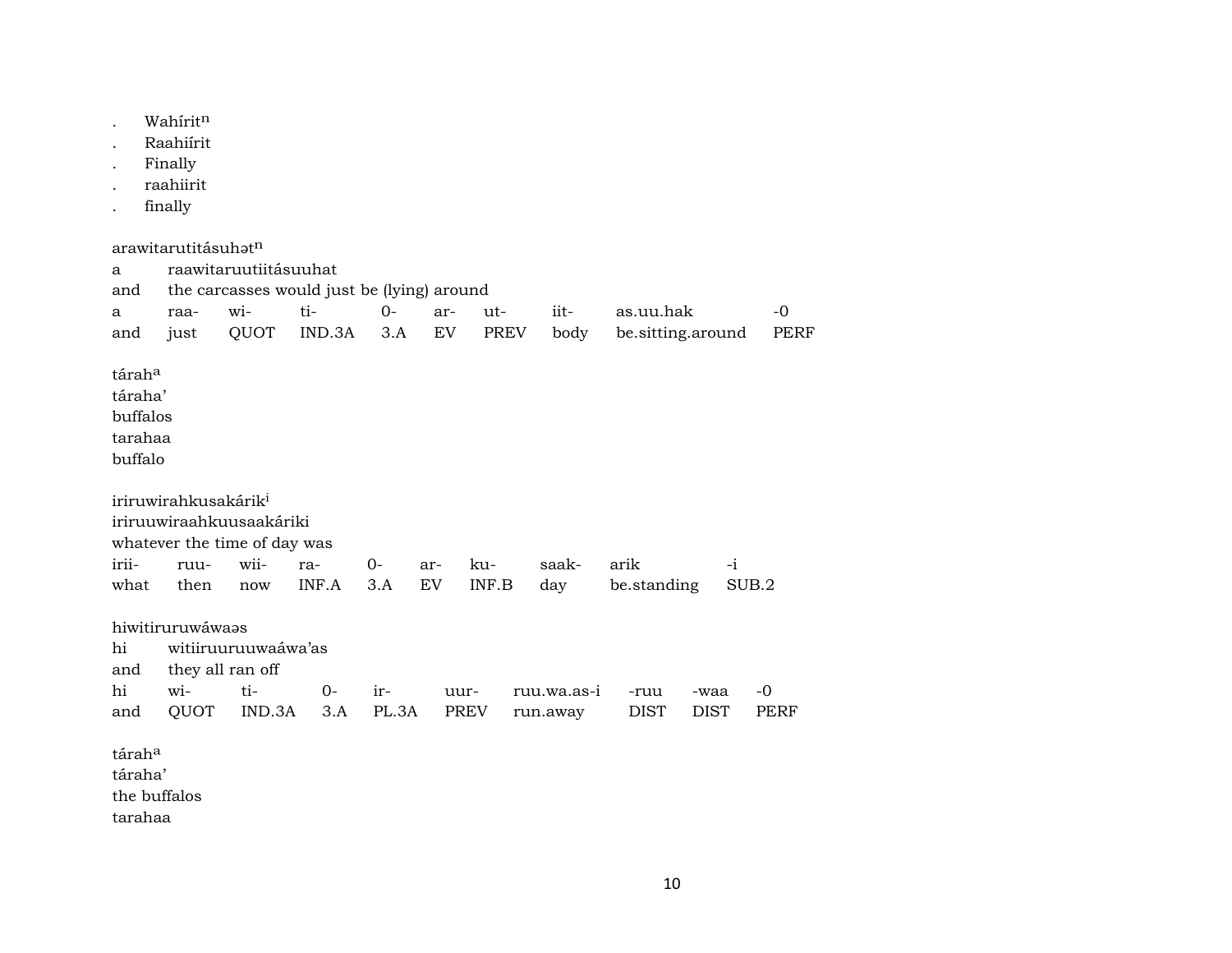buffalo

| a<br>and    | wihiru<br>there                                                                                                                                                                                                               | awihiruwitariškawiraw <sup>a</sup>   |                  | witaarickawiirawa<br>they went westward |                                         |                               |              |             |             |  |
|-------------|-------------------------------------------------------------------------------------------------------------------------------------------------------------------------------------------------------------------------------|--------------------------------------|------------------|-----------------------------------------|-----------------------------------------|-------------------------------|--------------|-------------|-------------|--|
| a           | wii-                                                                                                                                                                                                                          | hiruu                                | wi-              | ti-                                     | 0-                                      | ar-                           | ickawiira.wa |             | -0          |  |
| and         | now                                                                                                                                                                                                                           | there                                | QUOT             | IND.3A                                  | 3.A                                     | EV                            | go.west.DU   |             | PERF        |  |
|             |                                                                                                                                                                                                                               |                                      |                  |                                         |                                         |                               |              |             |             |  |
|             |                                                                                                                                                                                                                               |                                      |                  |                                         |                                         |                               |              |             |             |  |
|             |                                                                                                                                                                                                                               |                                      |                  |                                         |                                         |                               |              |             |             |  |
|             |                                                                                                                                                                                                                               |                                      |                  |                                         |                                         |                               |              |             |             |  |
|             |                                                                                                                                                                                                                               |                                      |                  |                                         |                                         |                               |              |             |             |  |
|             |                                                                                                                                                                                                                               |                                      |                  |                                         |                                         |                               |              |             |             |  |
|             |                                                                                                                                                                                                                               |                                      |                  |                                         |                                         |                               |              |             |             |  |
|             |                                                                                                                                                                                                                               | Hiruwitihkuwawárusit <sup>i</sup> tn |                  |                                         |                                         |                               |              |             |             |  |
| Hiru        |                                                                                                                                                                                                                               | witihkuuwaawárusitit                 |                  |                                         |                                         |                               |              |             |             |  |
| Then        |                                                                                                                                                                                                                               | they began butchering them           |                  |                                         |                                         |                               |              |             |             |  |
| hiruu       | wi-                                                                                                                                                                                                                           | ti-                                  | $0-$             | ir-                                     |                                         | kuuwaaru                      | -waa         | -:hus       | -itik       |  |
| then        | QUOT                                                                                                                                                                                                                          | IND.3A                               | 3.A              | PL.3A                                   | butcher                                 |                               | <b>DIST</b>  | <b>IMPF</b> | <b>INCH</b> |  |
|             | irášt <sup>i</sup><br>iraácti'<br>her brothers<br>$i-$<br>3.POSS.A                                                                                                                                                            | -raac-<br>brother                    | -ri <sup>2</sup> | 3.POSS.B                                | $n_{ka}$ a<br>Iíka'a<br>iika'a<br>oh.my | Oh my                         | Ţ            |             |             |  |
| wi-<br>QUOT | wituhkarikstíruhš <sup>i</sup><br>wituhkaarikstíruhci'<br>there was a huge amount of meat hanging<br>ti-<br>kaariks-<br>riruhci<br>$O -$<br>-0<br>uur-<br>IND.3A<br>meat.hanging.to.dry<br>3.A<br>PREV<br>PERF<br>be.numerous |                                      |                  |                                         |                                         |                               |              |             |             |  |
|             | Ahakárak <sup>u</sup><br>Ahaakáriku                                                                                                                                                                                           |                                      |                  |                                         |                                         | šúrak <sup>i</sup><br>cuúraki |              |             |             |  |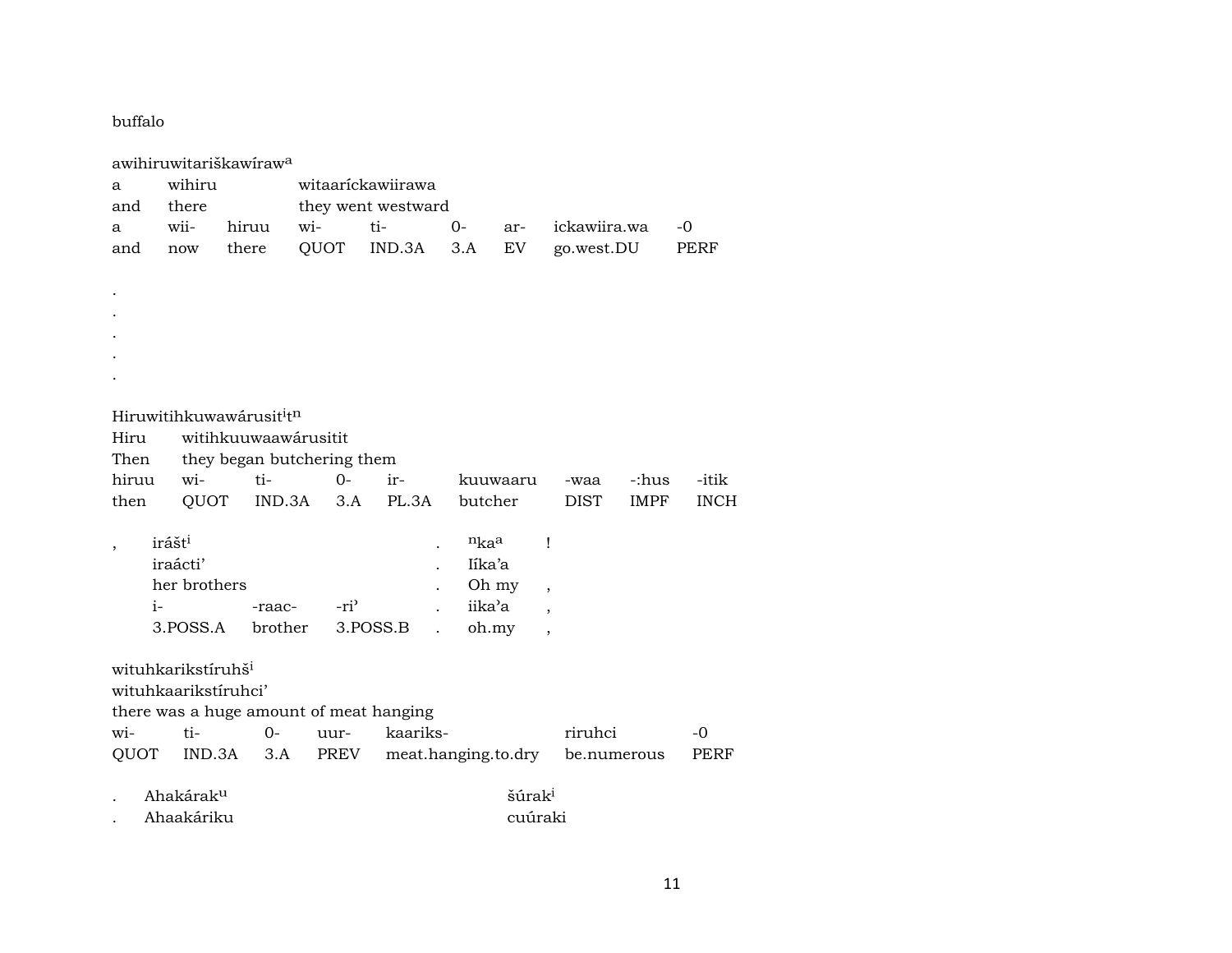|                                           | ar-<br><b>EV</b> | ra-<br><b>ABS</b>                                             | Where her home was<br>$O -$<br>3.A | akaar.ri.kus<br>have.a.home                      |                   | $-0$<br>SUB.4 | the girl<br>icuura-<br>girl | -kis<br><b>DIM</b> | $\, ,$<br>$\overline{\phantom{a}}$ |                                                                                                  |
|-------------------------------------------|------------------|---------------------------------------------------------------|------------------------------------|--------------------------------------------------|-------------------|---------------|-----------------------------|--------------------|------------------------------------|--------------------------------------------------------------------------------------------------|
| åka <sup>a</sup><br>aáka'a<br>oh my       |                  |                                                               |                                    |                                                  |                   |               |                             |                    |                                    |                                                                                                  |
| aaka'a<br>oh.my                           |                  | $\cdot$                                                       |                                    |                                                  |                   |               |                             |                    |                                    |                                                                                                  |
| wi-                                       |                  | wituhkarikstíruhš <sup>i</sup><br>wituhkaarikstíruhci'<br>ti- | $O -$                              | there was a huge amount of meat hanging<br>uur-  | kaariks-          |               |                             | riruhci            |                                    | -0                                                                                               |
| QUOT                                      |                  | IND.3A                                                        | 3.A                                | PREV                                             |                   |               | meat.hanging.to.dry         | be.numerous        |                                    | <b>PERF</b>                                                                                      |
| $\, ,$                                    |                  |                                                               |                                    |                                                  |                   |               |                             |                    |                                    |                                                                                                  |
|                                           |                  |                                                               | irikúhawaku                        |                                                  |                   |               |                             |                    |                                    |                                                                                                  |
| náw <sup>a</sup><br>Ráwa<br><b>Now</b>    |                  | a<br>a<br>and                                                 | irikuuhawáku'<br>that one said     |                                                  |                   |               |                             |                    |                                    |                                                                                                  |
| rawa<br>now                               |                  | a<br>and                                                      | irii-<br>that                      | kuur-<br><b>DUB</b>                              | ra-<br><b>ABS</b> | $0-$<br>3.A   | waka'u<br>say               | -0<br>PERF         |                                    |                                                                                                  |
| šúrak <sup>i</sup><br>cuúraki<br>the girl |                  |                                                               |                                    | kuhahwáku<br>kuuhaahwáku'<br>it is what she said |                   |               |                             |                    | $\overline{\phantom{a}}$           | $\boldsymbol{\zeta}\boldsymbol{\zeta}$<br>$\boldsymbol{\zeta}\boldsymbol{\zeta}$<br>$\zeta\zeta$ |
| icuura-<br>girl                           |                  | -kis<br><b>DIM</b>                                            | kuur-<br><b>DUB</b>                | ra-<br><b>ABS</b>                                | 0-<br>3.A         | ar-<br>EV     | waka'u<br>say               | -0<br>PERF         |                                    | $\blacksquare$<br>$\blacksquare$                                                                 |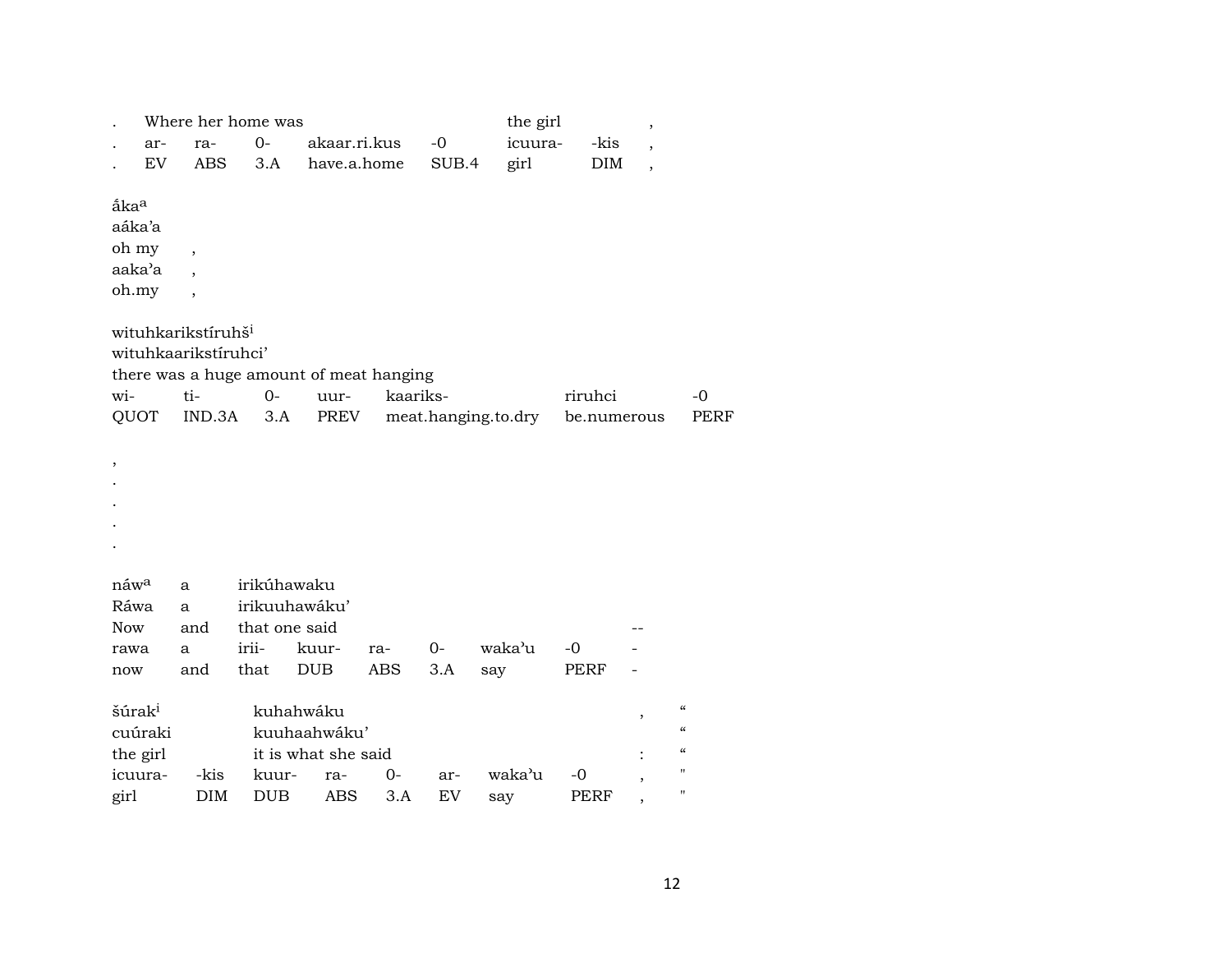| Sišuhurakipístaatn<br>Sucuuhuurakipistaa'at<br>Go after arrow shafts                                                                             |                      |                                    |                                                   |                                         |                                                                                      |                                           |                    |                       |                     |                     |
|--------------------------------------------------------------------------------------------------------------------------------------------------|----------------------|------------------------------------|---------------------------------------------------|-----------------------------------------|--------------------------------------------------------------------------------------|-------------------------------------------|--------------------|-----------------------|---------------------|---------------------|
| $i-$                                                                                                                                             | $S-$                 | ut-                                | uhur-                                             | rak-                                    | kipis-                                                                               |                                           | raa.at             | $-0$                  |                     |                     |
| CONT.1/2A                                                                                                                                        | 2.A                  | <b>PREV</b>                        | now                                               | $1/2$ .PL                               |                                                                                      | arrow.shaft                               | go.to.get          | <b>PERF</b>           |                     |                     |
| tík <sup>i</sup> s<br>tíkis<br>sonnies<br>$\overline{\phantom{a}}$<br>tikis<br>$\cdot$<br>sonny<br>$\cdot$                                       |                      |                                    |                                                   |                                         |                                                                                      |                                           |                    |                       |                     |                     |
| wikuharakarusáwi <sup>a</sup> t <sup>n</sup><br>Wikuuharaakaruusáwi'at<br>They are diminishing in quantity<br>wii-<br>kuur-<br><b>DUB</b><br>now | ra-<br><b>ABS</b>    | $0 -$<br>3.A                       |                                                   | raa.karuus.awi.at<br>supply.to.diminish |                                                                                      | $-0$<br><b>PERF</b>                       |                    |                       |                     |                     |
| narušpáw <sup>i</sup><br>rarucpaáwi<br>these things<br>$0 -$<br>ra-<br><b>ABS</b><br>3.A                                                         | ra.uc<br>be.lying.PL |                                    | -waa<br><b>DIST</b>                               | -wi<br>SUB.L                            | $\pmb{\mathsf{H}}$<br>$\pmb{\mathsf{H}}$<br>$\pmb{\mathsf{H}}$<br>$\pmb{\mathsf{H}}$ | Náwa<br>Ráwa<br><b>Now</b><br>rawa<br>now | $\cdot$            |                       |                     |                     |
| hihiruruahišikipistaatn<br>hi<br>hiru<br>then<br>and<br>hi<br>hiruu<br>then<br>and                                                               | ruu-<br>then         | ruu'ahiicikipístaa'at<br>ar-<br>EV | they went after arrow shafts<br>ra-<br><b>ABS</b> | $0-$<br>ir-<br>3.A                      | PL.3A                                                                                | ut-<br><b>PREV</b>                        | $i-$<br><b>SEQ</b> | kipis-<br>arrow.shaft | raa.at<br>go.to.get | $-0$<br><b>PERF</b> |

. . .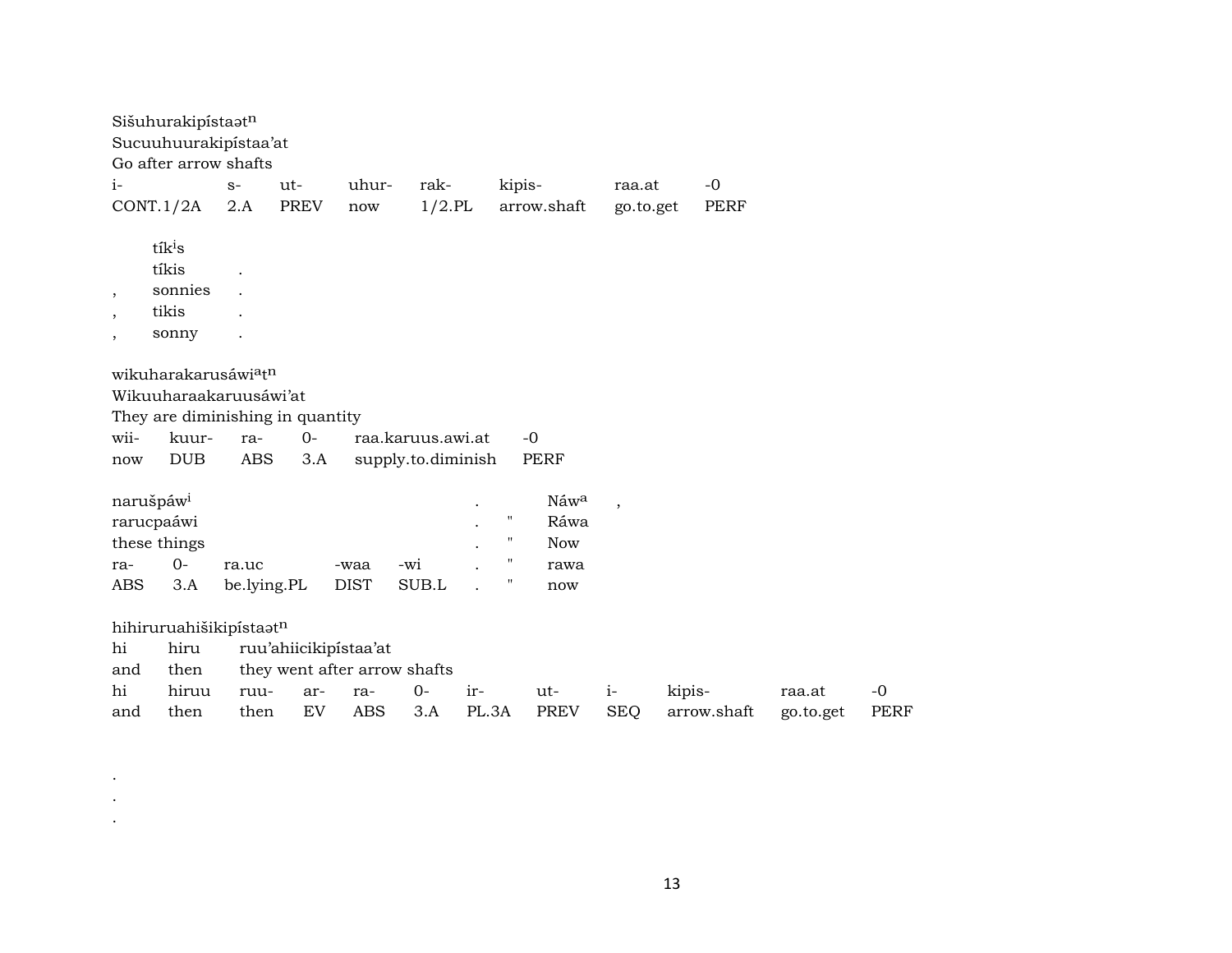|                    | wikarahirikskáriitn<br>Wikaraahirikskári'it |                    |                                  |             |       |             |       |             |             |             |
|--------------------|---------------------------------------------|--------------------|----------------------------------|-------------|-------|-------------|-------|-------------|-------------|-------------|
|                    |                                             |                    | Now there were not many arrows   |             |       |             |       |             |             |             |
| wii-               | kara-                                       | ar-                | ri-                              |             | $O -$ | riiks-      | kari  |             | -ik         | -0          |
| now                | <b>NEG</b>                                  | EV                 | CONT.3A                          |             | 3.A   | arrow       |       | be.numerous | <b>DIST</b> | <b>PERF</b> |
|                    |                                             |                    |                                  |             |       |             |       |             |             |             |
|                    | ahanikstušpáw <sup>i</sup>                  |                    |                                  |             |       |             |       |             |             |             |
|                    | aharikstucpaáwi                             |                    |                                  |             |       |             |       |             |             |             |
|                    |                                             |                    | the arrows placed here and there |             |       |             |       |             |             |             |
| ar-                | ra-                                         | $0 -$              | riiks-                           | ra.uc       |       | -waa        | -wi   |             |             |             |
| EV                 | ABS                                         | 3.A                | arrow                            | be.lying.PL |       | <b>DIST</b> | SUB.L |             |             |             |
|                    |                                             |                    |                                  |             |       |             |       |             |             |             |
| Hikiš <sup>i</sup> |                                             | škírihk            |                                  |             |       |             |       |             |             |             |
| Hi                 | kici                                        | Ckírihki           |                                  |             |       |             |       |             |             |             |
| And<br>hi          | but<br>kici                                 | Coyote<br>ickirir- |                                  |             |       |             |       |             |             |             |
| and                | but                                         | wolf               | -kis<br><b>DIM</b>               |             |       |             |       |             |             |             |
|                    |                                             |                    |                                  |             |       |             |       |             |             |             |
| tiháaha            |                                             |                    |                                  |             |       |             |       |             |             |             |
| tihaá'ahaa'        |                                             |                    |                                  |             |       |             |       |             |             |             |
|                    | here he came                                |                    |                                  |             |       |             |       |             |             |             |
| tii-               | haa-                                        | ar-                | ra-                              | 0-          | a-    |             | a     | -0          |             |             |
| here               | here                                        | EV                 | <b>ABS</b>                       | 3.A         |       | PREV.3A     | come  | PERF        |             |             |
|                    |                                             |                    |                                  |             |       |             |       |             |             |             |
| škírihk            |                                             | ahá                |                                  |             |       |             |       |             |             |             |
| Ckírihki           |                                             | ahaá'              |                                  |             |       |             |       |             |             |             |
| Coyote             |                                             |                    | he came                          |             |       |             |       |             |             |             |
| ickirir-           | -kis                                        | ar-                | ra-                              | $O -$       | $a-$  |             | a     | -0          |             |             |
| wolf               | DIM                                         | <b>EV</b>          | ABS                              | 3.A         |       | PREV.3A     | come  | PERF        |             |             |
|                    |                                             |                    |                                  |             |       |             |       |             |             |             |

hitakaráhisµ

.

hi takaaraáhisu'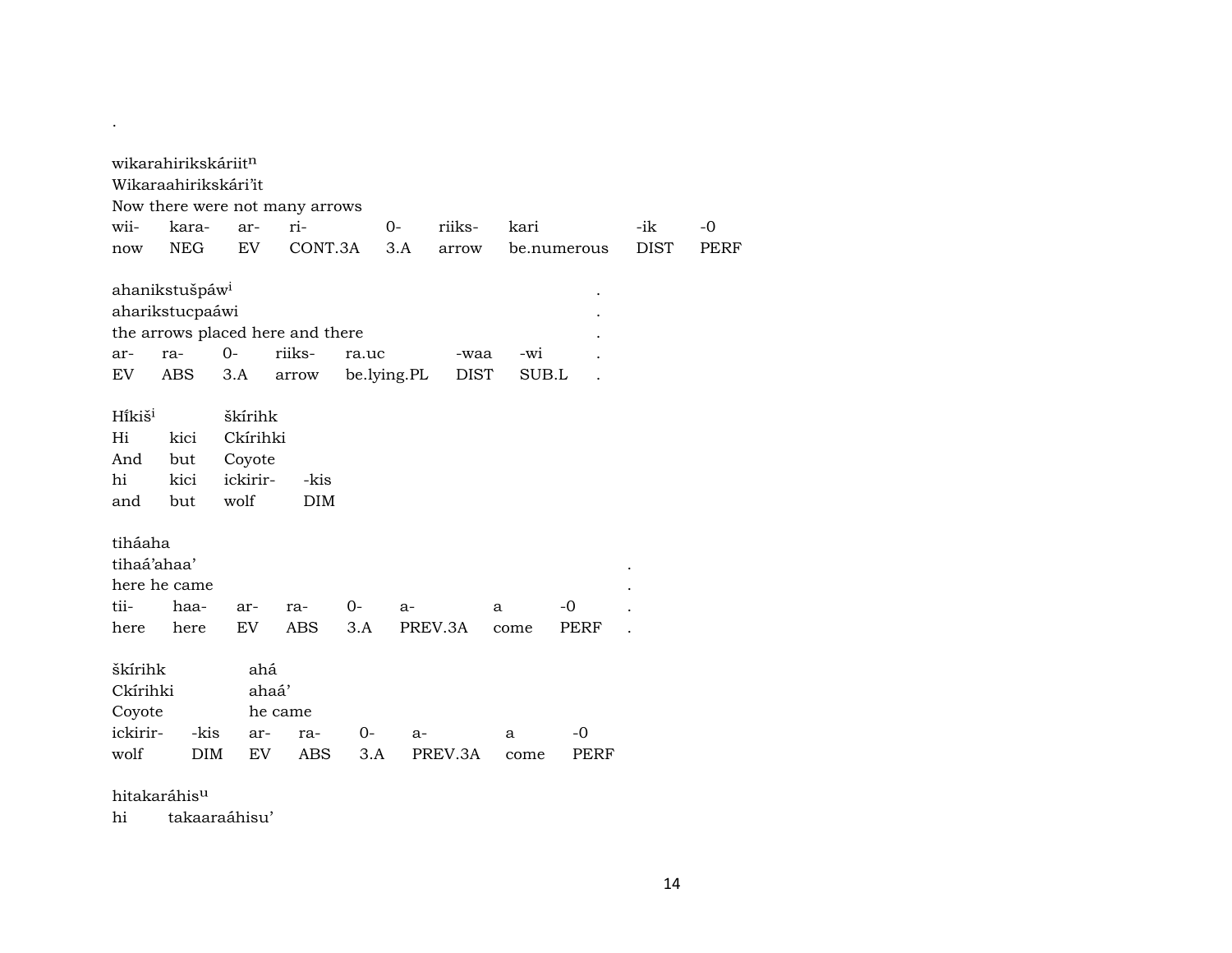| and                | suddenly                     |             |                          |                          |            |                          |          |        |            |                          |                                        |
|--------------------|------------------------------|-------------|--------------------------|--------------------------|------------|--------------------------|----------|--------|------------|--------------------------|----------------------------------------|
| hi                 | takaaraahis                  |             | $-u^{\prime}$            |                          |            |                          |          |        |            |                          |                                        |
| and                | all.at.once                  |             | <b>NOM</b>               |                          |            |                          |          |        |            |                          |                                        |
|                    |                              |             |                          |                          |            |                          |          |        |            |                          |                                        |
|                    | aharikawirauh^tn             |             |                          |                          |            |                          |          | $\, ,$ |            |                          |                                        |
|                    | ahariikawira'uuhat           |             |                          |                          |            |                          |          |        |            |                          |                                        |
|                    | he moved the door flap aside |             |                          |                          |            |                          |          |        |            |                          |                                        |
| ar-                | ra-                          | $O -$       |                          | riikawira.uuhak          |            |                          | -0       |        |            |                          |                                        |
| EV                 | <b>ABS</b>                   | 3.A         |                          | move.the.door.flap.aside |            |                          | PERF     |        |            |                          |                                        |
| aahawáku           |                              |             |                          |                          |            |                          | škírihk  |        |            |                          | $\boldsymbol{\zeta}\boldsymbol{\zeta}$ |
| a                  | ahawáku'                     |             |                          |                          |            |                          | Ckírihki |        |            | ,                        | $\epsilon$                             |
| and                | he said                      |             |                          |                          |            |                          | Coyote   |        |            |                          | $\boldsymbol{\zeta}\boldsymbol{\zeta}$ |
| a                  | ar-                          | ra-         | $0-$                     | waka'u                   | -0         |                          | ickirir- |        | -kis       |                          | П                                      |
| and                | EV                           | ABS         | 3.A                      |                          |            | PERF                     | wolf     |        | DIM        | ,                        | "                                      |
|                    |                              |             |                          | say                      |            |                          |          |        |            | $\overline{\phantom{a}}$ |                                        |
| ắri                | ãka <sup>a</sup><br>Ţ        |             | Ţ                        | nətik <sup>i</sup> s     |            |                          |          |        |            |                          |                                        |
| Ári'               |                              | Aáka'a      |                          | rattiíkis                |            |                          |          |        |            |                          |                                        |
| Oh                 | Ţ                            | Oh my       | ,                        | my grandchild            |            | $\overline{\phantom{a}}$ |          |        |            |                          |                                        |
| arii               | aaka'a                       |             |                          | rak.tikis                |            | $\overline{\phantom{a}}$ |          |        |            |                          |                                        |
| oh                 |                              | oh.my       | $\overline{\phantom{a}}$ | grandchild               |            | $\overline{ }$           |          |        |            |                          |                                        |
|                    |                              |             |                          |                          |            |                          |          |        |            |                          |                                        |
|                    | skárakutásikak <sup>u</sup>  |             |                          |                          |            |                          |          |        |            |                          |                                        |
| skára              |                              | kutásikaaku |                          |                          |            |                          |          |        |            |                          |                                        |
| alone              |                              |             | you seem to be living    |                          |            |                          |          |        |            |                          |                                        |
| skara              | ku-                          | ta-         |                          | $S-$                     | $i-$       | kaa-                     |          | kus    |            | -0                       |                                        |
| alone              | <b>INDF</b>                  |             | IND.1/2A                 | 2.A                      | <b>SEQ</b> |                          | inside   |        | be.sitting |                          | PERF                                   |
|                    |                              |             |                          |                          |            |                          |          |        |            |                          |                                        |
| Η                  | Hiruahiwáku                  |             |                          |                          |            |                          |          |        |            |                          |                                        |
| $\pmb{\mathsf{H}}$ | Hiru                         |             | ahiwáku'                 |                          |            |                          |          |        |            |                          |                                        |
| $\pmb{\mathsf{H}}$ | Then                         |             | she said                 |                          |            |                          |          |        |            |                          |                                        |
| $\pmb{\mathsf{H}}$ | hiruu                        | ar-         | ri-                      |                          | 0-         | waka'u                   |          | -0     |            |                          |                                        |
| $\pmb{\mathsf{H}}$ | then                         | EV          |                          | CONT.3A                  | 3.A        | say                      |          | PERF   |            |                          |                                        |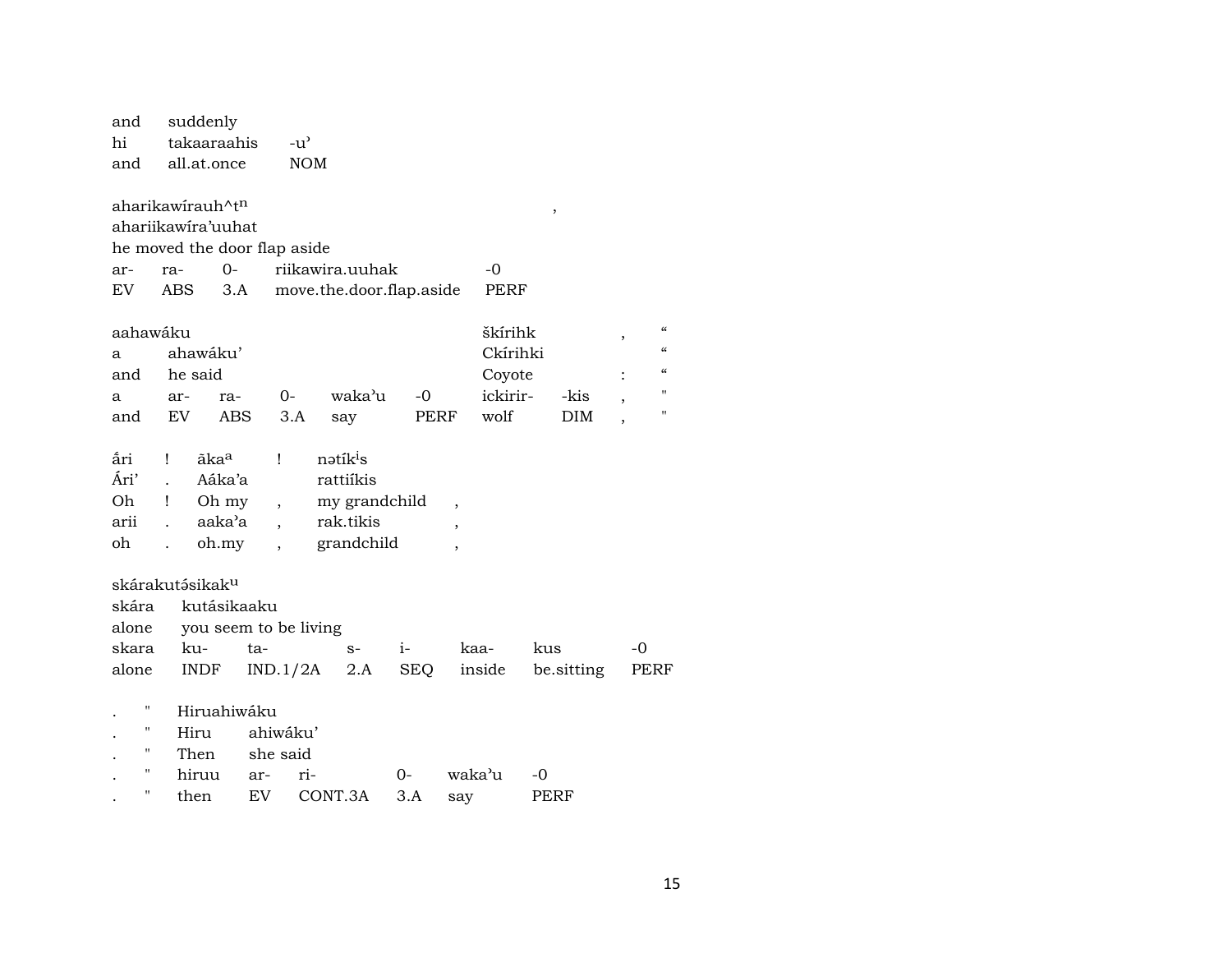| šúrak <sup>i</sup>        |             |           | $\, ,$                   | $\mathcal{C}$            | Hau    |            | Ţ                        | atípatn     |       |                          |                    |                            |        |
|---------------------------|-------------|-----------|--------------------------|--------------------------|--------|------------|--------------------------|-------------|-------|--------------------------|--------------------|----------------------------|--------|
| cuúraki                   |             |           |                          | $\pmb{\zeta}\pmb{\zeta}$ | Haá'u' |            |                          | atípat      |       |                          |                    |                            |        |
| the girl                  |             |           |                          | $\epsilon$               | Yes    |            | $\overline{\phantom{a}}$ | grandfather |       |                          |                    |                            | $\, ,$ |
| icuura-                   | -kis        |           | $\cdot$                  | $^{\prime\prime}$        | haa'u' |            | $\overline{\phantom{a}}$ | ati-        |       | paak                     |                    |                            |        |
| girl                      |             | DIM       | $\overline{\phantom{a}}$ | Π                        | yes    |            | $\overline{\phantom{a}}$ | 1.POSS      |       |                          |                    | grandfather                |        |
| harítkak <sup>u</sup>     |             |           |                          |                          |        |            |                          |             |       |                          | Ħ                  |                            |        |
| haariítkaaku              |             |           |                          |                          |        |            |                          |             |       | ,                        | $^{\prime}$        |                            |        |
| I am living here          |             |           |                          |                          |        |            |                          |             |       |                          | $^{\prime}$        |                            |        |
| haa-                      | rii-        | $t-$      |                          | kaa-                     |        | kus        |                          | $-0$        |       |                          | $\mathbf{H}$       |                            |        |
| here                      | <b>ASSR</b> |           | 1.A                      | inside                   |        | be.sitting |                          | PERF        |       |                          | $\pmb{\mathsf{H}}$ |                            |        |
|                           |             |           |                          |                          |        |            |                          |             |       |                          |                    |                            |        |
| hiruahiwáku               |             |           |                          |                          |        |            |                          |             |       |                          | $\epsilon\epsilon$ | Ah                         |        |
| Hiru                      |             | ahiwáku'  |                          |                          |        |            |                          |             |       |                          | $\epsilon\epsilon$ | Aá                         |        |
| Then                      | he said     |           |                          |                          |        |            |                          |             |       |                          | $\epsilon\epsilon$ | Ah                         |        |
| hiruu                     | ar-         | ri-       |                          |                          | $0-$   |            | waka'u                   | -0          |       | $\overline{\phantom{a}}$ | $\pmb{\mathsf{H}}$ | aa                         |        |
| then                      | EV          |           | CONT.3A                  |                          | 3.A    | say        |                          | PERF        |       |                          | $\pmb{\mathsf{H}}$ | ah                         | ,      |
| kirukúrawu                |             |           |                          |                          |        |            |                          |             | árəš  |                          |                    |                            |        |
| kiru kúraawu'             |             |           |                          |                          |        |            |                          |             | áraac |                          |                    |                            |        |
| where did they go         |             |           |                          |                          |        |            |                          |             |       | your brothers            |                    |                            | Ç      |
| kiruu                     | ku-         |           | ra-                      | $0-$                     |        | wuu        |                          | -:hus       | $a-$  |                          |                    | raac                       |        |
| where                     | <b>INDF</b> |           | ABS                      | $3.A$                    |        | go.PL      |                          | <b>IMPF</b> |       | 2.POSS                   |                    | brother                    |        |
|                           |             |           |                          |                          |        |            |                          |             |       |                          |                    |                            |        |
| $\pmb{\mathsf{H}}$        | Hiruahiwáku |           |                          |                          |        |            |                          |             |       |                          | ,                  | $\epsilon\epsilon$         |        |
| $^{\prime\prime}$<br>Hiru |             | ahiwáku'  |                          |                          |        |            |                          |             |       |                          |                    | $\epsilon\epsilon$         |        |
| 11                        | Then        | she said  |                          |                          |        |            |                          |             |       |                          |                    | $\boldsymbol{\mathcal{C}}$ |        |
| $\mathbf{H}$              | hiruu       | ar-       | ri-                      |                          |        | $0-$       | waka'u                   |             | -0    |                          |                    | $\pmb{\mathsf{H}}$         |        |
| $\blacksquare$<br>then    |             | EV        |                          | CONT.3A                  |        | 3.A        | say                      |             | PERF  |                          |                    | $\mathbf{H}$               |        |
| Hirutíhaatn               |             |           |                          |                          |        |            |                          |             |       |                          |                    |                            | ihi    |
| Hiru                      |             |           |                          |                          |        |            |                          |             |       |                          |                    |                            | ihi    |
|                           |             | tiíhaa'at |                          |                          |        |            |                          |             |       |                          |                    |                            |        |
| There                     |             |           | they went after them     |                          |        |            |                          |             |       |                          |                    | $\vdots$                   | uh     |
| hiruu                     | ti-         |           | $O -$                    | ir-                      |        | ut-        |                          | raa.at      |       | $-0$                     |                    |                            | ihii   |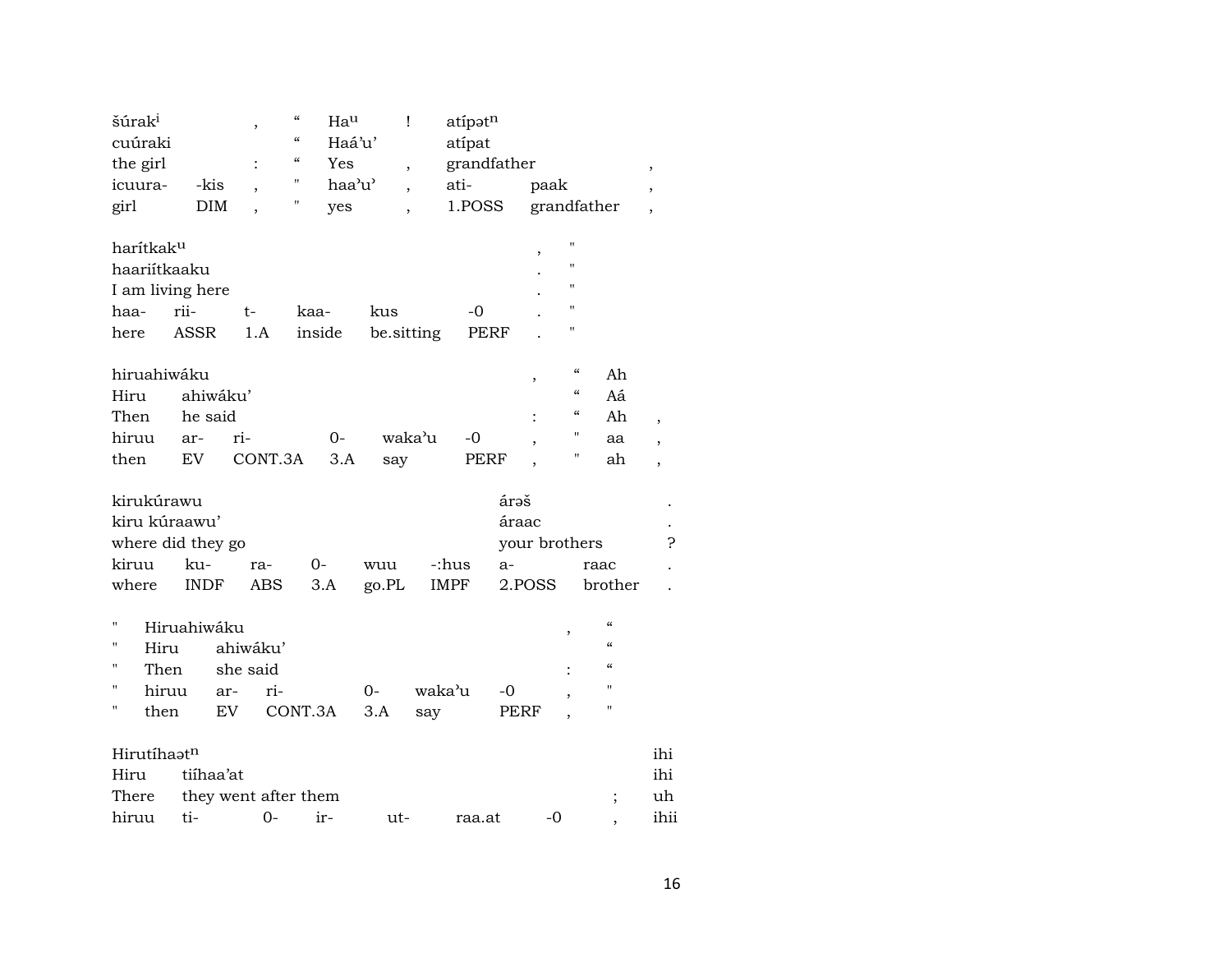| there          | IND.3A                          | 3.A        | PL.3A                 | PREV                                  | go.to.get        | PERF        | uh<br>$\overline{\phantom{a}}$ |         |       |                            |            |       |
|----------------|---------------------------------|------------|-----------------------|---------------------------------------|------------------|-------------|--------------------------------|---------|-------|----------------------------|------------|-------|
|                | titkipístaotn<br>titkipístaa'at |            |                       |                                       |                  |             |                                |         |       |                            |            |       |
| $\overline{ }$ | they went after arrow shafts    |            |                       |                                       |                  |             |                                |         |       |                            |            |       |
| ti-            |                                 | $O -$      | ir-                   | ut-                                   | kipis-           | raa.at      | $-0$                           |         |       |                            |            |       |
|                | IND.3A                          | 3.A        | PL.3A                 | <b>PREV</b>                           | arrow.shaft      | go.to.get   | <b>PERF</b>                    |         |       |                            |            |       |
| $^\circ$       | hiwiriraki                      |            |                       |                                       |                  |             |                                |         |       |                            |            |       |
| Hi             |                                 | wiriraakii |                       |                                       |                  |             |                                |         |       |                            |            |       |
| And            |                                 |            | now it is a long time |                                       |                  |             |                                |         |       |                            |            |       |
| hi             | wii-                            | ri-        |                       | $0-$                                  | raa.kiir<br>$-0$ |             |                                |         |       |                            |            |       |
| and            | now                             |            | CONT.3A               | 3.A                                   | PERF<br>be.long  |             |                                |         |       |                            |            |       |
| wikuhãhu       |                                 |            |                       |                                       |                  |             | $^{\prime}$                    |         |       |                            |            |       |
| wikúhaa'aahu'  |                                 |            |                       |                                       |                  |             |                                |         |       |                            |            |       |
|                | they ought to be coming back    |            |                       |                                       |                  |             |                                |         |       |                            |            |       |
| wii-           | kuur-                           | ra-        | $0-$                  | $a-$                                  | $\mathbf{a}$     | -:hus       |                                |         |       |                            |            |       |
| now            | <b>DUB</b>                      | <b>ABS</b> | 3.A                   | PREV.3A                               | come             | <b>IMPF</b> |                                |         |       |                            |            |       |
|                | Hiruahiwákuihi                  |            |                       |                                       |                  |             |                                |         |       |                            |            |       |
| Hiru           | ahiwáku'                        |            |                       |                                       |                  |             | ihi                            |         |       |                            |            |       |
| Then           | he said                         |            |                       |                                       |                  | $\,$        | uh<br>$\overline{\phantom{a}}$ |         |       |                            |            |       |
| hiruu          | ar-                             | ri-        | $0-$                  | waka'u                                | $-0$             |             | ihii                           |         |       |                            |            |       |
| then           | EV                              | CONT.3A    | 3.A                   | say                                   | PERF             | $\cdot$     | uh<br>$\overline{\phantom{a}}$ |         |       |                            |            |       |
|                | naktašuraruraspíhahkataku       |            |                       |                                       |                  |             |                                |         |       |                            |            |       |
|                | Ráktahcu' Raruuraspiíhaahkataku |            |                       |                                       |                  |             |                                |         |       |                            |            |       |
|                |                                 |            |                       | His Shield With Claws Hanging From It |                  |             |                                |         |       |                            |            |       |
| rak.tahc       | $-u^{\prime}$                   | ra-        | $0-$                  | $a-$                                  | ri-              |             | uur-                           | as.wit- | raar- | kata-                      | kus        | $-0$  |
| shield         | <b>NOM</b>                      | <b>ABS</b> | 3.A                   | POSS.3A                               | PHYS.POSS        |             | POSS.A                         | claw    | PL    | against.a.vertical.surface | be sitting | SUB.4 |
|                | Ári                             | 1          | nətik <sup>i</sup>    |                                       |                  |             |                                |         |       |                            |            |       |

" Ári' . Rattíki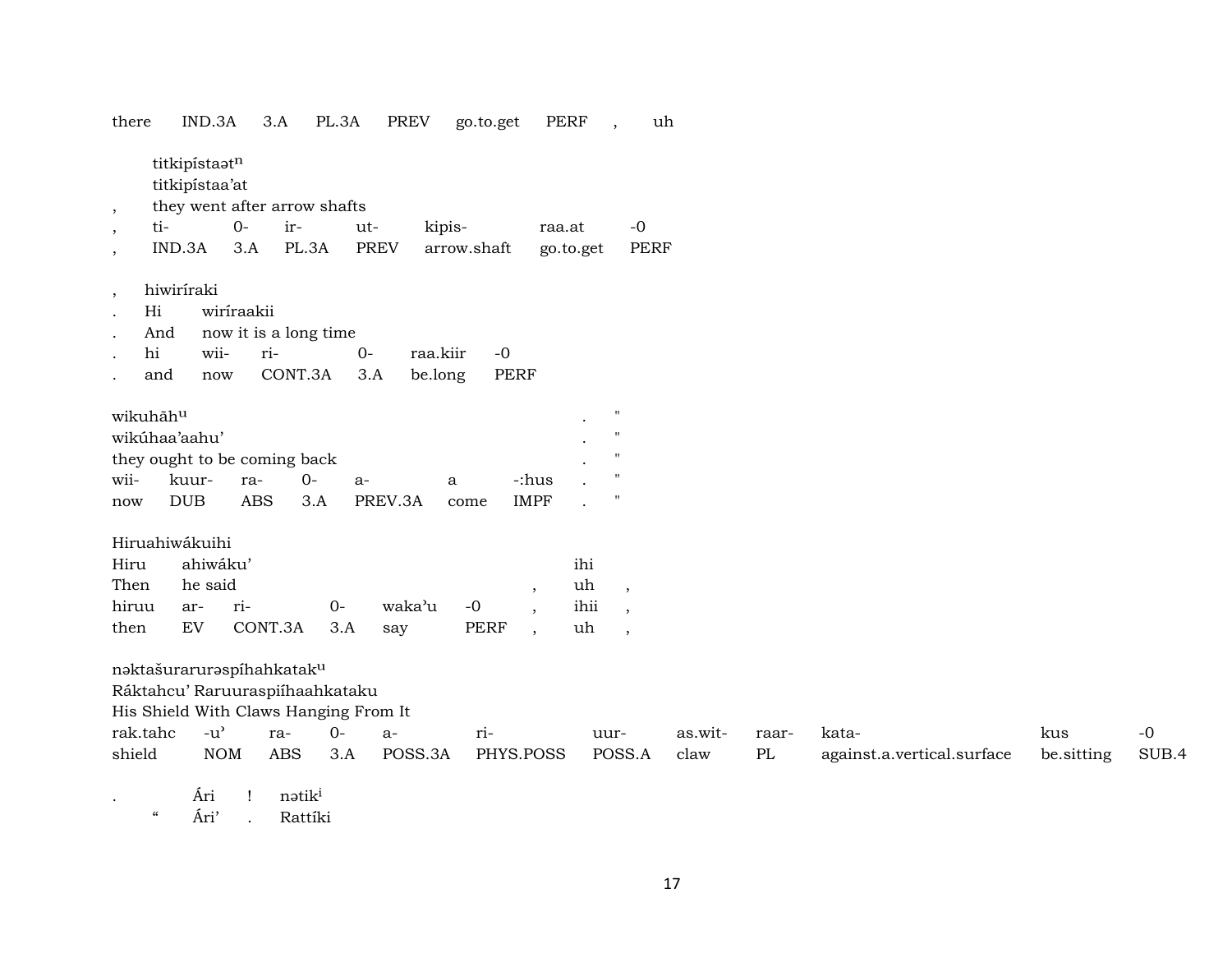| $\epsilon$<br>11                                                                                                                                   | Oh<br>arii<br>oh                  | Ţ<br>$\ddot{\phantom{a}}$<br>$\ddot{\phantom{a}}$          | Grandchild<br>rak.tikis<br>grandchild                |                          | $\overline{ }$<br>$\overline{\phantom{a}}$<br>$\overline{\phantom{a}}$ |                                |                     |                                                      |                         |                      |
|----------------------------------------------------------------------------------------------------------------------------------------------------|-----------------------------------|------------------------------------------------------------|------------------------------------------------------|--------------------------|------------------------------------------------------------------------|--------------------------------|---------------------|------------------------------------------------------|-------------------------|----------------------|
| táticka'<br>I want<br>ta-<br>IND.1/2A                                                                                                              |                                   | tatiškarətkuhakáwaəš<br>t-<br>1.A                          | wicka<br>want                                        | $-0$<br>PERF             | to eat a meal<br>ra-<br>INF.A                                          | ratkuhaakáwa'ac<br>$t-$<br>1.A | ku-<br>INF.B        |                                                      | haakawahc<br>eat.a.meal | $\overline{a}$<br>EX |
| П<br>11<br>Π<br>11<br>П                                                                                                                            | A<br>A<br>And<br>a<br>and         | ar-<br>EV                                                  | ahawáku<br>ahawáku'<br>she said<br>ra-<br><b>ABS</b> | $O -$<br>3.A             | waka'u<br>say                                                          | $-0$<br>PERF                   | girl                | šúrak <sup>i</sup><br>cuúraki<br>the girl<br>icuura- | -kis<br><b>DIM</b>      |                      |
| $\boldsymbol{\zeta}\boldsymbol{\zeta}$<br>,<br>$\boldsymbol{\zeta}\boldsymbol{\zeta}$<br>$\boldsymbol{\varsigma} \boldsymbol{\varsigma}$<br>"<br>" | I<br>$\mathbf I$<br>Ee<br>i<br>ee | ,<br>$\overline{\phantom{a}}$<br>,<br>$\cdot$              |                                                      |                          |                                                                        |                                |                     |                                                      |                         |                      |
| iririrarahurúšpa<br>iririirarahurúcpa<br>irii-<br>there                                                                                            | rii-                              | $O -$<br>ASSR                                              | 3.A                                                  | rarahuur-<br>tied.bundle | there are parfleches lying around here and there<br>ra.uc              | be.lying.PL                    | -waa<br><b>DIST</b> | $-0$<br><b>PERF</b>                                  |                         |                      |
| ari̇̃sit <sup>n</sup><br>Ariísit<br>Yourself<br>ariisit<br>one's.own                                                                               |                                   | sukskítaw <sup>i</sup><br>sukskítawi'<br>$i-$<br>CONT.1/2A | you be the leader                                    | $S-$<br>$2.A$            | uks-<br>JUSS                                                           | kita.wi<br>be.the.leader       |                     | -0<br>PERF                                           |                         |                      |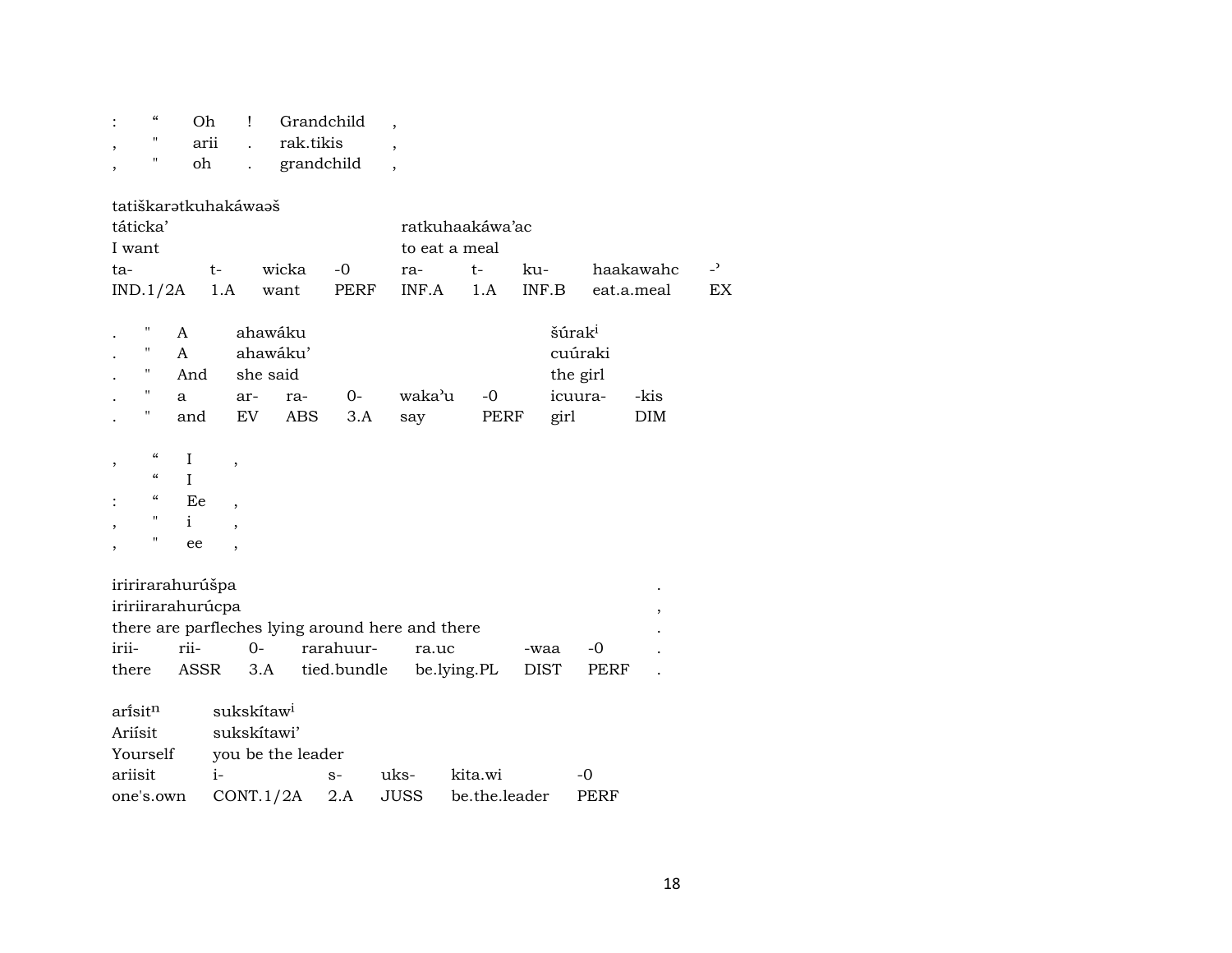|                                                   | iríkuruhasiratáwatist <sup>a</sup>                                                                    |              |             |                       |              |                                 |             |                                                                     |                                      |            |       |     |      |
|---------------------------------------------------|-------------------------------------------------------------------------------------------------------|--------------|-------------|-----------------------|--------------|---------------------------------|-------------|---------------------------------------------------------------------|--------------------------------------|------------|-------|-----|------|
|                                                   | iriikuruuhasiracaáwatista                                                                             |              |             |                       |              |                                 |             |                                                                     |                                      |            |       |     |      |
|                                                   | whichever one you are going to choose                                                                 |              |             |                       |              |                                 |             |                                                                     |                                      |            |       |     |      |
| irii-                                             | kuruur-                                                                                               |              | ra-         | $S-$                  | $i-$         | raar-                           | taawat      |                                                                     | -his                                 | -ta        |       |     |      |
| what                                              | <b>DUB</b>                                                                                            |              | <b>ABS</b>  | 2.A                   | <b>SEQ</b>   | 3PL.INAN.P                      | choose      |                                                                     | <b>PERF</b>                          | <b>INT</b> |       |     |      |
| $\bullet$<br>$\bullet$                            | nakuhašarikíwat <sup>i</sup><br>Rakuuhacariikíwati<br>Untie it                                        |              |             |                       |              |                                 |             |                                                                     |                                      |            |       |     |      |
| $\cdot$                                           | ra-                                                                                                   | $0-$         | ku-         | ut-                   |              | raar-                           | tarii.kiwat |                                                                     | $-i$                                 |            |       |     |      |
| $\bullet$                                         | INF.A                                                                                                 | 3.A          | INF.B       | <b>PREV</b>           |              | 3PL.INAN.P                      | untie       |                                                                     | SUB.2                                |            |       |     |      |
| $\bullet$<br>$\cdot$<br>a<br>$\cdot$<br>$\bullet$ | atiwáwa<br>A tiwaáwaa<br>Eat<br>ti-<br>and                                                            | IND.3A       | $0-$<br>3.A | waawa-<br><b>DIST</b> |              | $-0$<br>a<br><b>PERF</b><br>eat |             |                                                                     |                                      |            |       |     |      |
| nakúrahir <sup>a</sup><br>ra-<br>INF.A            | rakúraahiira<br>in a good way<br>$O -$<br>3.A                                                         | ku-<br>INF.B | uur-        | <b>PREV</b>           | raa-<br>way  | hiir<br>be.good                 | -a<br>SUB.1 | $\pmb{\mathsf{H}}$<br>$\pmb{\mathsf{H}}$<br>"<br>$\pmb{\mathsf{H}}$ | A<br>$\mathbf{A}$<br>And<br>a<br>and |            |       |     |      |
| $\overline{\phantom{a}}$                          | ahawáku<br>ahawáku'<br>he said<br>ar-<br>ra-<br><b>ABS</b><br>EV                                      |              | $0-$<br>3.A | waka'u<br>say         | $-0$<br>PERF |                                 |             |                                                                     |                                      |            |       |     |      |
|                                                   | Naktašuraruraspíhahkataku<br>Ráktahcu' Raruuraspiíhaahkataku<br>His Shield With Claws Hanging From It |              |             |                       |              |                                 |             |                                                                     |                                      |            |       |     |      |
| rak.tahc                                          | $-u$ <sup><math>\prime</math></sup>                                                                   |              | ra-         | $0-$                  | a-           | ri-                             | uur-        |                                                                     | as.wit-                              | raar-      | kata- | kus | $-0$ |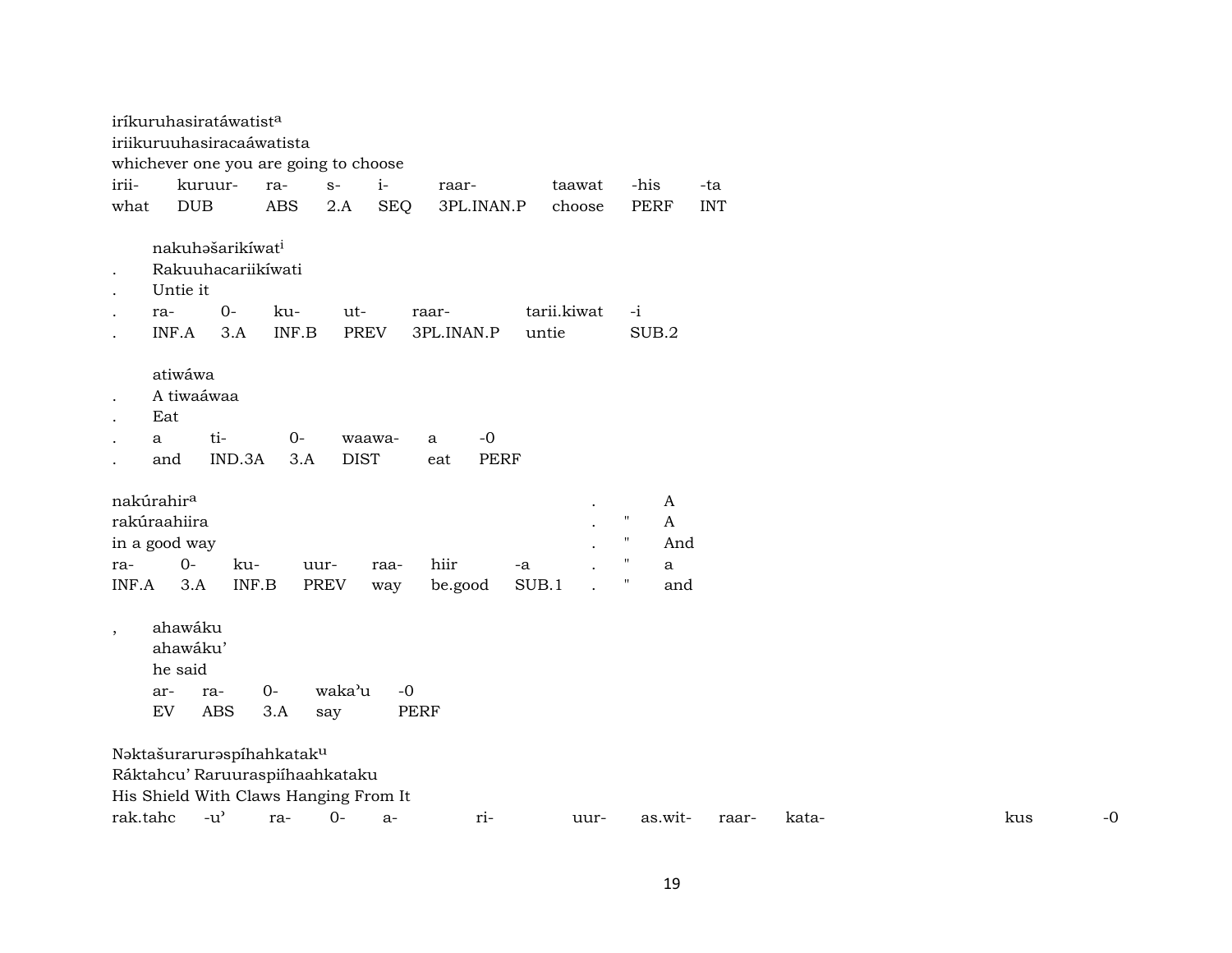| shield                                    |                                                                                                                                     |                                   | <b>NOM</b><br><b>ABS</b>                                                                  | 3.A                                         | PREV.3A                     |                                                                 | CONT.3A            | <b>PREV</b>                                      | claw                                                                                     | PL | against.a.vertical.surface | be sitting | SUB.4 |
|-------------------------------------------|-------------------------------------------------------------------------------------------------------------------------------------|-----------------------------------|-------------------------------------------------------------------------------------------|---------------------------------------------|-----------------------------|-----------------------------------------------------------------|--------------------|--------------------------------------------------|------------------------------------------------------------------------------------------|----|----------------------------|------------|-------|
| $\,$<br>$\ddot{\cdot}$<br>$\,$<br>$\cdot$ | $\boldsymbol{\epsilon} \boldsymbol{\epsilon}$<br>$\boldsymbol{\varsigma} \boldsymbol{\varsigma}$<br>$\epsilon$<br>$\mathbf{H}$<br>Ħ | I<br>And<br>i<br>and              | Iritiškaratík <sup>i</sup><br>riíticka'<br>I want<br>rii-<br><b>ASSR</b>                  | $t-$<br>1.A                                 | wicka<br>want               | $-0$<br><b>PERF</b>                                             | $\cdot$            | rattíki<br>grandchild<br>rak.tikis<br>grandchild | $\,$<br>$\overline{\phantom{a}}$<br>$\overline{\phantom{a}}$<br>$\overline{\phantom{a}}$ |    |                            |            |       |
| ra-<br>INF.A                              |                                                                                                                                     | for me to eat well<br>ku-<br>1.P  | nakukuhkarurírititn<br>rakukuhkaahuriíriitit<br>ku-<br>INF.B                              | uur-<br><b>PREV</b>                         | eat.well                    | kaa.huriiriitik                                                 | $-0$<br>SUB.4      |                                                  |                                                                                          |    |                            |            |       |
| Ráwa<br><b>Now</b><br>rawa<br>now         | náw <sup>a</sup> há                                                                                                                 | $\overline{\phantom{a}}$          | ha<br>look<br>$\overline{\phantom{a}}$<br>ha<br>$\cdot$<br>ha<br>$\cdot$                  | nátik <sup>i</sup><br>ráttiiki<br>rak.tikis | grandchild<br>grandchild    | $\overline{\phantom{a}}$<br>$\cdot$<br>$\overline{\phantom{a}}$ |                    |                                                  |                                                                                          |    |                            |            |       |
| wii-<br>now                               |                                                                                                                                     | kaaka-                            | wikakatahtaráhkisitn<br>wikaakataahtaráhkisit<br>I don't have strong teeth<br>NEG.ID.1/2A | $t-$<br>1.A                                 | aar-<br>tooth               | tarahkis<br>be.strong                                           | -ik<br><b>DIST</b> | $-0$<br>PERF                                     |                                                                                          |    |                            |            |       |
| kuus-                                     | POT.1/3A                                                                                                                            | kusikuáhwiritn<br>Kusiku'aáhwirit | My tooth might be pulled out<br>$0-$<br>ir-<br>3.A                                        | 3.INDF                                      | ku-<br>aar-<br>1.P<br>tooth |                                                                 | wi.riik<br>pull.up | $-0$<br><b>PERF</b>                              |                                                                                          |    |                            |            |       |

kusikuawáhkaru

Kusiku'aahwaákaru'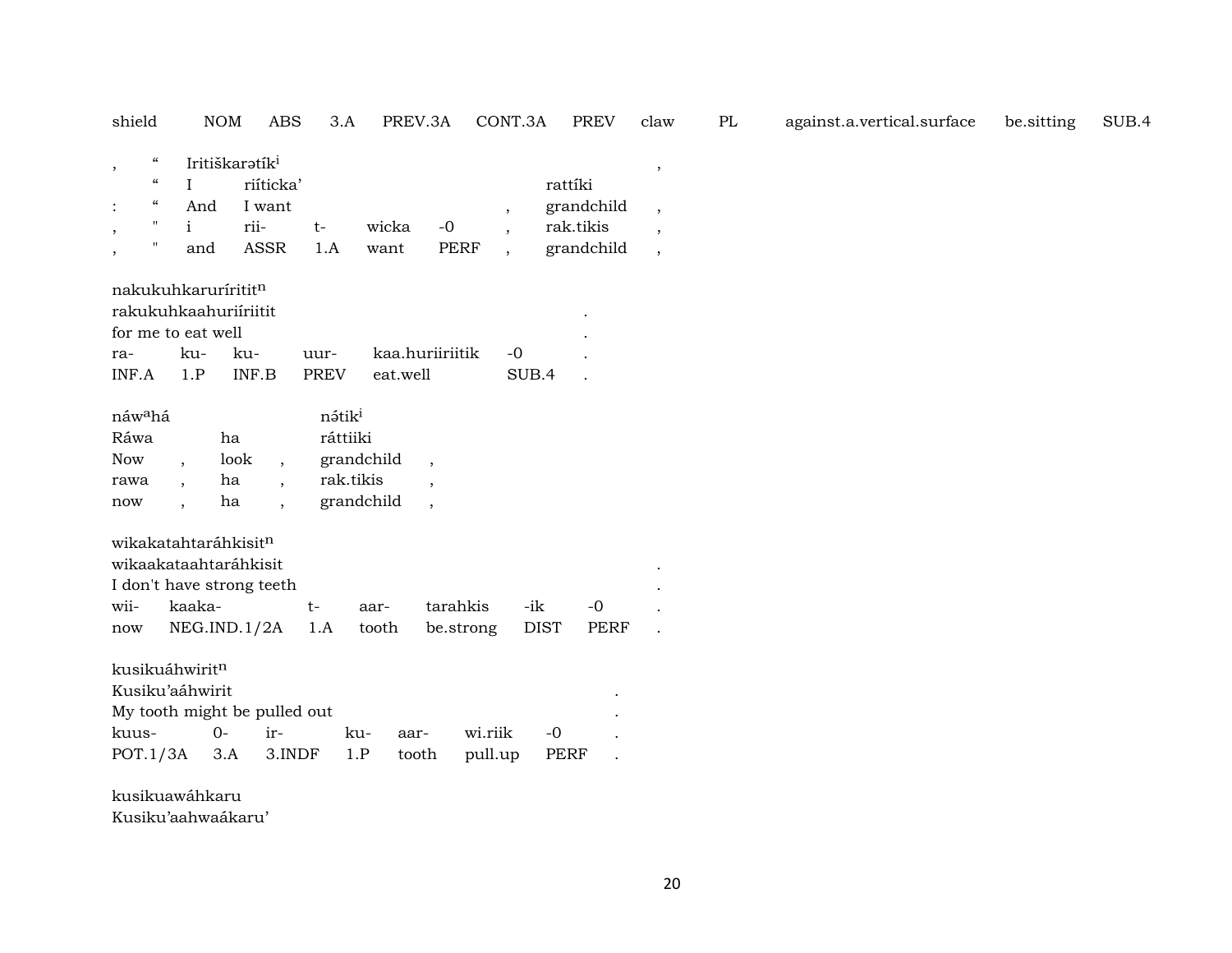| $O -$<br>kuus-<br>ir-<br>ka.ra'uk<br>$-0$<br>ku-<br>aar-<br>waa<br>POT.1/3A<br>3.A<br>3.INDF<br>1.P<br>make.PL.P<br>tooth<br>be.upright.DIST<br>PERF<br>itpáwa <sup>a</sup><br>itpaáwa'a<br>if I eat it<br>$i-$<br>$-0$<br>t-<br>waawa-<br>a | My teeth might be pulled out |  |  |  |  |
|----------------------------------------------------------------------------------------------------------------------------------------------------------------------------------------------------------------------------------------------|------------------------------|--|--|--|--|
|                                                                                                                                                                                                                                              |                              |  |  |  |  |
|                                                                                                                                                                                                                                              |                              |  |  |  |  |
| <b>DIST</b><br>CONT.1/2A<br>1.A<br>SUB.3<br>eat                                                                                                                                                                                              |                              |  |  |  |  |
| takastahís <sup>u</sup>                                                                                                                                                                                                                      |                              |  |  |  |  |
| 11<br>taakastaahiisu'                                                                                                                                                                                                                        |                              |  |  |  |  |
| н<br>dry jerked meat                                                                                                                                                                                                                         |                              |  |  |  |  |
| $\pmb{\mathsf{H}}$<br>taahiis<br>$-u^{\prime}$<br>taakas                                                                                                                                                                                     |                              |  |  |  |  |
| $\pmb{\mathsf{H}}$<br><b>NOM</b><br>dried.meat<br>be.dry                                                                                                                                                                                     |                              |  |  |  |  |
|                                                                                                                                                                                                                                              |                              |  |  |  |  |
| šúrak <sup>i</sup><br>Hiruahiwáku                                                                                                                                                                                                            |                              |  |  |  |  |
| $\boldsymbol{\zeta}\boldsymbol{\zeta}$<br>ahiwáku'<br>cuúraki<br>Hiru<br>$\boldsymbol{\zeta}\boldsymbol{\zeta}$                                                                                                                              |                              |  |  |  |  |
| she said<br>the girl:<br>Then<br>$^{\prime}$                                                                                                                                                                                                 |                              |  |  |  |  |
| waka'u<br>hiruu<br>ri-<br>$-0$<br>icuura-<br>$0-$<br>-kis<br>ar-<br>11                                                                                                                                                                       |                              |  |  |  |  |
| CONT.3A<br>EV<br>3.A<br><b>DIM</b><br>then<br>PERF<br>say<br>girl                                                                                                                                                                            |                              |  |  |  |  |
| ikusuksuhuhwišahu                                                                                                                                                                                                                            |                              |  |  |  |  |
| Kusuksuhuhwicaahu'<br>Ii.                                                                                                                                                                                                                    |                              |  |  |  |  |
| They will be coming back<br>Ee<br>Ţ                                                                                                                                                                                                          |                              |  |  |  |  |
| ii<br>$0-$<br>uks-<br>uhur-<br>kuus-<br>wic.a<br>-:hus<br>$a-$                                                                                                                                                                               |                              |  |  |  |  |
| POT.1/3A<br>PREV.3A<br><b>JUSS</b><br>3.A<br>arrive<br>IMPF<br>now<br>ee                                                                                                                                                                     |                              |  |  |  |  |
| irášt <sup>i</sup><br>Atipatn<br>iraácti'<br>Atípat                                                                                                                                                                                          |                              |  |  |  |  |
| my brothers<br>Grandfather,<br>$i-$                                                                                                                                                                                                          |                              |  |  |  |  |
| -ri <sup>3</sup><br>ati-<br>paak<br>raac<br>1.POSS<br>3.POSS.A<br>brother<br>3.POSS.B<br>grandfather                                                                                                                                         |                              |  |  |  |  |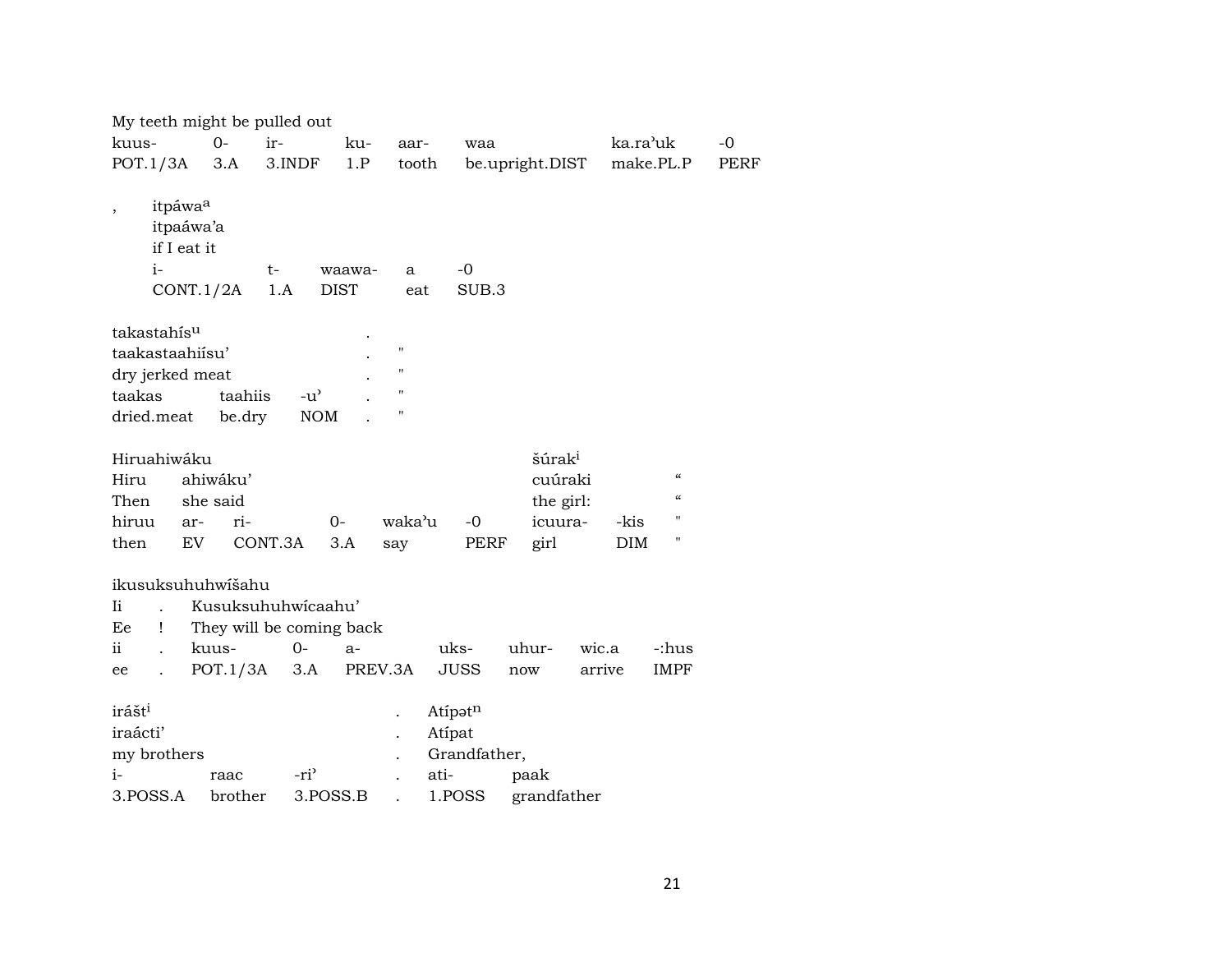| nusúksk <sup>u</sup><br>ruusúksku<br>be seated                                       |            |                               |       |                            |             |          |            |                          |                            |      |                          |                  |                                  |
|--------------------------------------------------------------------------------------|------------|-------------------------------|-------|----------------------------|-------------|----------|------------|--------------------------|----------------------------|------|--------------------------|------------------|----------------------------------|
| ruu-                                                                                 | $i-$       |                               | $S-$  | uks-                       | kus         | $-0$     |            |                          |                            |      |                          |                  |                                  |
| then                                                                                 |            | CONT.1/2A                     | $2.A$ | <b>JUSS</b>                | be.sitting  | PERF     |            |                          |                            |      |                          |                  |                                  |
| nawahá                                                                               |            |                               |       |                            |             |          |            |                          |                            |      |                          |                  |                                  |
| Ráwa                                                                                 | ha         |                               |       |                            |             |          |            |                          |                            |      |                          |                  |                                  |
| <b>Now</b>                                                                           | see        | $\mathbf{I}$                  |       |                            |             |          |            |                          |                            |      |                          |                  |                                  |
| rawa                                                                                 | ha         | $\overline{ }$                |       |                            |             |          |            |                          |                            |      |                          |                  |                                  |
| $\operatorname{now}$                                                                 | ha         | $\overline{\phantom{a}}$      |       |                            |             |          |            |                          |                            |      |                          |                  |                                  |
| iririkatásáihi<br>iririikátasa                                                       |            |                               |       |                            |             |          |            |                          |                            | ihi  |                          | paárikucu'       |                                  |
| there it lies                                                                        |            |                               |       |                            |             |          |            |                          | $\overline{\phantom{a}}$   | uh   | $\overline{\phantom{a}}$ | a big horn spoon |                                  |
| irii-                                                                                | rii-       | $0-$                          | kata- |                            |             | sa       |            | $-0$                     | $\overline{\phantom{a}}$   | ihii | $\overline{\phantom{a}}$ | paarik           | -kucuu                           |
| there                                                                                | ASSR       | 3.A                           |       | against.a.vertical.surface |             | be.lying |            | PERF                     | $\overline{\phantom{a}}$   | uh   | $\ddot{\phantom{0}}$     | horn             | $\mathbf{A}\mathbf{U}\mathbf{G}$ |
| $\pmb{\mathsf{H}}$<br>$\pmb{\mathsf{H}}$<br>$\pmb{\mathsf{H}}$<br>$\pmb{\mathsf{H}}$ |            |                               |       |                            |             |          |            |                          |                            |      |                          |                  |                                  |
| $\mathbf{A}$                                                                         | ahawáku    |                               |       |                            |             | škírihk  |            |                          | $\pmb{\zeta}\pmb{\zeta}$   |      |                          |                  |                                  |
| $\mathbf{A}$                                                                         | ahawáku'   |                               |       |                            |             | Ckírihki |            |                          | $\pmb{\zeta}\pmb{\zeta}$   |      |                          |                  |                                  |
| And                                                                                  | he said    |                               |       |                            |             | Coyote   |            | $\ddot{\cdot}$           | $\boldsymbol{\mathcal{C}}$ |      |                          |                  |                                  |
| a                                                                                    | ar-        | ra-                           | $0-$  | waka'u                     | $\mbox{-}0$ | ickirir- | -kis       | $\overline{\phantom{a}}$ | $\pmb{\mathsf{H}}$         |      |                          |                  |                                  |
| and                                                                                  | ${\rm EV}$ | ABS                           | 3.A   | say                        | PERF        | wolf     | $\rm{DIM}$ | $\overline{\phantom{a}}$ | $\pmb{\mathsf{H}}$         |      |                          |                  |                                  |
| Náwa<br>Ráwa                                                                         |            | nátik <sup>i</sup><br>rattíki |       |                            |             |          |            |                          |                            |      |                          |                  |                                  |
| <b>Now</b>                                                                           | $\cdot$    | grandchild                    |       | $\cdot$                    |             |          |            |                          |                            |      |                          |                  |                                  |
| rawa                                                                                 |            | rak.tikis                     |       | $\,$                       |             |          |            |                          |                            |      |                          |                  |                                  |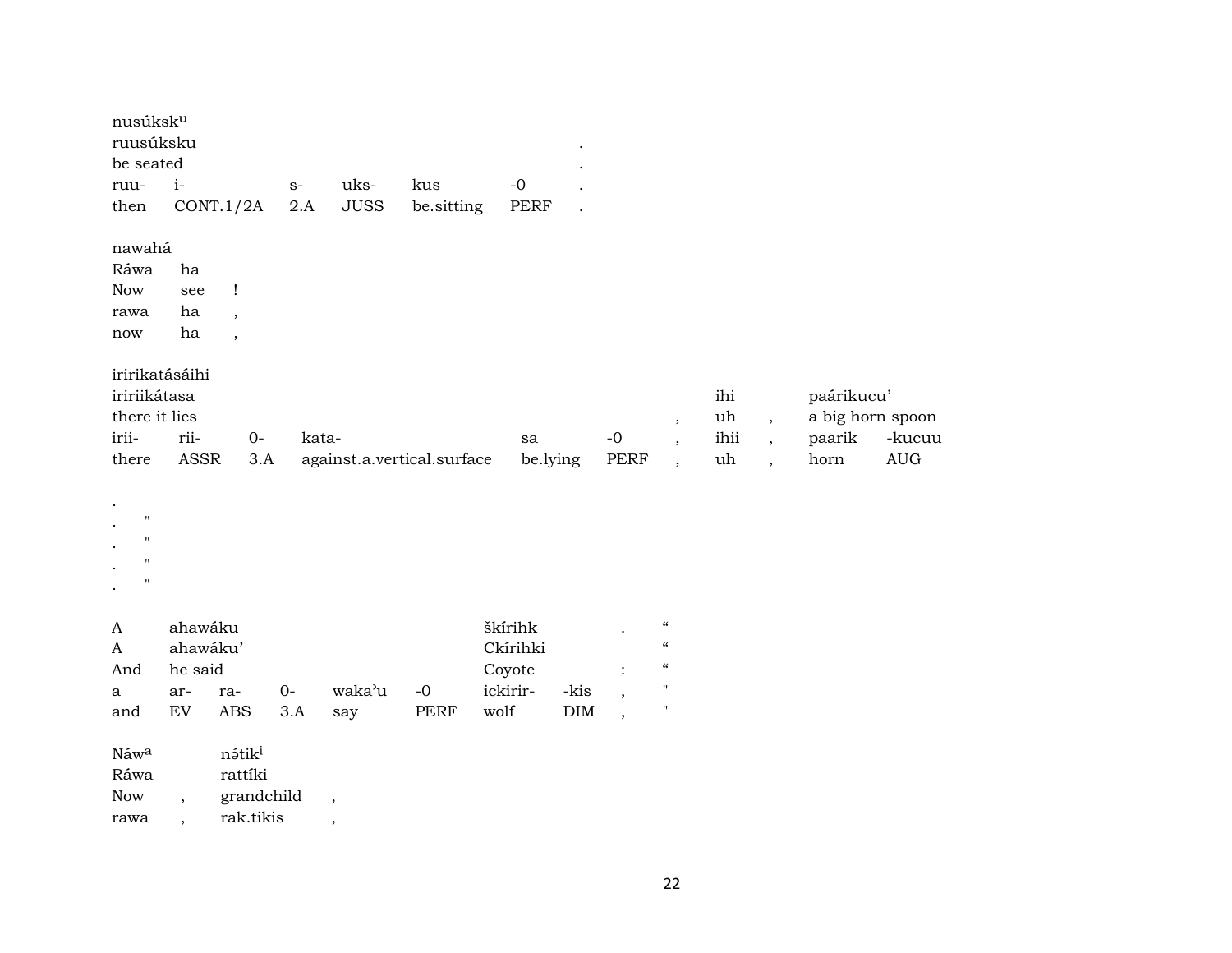now , grandchild ,

| tatiškaratkuhakáwaaš                                         |                                                 |                    |                  |           |                                                          |                                     |                |                                        |                          |
|--------------------------------------------------------------|-------------------------------------------------|--------------------|------------------|-----------|----------------------------------------------------------|-------------------------------------|----------------|----------------------------------------|--------------------------|
| táticka'                                                     |                                                 |                    |                  |           | ratkuhaakáwa'ac                                          |                                     |                |                                        |                          |
| I want                                                       |                                                 |                    |                  |           | for me to eat                                            |                                     |                |                                        |                          |
| ta-                                                          | $t-$                                            |                    | wicka            | $-0$      | ra-                                                      | $t-$                                | ku-            | haakawahc                              | $\overline{\phantom{0}}$ |
| IND.1/2A                                                     | 1.A                                             |                    | want             | PERF      | INF.A                                                    | 1.A                                 | INF.B          | eat.a.meal                             | EX                       |
|                                                              |                                                 |                    |                  |           |                                                          |                                     |                |                                        |                          |
| π                                                            | A                                               | ahawáku            |                  |           |                                                          |                                     | $\,$           | $\boldsymbol{\zeta}\boldsymbol{\zeta}$ |                          |
| $\pmb{\mathsf{H}}$                                           | A                                               | ahawáku'           |                  |           |                                                          |                                     |                | $\boldsymbol{\mathcal{C}}$             |                          |
| $\pmb{\mathsf{H}}$                                           | And                                             | she said           |                  |           |                                                          |                                     | $\ddot{\cdot}$ | $\pmb{\zeta}\pmb{\zeta}$               |                          |
| $\mathbf H$                                                  | a                                               | ar-                | ra-              | $0-$      | waka'u                                                   | $-0$                                |                | $\pmb{\mathsf{H}}$                     |                          |
| Ħ                                                            | and                                             | EV                 | <b>ABS</b>       | 3.A       | say                                                      | PERF                                |                | $\pmb{\shortparallel}$                 |                          |
| Kasihákawaaš<br>You will eat<br>kaas-<br>POT.2A<br>wikuháahu | Kaasihaákawa'ac<br>$S-$<br>2.A<br>Wikúhaá'aahu' | $i-$<br><b>SEQ</b> | eat              | haakawahc | $-2$<br>EX                                               |                                     |                |                                        |                          |
| They must be coming<br>wii-                                  | kuur-                                           | ra-                | $0-$             | a-        | a                                                        |                                     | -:hus          |                                        |                          |
| now                                                          | <b>DUB</b>                                      | <b>ABS</b>         | 3.A              | PREV.3A   |                                                          | come                                | <b>IMPF</b>    |                                        |                          |
|                                                              |                                                 |                    |                  |           |                                                          |                                     |                |                                        |                          |
| irášti<br>íraacti'<br>my brothers<br>$i-$                    | 3.POSS.A brother                                | raac               | -ri <sup>3</sup> | 3.POSS.B  | П<br>$\pmb{\mathsf{H}}$<br>$\pmb{\mathsf{H}}$<br>11<br>Η | A<br>A<br>And<br>a<br>and           |                |                                        |                          |
| ahawáku<br>ahawáku'                                          |                                                 |                    |                  |           | ,                                                        | $\mathcal{C}$<br>$\epsilon\epsilon$ |                |                                        |                          |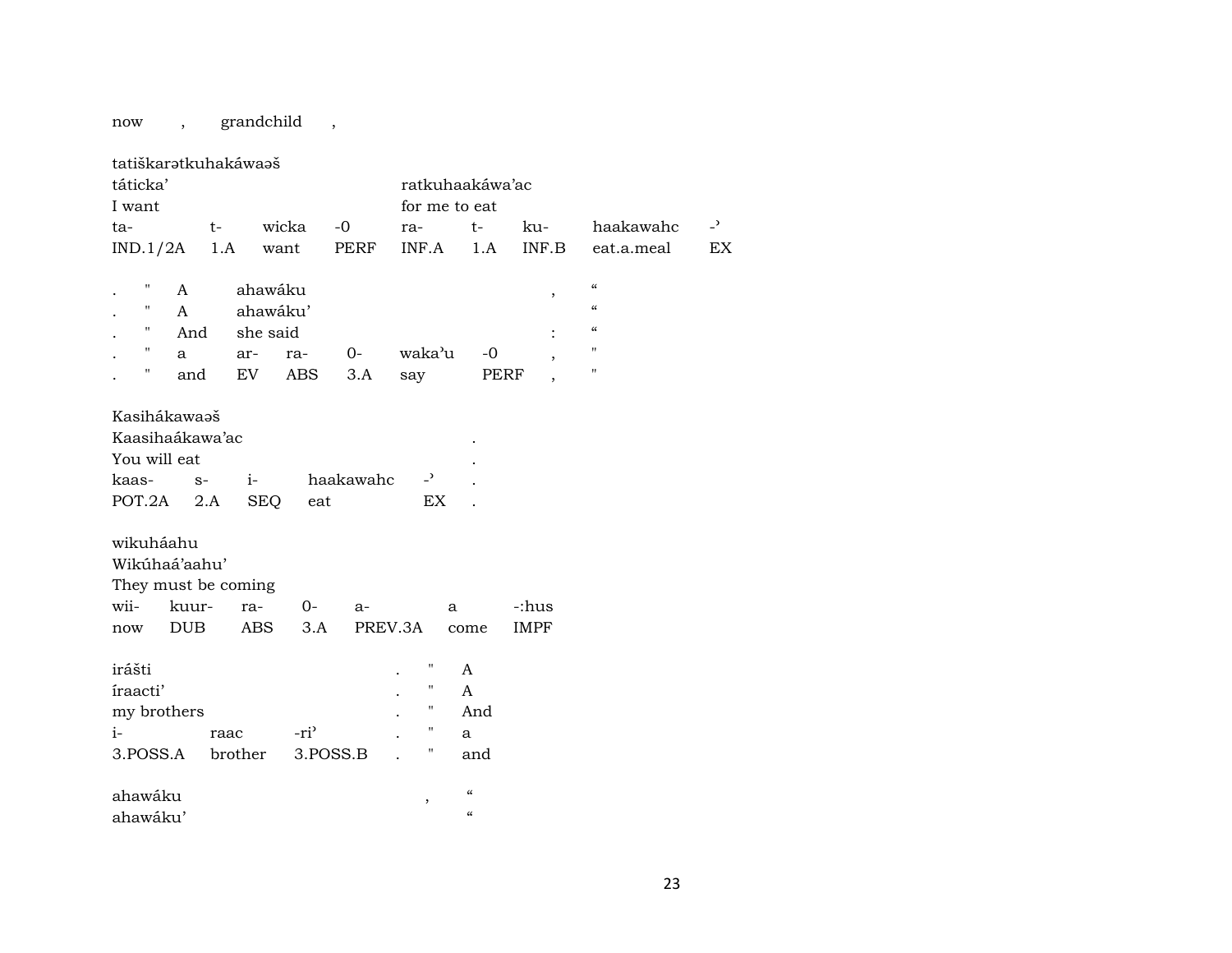| she said                       |                                                                     |                  |                       |                |           | $\pmb{\zeta}\pmb{\zeta}$ |                                                  |                      |        |
|--------------------------------|---------------------------------------------------------------------|------------------|-----------------------|----------------|-----------|--------------------------|--------------------------------------------------|----------------------|--------|
| ar-                            | ra-                                                                 | $0-$             | waka'u                | $-0$           |           | $\pmb{\mathsf{H}}$       |                                                  |                      |        |
| EV                             | ABS                                                                 | 3.A              | say                   | PERF           |           | $\pmb{\mathsf{H}}$       |                                                  |                      |        |
| Iiriisaáhca<br>ii-<br>there    | Irisasapárikuš <sup>u</sup><br>There it lies<br>rii-<br><b>ASSR</b> | $S-$<br>2.A      | ar-<br>EV             | sa<br>be.lying | $-0$      | PERF                     | paárikucu'<br>a big horn spoon<br>paarik<br>horn | -kucuu<br><b>AUG</b> |        |
|                                | sukstahušákaš^t <sup>n</sup>                                        |                  |                       |                |           |                          |                                                  | hi                   | $\, ,$ |
|                                | Sukstahuucákacat                                                    |                  |                       |                |           |                          |                                                  | hi                   |        |
|                                | Take it to the creek                                                |                  |                       |                |           |                          |                                                  | and                  |        |
| $i-$                           |                                                                     | $S-$             | uks-                  | ra-            |           | huuca.kac.at             | $-0$                                             | hi                   |        |
|                                | CONT.1/2A                                                           | 2.A              | <b>JUSS</b>           | PORT           |           | go.swimming              | PERF                                             | and                  | ,      |
| ihi<br>ihi<br>uh<br>ihii<br>uh | $\overline{\phantom{a}}$<br>$\cdot$                                 |                  |                       |                |           |                          |                                                  |                      |        |
| isihkírara,                    | isihkíraraa'                                                        |                  |                       |                |           |                          |                                                  |                      |        |
|                                | bring water in it                                                   |                  |                       |                |           |                          |                                                  |                      |        |
| $i-$                           |                                                                     | $S-$             | ir-                   |                | kiirar-   | ra-                      | a                                                | $-0$                 |        |
|                                | CONT.1/2A                                                           | 2.A              |                       | PREV.1/2A      | water     | PORT                     | come                                             | PERF                 |        |
|                                | arutihákawahš <sup>u</sup>                                          |                  |                       |                |           |                          |                                                  |                      |        |
| a                              |                                                                     | ruutihaákawahcu' |                       |                |           |                          |                                                  |                      |        |
| and                            |                                                                     |                  | then you'll be eating |                |           |                          |                                                  |                      |        |
| a                              | ruu-                                                                | ti-              | 0-                    |                | haakawahc | -:hus                    |                                                  |                      |        |
| and                            | then                                                                | IND.3A           |                       | 3.A<br>eat     |           | <b>IMPF</b>              |                                                  |                      |        |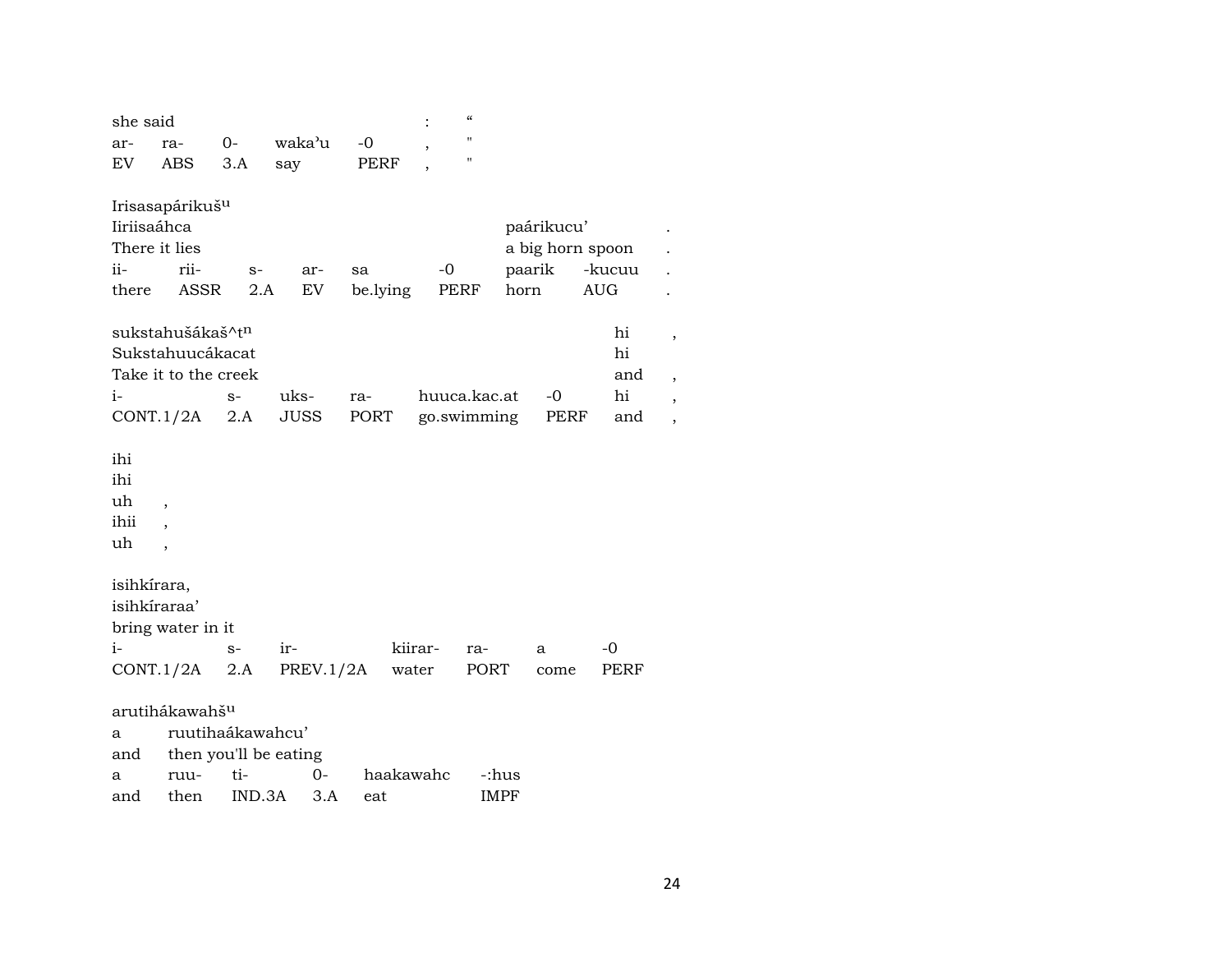| hitikíkah <sup>u</sup> |                                |                          |        |                |                     |                                      |              |                          |
|------------------------|--------------------------------|--------------------------|--------|----------------|---------------------|--------------------------------------|--------------|--------------------------|
| hi                     | tikiíkaahu'                    |                          |        |                | $\pmb{\mathsf{H}}$  |                                      |              |                          |
| and                    |                                | you'll be drinking       |        |                | $\pmb{\mathsf{H}}$  |                                      |              |                          |
| hi                     | ti-                            | $O -$                    | kiikaa | -:hus          | п                   |                                      |              |                          |
| and                    | IND.3A                         | 3.A                      | drink  | <b>IMPF</b>    | н                   |                                      |              |                          |
|                        | Hiruahiritpárikuš <sup>u</sup> |                          |        |                |                     |                                      |              |                          |
| Hiru                   | ahiíriit                       |                          |        |                |                     |                                      | paárikucu'   |                          |
| Then                   |                                | he took it up            |        |                |                     |                                      |              | the big horn spoon       |
| hiruu                  | ar-                            | ri-                      | $0-$   | iriik          |                     | $-0$                                 | paarik       | -kucuu                   |
| then                   | EV.                            | CONT.3A                  | 3.A    |                | pick.up.long.object | PERF                                 | horn         | <b>AUG</b>               |
|                        | aharahušákaš^tn,               |                          |        |                |                     |                                      |              |                          |
|                        | Aharahuucákacat                |                          |        |                |                     |                                      |              |                          |
|                        | He took it to the creek        |                          |        |                |                     |                                      |              |                          |
|                        | ar-<br>ra-                     | $0-$                     | ra-    | huuca.kac.at   | $-0$                |                                      |              |                          |
|                        | EV<br>ABS                      | 3.A                      | PORT   | go.swimming    |                     | PERF                                 |              |                          |
|                        | akuháhkarihəš                  |                          |        |                |                     |                                      |              |                          |
| a                      |                                | kuuhaahkaríhac           |        |                |                     |                                      |              |                          |
| and                    |                                | he ate it (the spoon) up |        |                |                     |                                      |              |                          |
| a                      | kuur-                          | ra-                      | 0-     | karihac<br>ar- | -0                  |                                      |              |                          |
| and                    | <b>DUB</b>                     | <b>ABS</b>               | 3.A    | EV             | PERF<br>consume     |                                      |              |                          |
|                        | Hiruahiwák <sup>u</sup>        |                          |        |                |                     | $\epsilon\epsilon$                   |              |                          |
|                        |                                |                          |        |                |                     | $\, ,$<br>$\boldsymbol{\mathcal{C}}$ | Náwa<br>Ráwa |                          |
| Hiru                   | ahiwáku'                       |                          |        |                |                     | $\epsilon\epsilon$                   |              |                          |
| Then                   | he said                        |                          |        |                |                     | Ħ                                    | <b>Now</b>   | $\overline{\phantom{a}}$ |
| hiruu                  | ar-                            | ri-                      | $0-$   | waka'u         | $-0$                | н                                    | rawa         | $\overline{\phantom{a}}$ |
| then                   | EV                             | CONT.3A                  | 3.A    | say            | PERF                |                                      | now          | $\overline{\phantom{a}}$ |
| nətik <sup>i</sup>     |                                |                          |        |                |                     |                                      |              |                          |
| rattiíki               |                                |                          |        |                |                     |                                      |              |                          |
| grandchild             |                                |                          | $\, ,$ |                |                     |                                      |              |                          |
| rak-                   |                                | tiikis                   |        |                |                     |                                      |              |                          |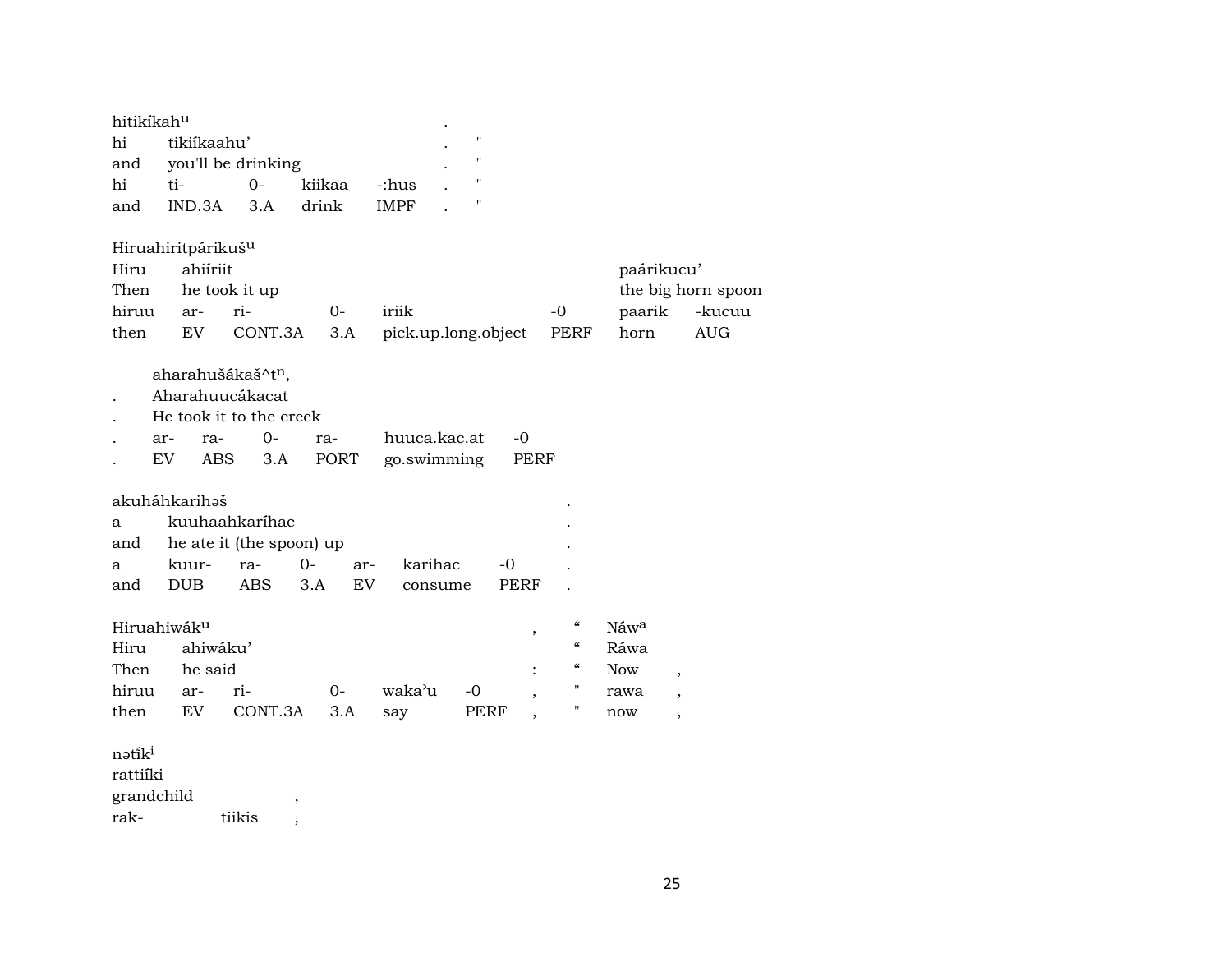grandchild sonny ,

| witikuhuhawiátparikušu  |             |      |             |       |             |                          |                          |              |                    |             |                          |             |                          |            |                    |
|-------------------------|-------------|------|-------------|-------|-------------|--------------------------|--------------------------|--------------|--------------------|-------------|--------------------------|-------------|--------------------------|------------|--------------------|
| witikuuhuuháwi'at       |             |      |             |       |             |                          |                          |              |                    |             |                          |             |                          | paarikúcu' |                    |
| mine floated downstream |             |      |             |       |             |                          |                          |              |                    |             |                          |             |                          |            | the big horn spoon |
| wi-                     | ti-         |      | $0-$        | ku-   | uur-        |                          |                          | huuha.wi-    |                    | at          |                          | $-0$        |                          | paarik     | -kucuu             |
| QUOT                    | IND.3A      |      | 3.A         | 1.P   |             | POSS.P                   |                          | downstream   |                    | go          |                          | <b>PERF</b> |                          | horn       | <b>AUG</b>         |
|                         |             |      |             |       |             |                          |                          |              |                    |             |                          |             |                          |            |                    |
| $\pmb{\mathsf{H}}$      | A           |      | ahawáku     |       |             |                          |                          |              |                    | ihi         |                          |             |                          |            |                    |
| $\mathbf{H}$            | A           |      | ahawáku'    |       |             |                          |                          |              |                    | ihi         |                          |             | $\epsilon\epsilon$       |            |                    |
| $\mathbf{H}$            | And         |      | he said,    |       |             |                          |                          |              |                    | well        | $\ddot{\cdot}$           |             | $\epsilon\epsilon$       |            |                    |
| $\mathbf{H}$            | a           | ar-  | ra-         |       | $0-$        | waka'u                   |                          | $-0$         |                    | ihii        | $\overline{\phantom{a}}$ |             | п                        |            |                    |
| $\pmb{\mathsf{H}}$      | and         | EV   | <b>ABS</b>  |       | 3.A         | say                      |                          | <b>PERF</b>  |                    | uh          | $\overline{\phantom{a}}$ |             | 11                       |            |                    |
|                         |             |      |             |       |             |                          |                          |              |                    |             |                          |             |                          |            |                    |
| iriratíška <sup>a</sup> |             |      |             |       |             |                          |                          | nətiki       |                    |             |                          |             |                          |            |                    |
| Iriiratícka'a           |             |      |             |       |             |                          |                          | rattiíki     |                    |             |                          |             |                          |            |                    |
| What I want             |             |      |             |       |             |                          | $\, ,$                   | grandchild   |                    |             |                          |             | $\, ,$                   |            |                    |
| irii-                   | ra-         | $t-$ |             | wicka | -a          |                          | $\overline{\phantom{a}}$ | rak-         |                    |             | tiikis                   |             | $\cdot$                  |            |                    |
| what                    | <b>ABS</b>  | 1.A  | want        |       | SUB.1       |                          | $\overline{\phantom{a}}$ | grandchild   |                    |             | sonny                    |             | $\overline{\phantom{a}}$ |            |                    |
|                         |             |      |             |       |             |                          |                          |              |                    |             |                          |             |                          |            |                    |
| sukspáku                |             |      |             |       |             |                          |                          |              | П                  |             |                          |             |                          |            |                    |
| sukspáku'               |             |      |             |       |             |                          |                          |              | 11                 |             |                          |             |                          |            |                    |
| say it                  |             |      |             |       |             |                          |                          | $\mathbf{I}$ | $\pmb{\mathsf{H}}$ |             |                          |             |                          |            |                    |
| $i-$                    |             | $S-$ | uks-        |       | waka'u      |                          | $-0$                     |              | н                  |             |                          |             |                          |            |                    |
| CONT.1/2A               |             | 2.A  | <b>JUSS</b> |       | say         |                          | <b>PERF</b>              |              | $\pmb{\mathsf{H}}$ |             |                          |             |                          |            |                    |
|                         |             |      |             |       |             |                          |                          |              |                    |             |                          |             |                          |            |                    |
| Ahawáku                 |             |      |             |       |             | $\, ,$                   | $\epsilon\epsilon$       |              | Atípatn            |             |                          |             |                          |            |                    |
| Ahawáku'                |             |      |             |       |             |                          | $\mathcal{C}$            |              | Atipat             |             |                          |             |                          |            |                    |
| She said                |             |      |             |       |             | $\ddot{\cdot}$           | $\epsilon\epsilon$       |              |                    | Grandfather |                          |             |                          |            |                    |
| ar-                     | ra-         | $0-$ | waka'u      |       | $-0$        | $\overline{\phantom{a}}$ | н.                       | ati-         |                    |             | paak                     |             |                          |            |                    |
| <b>EV</b>               | ABS         | 3.A  | say         |       | <b>PERF</b> | $\overline{\phantom{a}}$ | н                        |              | 1.POSS             |             | grandfather              |             |                          |            |                    |
|                         |             |      |             |       |             |                          |                          |              |                    |             |                          |             |                          |            |                    |
|                         | tuhahúhtawi |      |             |       |             |                          |                          |              |                    | $\,$        |                          |             |                          |            |                    |

| tuuhaahúhtawi' |  |
|----------------|--|
|                |  |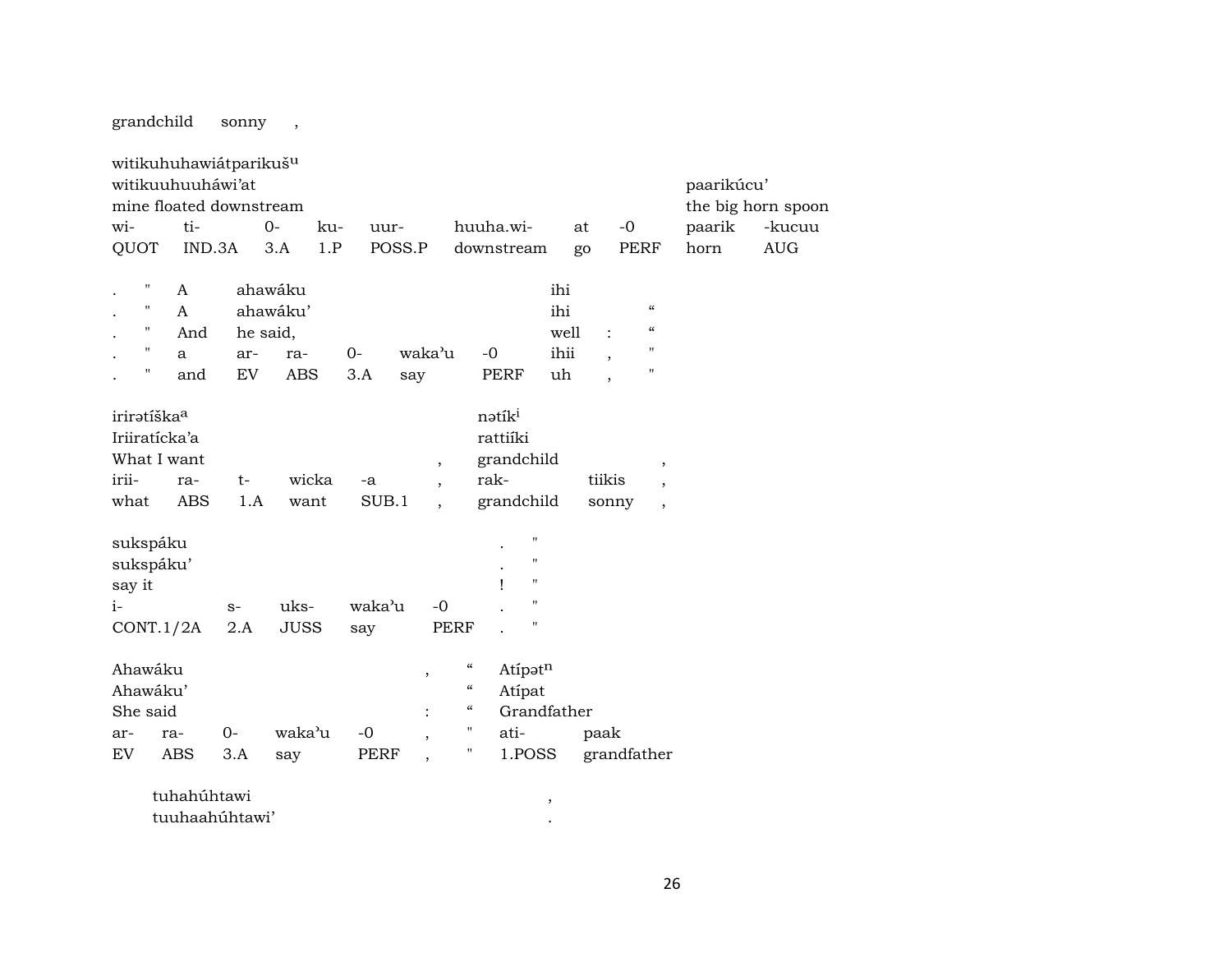|                      | it is difficult       |         |                   |      |                |            |              |   |
|----------------------|-----------------------|---------|-------------------|------|----------------|------------|--------------|---|
|                      | ti-                   | 0-      | $ut$ - $\qquad$   |      | raa.huhtawii   |            | $-0$         |   |
|                      | IND.3A                | 3.A     | PREV be.difficult |      |                |            | PERF         |   |
|                      |                       |         |                   |      |                |            |              |   |
|                      | kakiwihátn            |         |                   |      |                |            |              |   |
|                      | Kaakiiwihat           |         |                   |      |                |            |              |   |
| kaaki-               | They are not here     | $0 -$   | wi.hak            |      | -0             |            |              |   |
|                      | NEG.IND.3A            |         | 3.A be.sitting.PL |      | PERF           |            |              |   |
|                      |                       |         |                   |      |                |            |              |   |
| irášt <sup>i</sup>   |                       |         |                   |      |                |            |              |   |
| iraácti'             |                       |         |                   |      | "              |            |              |   |
|                      | my brothers           |         |                   |      | 11             |            |              |   |
| $i-$                 |                       | raac    | $-ri$             |      | 11             |            |              |   |
| 3.POSS.A             |                       | brother | 3.POSS.B          |      | 11             |            |              |   |
|                      |                       |         |                   |      |                |            |              |   |
| Ahawáku              |                       |         |                   |      | ,              | $\epsilon$ | Ári          | Ţ |
| Ahawáku'             |                       |         |                   |      |                | $\alpha$   | Ári'         |   |
| He said              |                       |         |                   |      |                | "          | Oh           |   |
| ar-                  | ra-                   | $O-$    | waka'u            | -0   | ,              | н          | arii         |   |
| EV                   | ABS                   | 3.A     | say               | PERF | $\overline{ }$ | П          | oh           |   |
|                      |                       |         |                   |      |                |            |              |   |
| iritišk <sup>a</sup> |                       |         |                   |      |                |            |              |   |
| i.                   | riíticka'             |         |                   |      |                |            |              |   |
| and                  | I want                |         |                   |      |                |            |              |   |
| i                    | rii-                  | $t-$    | wicka             | $-0$ |                |            |              |   |
| and                  | ASSR                  | 1.A     | want              | PERF |                |            |              |   |
|                      | nəskuwák <sup>a</sup> |         |                   |      |                |            | $\mathbf{H}$ |   |
|                      | ráskuwaaka            |         |                   |      |                |            | п            |   |
|                      | for you to say        |         |                   |      |                |            |              |   |
| ra-                  | $S-$                  | ku-     | waak              |      | -a             |            | п            |   |
| INF.A                | 2.A                   | INF.B   | say.SUB           |      | SUB.1          |            | п            |   |
|                      |                       |         |                   |      |                |            |              |   |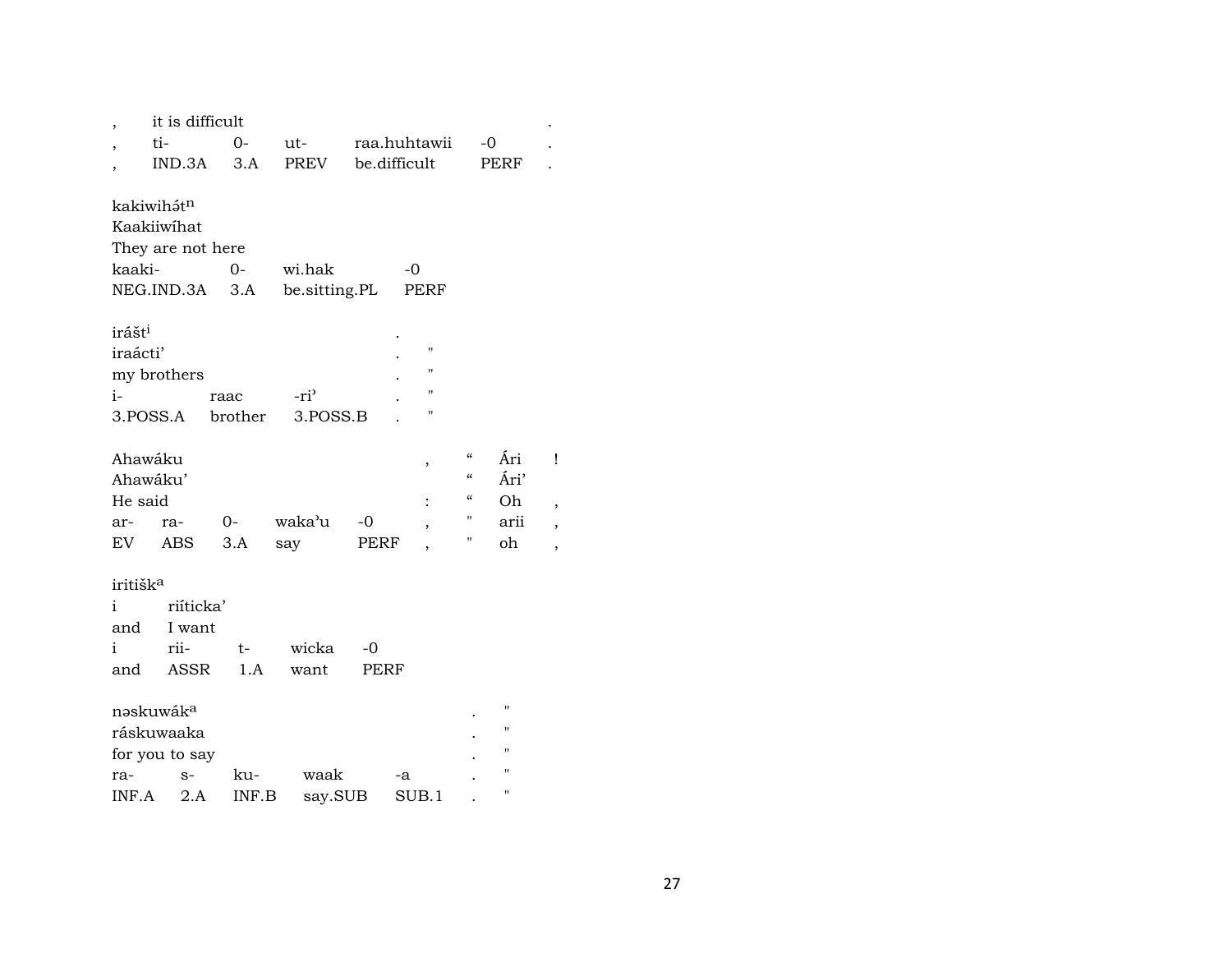| Ahawáku  |     |      |        |             | "          | Náw <sup>a</sup> |              | ihi  |
|----------|-----|------|--------|-------------|------------|------------------|--------------|------|
| Ahawáku' |     |      |        |             | $\epsilon$ | Ráwa             | $\mathbf{1}$ | ihi  |
| She said |     |      |        |             | $\epsilon$ | <b>Now</b>       | and          | uh   |
| ar-      | ra- | $O-$ | waka'u | $\sim$ -0   |            | rawa             | $\mathbf{1}$ | ihii |
| EV       | ABS | 3.A  | sav    | <b>PERF</b> | 11         | now              | and          | uh   |

- atípə $t^n$
- atípat
- , grandfather,
- 
- , ati- paak<br>, 1.POSS grand , 1.POSS grandfather

|      | wirisákawašist <sup>a</sup> |                | Náw <sup>a</sup> | hi  |        |     |
|------|-----------------------------|----------------|------------------|-----|--------|-----|
|      | wirisaákawahcista           |                |                  |     | Ráwa   | hi  |
|      | now you are going to eat    |                | Now              | and |        |     |
| wii- | rii- s-                     | haakawahc -his |                  | -ta | , rawa | hi  |
| now  | ASSR 2.A                    | eat            | PERF             | INT | now    | and |

- atípə $t^n$
- atípat
- , grand father , ,
- , ati- paak ,
- , 1.POSS grandfather ,

| kasitárahkis       |      | atipət      |                         |      |  |      |             |
|--------------------|------|-------------|-------------------------|------|--|------|-------------|
| kaasitárahkiis     |      | Atípat      |                         |      |  |      |             |
| you must be strong |      | Grandfather |                         |      |  |      |             |
| kaas-              | $S-$ | $1 -$       | tarahkis                | $-0$ |  | ati- | paak        |
| POT.2A 2.A SEQ     |      |             | be.strong PERF . 1.POSS |      |  |      | grandfather |

- sukstíkšušpa $\mathtt{w}^{\mathtt{u}}$
- sukstiíkstucpaawu
- , place arrows here and there
- , i- s- uks- riiks- ra.uc.wuh -waa -0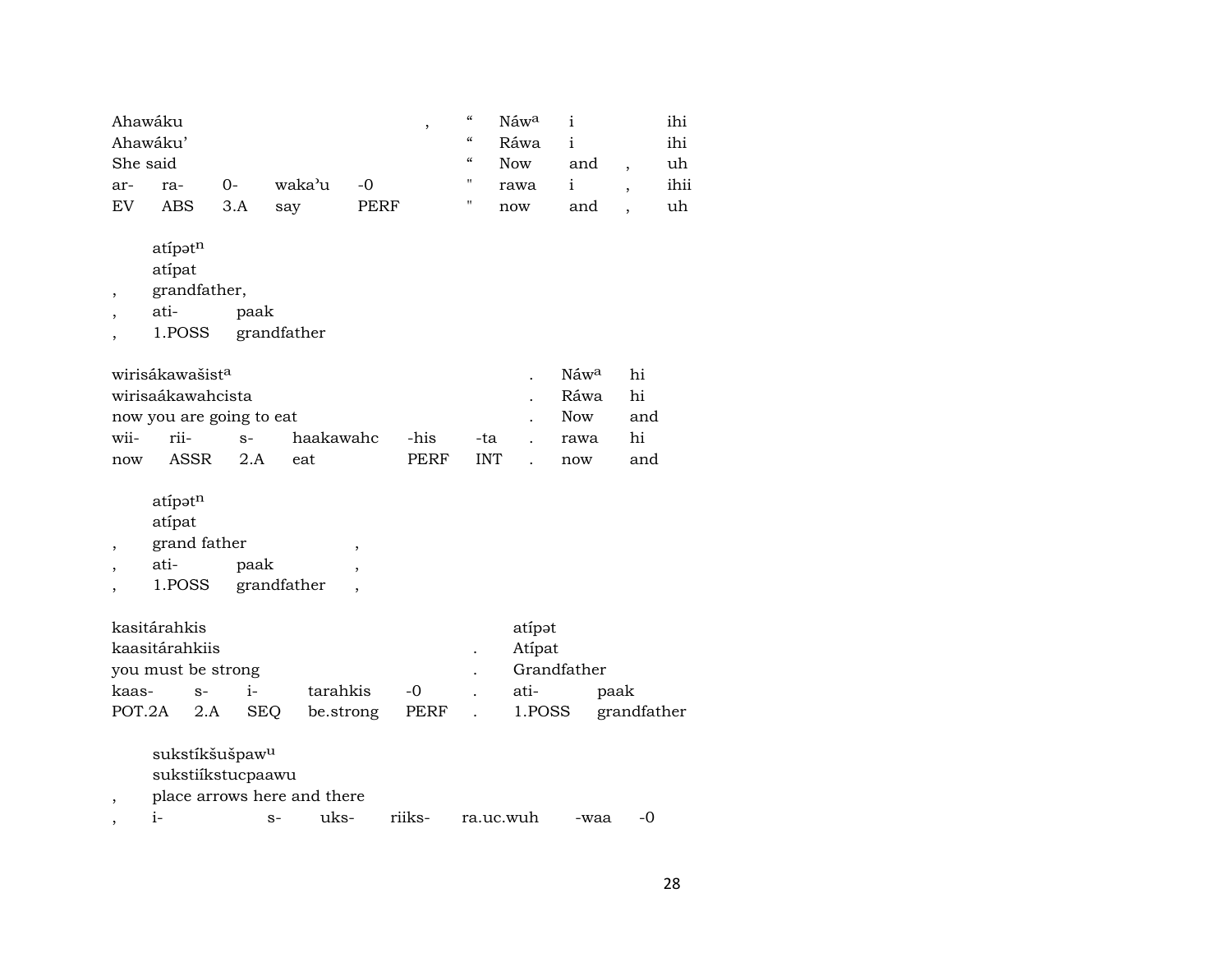| $\overline{\phantom{a}}$ |                                            | CONT.1/2A                                                 | 2.A                                                                              | <b>JUSS</b>                  | arrow     |                                                                     | put.PL.OBJ          | <b>DIST</b> |                                                                                      | PERF                            |                     |
|--------------------------|--------------------------------------------|-----------------------------------------------------------|----------------------------------------------------------------------------------|------------------------------|-----------|---------------------------------------------------------------------|---------------------|-------------|--------------------------------------------------------------------------------------|---------------------------------|---------------------|
|                          |                                            | tiiriráwawarik <sup>i</sup><br>tii-<br>here               | ti'iriirawaawaáriki<br>here where they stand all around<br>irii-<br>ra-<br>where | $O -$<br>ABS<br>3.A          |           | waawa-<br><b>DIST</b>                                               | arik<br>be.standing |             | $-i$<br>SUB.2                                                                        |                                 |                     |
| $i-$                     | irášt <sup>i</sup><br>iraácti'<br>3.POSS.A | my brothers                                               | raac<br>brother                                                                  | -ri <sup>2</sup><br>3.POSS.B | ı         | $\pmb{\mathsf{H}}$<br>$\pmb{\mathsf{H}}$<br>$\pmb{\mathsf{H}}$<br>" |                     |             |                                                                                      |                                 |                     |
|                          | Hi<br>And<br>hi<br>and                     | Hiwitahwaku<br>witaahwáku'<br>he would say<br>wi-<br>QUOT | ti-<br>IND.3A                                                                    | $0-$<br>3.A                  | ar-<br>EV | waka'u<br>say                                                       | $-0$<br><b>PERF</b> | $\, ,$      | $\mathcal{C}\mathcal{C}$<br>$\pmb{\zeta}\pmb{\zeta}$<br>$\epsilon\epsilon$<br>Ħ<br>н | Ári<br>Ári'<br>Oh<br>arii<br>oh |                     |
| Ţ<br>ı                   |                                            |                                                           |                                                                                  |                              |           |                                                                     |                     |             |                                                                                      |                                 |                     |
|                          | Raáhuri'                                   | nahurikuruhíši <sup>u</sup><br>Far off behind             | kuruuhiíci'u'                                                                    | they are that way            |           |                                                                     |                     |             |                                                                                      |                                 |                     |
|                          | raa.hurii<br>far.off                       |                                                           | kuruur-<br><b>DUB</b>                                                            | ri-                          | CONT.3A   | $O-$<br>3.A                                                         | ir-<br>PL.3A        | ut-<br>PREV | $i-$<br><b>SEQ</b>                                                                   | uu<br>be                        | $-0$<br><b>PERF</b> |
|                          |                                            | ihi<br>ihi                                                | nətíki<br>ráttiiki                                                               |                              |           |                                                                     |                     |             |                                                                                      |                                 |                     |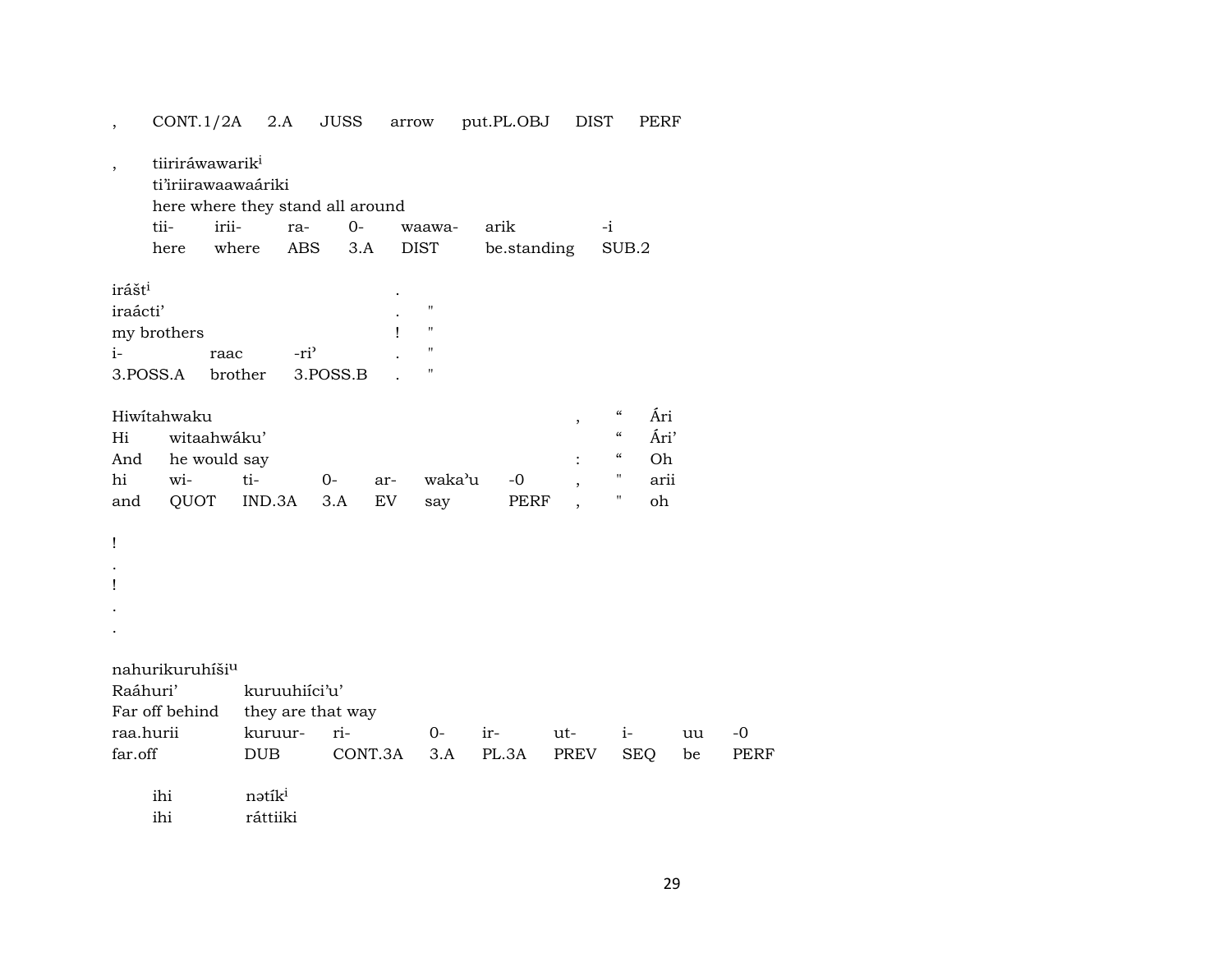| $\overline{ }$<br>$\overline{\phantom{a}}$<br>$\overline{\phantom{a}}$ | uh<br>ihii<br>$\ddot{\phantom{0}}$<br>uh<br>$\ddot{\phantom{0}}$ | grandchild<br>rak-<br>grandchild    | tiikis<br>sonny    | $\overline{\phantom{a}}$<br>$\overline{\phantom{a}}$<br>$\overline{\phantom{a}}$ |             |             |                    |             |                  |             |
|------------------------------------------------------------------------|------------------------------------------------------------------|-------------------------------------|--------------------|----------------------------------------------------------------------------------|-------------|-------------|--------------------|-------------|------------------|-------------|
| irihitátpīta                                                           |                                                                  |                                     |                    |                                                                                  |             |             |                    |             |                  |             |
| irihiitát                                                              |                                                                  |                                     |                    |                                                                                  |             | piíta       |                    |             |                  |             |
| instead I am                                                           |                                                                  |                                     |                    |                                                                                  |             | a man       |                    |             |                  |             |
| irii-                                                                  | hii-                                                             | ta-                                 | $t-$               | $\mathbf 0$                                                                      | $-0$        | wiita       |                    |             |                  |             |
| then                                                                   | other                                                            | IND.1/2A                            | 1.A                | be                                                                               | <b>PERF</b> | man         |                    |             |                  |             |
| irihipítatatn                                                          |                                                                  |                                     |                    |                                                                                  |             |             |                    |             |                  |             |
| Irihii                                                                 |                                                                  | piíta                               | tat                |                                                                                  |             |             | $\pmb{\mathsf{H}}$ |             |                  |             |
| Instead                                                                |                                                                  | a man                               | I am               |                                                                                  |             |             | $\mathbf{H}$       |             |                  |             |
| irii-                                                                  | hii                                                              | wiita                               | ta-                | $t-$                                                                             | $\mathbf 0$ | $-0$        | $\pmb{\mathsf{H}}$ |             |                  |             |
| that                                                                   | other                                                            | man                                 | IND.1/2A           | 1.A                                                                              | be          | <b>PERF</b> | 11                 |             |                  |             |
|                                                                        | Hiruahirikstušpáw <sup>u</sup>                                   |                                     |                    |                                                                                  |             |             |                    |             |                  |             |
| Hiru                                                                   |                                                                  | ahirikstucpaáwu                     |                    |                                                                                  |             |             |                    |             |                  |             |
| Then                                                                   |                                                                  | he placed the arrows here and there |                    |                                                                                  |             |             |                    |             |                  |             |
| hiruu                                                                  | ar-                                                              | ri-                                 | $0-$               | riiks-                                                                           | ra.uc.wuh   |             | -waa               | $-0$        |                  |             |
| then                                                                   | EV                                                               | CONT.3A                             | 3.A                | arrow                                                                            | put.PL.OBJ  |             | <b>DIST</b>        | <b>PERF</b> |                  |             |
|                                                                        |                                                                  |                                     |                    |                                                                                  |             |             |                    |             |                  |             |
|                                                                        |                                                                  |                                     |                    |                                                                                  |             |             |                    |             |                  |             |
|                                                                        |                                                                  |                                     |                    |                                                                                  |             |             |                    |             |                  |             |
|                                                                        |                                                                  |                                     |                    |                                                                                  |             |             |                    |             |                  |             |
|                                                                        |                                                                  |                                     |                    |                                                                                  |             |             |                    |             |                  |             |
|                                                                        |                                                                  | nihuksuirikuhutkúsuhura             |                    |                                                                                  |             |             |                    |             |                  |             |
| Ríhuksu'                                                               |                                                                  |                                     | iriikuuhutkúsuhura |                                                                                  |             |             |                    |             |                  |             |
| Only                                                                   |                                                                  |                                     | however she moved  |                                                                                  |             |             |                    |             |                  |             |
| rihuks                                                                 | $-u$ <sup><math>\prime</math></sup>                              | irii-                               | kuur-              | ra-                                                                              | $0-$        | ut-         | kus                |             | uhur.aar         | $-0$        |
| alone                                                                  | <b>NOM</b>                                                       | what                                | <b>DUB</b>         | <b>ABS</b>                                                                       | 3.A         | <b>PREV</b> | be.sitting         |             | change.direction | <b>PERF</b> |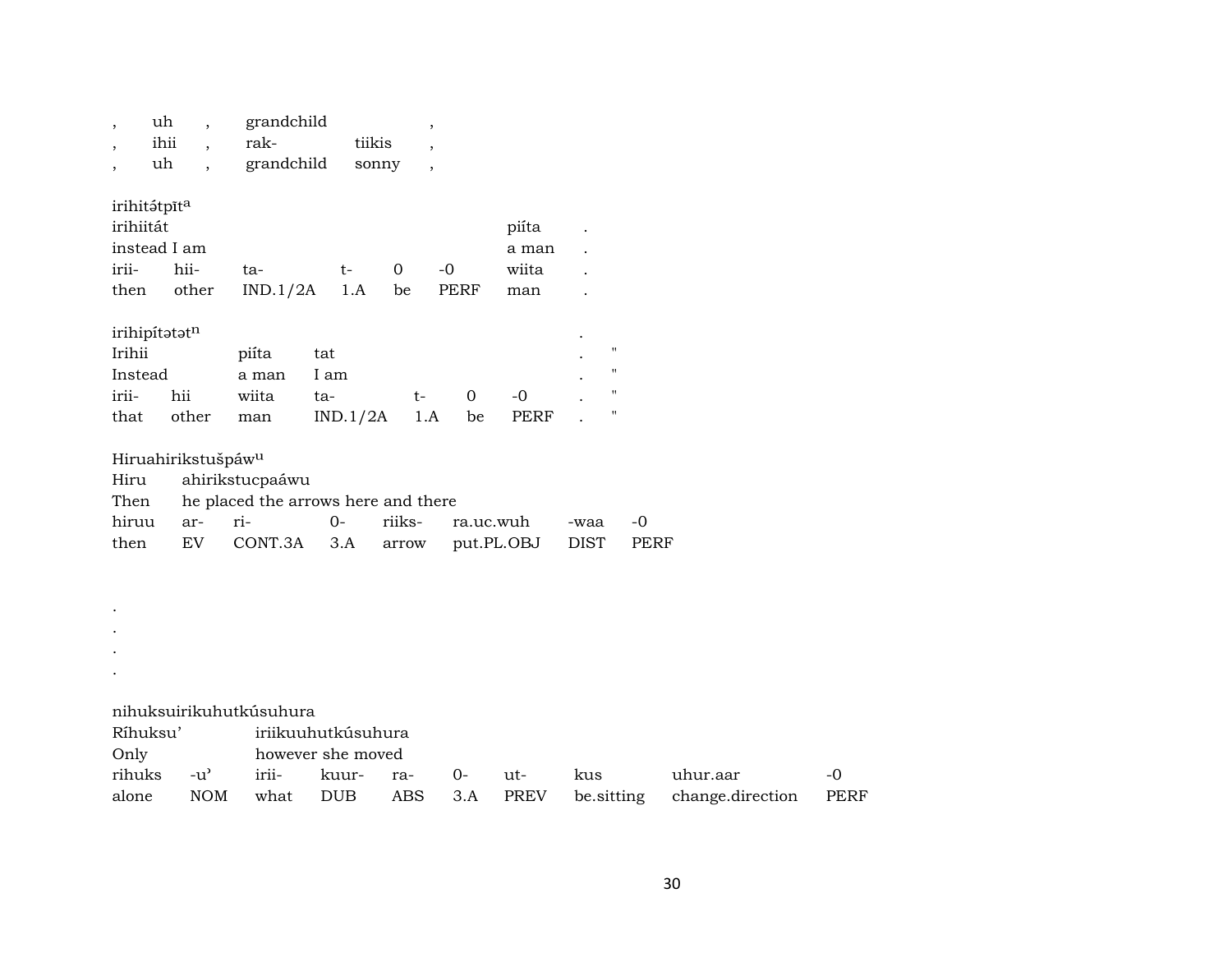| šápat <sup>n</sup><br>cápaat<br>the woman<br>icapaak<br>woman |                                  | $\overline{\phantom{a}}$<br>$\overline{\phantom{a}}$<br>$\overline{\phantom{a}}$<br>$\overline{\phantom{a}}$ | $n_{ka}$<br>iíka'a<br>oh<br>iika'a<br>oh | $\vdots$<br>$\overline{\phantom{a}}$<br>$\overline{\phantom{a}}$<br>$\overline{\phantom{a}}$ |         |           |  |                    |          |             |  |  |  |
|---------------------------------------------------------------|----------------------------------|--------------------------------------------------------------------------------------------------------------|------------------------------------------|----------------------------------------------------------------------------------------------|---------|-----------|--|--------------------|----------|-------------|--|--|--|
|                                                               | híahatkahkãa                     |                                                                                                              |                                          |                                                                                              |         |           |  |                    |          |             |  |  |  |
| hi                                                            | ahaatkaáhkaa'a'<br>the dust rose |                                                                                                              |                                          |                                                                                              |         |           |  |                    |          |             |  |  |  |
| and                                                           |                                  |                                                                                                              |                                          |                                                                                              |         |           |  |                    |          |             |  |  |  |
| hi                                                            | ar-                              | ra-                                                                                                          | $0-$                                     | a-                                                                                           |         | itkaar-   |  |                    | kaa.a    | $-0$        |  |  |  |
| and                                                           | EV                               | ABS                                                                                                          |                                          | 3.A                                                                                          | PREV.3A |           |  | particulate.matter | come.out | <b>PERF</b> |  |  |  |
| táraha<br>táraha'<br>buffalos<br>tarahaa<br>buffalo           | $\overline{\phantom{a}}$         |                                                                                                              |                                          |                                                                                              |         |           |  |                    |          |             |  |  |  |
| kuharítasitn                                                  |                                  |                                                                                                              |                                          |                                                                                              |         |           |  |                    |          |             |  |  |  |
| Kuhaariítasitit                                               |                                  |                                                                                                              |                                          |                                                                                              |         |           |  |                    |          |             |  |  |  |
|                                                               |                                  |                                                                                                              |                                          | That is how it happened for her                                                              |         |           |  |                    |          |             |  |  |  |
| kuur-                                                         | ra-                              | $0 -$                                                                                                        |                                          | $a-$                                                                                         | ri-     |           |  | ut-                | asitik   | $-0$        |  |  |  |
| <b>DUB</b>                                                    | ABS                              |                                                                                                              | 3.A                                      | PREV.3A                                                                                      |         | PHYS.POSS |  | PREV               | happen   | PERF        |  |  |  |
|                                                               |                                  |                                                                                                              |                                          |                                                                                              |         |           |  |                    |          |             |  |  |  |
|                                                               |                                  |                                                                                                              |                                          |                                                                                              |         |           |  |                    |          |             |  |  |  |
| $\overline{\phantom{a}}$                                      |                                  |                                                                                                              |                                          |                                                                                              |         |           |  |                    |          |             |  |  |  |
| ,                                                             |                                  |                                                                                                              |                                          |                                                                                              |         |           |  |                    |          |             |  |  |  |

naruwitahuhawíra raaruuwitahuuhawíraa' then it just came downstream raa- ruu- wi- ti- 0- a- huuha.wi.raa- a -0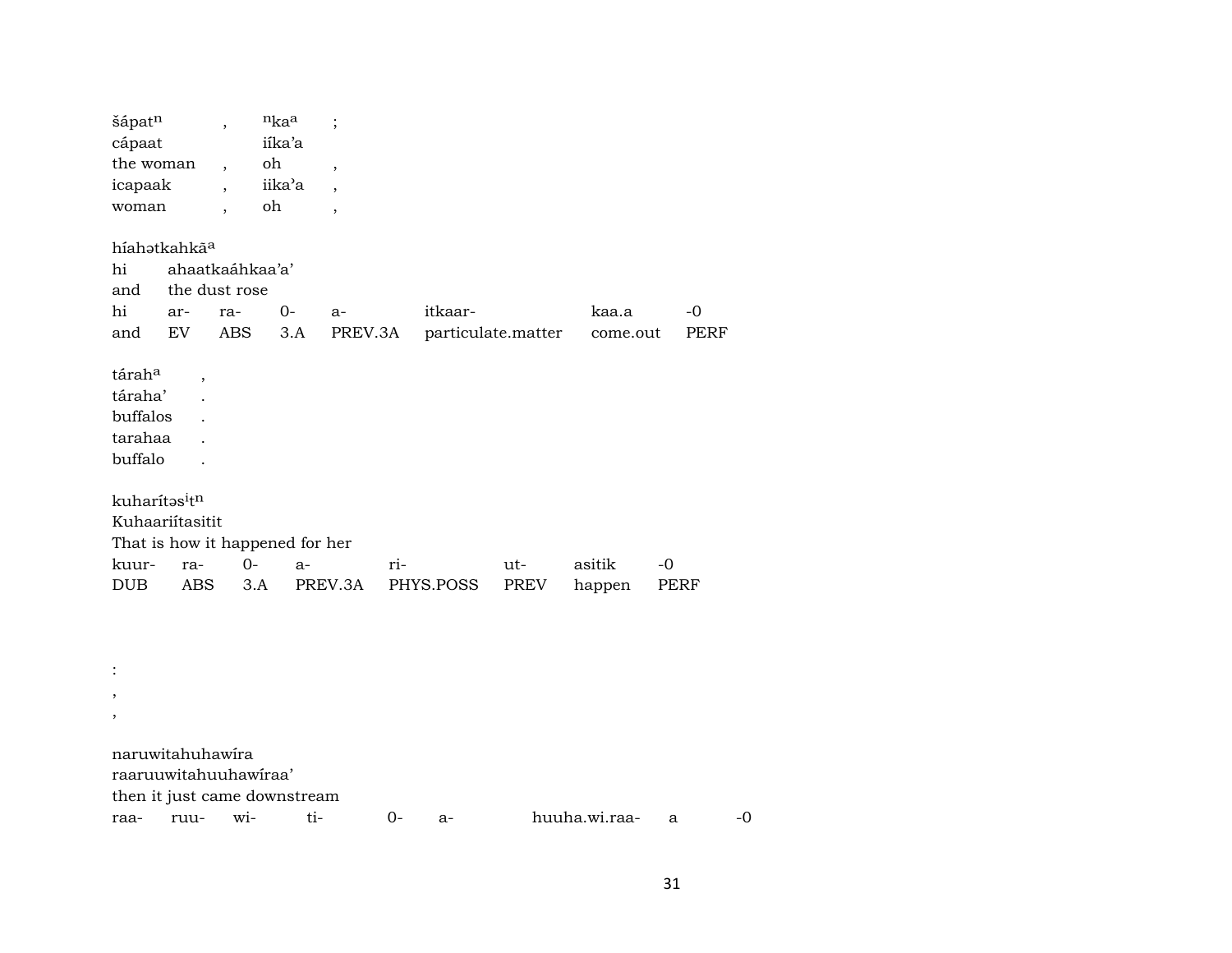| just                                | then                                                                               |                     | QUOT                             | IND.3A                                               | 3.A                                                                     |                                                                | PREV.3A                                                                                                                     |                                           | downstream                                                                       |      | come                | <b>PERF</b>         |                     |
|-------------------------------------|------------------------------------------------------------------------------------|---------------------|----------------------------------|------------------------------------------------------|-------------------------------------------------------------------------|----------------------------------------------------------------|-----------------------------------------------------------------------------------------------------------------------------|-------------------------------------------|----------------------------------------------------------------------------------|------|---------------------|---------------------|---------------------|
|                                     | Ahawáku<br>Ahawáku'<br>She said<br>ar-<br>EV                                       | ra-<br><b>ABS</b>   | 0-<br>3.A                        | waka'u<br>say                                        | $-0$                                                                    | $\pmb{\mathcal{I}}$<br>$\overline{\phantom{a}}$<br><b>PERF</b> | $\boldsymbol{\zeta}\boldsymbol{\zeta}$<br>$\boldsymbol{\mathcal{C}}$<br>$\mathcal{C}\mathcal{C}$<br>$\pmb{\mathsf{H}}$<br>п | Náwa<br>Ráwa<br><b>Now</b><br>rawa<br>now | $\overline{\phantom{a}}$<br>$\overline{\phantom{a}}$<br>$\overline{\phantom{a}}$ |      |                     |                     |                     |
| atipatn<br>atipat<br>ati-<br>1.POSS | grandfather                                                                        | paak<br>grandfather |                                  | $\overline{\phantom{a}}$<br>$\overline{\phantom{a}}$ | kasitárahkis<br>kaasitárahkiis<br>you must be strong<br>kaas-<br>POT.2A | $S-$<br>2.A                                                    | $i-$                                                                                                                        | <b>SEQ</b>                                | tarahkis<br>be.strong                                                            | $-0$ | <b>PERF</b>         |                     |                     |
|                                     | П<br>п<br>п<br>$\pmb{\mathsf{H}}$<br>П                                             |                     |                                  |                                                      |                                                                         |                                                                |                                                                                                                             |                                           |                                                                                  |      |                     |                     |                     |
| tii-<br>here                        | Tihakuwitiraatn,<br>Tihaakuwitiíraa'at<br>Here it was a short time<br>haa-<br>here |                     | ku-<br><b>INDF</b>               | wi-<br>QUOT                                          | ti-<br>IND.3A                                                           |                                                                | $0-$<br>3.A                                                                                                                 | $i-$<br><b>SEQ</b>                        | raa-<br>way                                                                      | ak   | be.a.certain.length |                     | $-0$<br><b>PERF</b> |
| hi<br>and<br>hi<br>and              | hiahatkáhwišpa<br>ar-<br>EV                                                        | ra-<br><b>ABS</b>   | ahaatkaáhwicpaa'<br>$O -$<br>3.A | a-                                                   | the dust came from all directions<br>PREV.3A                            | itkaar-                                                        |                                                                                                                             | particulate.matter                        | wic.a<br>arrive                                                                  |      | -wa<br><b>DIST</b>  | $-0$<br><b>PERF</b> |                     |

. Akawáwa

. Aakawaáwaa'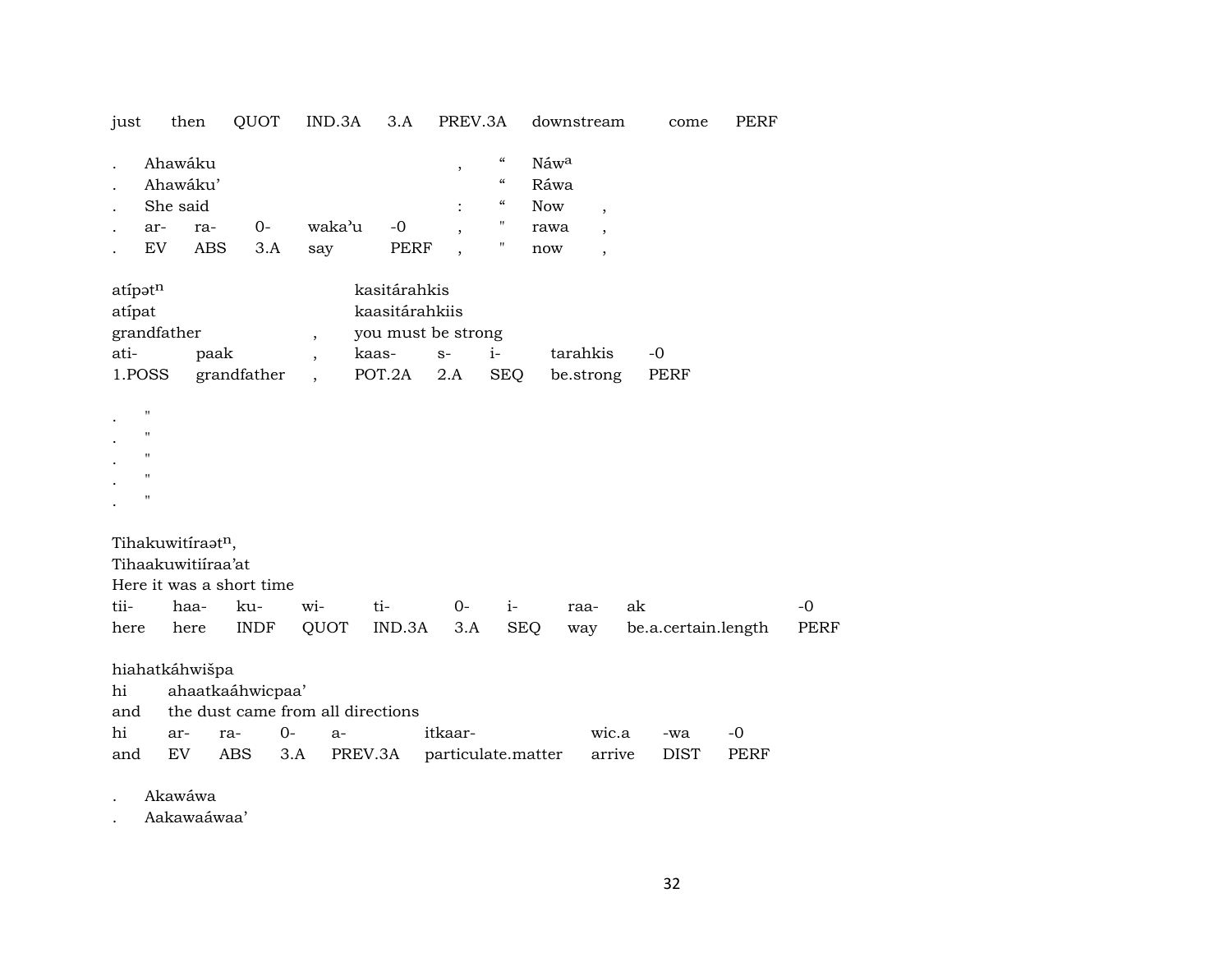My goodness , aakawaawaa , . my.goodness , hiaharáwikatáikat<sup>n</sup> hi aharaáwihkáta'uukut and he went up against them hi ar- ra- 0- raawiir- kata- uukuk -0 and EV ABS 3.A angrily against.a.vertical.surface get.into PERF škírihk Ckírihki . Coyote . ickirir- -kis . wolf DIM . nuwitikaksáwahµ a Ruuwitikaksáwaahu' a There he was yelling and ruu- wi- ti- 0- kaksaa -waa -:hus a there QUOT IND.3A 3.A call DIST IMPF and ahutáspari ahuutáspari' he was going around doing it ar- ra- 0- ut- as.warii -:hus EV ABS 3.A PREV work.at.IMPF IMPF awítarutišakus a witaruúticakus and he would shoot it a wi- ti- 0- ar- ut- ica.kus.k -0 and QUOT IND.3A 3.A EV PREV shoot PERF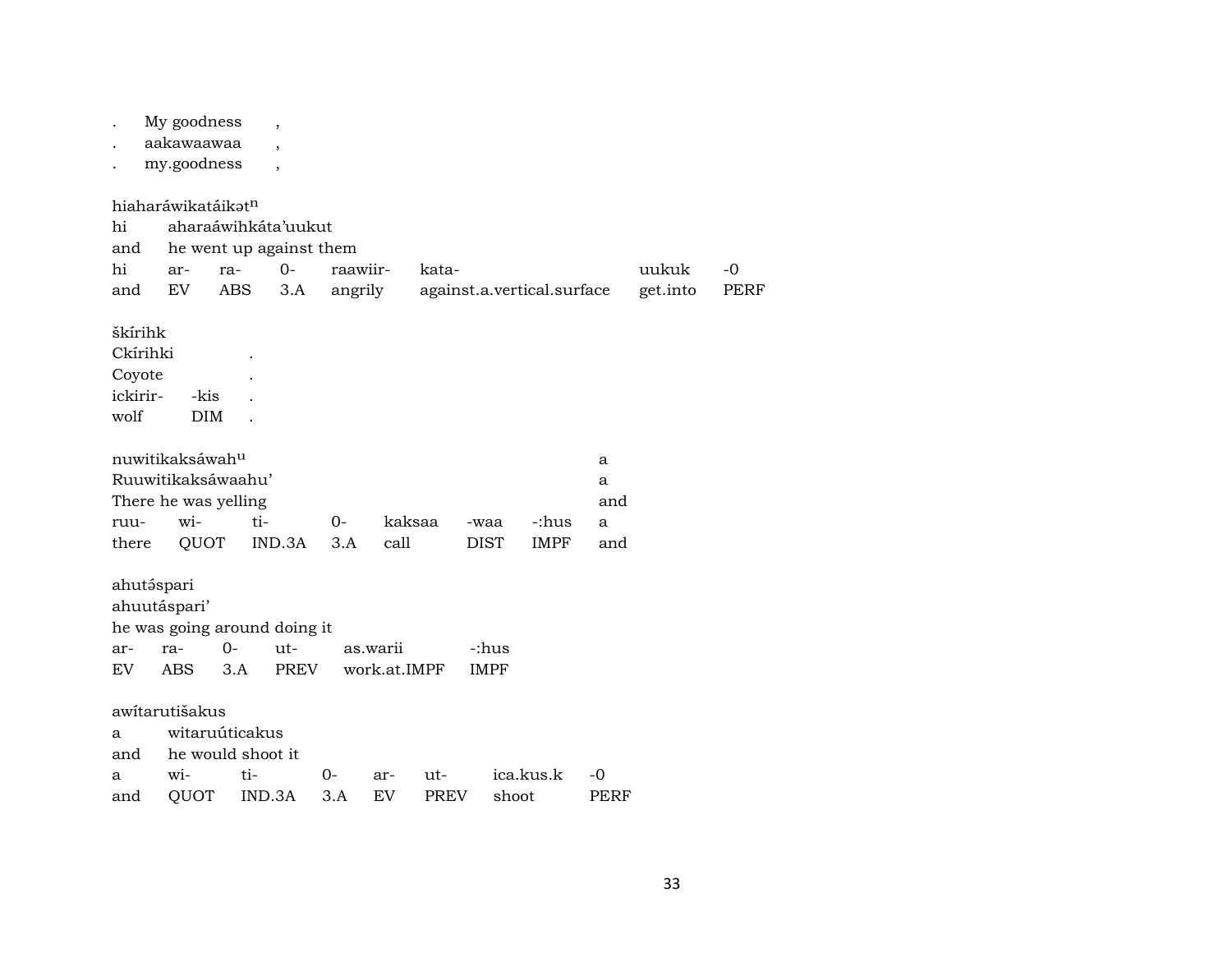| hihítaku                 |                                                     |                                         | witarawiatn                       |                 |                          |                                 |                          |             |  |  |  |
|--------------------------|-----------------------------------------------------|-----------------------------------------|-----------------------------------|-----------------|--------------------------|---------------------------------|--------------------------|-------------|--|--|--|
| hi                       | hiítaku                                             |                                         | witaarawii'at                     |                 |                          |                                 |                          |             |  |  |  |
| and                      | another place                                       |                                         | he would jump                     |                 |                          |                                 |                          |             |  |  |  |
| hi                       | hii-                                                | -taku                                   | wi-                               | ti-             | $0-$                     | ar-                             | awii.at                  | $-0$        |  |  |  |
| and                      | other                                               | LOC                                     | QUOT                              | IND.3A          | 3.A                      | EV                              | jump                     | PERF        |  |  |  |
|                          |                                                     |                                         |                                   |                 |                          |                                 |                          |             |  |  |  |
|                          | hihawawitarutišakus                                 |                                         |                                   |                 |                          |                                 |                          |             |  |  |  |
| hi                       | hawá                                                |                                         | witaruúticakus                    |                 |                          |                                 |                          |             |  |  |  |
| and                      | also                                                |                                         | he would shoot it                 |                 |                          |                                 |                          |             |  |  |  |
| hi                       | haawa                                               | wi-                                     | ti-                               | $0-$            | ar-                      | ut-                             | ica.kus.k                | $-0$        |  |  |  |
| and                      | also                                                | QUOT                                    | IND.3A                            | 3.A             | EV                       | <b>PREV</b>                     | shoot                    | <b>PERF</b> |  |  |  |
|                          | ahútəspari                                          |                                         |                                   |                 |                          |                                 |                          |             |  |  |  |
| $\overline{\phantom{a}}$ | Ahuútaspari'                                        |                                         |                                   |                 |                          |                                 | $\, ,$                   |             |  |  |  |
|                          | He worked away                                      |                                         |                                   |                 |                          |                                 |                          |             |  |  |  |
|                          | ra-<br>ar-                                          | $0-$                                    | ut-                               | as.warii        |                          | -:hus                           | $\,$                     |             |  |  |  |
|                          | EV<br><b>ABS</b>                                    | 3.A                                     | <b>PREV</b>                       | work.at.IMPF    |                          | <b>IMPF</b>                     |                          |             |  |  |  |
|                          |                                                     |                                         |                                   |                 |                          |                                 | $\overline{\phantom{a}}$ |             |  |  |  |
| ahútəspari               |                                                     |                                         |                                   |                 |                          |                                 |                          |             |  |  |  |
|                          | ahuútaspari'                                        |                                         |                                   |                 |                          | $\, ,$                          |                          |             |  |  |  |
|                          | he worked away                                      |                                         |                                   |                 |                          |                                 |                          |             |  |  |  |
| ar-                      | ra-                                                 | 0-<br>ut-                               |                                   | as.warii        | -:hus                    |                                 |                          |             |  |  |  |
| EV                       | ABS                                                 | 3.A                                     | <b>PREV</b>                       | work.at.IMPF    | <b>IMPF</b>              |                                 |                          |             |  |  |  |
|                          |                                                     |                                         |                                   |                 |                          |                                 |                          |             |  |  |  |
|                          | ahakawútiku                                         |                                         |                                   |                 |                          |                                 | hirahir <sup>itn</sup>   |             |  |  |  |
|                          | ahakawuútiku                                        |                                         |                                   |                 |                          | hi                              | raáhiirit                |             |  |  |  |
|                          | his killing them                                    |                                         |                                   |                 |                          | and<br>$\overline{\phantom{a}}$ | finally                  |             |  |  |  |
| ar-                      | ra-                                                 | $0-$                                    | ka.wa.ut.ik                       | -hus            | $\overline{\phantom{a}}$ | hi                              | raahiirit                |             |  |  |  |
| EV                       | <b>ABS</b>                                          | 3.A                                     | kill.DIST                         | <b>IMPF.SUB</b> |                          | and<br>$\overline{\phantom{a}}$ | finally                  |             |  |  |  |
|                          |                                                     |                                         |                                   |                 |                          |                                 |                          |             |  |  |  |
|                          |                                                     | hisikahiruhikatawiukahkáis <sup>a</sup> |                                   |                 |                          |                                 |                          |             |  |  |  |
| hi                       |                                                     |                                         | si'ahiiruuhikatawi'uukaahká'iisa' |                 |                          |                                 |                          |             |  |  |  |
| and                      | they pushed him towards the entrance (of the lodge) |                                         |                                   |                 |                          |                                 |                          |             |  |  |  |

hi si- ar- ra- 0- a- ir- ut- ri- kata- -wi uukaahka- iis.a -0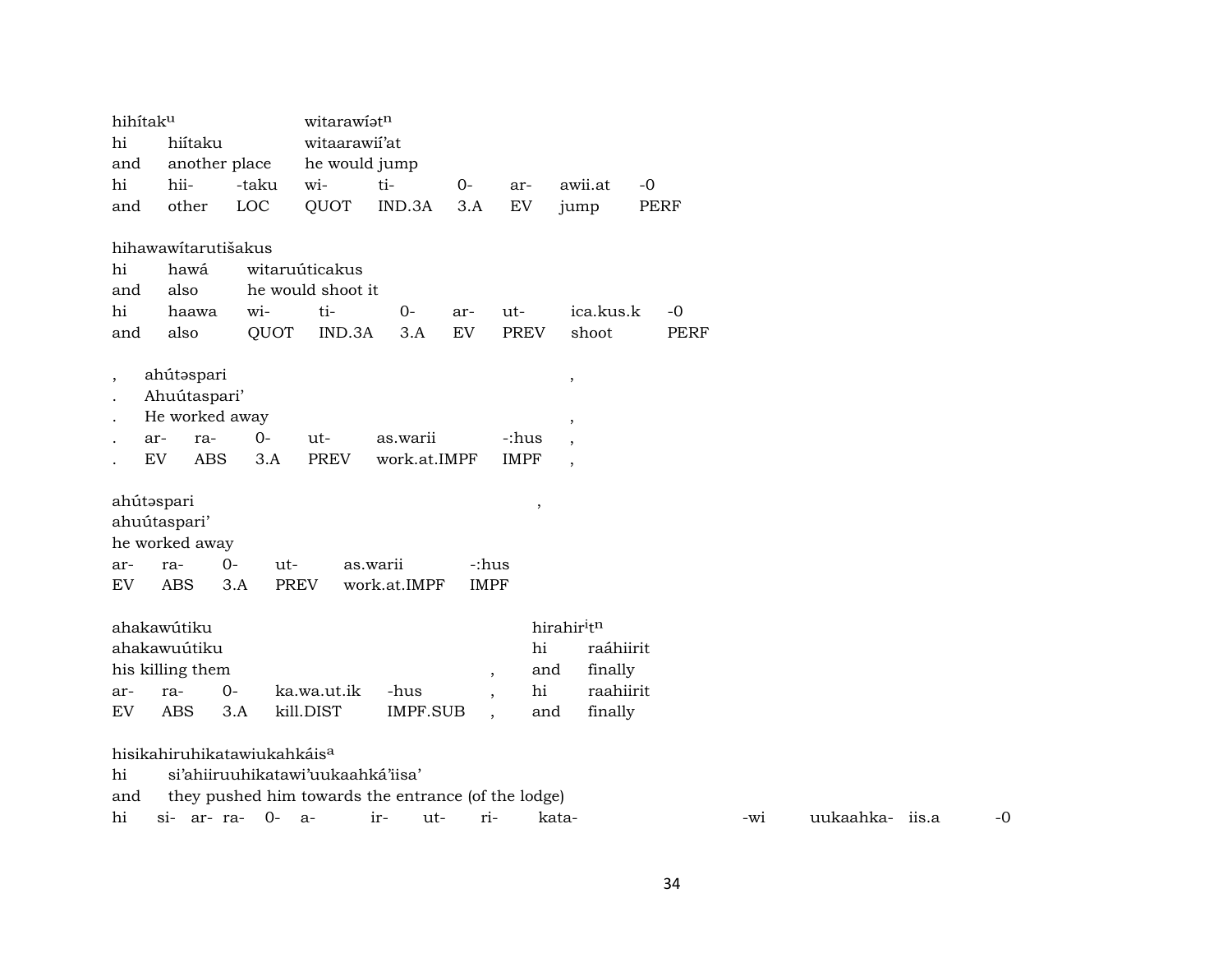and DU EV ABS 3.A PREV.3A PL.3A PREV PORT against.a.vertical.surface SUB.L entrance come.into PERF

| Hi | raahiirit | 1 h 1 |
|----|-----------|-------|
|    |           |       |

- . And finally , well , . hi raahiírit , ihii ,
- . and finally , uh ,

sikuhinakukuksáwari

sikuúhiru' rakukuksáwari

they made him run here and there

|  |  |  |  |  | si- kuur- ra- 0- ir-   ra'uk -0   ra-   0-   ku-   kuks-  a.warii              | -hus |
|--|--|--|--|--|--------------------------------------------------------------------------------|------|
|  |  |  |  |  | DU DUB ABS 3.A PL.3A make PERF INF.A 3.A INF.B fleeing go.around.IMPF IMPF.SUB |      |

ihi ihi

- , uh ,
- , ihii ,
- , uh ,

wisirihkukatatkištarit<sup>n</sup>

wisirihkukatatkístarit

when they were going to hook him

|  |  |  |  | when DU INF.A 3.A PL.3a INF.B hook PERF INT INT.SUB |
|--|--|--|--|-----------------------------------------------------|

škírihk,

Ckírihki Coyote

ickirir- -kis wolf DIM

kišihíwituta

kici hi wituúta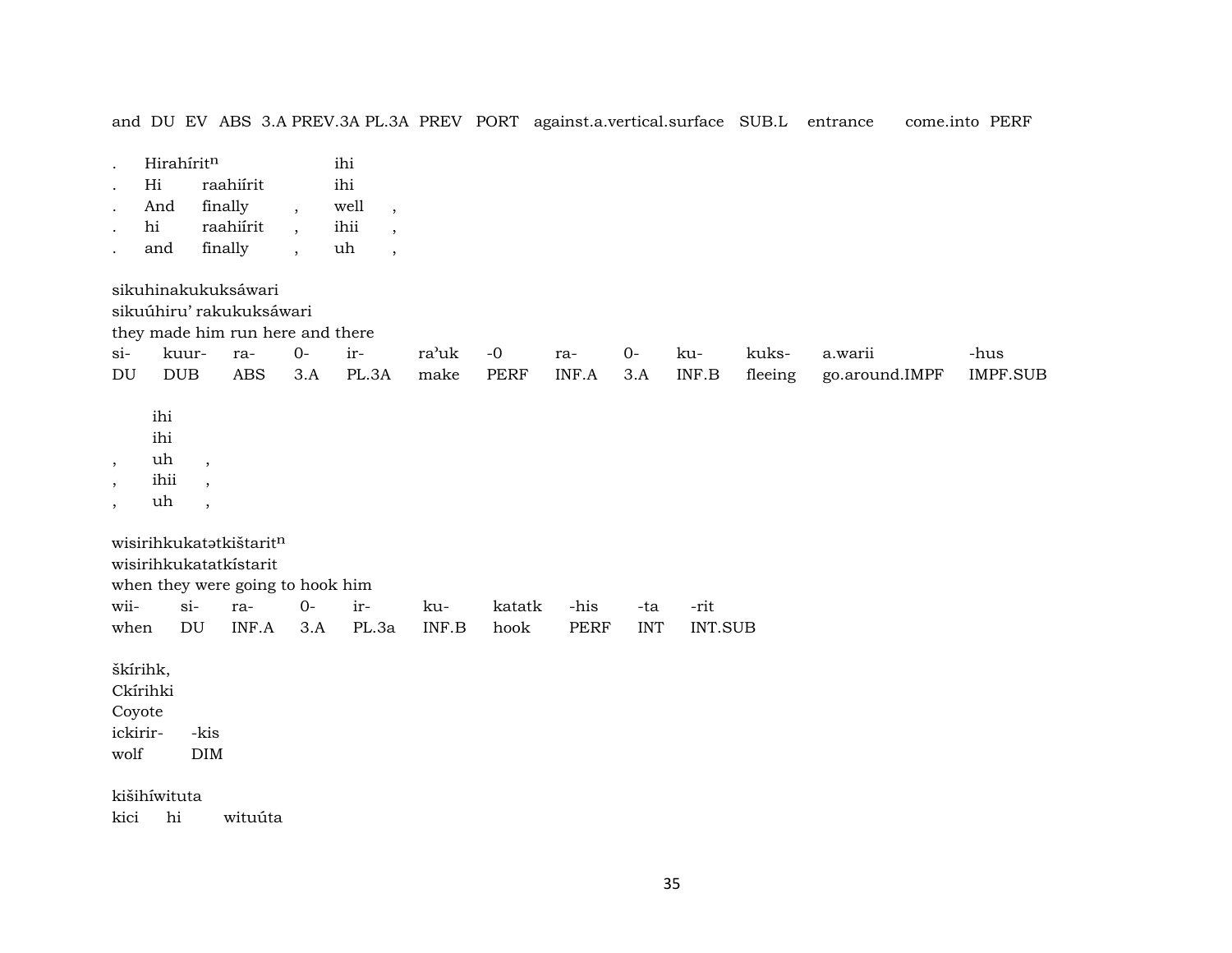| but                                            | and                             | he did it             |         |          |          |            |        |    |       |   |  |  |
|------------------------------------------------|---------------------------------|-----------------------|---------|----------|----------|------------|--------|----|-------|---|--|--|
| kici                                           | hi                              | wi-                   | ti-     |          | $0-$     | ut-        | aar    |    | -0    | , |  |  |
| but                                            | and                             | QUOT                  |         | IND.3A   | 3.A      | PREV       | do     |    | PERF  |   |  |  |
| ahakuksawihət <sup>n</sup> ,<br>ahakuksawiihat |                                 |                       |         |          |          |            |        |    |       |   |  |  |
| he jumped out of the way                       |                                 |                       |         |          |          |            |        |    |       |   |  |  |
| ar-                                            | ra-                             | $0-$                  | kuks-   |          | awii.hak | -0         |        |    |       |   |  |  |
| EV                                             | ABS                             | 3.A                   | fleeing |          | jump     | PERF       |        |    |       |   |  |  |
|                                                |                                 |                       |         |          |          |            |        |    |       |   |  |  |
|                                                | karahiríkatət <sup>n</sup><br>, |                       |         |          |          |            |        |    |       |   |  |  |
|                                                | karaahiriikatat                 |                       |         |          |          |            |        |    |       |   |  |  |
|                                                | so he was not hooked            |                       |         |          |          |            |        |    |       |   |  |  |
| kara-                                          | ar-                             | ra-                   | 0-      | ir-      |          | $i-$       | katatk |    | -0    |   |  |  |
| NEG                                            | EV.                             | ABS                   | 3.A     |          | PL.3A    | <b>SEQ</b> | hook   |    | PERF  |   |  |  |
|                                                |                                 |                       |         |          |          |            |        |    |       |   |  |  |
|                                                | hiaharáwihukət <sup>n</sup>     |                       |         |          |          |            |        |    |       |   |  |  |
| Hi                                             |                                 | aharaawihuukat        |         |          |          |            |        |    |       |   |  |  |
| And                                            |                                 | it charged inside     |         |          |          |            |        |    |       |   |  |  |
| hi                                             | ar-                             | ra-                   | $0-$    | raawiir- |          | huuk-      | at     |    | -0    |   |  |  |
| and                                            | EV                              | ABS                   | 3.A     |          | angrily  | into       | go     |    | PERF  |   |  |  |
|                                                |                                 |                       |         |          |          |            |        |    |       |   |  |  |
|                                                | pakisukíripəšk <sup>i</sup>     |                       |         |          | ,        |            |        |    |       |   |  |  |
|                                                | paakisukíripacki                |                       |         |          |          |            |        |    |       |   |  |  |
|                                                | a small young bull              |                       |         |          |          |            |        |    |       |   |  |  |
| paak.kis<br>kiripac<br>-kis                    |                                 |                       |         |          |          |            |        |    |       |   |  |  |
|                                                | young.buffalo.bull              |                       | small   |          | DIM      |            |        |    |       |   |  |  |
|                                                |                                 |                       |         |          |          |            |        |    |       |   |  |  |
| hiruiríahak <sup>u</sup>                       |                                 |                       |         |          |          |            |        |    |       |   |  |  |
| Hiru                                           | irií'ahaaku                     |                       |         |          |          |            |        |    |       |   |  |  |
| There                                          |                                 | where she was sitting |         |          |          |            |        |    |       |   |  |  |
| hiruu                                          | irii-                           | ar-                   | ra-     |          | 0-       | kus        |        | -0 |       |   |  |  |
| there                                          | where                           | EV                    | ABS     |          | 3.A      | be.sitting |        |    | SUB.4 |   |  |  |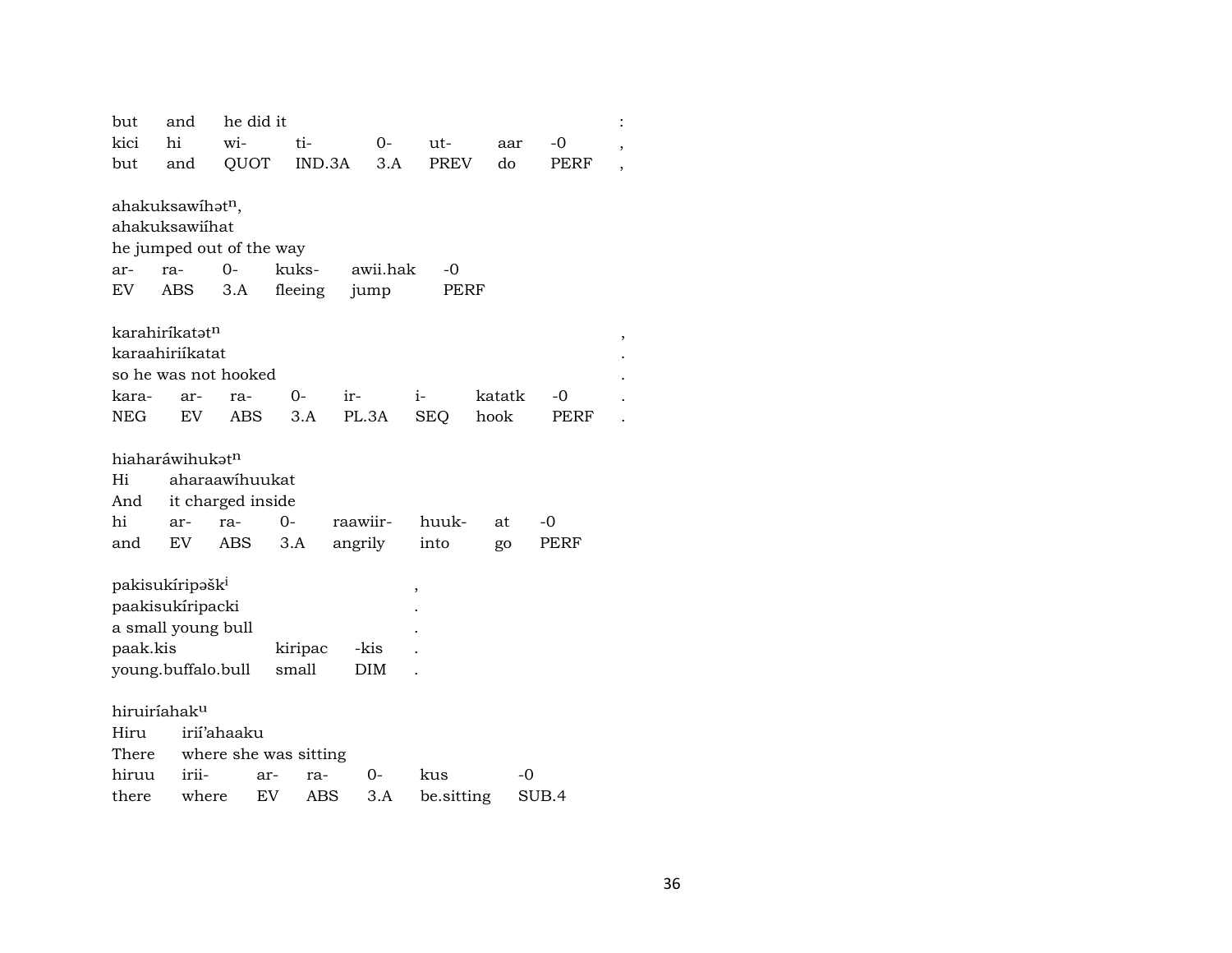| šúrak <sup>i</sup><br>cuúraki<br>the girl<br>icuura-<br>girl | -kis<br><b>DIM</b>                                                                            |                            |                                             |             |                    |                     |                    |                        |                     |   |      |
|--------------------------------------------------------------|-----------------------------------------------------------------------------------------------|----------------------------|---------------------------------------------|-------------|--------------------|---------------------|--------------------|------------------------|---------------------|---|------|
| raa-<br>just                                                 | naruwitarušítakah^tn<br>raaruuwitaruucítaakahat<br>then it just went around<br>ruu-<br>then   | wi-<br>QUOT                | ti-<br>IND.3A                               | $0-$<br>3.A | ar-<br>${\rm EV}$  | ut-<br>PREV         | $i-$<br><b>SEQ</b> | taaka.hak<br>go.around | $-0$<br><b>PERF</b> |   |      |
|                                                              | kúhiruša<br>Kúhiiruucaa'<br>They lifted her up<br>kuur-<br><b>DUB</b>                         | $O -$<br>ra-<br><b>ABS</b> | a-<br>PREV.3A<br>3.A                        |             | ir-<br>PL.3A       | ra-<br><b>PORT</b>  | uca.a<br>get.up    | $-0$<br><b>PERF</b>    |                     |   |      |
| a<br>a<br>and<br>a<br>and                                    | ahiráwašititn<br>ahiraáwacitit<br>it took her out<br>ar-<br><b>EV</b>                         | ri-<br>CONT.3A             | $O -$<br>3.A                                | ra-<br>PORT | awacitik<br>go.out | $-0$<br><b>PERF</b> | $\,$               |                        |                     |   |      |
| paak.kis                                                     | pakisukíripašk <sup>i</sup><br>paakisukíripacki<br>the small young bull<br>young.buffalo.bull |                            | -kis<br>kiripac<br>small<br><b>DIM</b>      |             |                    |                     |                    |                        |                     |   |      |
| Wihiru<br>There<br>wii-                                      | wihiruwitaritkáhwa<br>hiruu                                                                   | wi-                        | witaaritkaáhwaa'<br>the dust came up<br>ti- | $0-$        | $a-$               |                     | ar-                | itkaar-                | wa-                 | a | $-0$ |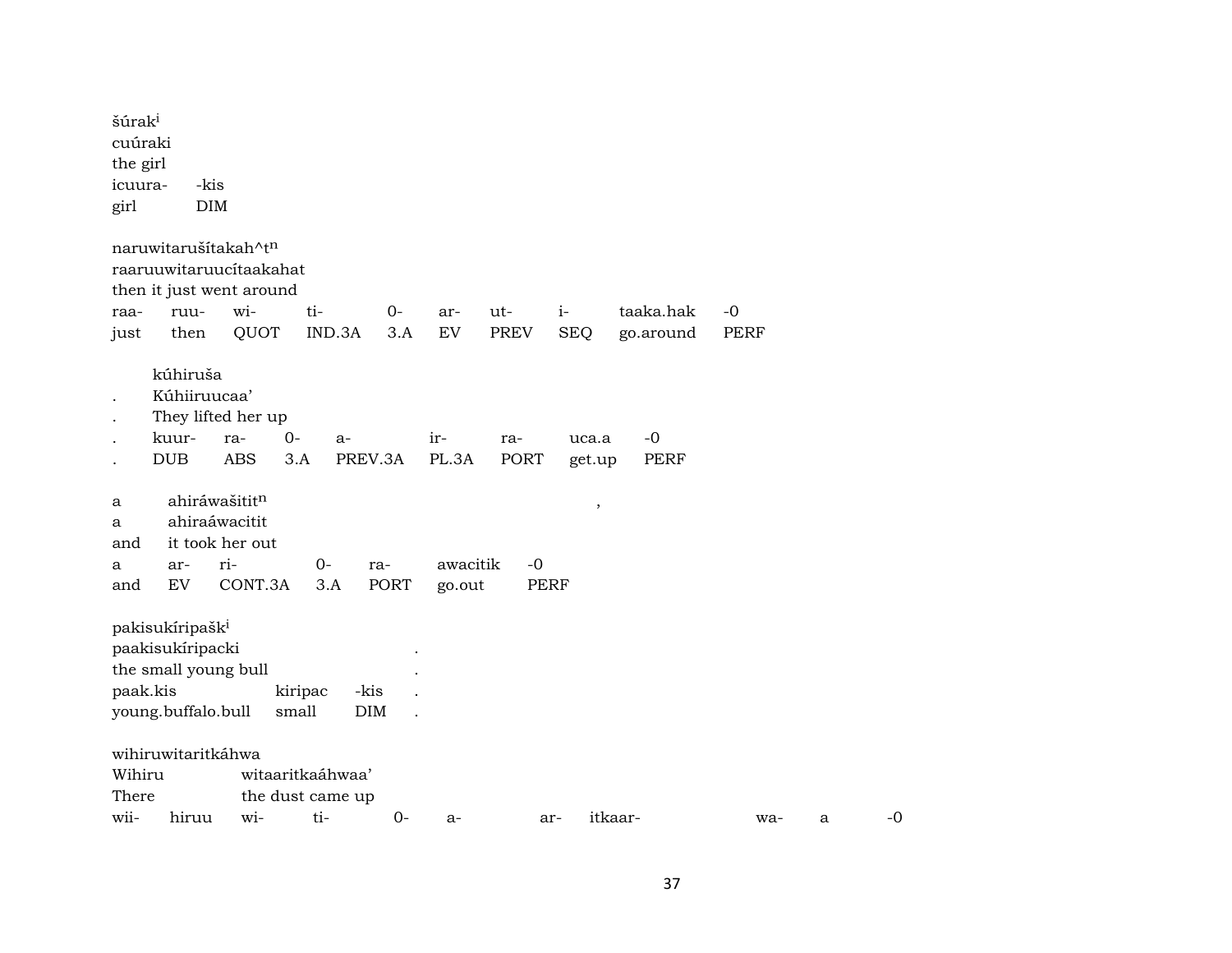| now                                                 | there                                                                                        | QUOT                                                                        | IND.3A                                                                | 3.A                                                          | PREV.3A                    |          | EV                  | particulate.matter                                                       | <b>DIST</b> | come | <b>PERF</b> |
|-----------------------------------------------------|----------------------------------------------------------------------------------------------|-----------------------------------------------------------------------------|-----------------------------------------------------------------------|--------------------------------------------------------------|----------------------------|----------|---------------------|--------------------------------------------------------------------------|-------------|------|-------------|
| táraha<br>táraha'<br>buffalos<br>tarahaa<br>buffalo | $\ddot{\phantom{a}}$<br>$\ddot{\phantom{a}}$<br>$\ddot{\phantom{a}}$<br>$\ddot{\phantom{a}}$ | hiru<br>Hiru<br>Then<br>hiruu<br>then                                       |                                                                       | šúrak <sup>i</sup><br>cuúraki<br>the girl<br>icuura-<br>girl | -kis<br>$\rm{DIM}$         |          |                     |                                                                          |             |      |             |
| wisitirat<br>wii-<br>$\operatorname{now}$           | wisitiratn<br>they took her<br>$si-$<br>DU                                                   | ti-<br>IND.3A                                                               | $O -$<br>3.A                                                          | ir-<br>PL.3A                                                 | ra-<br><b>PORT</b>         | at<br>go | $-0$<br><b>PERF</b> | $n_{ka}$ a<br>Iíka'a<br>Oh my<br>iika'a<br>oh.my<br>$\ddot{\phantom{a}}$ |             |      |             |
| $\,$                                                |                                                                                              |                                                                             |                                                                       |                                                              |                            |          |                     |                                                                          |             |      |             |
|                                                     |                                                                                              |                                                                             |                                                                       |                                                              |                            |          |                     |                                                                          |             |      |             |
|                                                     |                                                                                              |                                                                             |                                                                       |                                                              |                            |          |                     |                                                                          |             |      |             |
| $\overline{\phantom{a}}$                            |                                                                                              |                                                                             |                                                                       |                                                              |                            |          |                     |                                                                          |             |      |             |
| raa-                                                | naruwitikikákspari<br>ruu-                                                                   | raaruuwitikikákspari'<br>then he was just crying as he walked around<br>wi- | ti-                                                                   | $0-$                                                         | kikak                      | -his     |                     | warii                                                                    | -:hus       |      |             |
| just                                                | then                                                                                         | QUOT                                                                        | IND.3A                                                                | 3.A                                                          | cry                        |          | <b>PERF</b>         | be.going.about.IMPF                                                      | <b>IMPF</b> |      |             |
| $\overline{\phantom{a}}$                            | ihi<br>ihi<br>uh                                                                             | $\overline{\phantom{a}}$                                                    | áspihahkaták <sup>u</sup><br>Aspiihaahkatáku<br>Claws Hanging From It |                                                              |                            |          |                     |                                                                          |             |      |             |
|                                                     | ihii                                                                                         | as.wit-<br>$\overline{\phantom{a}}$                                         | raar-                                                                 | kata-                                                        |                            |          |                     | kus                                                                      |             |      |             |
| $\cdot$                                             | uh<br>$\ddot{\phantom{0}}$                                                                   | claw                                                                        | PL                                                                    |                                                              | against.a.vertical.surface |          |                     | be.sitting                                                               |             |      |             |
| $\,$                                                | $\pmb{\zeta}\pmb{\zeta}$<br>$\epsilon$                                                       |                                                                             |                                                                       |                                                              |                            |          |                     |                                                                          |             |      |             |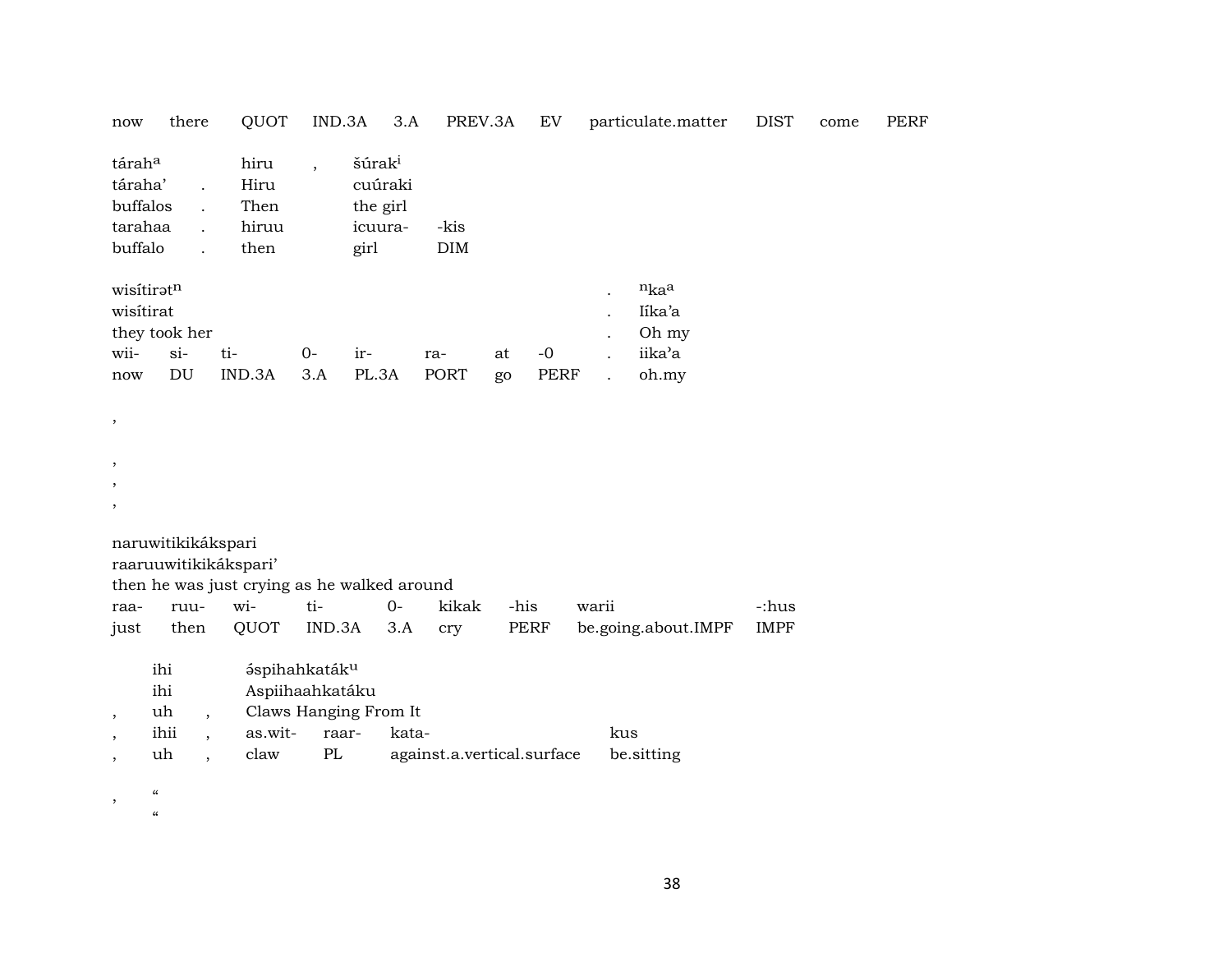| $\ddot{\cdot}$ | "           |  |
|----------------|-------------|--|
| ,              | $^{\prime}$ |  |
|                | $^{\prime}$ |  |
| ,              |             |  |

|                    | Iriwitatuharuríšir <sup>u</sup> |                          |                 |                            |                                         |                         |      |  |
|--------------------|---------------------------------|--------------------------|-----------------|----------------------------|-----------------------------------------|-------------------------|------|--|
|                    |                                 | Iriwitatuuhaaruuriciiru' |                 |                            |                                         |                         |      |  |
|                    | I have done wrong               |                          |                 |                            |                                         |                         |      |  |
| irii-              | wi-                             | ta-                      |                 |                            |                                         | t- ut- raaruu.iciira'uk | -0   |  |
|                    |                                 |                          |                 |                            | that QUOT IND.1/2A 1.A PREV             | do.wrong                | PERF |  |
| nətiki<br>Rattiíki |                                 |                          |                 | witahiwarit<br>witahiwarit |                                         |                         |      |  |
|                    | My grandchild                   |                          | I have lost her |                            |                                         |                         |      |  |
|                    | rak-                            | tiikis wi-               |                 |                            |                                         |                         |      |  |
|                    |                                 |                          |                 |                            | grandchild sonny QUOT IND.1/2A 1.A lose |                         | PERF |  |
| п                  |                                 |                          |                 |                            |                                         |                         |      |  |
| п                  |                                 |                          |                 |                            |                                         |                         |      |  |
| п                  |                                 |                          |                 |                            |                                         |                         |      |  |
| $\pmb{\mathsf{H}}$ |                                 |                          |                 |                            |                                         |                         |      |  |
| п                  |                                 |                          |                 |                            |                                         |                         |      |  |
|                    | Hiwihíruahírahu                 |                          |                 |                            |                                         |                         |      |  |
| Hi                 | wihiru                          |                          |                 | ahiíraahu'                 |                                         |                         |      |  |
| And                | then                            |                          |                 |                            | they were coming                        |                         |      |  |

| And then |  | they were coming |                                                 |  |       |
|----------|--|------------------|-------------------------------------------------|--|-------|
|          |  |                  | hi wii- hiruu ar- ra- 0- a-   ir-  a            |  | -:hus |
|          |  |                  | and now then EV ABS 3.A PREV.3A PL.3A come IMPF |  |       |

| irášt <sup>i</sup> |      |                               | $n_{ka}$  |  |
|--------------------|------|-------------------------------|-----------|--|
| iraácti'           |      |                               | Iíka'a    |  |
| her brothers       |      |                               | $.$ Oh my |  |
| $i-$               | raac | -ri <sup>3</sup>              | iika'a    |  |
|                    |      | 3. POSS.A brother 3. POSS.B . | oh.my     |  |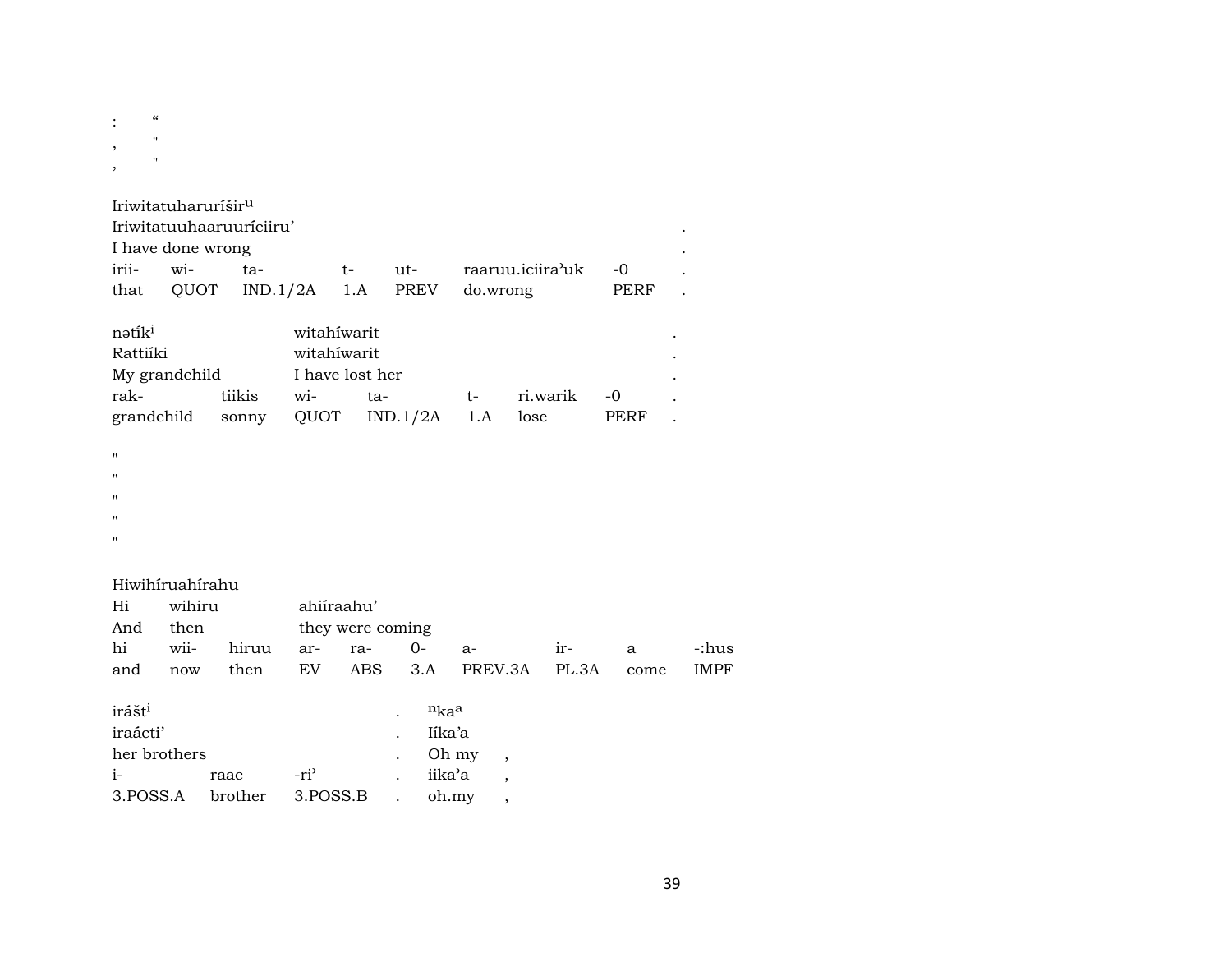| aharušpáw <sup>i</sup>                                        | aharucpaáwi                                                    |                                | while they lay here and there                                |      |                    |     |                                                                                                  | táraha<br>táraha'<br>buffalos      |                          |                    |                      |  |
|---------------------------------------------------------------|----------------------------------------------------------------|--------------------------------|--------------------------------------------------------------|------|--------------------|-----|--------------------------------------------------------------------------------------------------|------------------------------------|--------------------------|--------------------|----------------------|--|
| ar-                                                           | ra-                                                            | $0-$                           | ra.uc                                                        |      | -waa               | -wi |                                                                                                  | tarahaa                            |                          |                    |                      |  |
| EV                                                            | <b>ABS</b>                                                     | 3.A                            | be.lying.PL                                                  |      | <b>DIST</b>        |     | SUB.L                                                                                            | buffalo                            |                          |                    |                      |  |
| əspihá <sup>a</sup><br>Aspiihaá'a<br>Claws<br>as.wit-<br>claw | raar-<br>PL                                                    | 0<br>be                        | $\overline{\phantom{a}}$<br>EX                               |      |                    |     |                                                                                                  |                                    |                          |                    |                      |  |
| hiru<br>then                                                  | hiruahiráwihtakatn                                             | ahiraáwihtakut<br>he ran there |                                                              |      |                    |     |                                                                                                  |                                    |                          |                    |                      |  |
| hiruu                                                         | ar-                                                            | ri-                            |                                                              | $0-$ | raawiir-           |     | takuk                                                                                            | $-0$                               |                          |                    |                      |  |
| then                                                          | EV                                                             | CONT.3A                        |                                                              | 3.A  | angrily            |     | run                                                                                              | <b>PERF</b>                        |                          |                    |                      |  |
| ar-<br>EV                                                     | ahutakikstáiwahu<br>Ahuutaakikstá'iwaahu'<br>ra-<br><b>ABS</b> | $0-$<br>3.A                    | He passed his hands over them (in blessing)<br>a-<br>PREV.3A |      | ut-<br><b>PREV</b> | ak- | PL.AN.3P                                                                                         | iks-<br>hand                       | ta.wi.a<br>brush.against | -wa<br><b>DIST</b> | -:hus<br><b>IMPF</b> |  |
| nətiki<br>rattiíki<br>rak-                                    | his grandchildren                                              | tiikis                         | irášt <sup>i</sup><br>iraácti'<br>her brothers<br>$i-$       |      | raac               |     | -ri <sup>3</sup>                                                                                 |                                    | A<br>A<br>And<br>a       |                    |                      |  |
| grandchild                                                    |                                                                | sonny                          | 3.POSS.A                                                     |      | brother            |     | 3.POSS.B                                                                                         |                                    | and                      |                    |                      |  |
| aháhukət <sup>n</sup><br>aháhuukat<br>ar-                     | he went inside<br>ra-                                          | 0-                             | huuk-                                                        | at   | -0                 | ,   | $\epsilon\epsilon$<br>$\mathcal{C}\mathcal{C}$<br>$\mathcal{C}\mathcal{C}$<br>$\pmb{\mathsf{H}}$ | Náwa<br>Ráwa<br><b>Now</b><br>rawa | $\overline{\phantom{a}}$ |                    |                      |  |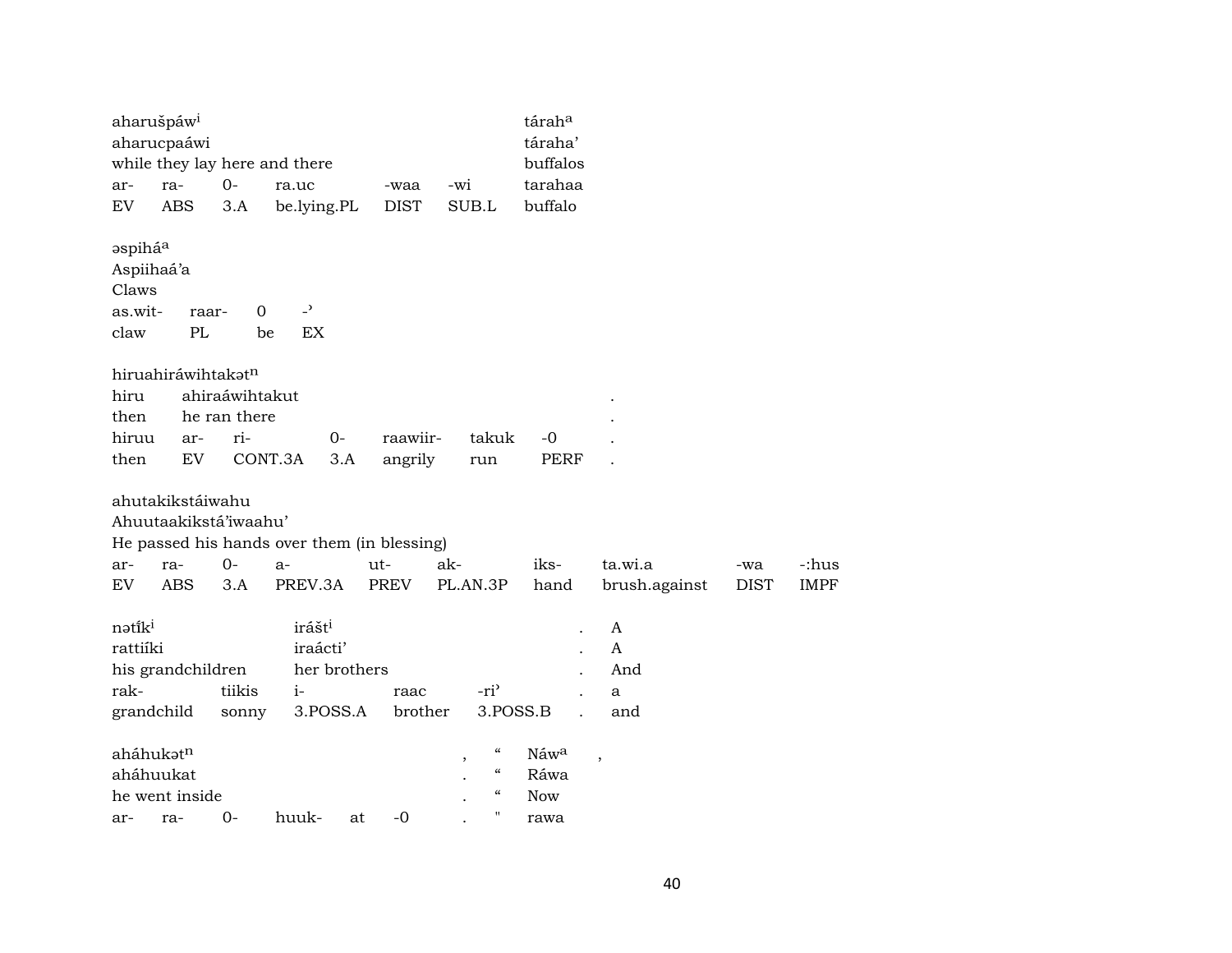| EV                                     | ABS                                                                          | 3.A             | into                      | go                                        | <b>PERF</b> |          | Π           | now  |                                                                                                                               |                           |
|----------------------------------------|------------------------------------------------------------------------------|-----------------|---------------------------|-------------------------------------------|-------------|----------|-------------|------|-------------------------------------------------------------------------------------------------------------------------------|---------------------------|
|                                        | síkstakah <sup>u</sup><br>síkstaakaahu'<br>come (inside)                     |                 |                           |                                           |             |          |             |      |                                                                                                                               | ,                         |
| $i-$                                   |                                                                              | $S-$            | ir-                       |                                           | uks-        | rak-     |             | a    | -:hus                                                                                                                         |                           |
|                                        | CONT.1/2A                                                                    | 2.A             |                           | PREV.1/2A                                 | JUSS        |          | $1/2$ .PL   | come | <b>IMPF</b>                                                                                                                   |                           |
| nətik <sup>i</sup><br>rattiíki<br>rak- | grandchildren!<br>grandchild                                                 | tiikis<br>sonny | $\ddot{\phantom{0}}$<br>Ţ | náwa<br>Ráwa<br><b>Now</b><br>rawa<br>now |             |          |             |      |                                                                                                                               |                           |
|                                        | síkstakah <sup>u</sup><br>síkstaakaahu'<br>come (inside)                     |                 |                           |                                           |             |          |             |      |                                                                                                                               | ı                         |
| $i-$                                   |                                                                              | $S-$            | ir-                       |                                           | uks-        | rak-     |             | a    | -:hus                                                                                                                         |                           |
|                                        | CONT.1/2A                                                                    | 2.A             |                           | PREV.1/2A                                 | JUSS        |          | $1/2$ .PL   | come | <b>IMPF</b>                                                                                                                   |                           |
| н<br>п<br>$\blacksquare$<br>п          | aharáriratn<br>Aharaárirat<br>They sat down<br>ar-                           | ra-             | $0-$                      | raar-                                     |             | ri.ra.at | $-0$        |      | $\boldsymbol{\mathcal{C}}$<br>$\boldsymbol{\zeta}\boldsymbol{\zeta}$<br>$\boldsymbol{\zeta}\boldsymbol{\zeta}$<br>$\mathbf H$ | Ari<br>Ári'<br>Oh<br>arii |
|                                        | EV.                                                                          | <b>ABS</b>      | 3.A                       | PL.INDV.A                                 |             | sit.down | <b>PERF</b> |      | н                                                                                                                             | oh                        |
| ,                                      | iriwitaskurátahu <sup>u</sup><br>iriwitaskuraáttahú'u<br>you have grieved us |                 |                           |                                           |             |          |             |      |                                                                                                                               |                           |
|                                        | irii-                                                                        | wi-             | ta-                       |                                           | $S-$        | ku-      | rak-        |      | rahur                                                                                                                         | $\overline{\phantom{0}}$  |
|                                        | then                                                                         | QUOT            |                           | IND.1/2A                                  | 2.A         | 1.P      | $1/2$ .PL   |      | grieve                                                                                                                        | EX                        |
|                                        | atípatn<br>atípat                                                            |                 |                           | $\pmb{\mathcal{I}}$                       |             |          |             |      |                                                                                                                               |                           |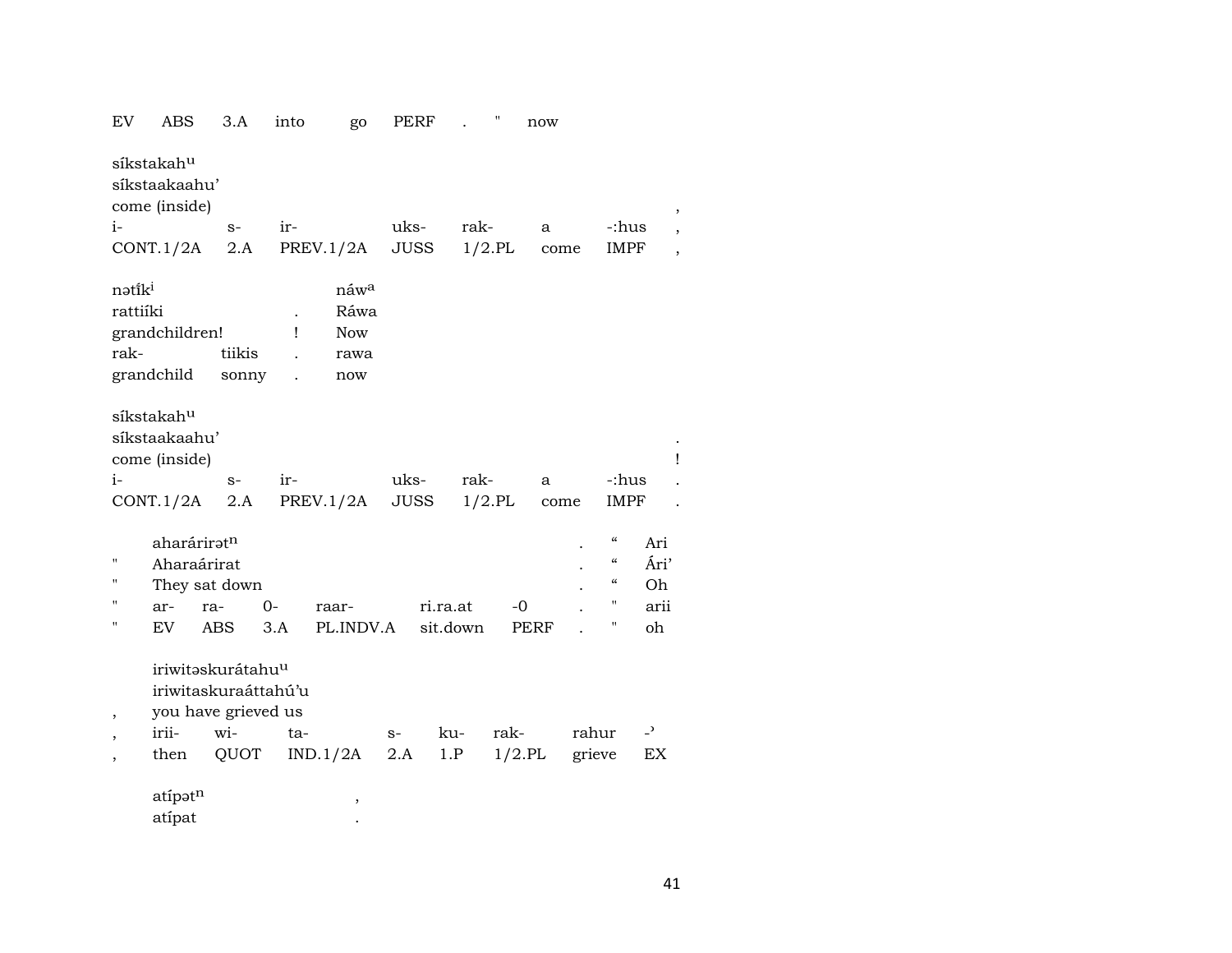, grandfather .

. . . .

- , ati- paak .
- , 1.POSS grandfather .

atípatiriwitəskurátahú $^{\rm u}$ 

| Atípat      |             | iriwitaskuraáttahú'u |                     |                                     |      |     |      |           |  |  |  |  |
|-------------|-------------|----------------------|---------------------|-------------------------------------|------|-----|------|-----------|--|--|--|--|
| Grandfather |             |                      | you have grieved us |                                     |      |     |      |           |  |  |  |  |
| ati-        | paak        | irii-                | $W1-$               | ta-                                 | $S-$ | -ku | rak- | rahur -'  |  |  |  |  |
| 1.POSS      | grandfather |                      |                     | then $QUOT$ IND.1/2A 2.A 1.P 1/2.PL |      |     |      | grieve EX |  |  |  |  |

itahiwitihəskuratáwašitit $^{\rm n}$ 

| Itaáhi'                                                                                                                                             |          |         |          | witiihaskuurattaáwacitit |                                  |            |                            |     |        |           |      |          |             |  |
|-----------------------------------------------------------------------------------------------------------------------------------------------------|----------|---------|----------|--------------------------|----------------------------------|------------|----------------------------|-----|--------|-----------|------|----------|-------------|--|
| Sister                                                                                                                                              |          |         |          |                          | you must have taken ours outside |            |                            |     |        |           |      |          |             |  |
| $i-$                                                                                                                                                |          | -taat-  | $-ri3$   | wii-                     | tiir-                            | ra-        | $S-$                       | ku- | uur-   | rak-      | ra-  | awacitik | $-0$        |  |
| 3.POSS.A                                                                                                                                            |          | sister  | 3.POSS.B | now                      | <b>INFR</b>                      | <b>ABS</b> | 2.A                        | 1.P | POSS.P | $1/2$ .PL | PORT | go.out   | <b>PERF</b> |  |
| $\mathbf{H}$<br>$\bullet$<br>$\blacksquare$<br>$\bullet$<br>$\blacksquare$<br>$\cdot$<br>$^{\prime\prime}$<br>$\bullet$<br>$^{\prime}$<br>$\bullet$ |          |         |          |                          |                                  |            |                            |     |        |           |      |          |             |  |
| Hiruahiwáku                                                                                                                                         |          |         |          |                          |                                  | $\cdot$    | $\mathcal{C}$              |     |        |           |      |          |             |  |
| Hiru                                                                                                                                                | ahiwáku' |         |          |                          |                                  |            | $\mathcal{C}\mathcal{C}$   |     |        |           |      |          |             |  |
| Then                                                                                                                                                | he said  |         |          |                          |                                  | ٠          | $\boldsymbol{\mathcal{C}}$ |     |        |           |      |          |             |  |
| hiruu                                                                                                                                               | ar-      | ri-     | $O-$     | waka'u                   | $-0$                             | ,          | $\mathbf{H}$               |     |        |           |      |          |             |  |
| then                                                                                                                                                | EV       | CONT.3A | 3.A      | say                      | <b>PERF</b>                      | $\cdot$    | $\mathbf{H}$               |     |        |           |      |          |             |  |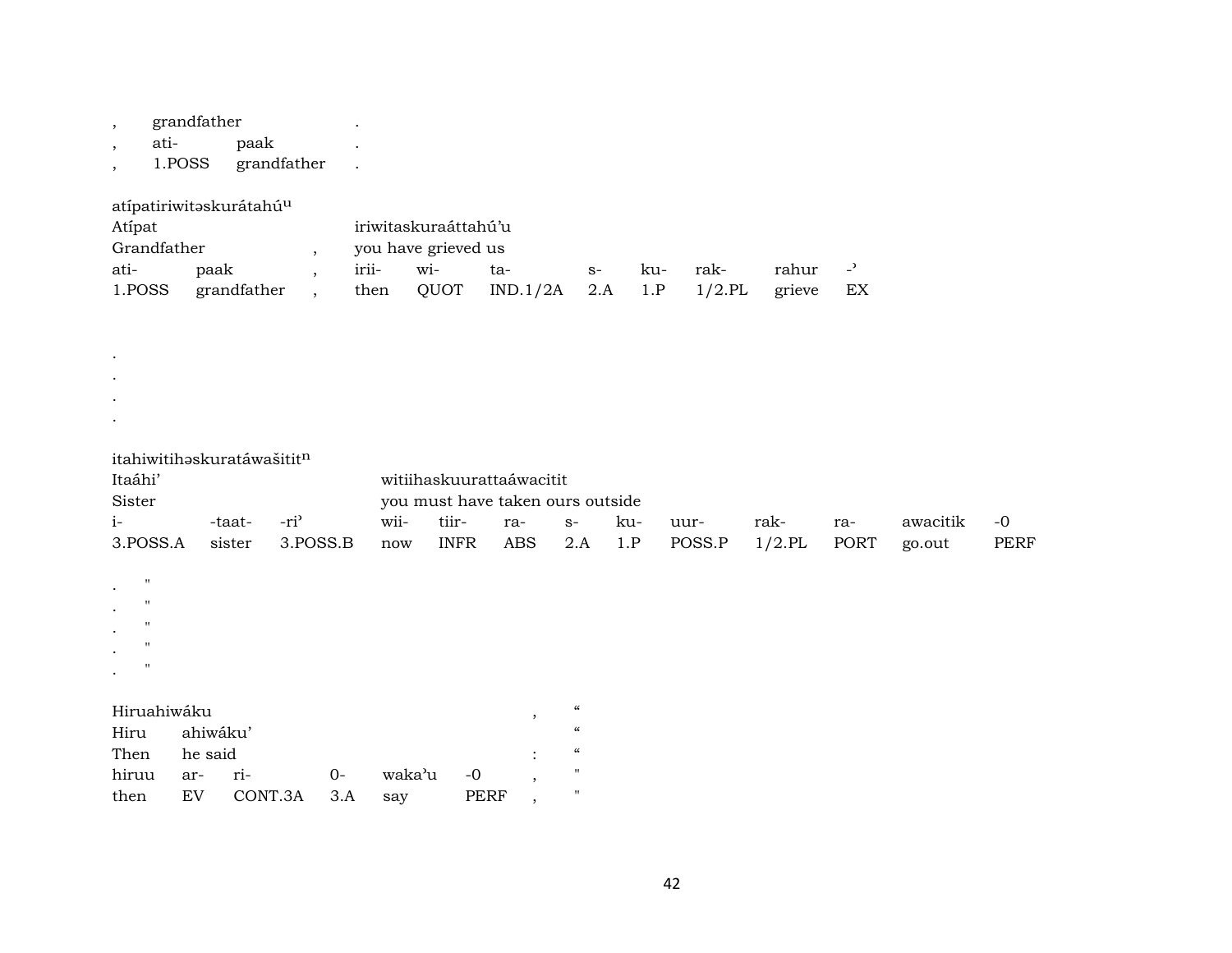| Ι<br>And<br>i<br>and                | Ikariruširahúhtawi<br>it is not difficult<br>karii-<br>EMPH.NEG |                     | kariiruciraahúhtawi'<br>ra-<br><b>ABS</b> | $O-$<br>3.A  | ut-<br>PREV         | $i-$<br><b>SEQ</b>                                                                               |                                    |                                | raa.huhtawii<br>be.difficult                         |               | -0<br><b>PERF</b>        |  |
|-------------------------------------|-----------------------------------------------------------------|---------------------|-------------------------------------------|--------------|---------------------|--------------------------------------------------------------------------------------------------|------------------------------------|--------------------------------|------------------------------------------------------|---------------|--------------------------|--|
| $\,$<br>$\overline{\phantom{a}}$    | nətiki<br>rattiíki<br>grandchildren<br>rak-<br>grandchild       |                     | tiikis<br>sonny                           |              |                     |                                                                                                  |                                    |                                |                                                      |               |                          |  |
|                                     | tuksuhuhákawaaš<br>Tuksuhuuhaákawa'ac<br>Let me eat first       |                     |                                           |              |                     |                                                                                                  |                                    |                                | ı                                                    | 11<br>П<br>11 |                          |  |
| $i-$                                | CONT.1/2A                                                       | $t-$<br>1.A         | uks-<br><b>JUSS</b>                       | uhur-<br>now | eat                 | haakawahc                                                                                        |                                    | $\overline{\phantom{a}}$<br>EX |                                                      | 11<br>11      |                          |  |
| Ahawáku<br>He said<br>ar-           | Ahawáku'<br>ra-                                                 | $O -$               | waka'u                                    | -0           | ,<br>$\ddot{\cdot}$ | $\mathcal{C}\mathcal{C}$<br>$\mathcal{C}\mathcal{C}$<br>$\mathcal{C}\mathcal{C}$<br>$\mathbf{H}$ | Náwa<br>Ráwa<br><b>Now</b><br>rawa |                                | $\overline{\phantom{a}}$<br>$\overline{\phantom{a}}$ |               |                          |  |
| EV                                  | <b>ABS</b>                                                      | 3.A                 | say                                       | PERF         |                     | $\pmb{\mathsf{H}}$                                                                               | now                                |                                | $\overline{\phantom{a}}$                             |               |                          |  |
| atípatn<br>atípat<br>ati-<br>1.POSS | grandfather                                                     | paak<br>grandfather | $^\mathrm{,}$<br>$\cdot$                  |              |                     |                                                                                                  |                                    |                                |                                                      |               |                          |  |
| eat                                 | suksákawaaš<br>suksaákawa'ac                                    |                     |                                           |              |                     |                                                                                                  | Ţ                                  | $\pmb{\mathsf{H}}$<br>п<br>Ħ   | åka <sup>a</sup><br>Aáka'a<br>Oh my                  |               | $\overline{\phantom{a}}$ |  |
| $i-$                                |                                                                 | $S-$                | uks-                                      |              | haakawahc           | $\overline{ }$                                                                                   |                                    | п                              | aaka'a                                               |               | ,                        |  |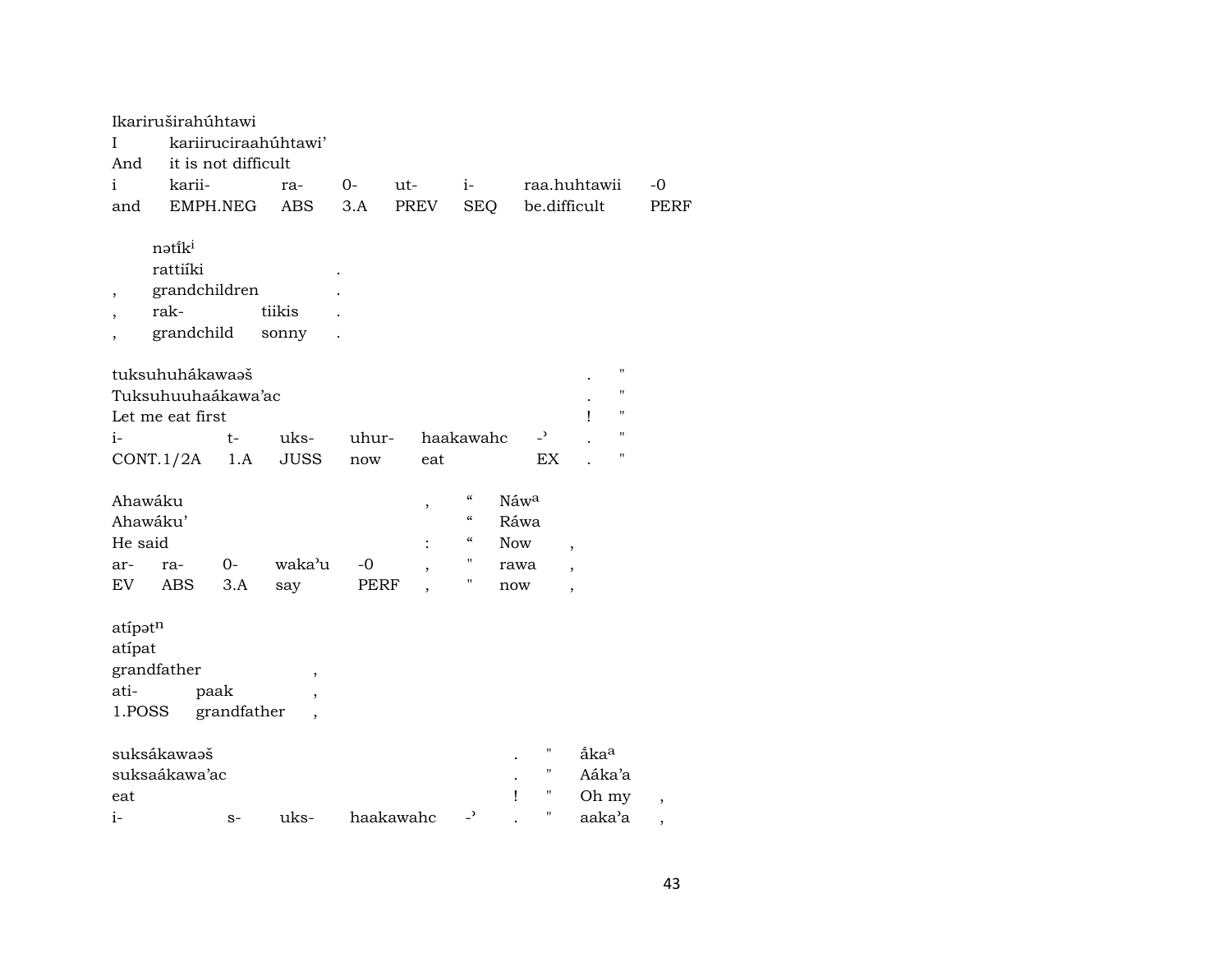| CONT.1/2A                                                        | 2.A                                                                                                                               | <b>JUSS</b>                                       | eat           |              | EX           | $\pmb{\mathsf{H}}$<br>$\cdot$ | oh.my         | $\, ,$         |                   |                 |                     |
|------------------------------------------------------------------|-----------------------------------------------------------------------------------------------------------------------------------|---------------------------------------------------|---------------|--------------|--------------|-------------------------------|---------------|----------------|-------------------|-----------------|---------------------|
| ku-<br><b>INDF</b>                                               | kukarawitirašikstáhi<br>kukarawitiiraacikstáhi<br>they were not feeling at all good<br>kara-<br><b>NEG</b>                        | wi-<br>QUOT                                       | ti-<br>IND.3A | $O -$<br>3.A | ir-<br>PL.3A | uur-<br><b>PREV</b>           | aciks<br>mind | ta             | be.hanging        | hiir<br>be.good | $-0$<br><b>PERF</b> |
| itáh <sup>i</sup><br>itaáhi'<br>their sister<br>$i-$<br>3.POSS.A | -taat-<br>sister                                                                                                                  | -ri <sup>3</sup>                                  | 3.POSS.B      |              |              |                               |               |                |                   |                 |                     |
| karahíruhk <sup>u</sup><br>karaahiiruhku<br>kara-<br>NEG         | their not having her<br>ar-<br>ra-<br>EV<br><b>ABS</b>                                                                            | $0-$<br>3.A                                       | $a-$          | POSS.3A      | ir-<br>PL.3A | ri-<br>PHYS.POSS              |               | uur-<br>POSS.A | kus<br>be.sitting | $-0$<br>SUB.4   |                     |
| pita<br>piíta<br>the men<br>wiita<br>man                         | $\overline{\phantom{a}}$<br>$\ddot{\phantom{a}}$<br>$\ddot{\phantom{a}}$<br>$\ddot{\phantom{a}}$<br>eight<br>$\ddot{\phantom{0}}$ | tawiksápiš<br>Tawiksaápic<br>Eight<br>tawiksaapic |               |              |              |                               |               |                |                   |                 |                     |
| wituharu<br>wituuháru'<br>they numbered<br>wi-<br>QUOT           | ti-<br>IND.3A                                                                                                                     | $O -$<br>3.A                                      | ut-<br>PREV   | raar.uu      | be.a.number  | $-0$<br><b>PERF</b>           |               |                |                   |                 |                     |
| irášt <sup>i</sup><br>iraácti'                                   |                                                                                                                                   |                                                   |               |              |              |                               |               |                |                   |                 |                     |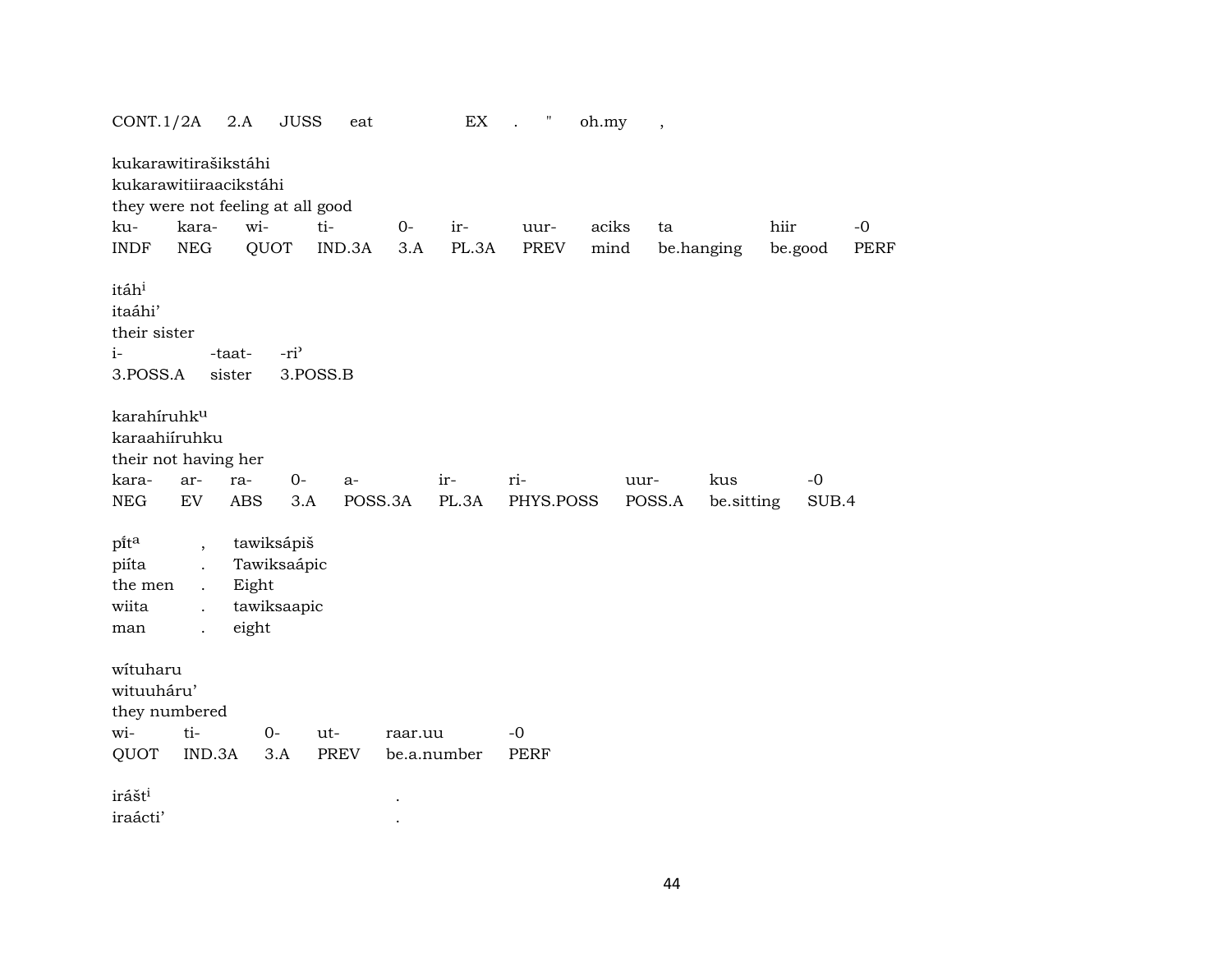| her brothers                                                                                  |                 |                         |                              |                                                                                             |                                                                                                                 |        |      |
|-----------------------------------------------------------------------------------------------|-----------------|-------------------------|------------------------------|---------------------------------------------------------------------------------------------|-----------------------------------------------------------------------------------------------------------------|--------|------|
| $i-$                                                                                          | raac            | $-ri$                   |                              |                                                                                             |                                                                                                                 |        |      |
| 3.POSS.A brother 3.POSS.B                                                                     |                 |                         |                              |                                                                                             |                                                                                                                 |        |      |
| Ahawáku<br>Ahawáku'<br>He said<br>ar-<br>ra-<br>EV<br>ABS                                     | $0-$<br>3.A     | waka'u<br>say           | $-0$<br>PERF                 | ,<br>$\mathcal{C}\mathcal{C}$<br>$\ddot{\cdot}$<br>п<br>,<br>11<br>$\overline{\phantom{a}}$ | $\mathcal{C}\mathcal{C}$<br>Náwa<br>$\boldsymbol{\zeta}\boldsymbol{\zeta}$<br>Ráwa<br><b>Now</b><br>rawa<br>now |        |      |
| kakuhahúhtawi<br>kaakuuhaahúhtawi'<br>it is not difficult<br>kaaki-<br>$NEG.ID.3A \qquad 3.A$ | $O -$           | $ut$ - $\qquad$<br>PREV | raa.huhtawii<br>be.difficult |                                                                                             | $^\mathrm{^{^\circ}}$<br>$-0$<br>$\overline{ }$<br>PERF<br>$\overline{\phantom{a}}$                             |        |      |
| nátik <sup>i</sup> s<br>rattiíkis<br>grandchildren<br>rak-<br>grandchild                      | tiikis<br>sonny |                         |                              |                                                                                             |                                                                                                                 |        |      |
| sukstəktikstarihəš<br>Sukstaktíkstariihac<br>Finish your arrows<br>$i-$                       | $S-$            | uks-                    | rak-                         | riiks-                                                                                      | raar-                                                                                                           | riihac | $-0$ |
| $CONT.1/2A$ 2.A                                                                               |                 | JUSS                    | $1/2$ .PL                    | arrow                                                                                       | PL                                                                                                              | finish | PERF |

 $\,$  ,  $\langle \cdot \rangle$  $\mathbf{I}$  $\blacksquare$  $\langle \cdot \rangle$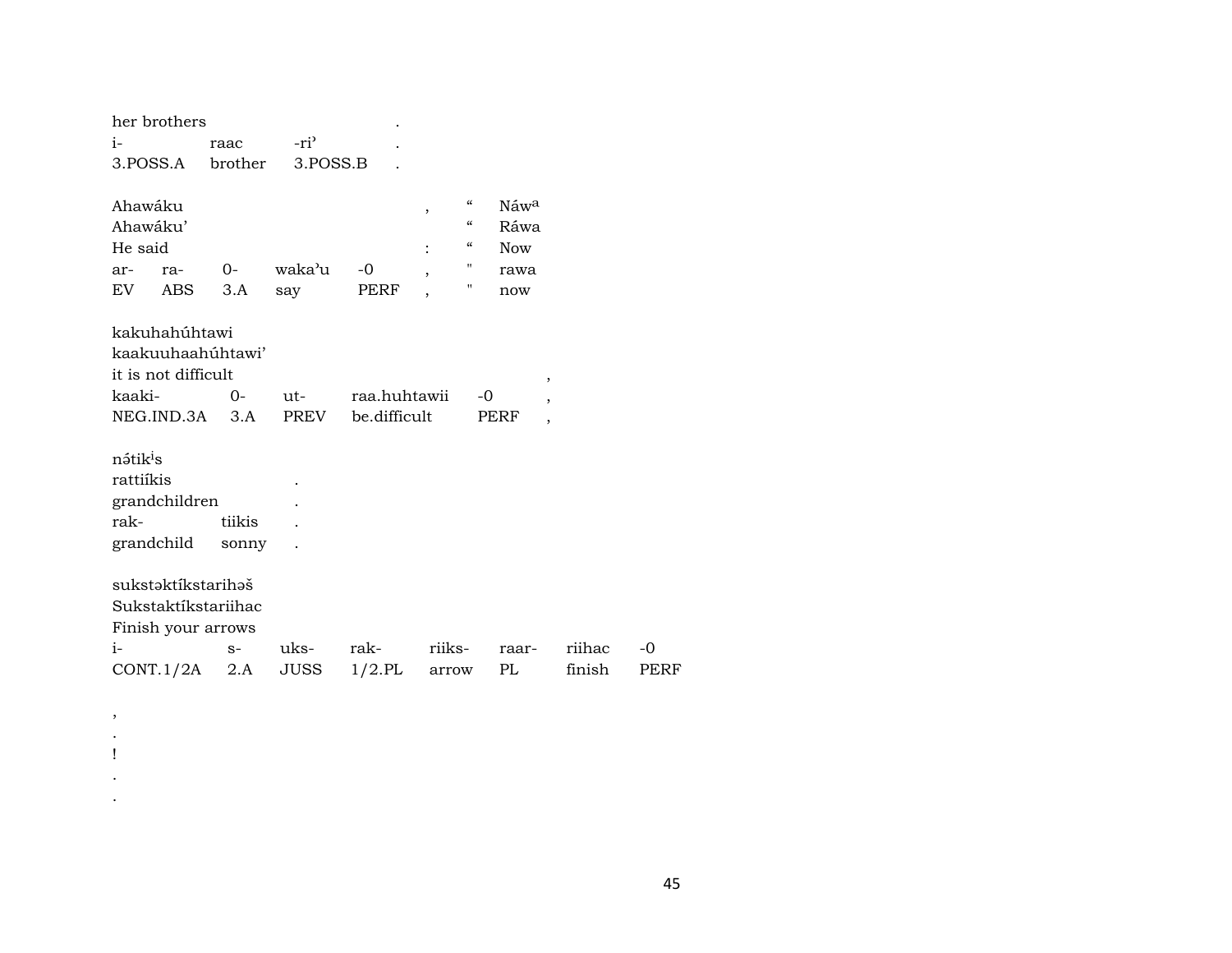| tatiširasáhist <sup>a</sup> |     |                 |                                  |       |          |            |                  |        |      |                   |
|-----------------------------|-----|-----------------|----------------------------------|-------|----------|------------|------------------|--------|------|-------------------|
| Tatiicirasáhista            |     |                 |                                  |       |          |            |                  |        |      |                   |
| I'll lead her back          |     |                 |                                  |       |          |            |                  |        |      |                   |
| ta-                         |     | $t-$            | ir-                              |       | ut-      | ciras-     | a                |        | -his | -ta               |
| IND.1/2A                    |     | 1.A             | PREV.1/2A                        |       | PREV     | COM        | come             |        | PERF | <b>INT</b>        |
|                             |     |                 |                                  |       |          |            |                  |        |      |                   |
| átatn                       |     |                 | П                                |       |          |            |                  |        |      |                   |
| átat                        |     |                 | $\pmb{\mathsf{H}}$               |       |          |            |                  |        |      |                   |
| your sister                 |     |                 | п                                |       |          |            |                  |        |      |                   |
| a-                          |     | taat            | $\pmb{\mathsf{H}}$               |       |          |            |                  |        |      |                   |
| 2.POSS                      |     | sister          | н                                |       |          |            |                  |        |      |                   |
|                             |     |                 |                                  |       |          |            |                  |        |      |                   |
| Karawitíraki                |     |                 |                                  |       |          |            |                  |        |      |                   |
| Karawitíraakii              |     |                 |                                  |       |          |            |                  |        |      |                   |
| It was not long             |     |                 |                                  |       |          |            |                  |        |      |                   |
| kara-                       | wi- |                 | ti-                              | $0-$  | raa.kiir | -0         |                  |        |      |                   |
| <b>NEG</b>                  |     | QUOT            | IND.3A                           | 3.A   | be.long  |            | PERF             |        |      |                   |
|                             |     |                 |                                  |       |          |            |                  |        |      |                   |
| hiahinikstarihəš<br>hi      |     | ahirikstariíhac |                                  |       |          |            |                  |        |      |                   |
|                             |     |                 |                                  |       |          |            |                  |        |      |                   |
| and<br>hi                   |     |                 | they finished the arrows<br>$0-$ |       | riiks-   |            |                  | riihac |      |                   |
|                             | ar- | ra-             |                                  | ir-   |          | PL         | raar-            |        | -0   |                   |
| and                         | EV  | <b>ABS</b>      | 3.A                              | PL.3A | arrow    |            |                  | finish | PERF |                   |
| Ahawaku                     |     |                 |                                  |       | $\, ,$   | "          | Náw <sup>a</sup> |        | náwa |                   |
| Ahawáku'                    |     |                 |                                  |       |          | $\epsilon$ | Ráwa             |        | ráwa |                   |
| He said                     |     |                 |                                  |       |          | "          | <b>Now</b>       |        | now  |                   |
| ar-                         | ra- | 0-              | waka'u                           | $-0$  |          | п          | rawa             |        | rawa |                   |
| EV.                         | ABS | 3.A             | say                              |       | PERF     | н          | now              |        | now  |                   |
|                             |     |                 |                                  |       |          |            |                  |        |      |                   |
| witahápust <sup>a</sup>     |     |                 |                                  |       |          |            |                  |        |      | $^{\prime\prime}$ |
| witahápusta                 |     |                 |                                  |       |          |            |                  |        |      |                   |
| we're going to go           |     |                 |                                  |       |          |            |                  |        |      |                   |
| wi-                         |     | ta-             | t-                               | rak-  | wuu      |            | -:hus            | -ta    |      |                   |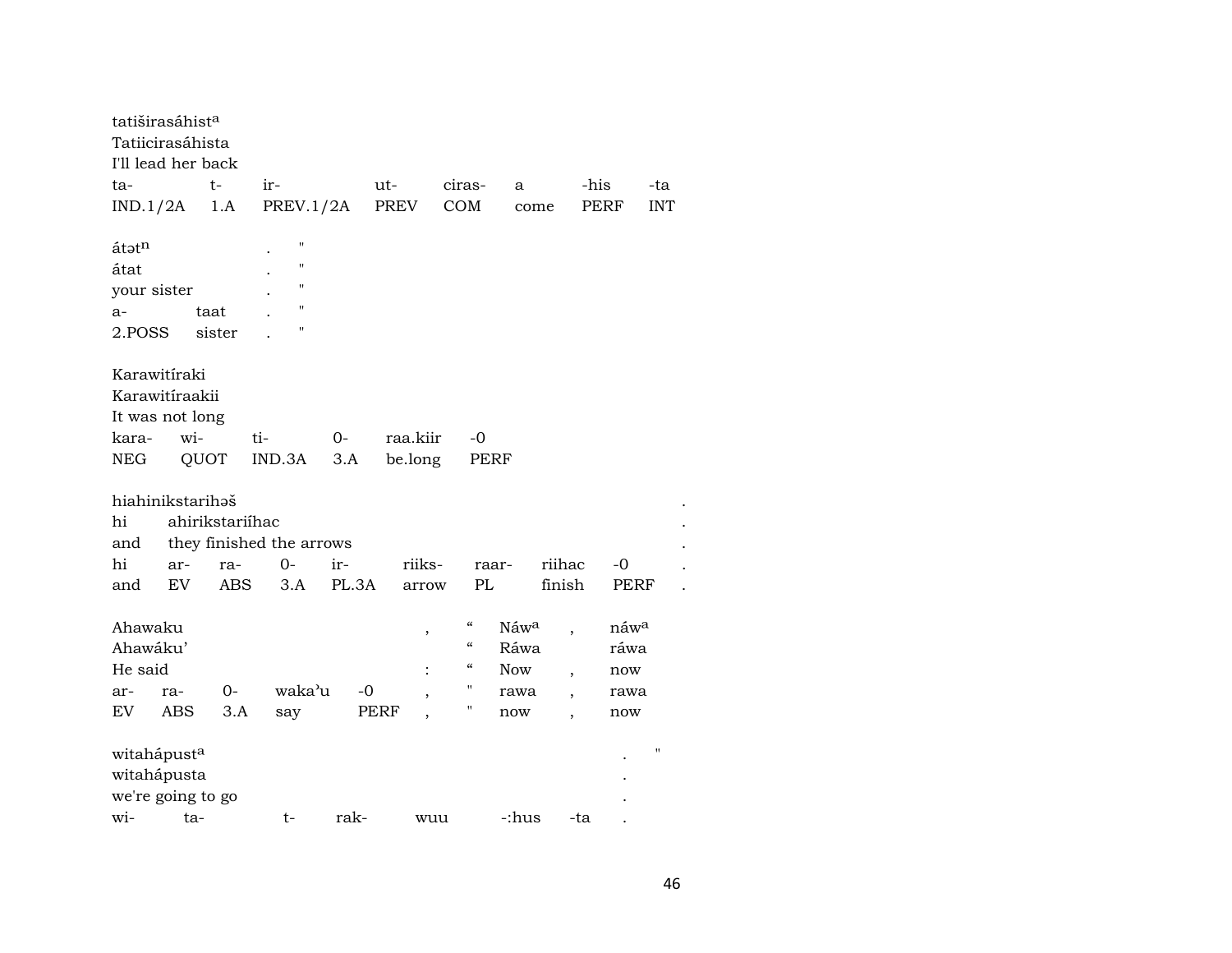## QUOT IND.1/2A 1.A 1/2.PL go.IMPF IMPF INT .

Náw<sup>a</sup>

Ráwa

Now

rawa

now

 $irikuh$ ásuhakarihúsuk $^u$ 

iriikuuhásuuhaakariihúsuuku'

whatever the way you always do is  $\cdot$  ...

|  |  | irii- kuur- ra- s- ut- rak- aar -i -:hus -uuku |  |  |
|--|--|------------------------------------------------|--|--|
|  |  | what DUB ABS 2.A PREV 1/2.PL do IMPF IMPF HAB  |  |  |

| níhkutar <sup>a</sup> |      |       |       |             |     |       |   |
|-----------------------|------|-------|-------|-------------|-----|-------|---|
| ríhkuutaara           |      |       |       |             |     |       | ٠ |
| do that               |      |       |       |             |     |       |   |
| ra-                   | $0-$ | $ir-$ | ku-   | ut-         | aar | $-a$  |   |
| $INF.A$ $3.A$ $PL.3A$ |      |       | INF.B | <b>PREV</b> | do  | SUB 1 |   |

wisitatuturáhuht<sup>a</sup>

Wisitatuturáhuhta

We're going to go after her

| wii- si- ta- |  |  | t- ut- huur.ra.uh -ta                      |  |
|--------------|--|--|--------------------------------------------|--|
|              |  |  | now DU IND.1/2A 1.A PREV go.to.get.INT INT |  |

| átət <sup>n</sup> |        | $\bullet$ |   | Náw <sup>a</sup> |
|-------------------|--------|-----------|---|------------------|
| átat              |        | $\bullet$ | п | Ráwa             |
| your sister       |        | ٠         | п | <b>Now</b>       |
| $a -$             | taat   |           | п | rawa             |
| 2.POSS            | sister |           | п | now              |

hiruahúši<sup>a</sup> hiru ahúci'a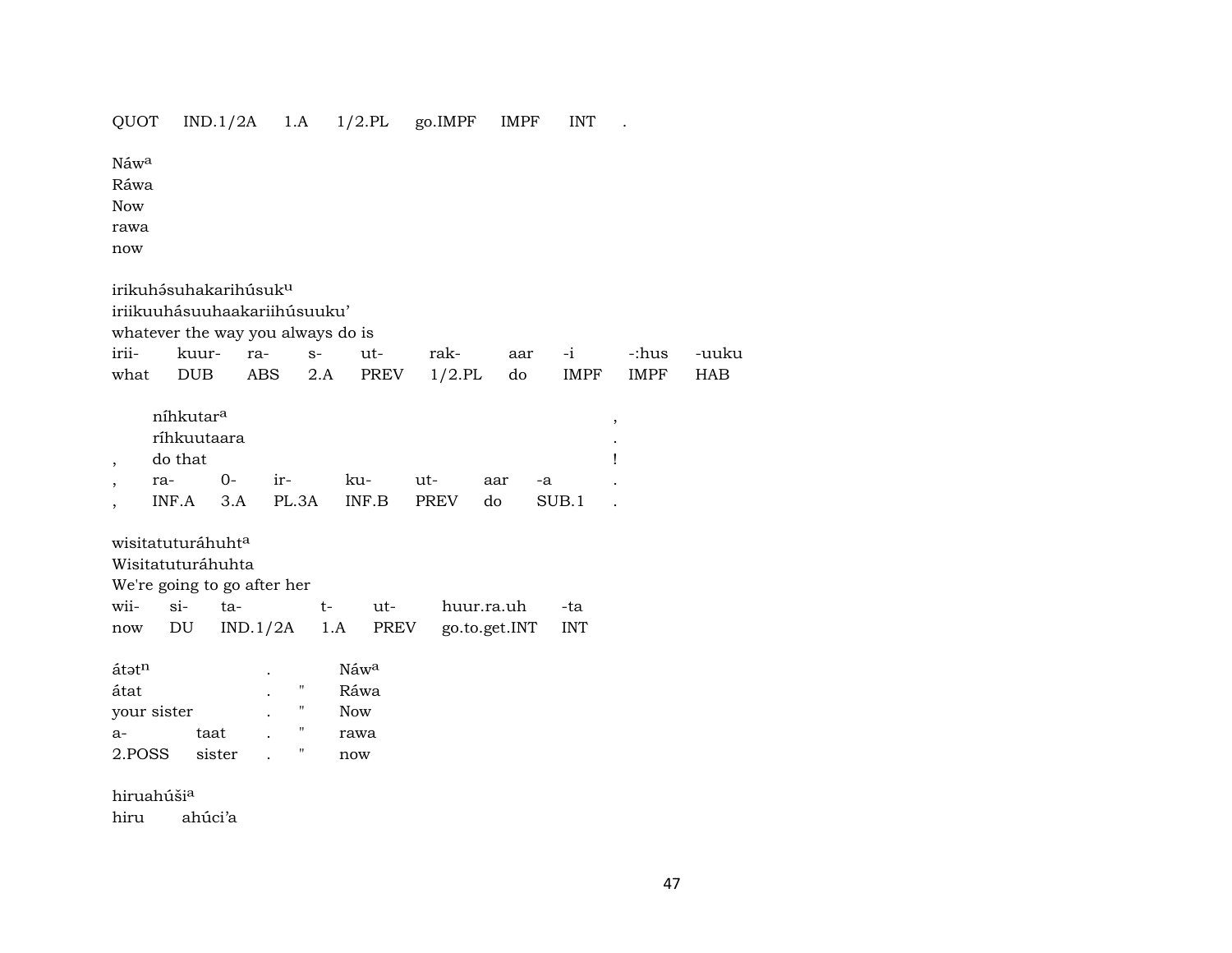| $0-$<br>hiruu<br>ut-<br>$i-$<br>-0<br>ar-<br>ra-<br>aar<br>EV<br><b>ABS</b><br>3.A<br><b>PREV</b><br><b>SEQ</b><br>do<br>PERF<br>then<br>Úspihakatak <sup>u</sup><br>a<br>Áspiihaahkataku<br>a<br>Claws Hanging From It<br>and<br>:<br>as.wit-<br>raar-<br>kata-<br>kus<br>a<br>$\, ,$<br>PL<br>against.a.vertical.surface<br>be.sitting<br>claw<br>and<br>ahakúsit<br>ihi<br>kíwak <sup>u</sup><br>ahakúsit<br>ihi<br>kíwaku'<br>he picked it up<br>uh<br>a fox<br>$\overline{\phantom{a}}$<br>$\overline{\phantom{a}}$<br>$0-$<br>kusik<br>ihii<br>kiwakuu<br>$0-$<br>$-0$<br>ra-<br>ar-<br>$\overline{\phantom{a}}$<br>$\overline{\phantom{a}}$<br>uh<br>EV<br><b>ABS</b><br>fox<br>3.A<br>3.A<br>pick.up<br>PERF<br>kíwakuaahakúsit <sup>n</sup><br>,<br>Kíwaku'<br>ahakúsit<br>a<br>A fox<br>he picked it up<br>and<br>kiwakuu<br>$0-$<br>kusik<br>$0-$<br>-0<br>ar-<br>ra-<br>a<br>fox<br>EV<br>ABS<br>3.A<br>3.A<br>and<br>pick.up<br>PERF<br>hiruahúši <sup>a</sup><br>ahúci'a<br>Hiru<br>Then<br>he did it:<br>hiruu<br>$-0$<br>$0-$<br>ut-<br>$i-$<br>ar-<br>ra-<br>aar<br>EV<br>3.A<br><b>PREV</b><br><b>SEQ</b><br>do<br>then<br>ABS<br>PERF | then | he did it |  |  |  |  |  |
|----------------------------------------------------------------------------------------------------------------------------------------------------------------------------------------------------------------------------------------------------------------------------------------------------------------------------------------------------------------------------------------------------------------------------------------------------------------------------------------------------------------------------------------------------------------------------------------------------------------------------------------------------------------------------------------------------------------------------------------------------------------------------------------------------------------------------------------------------------------------------------------------------------------------------------------------------------------------------------------------------------------------------------------------------------------------------------------------------------------------------------------------------------|------|-----------|--|--|--|--|--|
|                                                                                                                                                                                                                                                                                                                                                                                                                                                                                                                                                                                                                                                                                                                                                                                                                                                                                                                                                                                                                                                                                                                                                          |      |           |  |  |  |  |  |
|                                                                                                                                                                                                                                                                                                                                                                                                                                                                                                                                                                                                                                                                                                                                                                                                                                                                                                                                                                                                                                                                                                                                                          |      |           |  |  |  |  |  |
|                                                                                                                                                                                                                                                                                                                                                                                                                                                                                                                                                                                                                                                                                                                                                                                                                                                                                                                                                                                                                                                                                                                                                          |      |           |  |  |  |  |  |
|                                                                                                                                                                                                                                                                                                                                                                                                                                                                                                                                                                                                                                                                                                                                                                                                                                                                                                                                                                                                                                                                                                                                                          |      |           |  |  |  |  |  |
|                                                                                                                                                                                                                                                                                                                                                                                                                                                                                                                                                                                                                                                                                                                                                                                                                                                                                                                                                                                                                                                                                                                                                          |      |           |  |  |  |  |  |
|                                                                                                                                                                                                                                                                                                                                                                                                                                                                                                                                                                                                                                                                                                                                                                                                                                                                                                                                                                                                                                                                                                                                                          |      |           |  |  |  |  |  |
|                                                                                                                                                                                                                                                                                                                                                                                                                                                                                                                                                                                                                                                                                                                                                                                                                                                                                                                                                                                                                                                                                                                                                          |      |           |  |  |  |  |  |
|                                                                                                                                                                                                                                                                                                                                                                                                                                                                                                                                                                                                                                                                                                                                                                                                                                                                                                                                                                                                                                                                                                                                                          |      |           |  |  |  |  |  |
|                                                                                                                                                                                                                                                                                                                                                                                                                                                                                                                                                                                                                                                                                                                                                                                                                                                                                                                                                                                                                                                                                                                                                          |      |           |  |  |  |  |  |
|                                                                                                                                                                                                                                                                                                                                                                                                                                                                                                                                                                                                                                                                                                                                                                                                                                                                                                                                                                                                                                                                                                                                                          |      |           |  |  |  |  |  |
|                                                                                                                                                                                                                                                                                                                                                                                                                                                                                                                                                                                                                                                                                                                                                                                                                                                                                                                                                                                                                                                                                                                                                          |      |           |  |  |  |  |  |
|                                                                                                                                                                                                                                                                                                                                                                                                                                                                                                                                                                                                                                                                                                                                                                                                                                                                                                                                                                                                                                                                                                                                                          |      |           |  |  |  |  |  |
|                                                                                                                                                                                                                                                                                                                                                                                                                                                                                                                                                                                                                                                                                                                                                                                                                                                                                                                                                                                                                                                                                                                                                          |      |           |  |  |  |  |  |
|                                                                                                                                                                                                                                                                                                                                                                                                                                                                                                                                                                                                                                                                                                                                                                                                                                                                                                                                                                                                                                                                                                                                                          |      |           |  |  |  |  |  |
|                                                                                                                                                                                                                                                                                                                                                                                                                                                                                                                                                                                                                                                                                                                                                                                                                                                                                                                                                                                                                                                                                                                                                          |      |           |  |  |  |  |  |
|                                                                                                                                                                                                                                                                                                                                                                                                                                                                                                                                                                                                                                                                                                                                                                                                                                                                                                                                                                                                                                                                                                                                                          |      |           |  |  |  |  |  |
|                                                                                                                                                                                                                                                                                                                                                                                                                                                                                                                                                                                                                                                                                                                                                                                                                                                                                                                                                                                                                                                                                                                                                          |      |           |  |  |  |  |  |
| aahakúsit <sup>n</sup><br>ihi<br>ihi<br>ahakúsit<br>a<br>he picked it up<br>uh<br>and                                                                                                                                                                                                                                                                                                                                                                                                                                                                                                                                                                                                                                                                                                                                                                                                                                                                                                                                                                                                                                                                    |      |           |  |  |  |  |  |
| ,<br>$\,$<br>0-<br>$0-$<br>kusik<br>ihii<br>-0<br>ar-<br>ra-<br>a                                                                                                                                                                                                                                                                                                                                                                                                                                                                                                                                                                                                                                                                                                                                                                                                                                                                                                                                                                                                                                                                                        |      |           |  |  |  |  |  |
| $\, ,$<br>EV<br>3.A<br>ABS<br>3.A<br>pick.up<br>uh<br>PERF<br>and<br>,                                                                                                                                                                                                                                                                                                                                                                                                                                                                                                                                                                                                                                                                                                                                                                                                                                                                                                                                                                                                                                                                                   |      |           |  |  |  |  |  |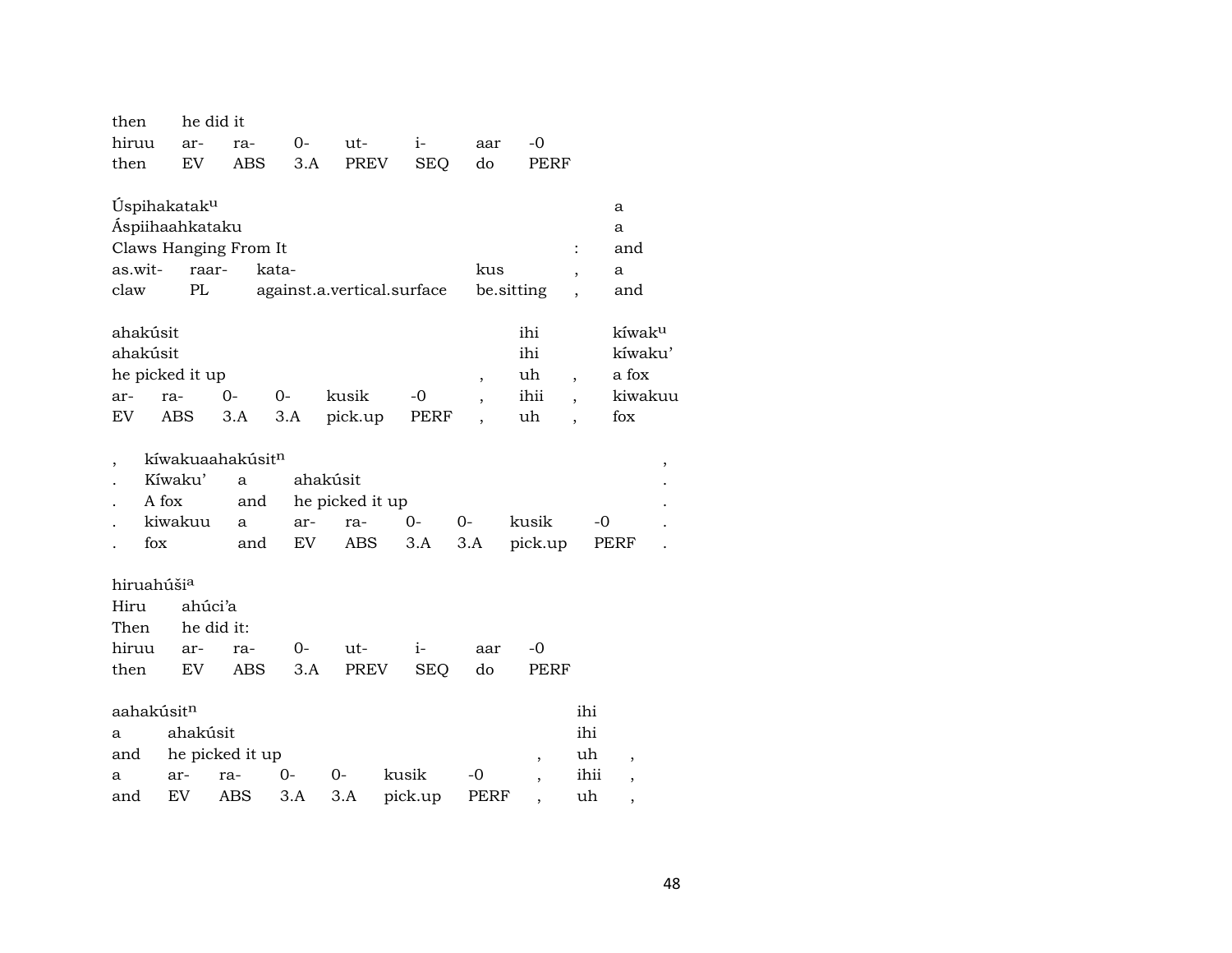| níhwakihu              |                        |                 |                   |              |            |          | kutáwikuš <sup>u</sup>          |                          |            |
|------------------------|------------------------|-----------------|-------------------|--------------|------------|----------|---------------------------------|--------------------------|------------|
| rihwakíhu              |                        |                 |                   |              |            |          | kutáwikucu'                     |                          |            |
| what they call         |                        |                 |                   |              |            |          | a hawk                          |                          |            |
| ra-                    | $0 -$                  | ir-             | waki.a            |              | -hus       |          | rikutawi-                       |                          | -kucuu     |
| <b>ABS</b>             | 3.A                    |                 | PL.3A say.PL.IMPF |              |            | IMPF.SUB | tail                            |                          | <b>AUG</b> |
|                        |                        |                 |                   |              |            |          |                                 |                          |            |
|                        | aahakúsit <sup>n</sup> |                 |                   |              |            |          |                                 | $\,$                     |            |
| A                      |                        | ahakúsit        |                   |              |            |          |                                 |                          |            |
|                        | And                    |                 | he picked it up   |              |            |          |                                 |                          |            |
| a                      |                        | ar-             | ra-               | $0-$<br>$0-$ | kusik      |          | -0                              |                          |            |
|                        | and                    | EV              | ABS               | 3.A          | 3.A        | pick.up  | PERF                            |                          |            |
|                        |                        |                 |                   |              |            |          |                                 |                          |            |
| hirúahuší <sup>a</sup> |                        |                 |                   |              |            |          |                                 |                          | a          |
| Hiru                   |                        | ahúci'a         |                   |              |            |          |                                 |                          | a          |
| Then                   |                        | he did it       |                   |              |            |          |                                 | $\ddot{\cdot}$           | and        |
| hiruu                  | ar-                    | ra-             | 0-                | ut-          | $i-$       | aar      | -0                              |                          | a          |
| then                   | EV                     | ABS             | 3.A               | PREV         | <b>SEQ</b> | do       | PERF                            | $\ddot{\phantom{0}}$     | and        |
|                        |                        |                 |                   |              |            |          |                                 |                          |            |
| ahakúsitn              |                        |                 |                   |              |            |          |                                 |                          |            |
| ahakúsit               |                        |                 |                   |              |            |          |                                 |                          |            |
| he picked it up        |                        |                 |                   |              |            |          |                                 |                          |            |
| ar-                    | ra-                    | $O -$           | kusik             | -0           |            |          |                                 |                          |            |
| EV                     | ABS                    | 3.A             | pick.up           | PERF         |            |          |                                 |                          |            |
|                        |                        |                 |                   |              |            |          |                                 |                          |            |
| hirúahusí <sup>a</sup> |                        |                 |                   |              |            |          |                                 |                          |            |
| Hiru                   |                        | ahúci'a         |                   |              |            |          |                                 |                          |            |
| Then                   |                        | he did it:      |                   |              |            |          |                                 |                          |            |
| hiruu                  | ar-                    | ra-             | 0-                | ut-          | $i-$       | aar      | $-0$                            |                          |            |
| then                   | EV                     | <b>ABS</b>      | 3.A               | PREV         | <b>SEQ</b> | do       | PERF                            |                          |            |
|                        |                        |                 |                   |              |            |          |                                 |                          |            |
| aahakúsit <sup>n</sup> |                        |                 |                   |              |            |          | kás <sup>i</sup> t <sup>n</sup> | $\overline{\phantom{a}}$ |            |
| a                      | ahakúsit               |                 |                   |              |            |          | kaásit                          |                          |            |
| and                    |                        | he picked it up |                   |              |            |          | a blackbird                     |                          |            |
| а                      | ar-                    | ra-             | $0-$              | kusik        | $-0$       |          | kaasit                          |                          |            |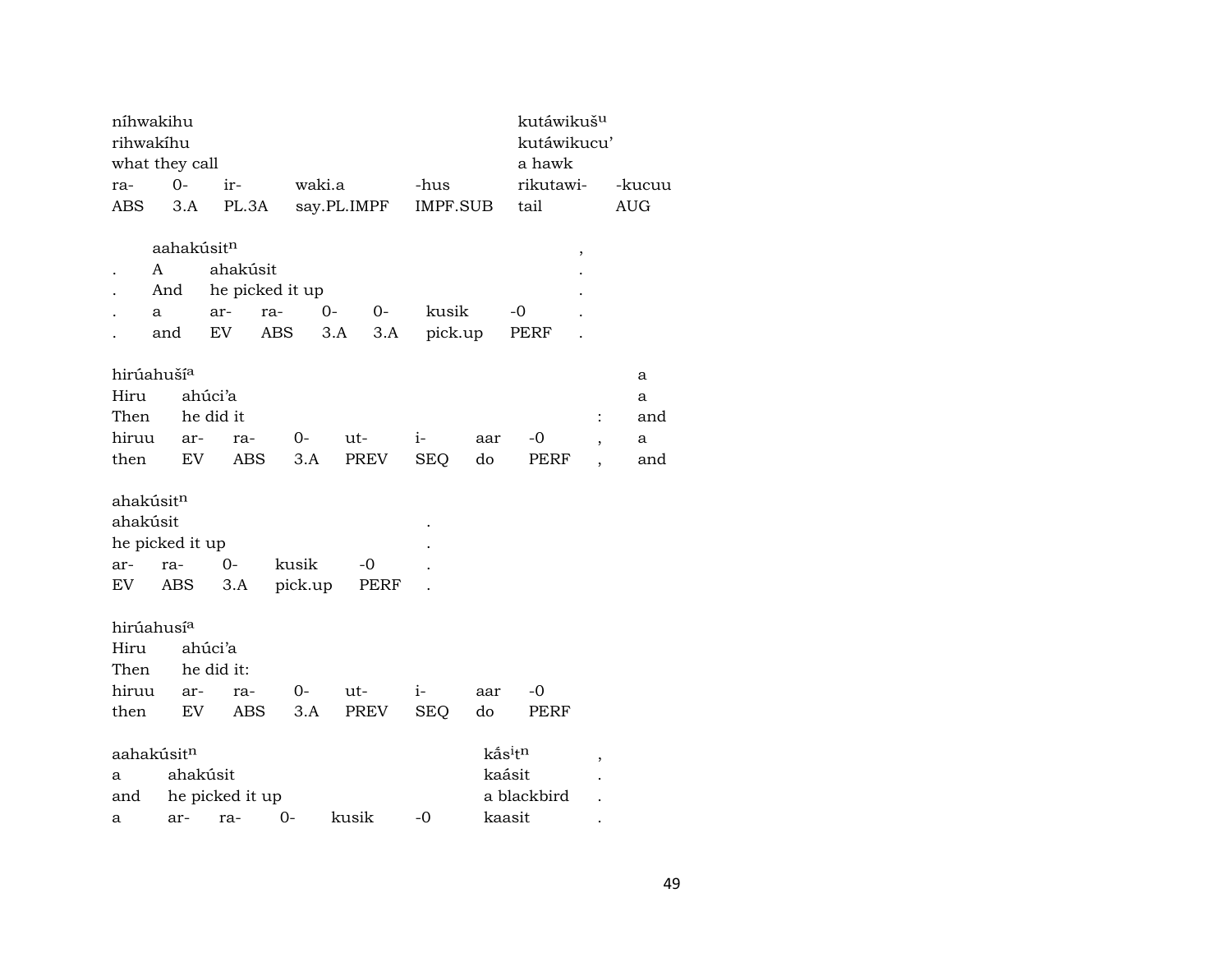|                                                       |                                                      | ABS<br>3.A                                  |                                  | pick.up | PERF             | blackbird    |                                                           |             |      |
|-------------------------------------------------------|------------------------------------------------------|---------------------------------------------|----------------------------------|---------|------------------|--------------|-----------------------------------------------------------|-------------|------|
| Hiru<br>Then<br>hiruu<br>then                         | hiruahikúsit <sup>n</sup> ,<br>ahikúsit<br>ar-<br>EV | he picked it up<br>ri-<br>CONT.3A           | $0-$                             | 3.A     | kusik<br>pick.up | $-0$<br>PERF | šúhkatus<br>cúhkatus<br>a badger<br>cuur.katuus<br>badger |             |      |
| Náw <sup>a</sup><br>Ráwa<br><b>Now</b><br>rawa<br>now |                                                      |                                             |                                  |         |                  |              |                                                           |             |      |
| hiru<br>then<br>hiruu                                 | hirúahiriwist^tn<br>ar-                              | ahiiriwistat<br>he took his warriors<br>ri- | $0-$                             |         | iriwis-          | ra-          | at                                                        | $-0$        | $\,$ |
| then                                                  | EV                                                   | CONT.3A                                     |                                  | 3.A     | war.party        | PORT         | go                                                        | <b>PERF</b> |      |
| náw <sup>a</sup><br>Ráwa                              |                                                      |                                             |                                  |         |                  |              |                                                           |             |      |
| <b>Now</b><br>rawa<br>now                             |                                                      |                                             |                                  |         |                  |              |                                                           |             |      |
|                                                       | hiruwiraririwist^tn                                  |                                             |                                  |         |                  |              |                                                           |             | ,    |
| hiru                                                  |                                                      | wiraariríwistat                             |                                  |         |                  |              |                                                           |             |      |
| then<br>hiruu                                         | wii-                                                 | ra-                                         | now he took his warriors<br>$0-$ | ar-     | iriwis-          | ra-          | at                                                        | $-0$        |      |

hiruwirikusitíturat $^n$ 

Hiru wirikusitiíturat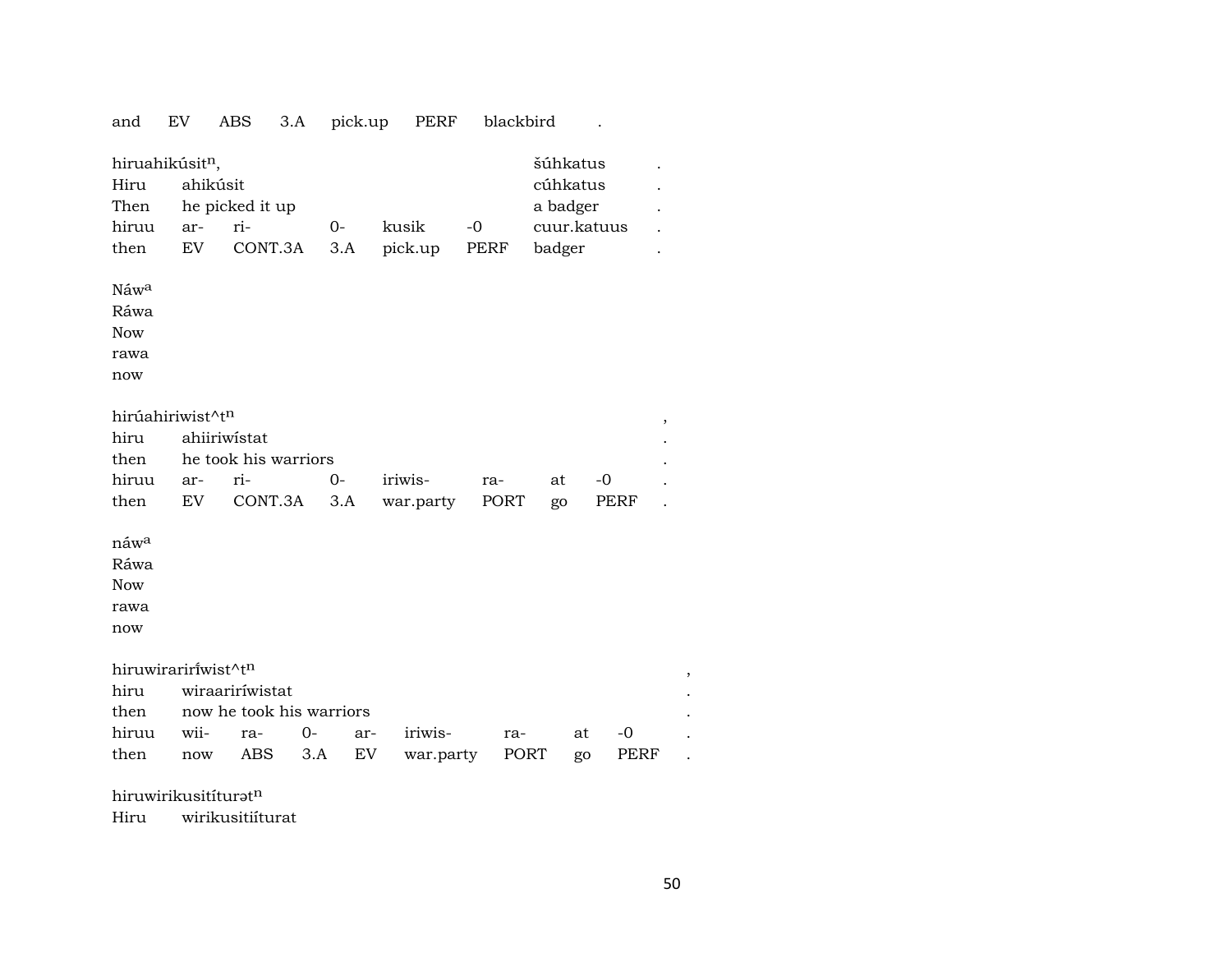| Then                            |            | they went after that one  |             |            |          |             |             |                 |                                    |                |
|---------------------------------|------------|---------------------------|-------------|------------|----------|-------------|-------------|-----------------|------------------------------------|----------------|
| hiruu                           | wii-       | riku-                     | $si-$       | ti-        | $0-$     | ir-         | ut-         | huur.ra.at      | $-0$                               |                |
| then                            | now        | that.is                   | DU          | IND.3A     | 3.A      | PL.3A       | <b>PREV</b> | go.to.get       | <b>PERF</b>                        |                |
|                                 |            |                           |             |            |          |             |             |                 |                                    |                |
| šúrak <sup>i</sup>              |            |                           |             |            |          |             |             |                 |                                    |                |
| cuúraki                         |            |                           |             |            |          |             |             |                 |                                    |                |
| the girl                        |            |                           |             |            |          |             |             |                 |                                    |                |
| icuura-                         | -kis       |                           |             |            |          |             |             |                 |                                    |                |
| girl                            | <b>DIM</b> |                           |             |            |          |             |             |                 |                                    |                |
| akitirat <sup>a</sup>           |            |                           |             |            |          | šúhkatus    |             |                 |                                    |                |
| Akí                             |            | tíraata                   |             |            |          | cúhkatus    |             |                 |                                    |                |
| And here                        |            | this                      |             |            |          | badger      |             |                 |                                    |                |
| a                               | ki         | tii-                      | ra-         | $0-$<br>at | -a       |             | cuur.katuus |                 |                                    |                |
| and                             | there      | this                      | <b>ABS</b>  | 3.A<br>go  | SUB.1    | badger      |             |                 |                                    |                |
|                                 |            |                           |             |            |          |             |             |                 |                                    |                |
| tiwirákusitn                    |            |                           |             |            |          |             |             |                 |                                    |                |
| tiwirákusit                     |            |                           |             |            |          |             |             |                 |                                    |                |
| the one he picked up            |            |                           |             |            |          |             |             |                 |                                    |                |
| tii-                            | wii-       | ra-                       | $0-$        | kusik      | $-0$     |             |             |                 |                                    |                |
| this                            | now        | ABS                       | 3.A         | pick.up    | SUB.4    |             |             |                 |                                    |                |
|                                 |            |                           |             |            |          |             |             |                 |                                    |                |
| kišiwirikutuhárira <sup>a</sup> |            |                           |             |            |          |             |             |                 |                                    |                |
| kici                            |            | wirikutuuhaárira'a        |             |            |          |             |             |                 |                                    |                |
| but                             |            | that is its way (to do)   |             |            |          |             |             |                 |                                    |                |
| kici                            | wii-       | riku-                     | ti-         | $0-$       | $a-$     | ut-         | raa-        | ri.raar         |                                    | $\overline{a}$ |
| but                             | now        | that.is                   | IND.3A      | 3.A        | PREV.3A  | <b>PREV</b> | way         |                 | be.one's.intention.that.someone.do | EX             |
|                                 |            | nakuhurahatawáwuhu        |             |            |          |             |             |                 |                                    |                |
|                                 |            |                           |             |            |          |             |             |                 |                                    |                |
|                                 |            | rakuuhuraahatawaáwuhu     |             |            |          |             |             |                 |                                    |                |
|                                 | $0-$       | to dig holes in the earth |             |            |          |             |             |                 |                                    |                |
| ra-                             |            | ku-                       | uur-        | huraar-    | hata.wuh |             | -waa        | -hus            |                                    |                |
| INF.A                           | 3.A        | INF.B                     | <b>PREV</b> | earth      |          | make.a.hole | <b>DIST</b> | <b>IMPF.SUB</b> |                                    |                |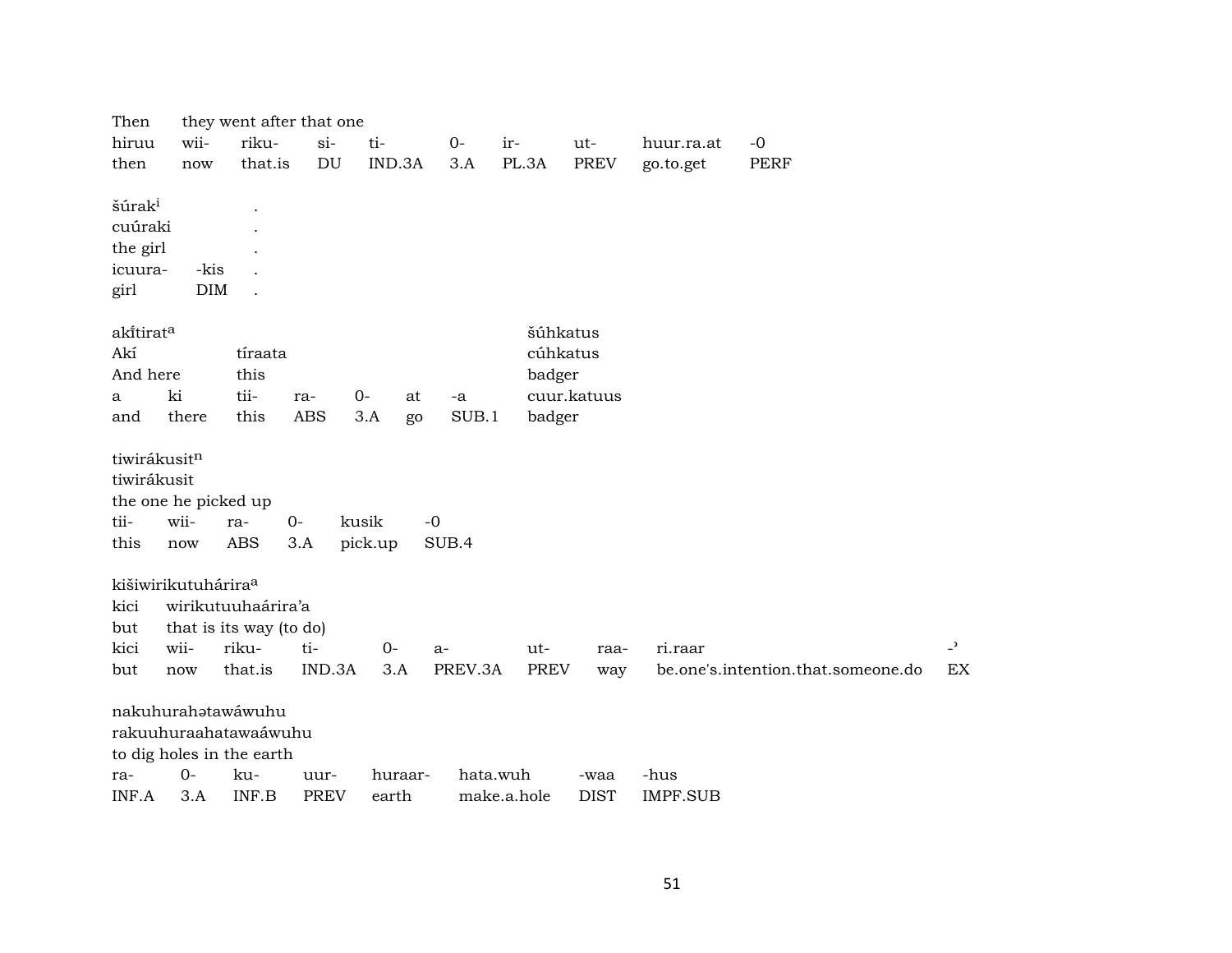|          |     | náhkuwituruhatn                 |        |       |         |                   |    |         |             |                                        |       |          |                  |    |      |             |
|----------|-----|---------------------------------|--------|-------|---------|-------------------|----|---------|-------------|----------------------------------------|-------|----------|------------------|----|------|-------------|
|          |     | Raáhkuwiituúruhat               |        |       |         |                   |    |         |             |                                        |       |          |                  |    |      |             |
|          |     | Where there was a ridge         |        |       |         |                   |    |         |             |                                        |       |          |                  |    |      |             |
|          | ra- |                                 | $0-$   |       | ar-     | ku-               |    |         | wiituur-    |                                        | u.hak |          |                  |    | $-0$ |             |
|          |     | INF.A                           | 3.A    |       | EV      | INF.B             |    |         | level.ridge |                                        |       |          | extend.in.a.line |    |      | SUB.4       |
|          |     |                                 |        |       |         |                   |    |         |             |                                        |       |          |                  |    |      |             |
|          |     | hiwitaruhátaw <sup>u</sup>      |        |       |         |                   |    |         |             |                                        |       |          |                  |    |      |             |
| hi       |     | witaruuhátawu                   |        |       |         |                   |    |         |             |                                        |       |          |                  |    |      |             |
| and      |     | he would dig a hole             |        |       |         |                   |    |         |             |                                        |       |          |                  |    |      |             |
| hi       |     | wi-                             |        | ti-   |         | 0-                |    | ar-     | uur-        |                                        |       | hata.wuh |                  | -0 |      |             |
| and      |     | QUOT                            |        |       | IND.3A  | 3.A               |    | EV      |             | PREV                                   |       |          | make.a.hole      |    | PERF |             |
|          |     |                                 |        |       |         |                   |    |         |             |                                        |       |          |                  |    |      |             |
|          |     | hihiruhitaku                    |        |       |         |                   |    |         |             |                                        |       |          |                  |    |      |             |
| hi       |     | hiru                            |        |       | hiítaku |                   |    |         |             |                                        |       |          |                  |    |      |             |
| and      |     | then                            |        |       |         | on the other side |    |         |             |                                        |       |          |                  |    |      |             |
| hi       |     | hiruu                           |        | hii-  |         | -taku             |    |         |             |                                        |       |          |                  |    |      |             |
| and      |     | then                            |        | other |         | LOC               |    |         |             |                                        |       |          |                  |    |      |             |
|          |     |                                 |        |       |         |                   |    |         |             |                                        |       |          |                  |    |      |             |
|          |     | witáhkawatatn                   |        |       |         |                   |    |         |             |                                        |       |          | A                |    |      |             |
|          |     | witaáhkawatat                   |        |       |         |                   |    |         |             |                                        |       |          | A                |    |      |             |
|          |     | he would come out               |        |       |         |                   |    |         |             |                                        |       |          | And              |    |      |             |
| wi-      |     | ti-                             |        |       | $0-$    | ar-               |    | kawatak |             | $-0$                                   |       |          | a                |    |      |             |
| QUOT     |     |                                 |        |       |         | EV                |    | get.out |             |                                        |       |          |                  |    |      |             |
|          |     |                                 | IND.3A |       | 3.A     |                   |    |         |             | PERF                                   |       |          | and              |    |      |             |
|          |     |                                 |        |       |         |                   |    |         |             | $\boldsymbol{\zeta}\boldsymbol{\zeta}$ |       |          |                  |    |      |             |
| ahawáku  |     |                                 |        |       |         |                   |    |         | ,           | $\boldsymbol{\zeta}\boldsymbol{\zeta}$ |       |          |                  |    |      |             |
| ahawáku' |     |                                 |        |       |         |                   |    |         |             | $\mathcal{C}$                          |       |          |                  |    |      |             |
| he said  |     |                                 |        |       |         |                   |    |         |             | п                                      |       |          |                  |    |      |             |
| ar-      |     | ra-                             | $0-$   |       |         | waka'u            | -0 |         |             | п                                      |       |          |                  |    |      |             |
| EV.      |     | ABS                             | 3.A    |       | say     |                   |    | PERF    |             |                                        |       |          |                  |    |      |             |
|          |     | Irikusirátiwah^t <sup>n</sup>   |        |       |         |                   |    |         |             |                                        |       |          |                  |    |      |             |
|          |     | Irikuusiraátiiwaahat            |        |       |         |                   |    |         |             |                                        |       |          |                  |    |      |             |
|          |     | There will be certain distances |        |       |         |                   |    |         |             |                                        |       |          |                  |    |      |             |
|          |     |                                 |        |       |         |                   |    |         |             |                                        |       |          |                  |    |      | $^{\prime}$ |
| irii-    |     | kuus-                           |        |       | 0-      | $i-$              |    |         | raa.tiihak  |                                        |       | -waa     | -0               |    |      |             |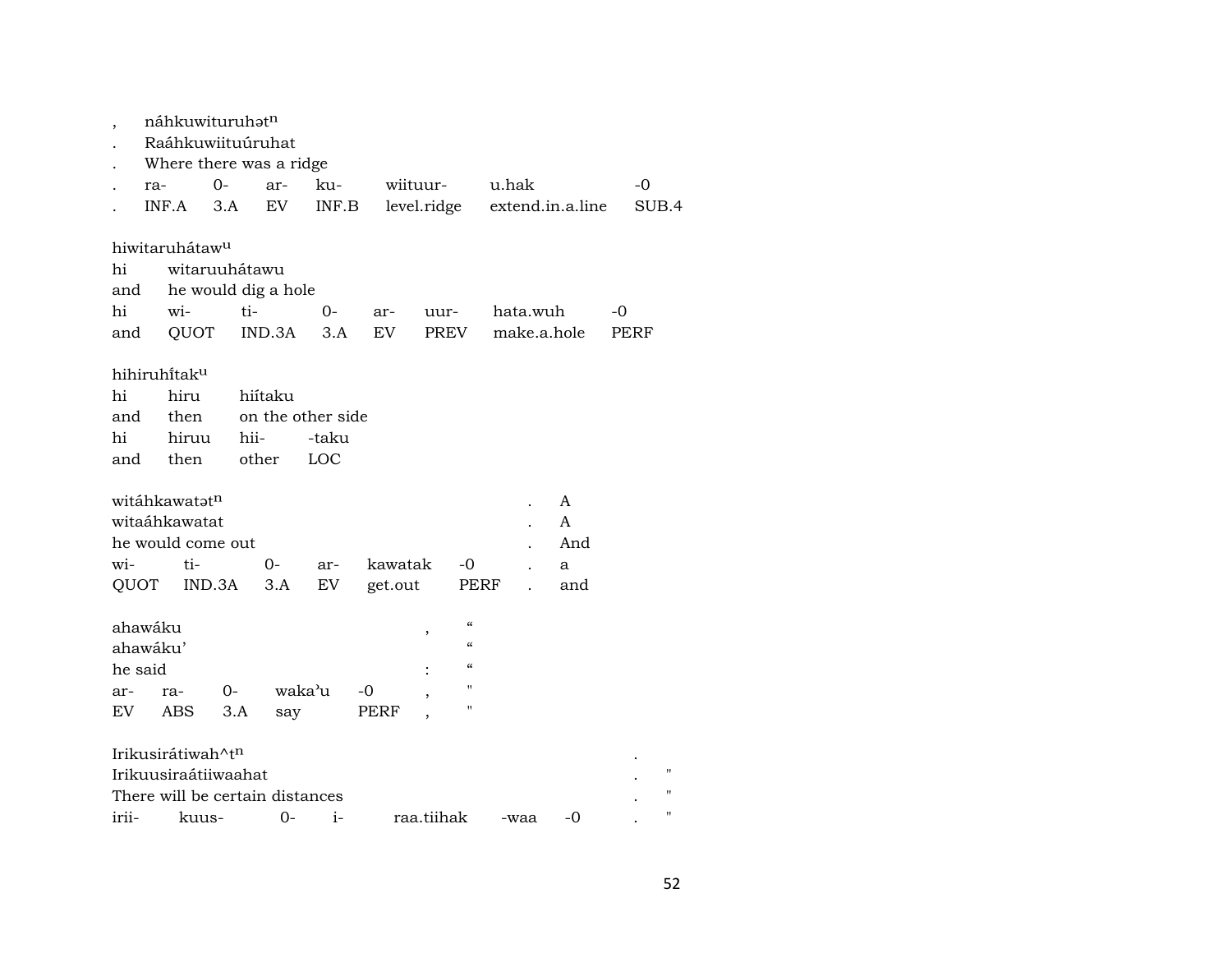| there                                               | POT.1/3A                                                                           | 3.A                                            | <b>SEQ</b>         |                                | be.the.end       | <b>DIST</b>               |              | PERF             | 11         |             |
|-----------------------------------------------------|------------------------------------------------------------------------------------|------------------------------------------------|--------------------|--------------------------------|------------------|---------------------------|--------------|------------------|------------|-------------|
|                                                     | Naw <sup>a</sup> hiruwisirirúturat <sup>n</sup>                                    |                                                |                    |                                |                  |                           |              |                  |            |             |
| Ráwa                                                | hiru                                                                               | wisiriiruúturat                                |                    |                                |                  |                           |              |                  |            |             |
| <b>Now</b>                                          | then                                                                               | they went after her                            |                    |                                |                  |                           |              |                  |            |             |
| rawa                                                | hiruu                                                                              | wii-                                           | $si-$              | ra-                            | $O-$             | ir-                       | ar-          | ut-              | huur.ra.at | $-0$        |
| now                                                 | then                                                                               | now                                            | DU                 | <b>ABS</b>                     | 3.A              | PL.3A                     | EV.          | <b>PREV</b>      | go.to.get  | <b>PERF</b> |
|                                                     |                                                                                    |                                                |                    |                                |                  |                           |              |                  |            |             |
|                                                     | hiruirikuhahúrahtihat <sup>n</sup>                                                 |                                                |                    |                                |                  |                           |              |                  |            |             |
| hiru                                                |                                                                                    | iriikúhaahuraahtiihat                          |                    |                                |                  |                           |              |                  |            |             |
| there                                               |                                                                                    | wherever the end of the land (ie location) was |                    |                                |                  |                           |              |                  |            |             |
| hiruu                                               | irii-                                                                              | kuur-                                          | ra-                | $0-$                           | ar-              | huraar-                   |              | tiihak           | $-0$       |             |
| there                                               | where                                                                              | <b>DUB</b>                                     | <b>ABS</b>         | 3.A                            | <b>EV</b>        | earth                     |              | be.the.end       | PERF       |             |
| kuhárarihaš<br>they finished<br>kuur-<br><b>DUB</b> | kuuháraariihac<br>ra-<br><b>ABS</b>                                                | 0-<br>3.A                                      | raar-<br>PL.INDV.A |                                | riihac<br>finish | $-0$<br>PERF              |              |                  |            |             |
|                                                     |                                                                                    |                                                |                    |                                |                  |                           |              |                  |            |             |
|                                                     | hiwihiruahahtararúhatn                                                             |                                                |                    |                                |                  |                           |              |                  |            |             |
| hi                                                  | wihiru                                                                             |                                                |                    | ahaahtaraáruhat                |                  |                           |              |                  |            |             |
| and                                                 | there                                                                              |                                                |                    | they were in a line over there |                  |                           |              |                  |            |             |
| hi                                                  | wii-                                                                               | hiruu                                          | ar-                | ra-                            | $0-$             | ar-                       | tarar.uu.hak |                  | -0         |             |
| and                                                 | now                                                                                | there                                          | EV                 | <b>ABS</b>                     | 3.A              | EV <sub></sub>            |              | extend.in.a.line | PERF       |             |
|                                                     | Nuwitihurarawiikískaru<br>Ruuwitihuraarawi'iikiskaru'<br>Then he set the distances |                                                |                    |                                |                  |                           |              |                  |            |             |
| ruu-                                                | wi-                                                                                | ti-                                            |                    | $O -$                          |                  | huraar.awi.iikis.ka.ra'uk |              | -0               |            |             |
| then                                                | QUOT                                                                               |                                                | IND.3A             | 3.A                            |                  | set.the.distance.PL.P     |              | PERF             |            |             |
|                                                     |                                                                                    |                                                |                    |                                |                  |                           |              |                  |            |             |

. .

53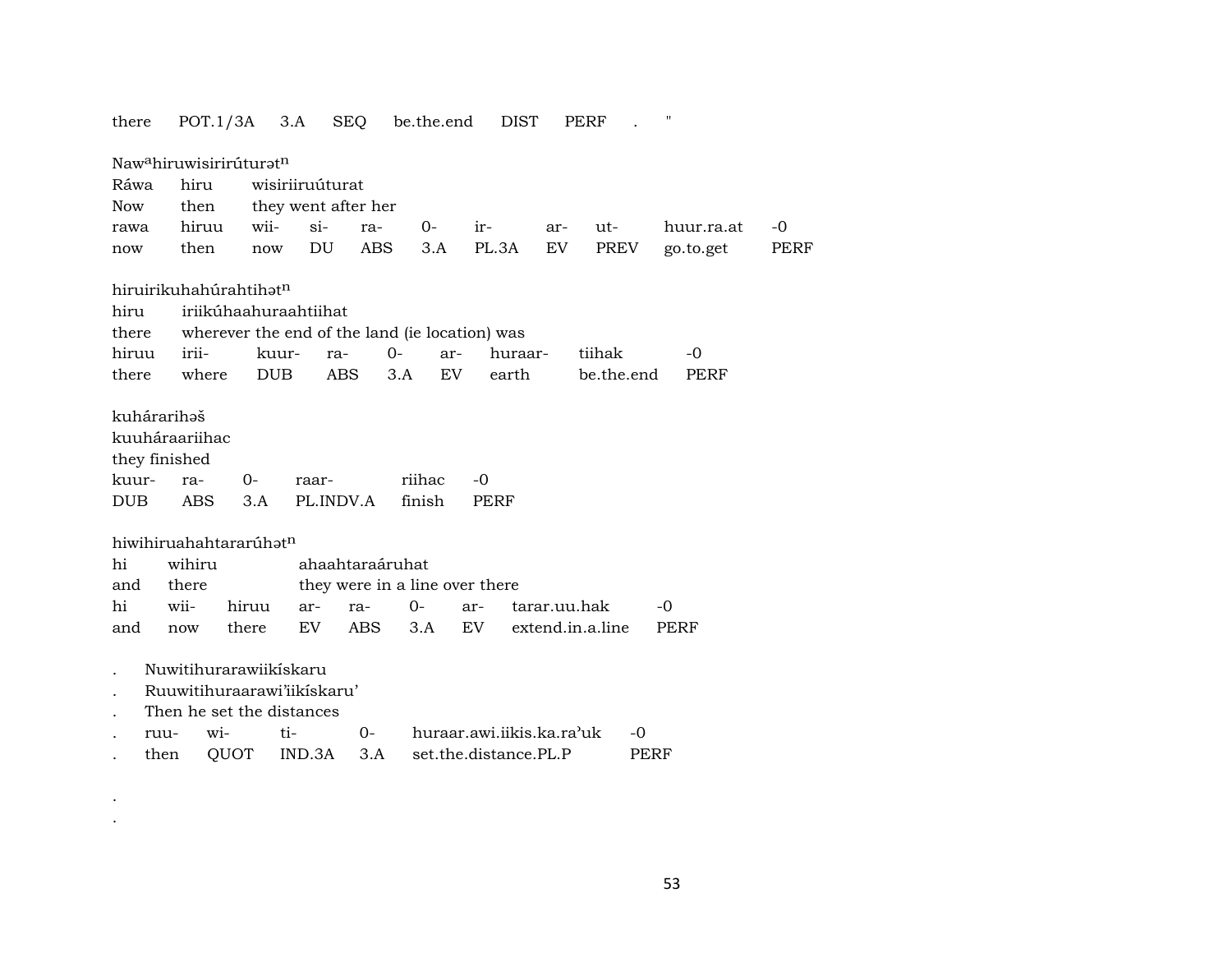| Ahawákuihi<br>Ahawáku'<br>He said<br>ar-<br>ra-<br>EV<br>ABS                                                                  | waka'u<br>$0-$<br>3.A<br>say                                    | $-0$<br>PERF                     | ihi<br>uh<br>$\, ,$<br>ihii<br>uh | $\overline{\phantom{a}}$          | škírihk<br>Ckírihki<br>Coyote<br>ickirir-<br>wolf | -kis<br>DIM       |
|-------------------------------------------------------------------------------------------------------------------------------|-----------------------------------------------------------------|----------------------------------|-----------------------------------|-----------------------------------|---------------------------------------------------|-------------------|
| $\pmb{\zeta}\pmb{\zeta}$<br>,<br>$\pmb{\zeta}\pmb{\zeta}$<br>$\pmb{\zeta}\pmb{\zeta}$<br>$\pmb{\mathsf{H}}$<br>$\blacksquare$ |                                                                 |                                  |                                   |                                   |                                                   |                   |
| Hirurikusitatpišpáhuhta<br>Hiru<br>Then                                                                                       | rikusitatpicpáhuhta<br>that is where we are going to arrive     |                                  |                                   |                                   |                                                   | $\, ,$            |
| hiruu<br>riku-<br>that.is<br>then                                                                                             | $si-$<br>DU                                                     | ta-<br>IND.1/2A                  | $t-$<br>1.A                       | wic.uh<br>arrive.INT              | -wa<br><b>DIST</b>                                | -ta<br><b>INT</b> |
| náw <sup>a</sup> ,<br>Ráwa<br>hi<br><b>Now</b><br>and<br>hi<br>rawa<br>and<br>now                                             | hítirarik <sup>i</sup><br>tiraáriki<br>this one<br>tii-<br>this | $0-$<br>ra-<br><b>ABS</b><br>3.A | arik<br>be.standing               | -i<br><b>SUB</b>                  |                                                   |                   |
| suhuriríkust <sup>a</sup><br>suúhuri'<br>on this side<br>suuhuri <sup></sup><br>over.here                                     | riíkusta<br>he is going to sit<br>ri-<br>CONT.3A                | $0 -$<br>kus<br>3.A              | be.sitting                        | -his<br>-ta<br>PERF<br><b>INT</b> | kíwaku<br>kíwaku'<br>the fox<br>kiwakuu<br>fox    | ,                 |

.

54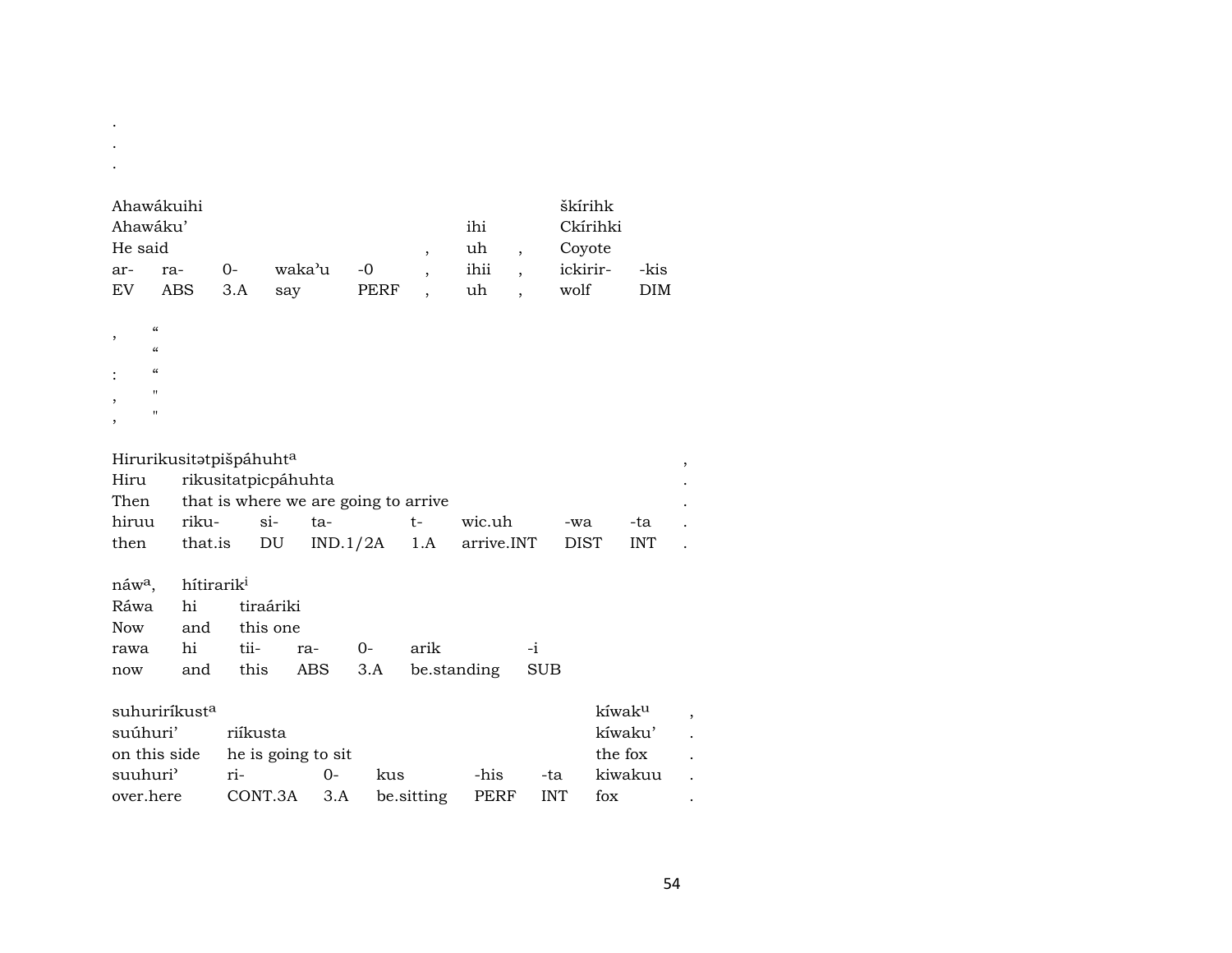| $\pmb{\mathsf{H}}$<br>п<br>$\mathbf{H}$<br>п | náw <sup>a</sup><br>Ráwa<br><b>Now</b><br>rawa<br>now |       |            |                                      |             |      |         |                                                |              |            |      |
|----------------------------------------------|-------------------------------------------------------|-------|------------|--------------------------------------|-------------|------|---------|------------------------------------------------|--------------|------------|------|
|                                              | wirurarúši <sup>a</sup>                               |       |            |                                      |             |      |         |                                                |              |            |      |
|                                              | wiruurarúci'a                                         |       |            |                                      |             |      |         |                                                |              |            |      |
|                                              | now then he did it                                    |       |            |                                      |             |      |         |                                                |              |            |      |
| wii-                                         | ruu-                                                  |       | ra-        | $0-$                                 | ar-         | ut-  |         | $i-$                                           | aar          | -0         |      |
| now                                          | then                                                  |       | <b>ABS</b> | 3.A                                  | EV          |      | PREV    | <b>SEQ</b>                                     | do           | PERF       |      |
| Ahawáku<br>Ahawáku'                          |                                                       |       |            |                                      |             |      | $\, ,$  | $\epsilon\epsilon$<br>$\mathcal{C}\mathcal{C}$ | Náwa<br>Ráwa |            |      |
| He said                                      |                                                       |       |            |                                      |             |      |         | $\boldsymbol{\zeta}\boldsymbol{\zeta}$<br>н.   | <b>Now</b>   |            |      |
| ar-                                          | ra-                                                   | $O -$ |            | waka'u                               | $-0$        |      |         | 11                                             | rawa         |            |      |
| EV                                           | <b>ABS</b>                                            | 3.A   |            | say                                  | <b>PERF</b> |      |         |                                                | now          |            |      |
|                                              | nuruksurárawitihatn<br>ruuruksuraarawitiihat          |       |            | let it be the extent of the distance |             |      |         |                                                |              |            |      |
| ri-                                          |                                                       | $0-$  |            | uur-                                 | uks-        |      | huraar- |                                                | awi-         | tiihak     | -0   |
| CONT.3A                                      |                                                       | 3.A   |            | PREV                                 | <b>JUSS</b> |      | earth   |                                                | image        | be.the.end | PERF |
| titaku<br>tiítaku<br>here<br>tii-<br>here    | -taku<br>LOC                                          |       |            |                                      |             |      |         |                                                |              |            |      |
|                                              | irirutatišiksáwi <sup>u</sup>                         |       |            |                                      |             |      |         |                                                |              |            |      |
|                                              | Iriruutatiiciksáwi'u'                                 |       |            |                                      |             |      |         |                                                |              |            |      |
|                                              | That is where I anticipate it                         |       |            |                                      |             |      |         |                                                |              |            |      |
| irii-                                        | ruu-                                                  |       | ta-        |                                      | t-          | $i-$ |         |                                                | aciks.awi.uu | -0         |      |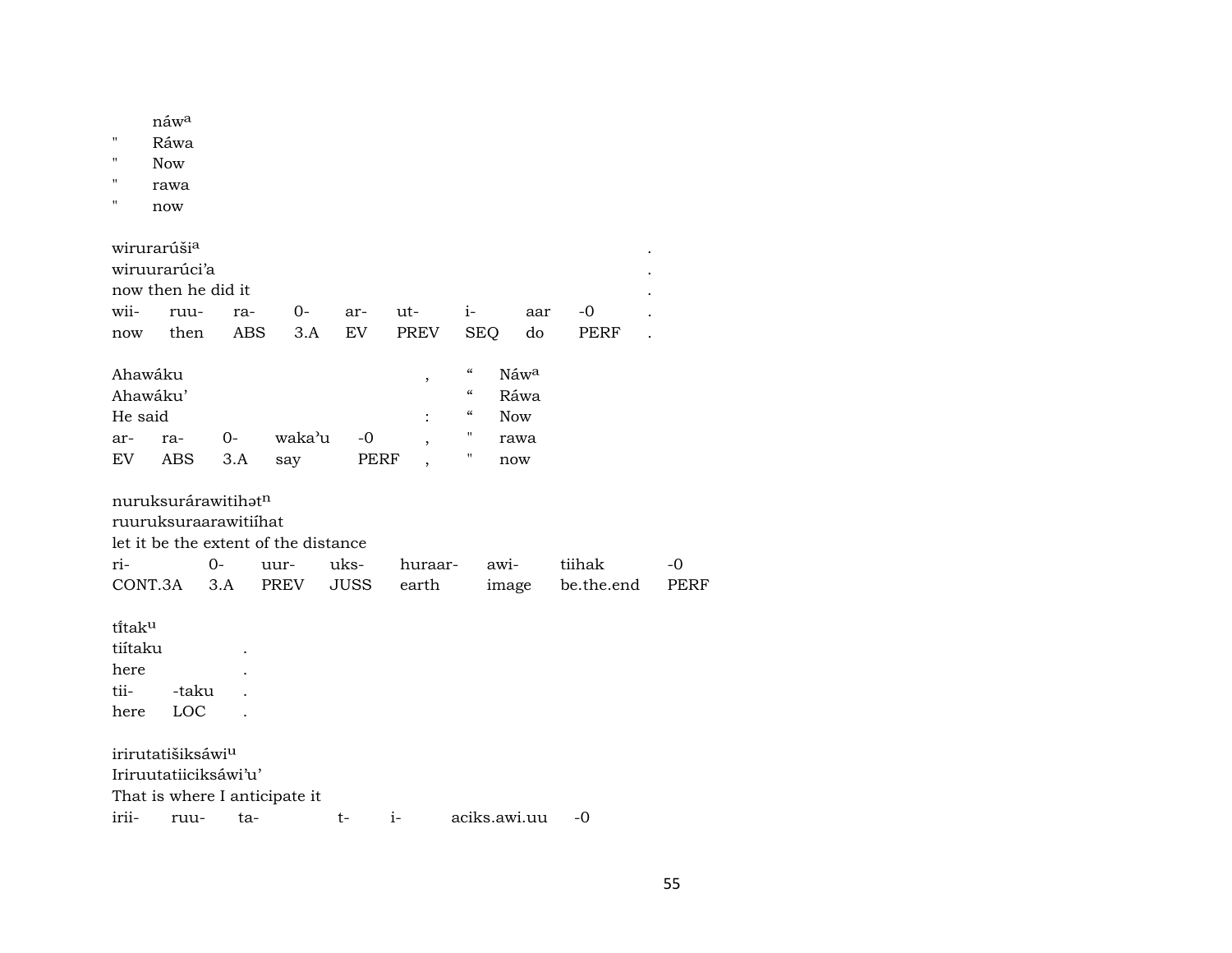### that there IND.1/2A 1.A SEQ anticipate PERF

| nakukutarahkisišisət <sup>a</sup> |  |         |                          |  |    |  |  |  |  |  |  |  |
|-----------------------------------|--|---------|--------------------------|--|----|--|--|--|--|--|--|--|
| rakukutarahkisiciisata            |  |         |                          |  |    |  |  |  |  |  |  |  |
| for me to tire out                |  |         |                          |  |    |  |  |  |  |  |  |  |
| ra-                               |  | ku- ku- | tarahkis- iciisat        |  | -а |  |  |  |  |  |  |  |
| $INF.A$ $1.P$ $INF.B$             |  |         | be.strong be.tired SUB.1 |  |    |  |  |  |  |  |  |  |

#### Ihawihiruahátihatn

| Ihaá                              |                      | wihiru |                    | ahátiihat |  |          |                          |               |
|-----------------------------------|----------------------|--------|--------------------|-----------|--|----------|--------------------------|---------------|
| There                             |                      | there  | they ranged        |           |  |          |                          |               |
| $i$ <sup><math>i</math></sup> $-$ | haa                  |        | wii- hiruu ar- ra- |           |  | $\Omega$ | tiihak                   | $\sim$ $\sim$ |
| there                             | here<br>there<br>now |        |                    |           |  |          | EV ABS 3.A be.the.border | PER           |

|  | tárah <sup>a</sup> . Hihirururiat <sup>n</sup> | táraha' . Hi hiru ruurii'at<br>the buffalos . And then there he went | tarahaa . hi hiruu ruu- ri-   0- at -0<br>buffalo . and then there CONT.3A 3.A go PERF |
|--|------------------------------------------------|----------------------------------------------------------------------|----------------------------------------------------------------------------------------|

| škírihk  |            | akaa   |  |
|----------|------------|--------|--|
| Ckírihki |            | Aáka'a |  |
| Covote   |            | Oh my  |  |
| ickirir- | -kis       | aaka'a |  |
| wolf     | <b>DIM</b> | oh.my  |  |

hiwihiruraahíriwu

| hi  | wihiru |       | raa'ahiriiwu'          |  |  |        |       |  |                                                         |       |  |  |  |  |
|-----|--------|-------|------------------------|--|--|--------|-------|--|---------------------------------------------------------|-------|--|--|--|--|
| and | here   |       | they were just playing |  |  |        |       |  |                                                         |       |  |  |  |  |
| hi  | wii-   | hiruu | raa- ar- ra-           |  |  | $()$ - | $ir-$ |  | a.wuu                                                   | -:hus |  |  |  |  |
| and | now    |       |                        |  |  |        |       |  | there just EV ABS 3.A PL.3A SEQ play.hoop.and.pole IMPF |       |  |  |  |  |

, witírawawu

. Witiírawaawu'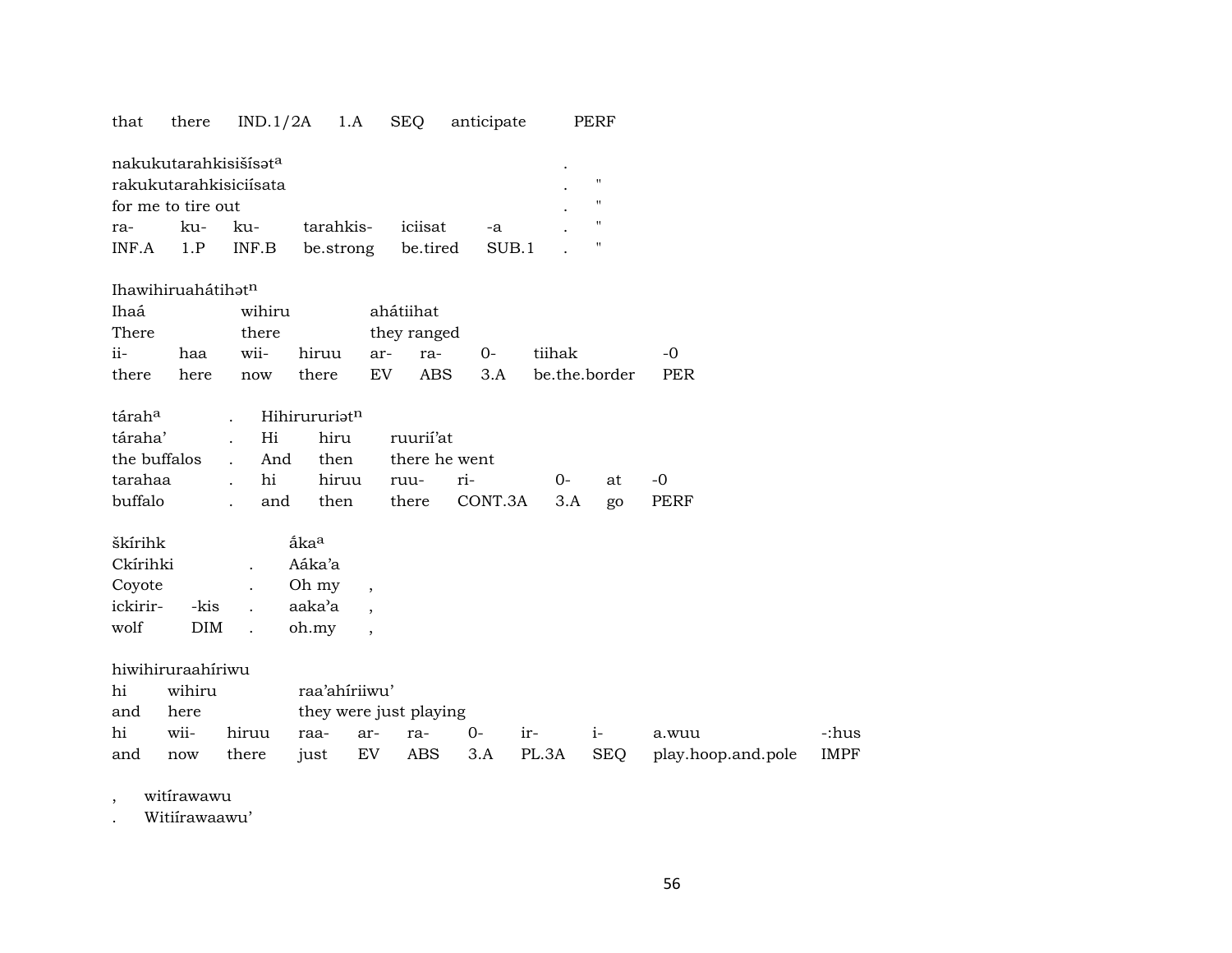| They were throwing them back and forth        |                    |                    |                                     |       |             |                    |             |
|-----------------------------------------------|--------------------|--------------------|-------------------------------------|-------|-------------|--------------------|-------------|
| ti-<br>wi-                                    | $0-$               | ir-                | a.wuu                               |       | -waa        | -:hus              |             |
| QUOT<br>IND.3A                                | 3.A                | PL.3A              | throw.a.spear                       |       | <b>DIST</b> | <b>IMPF</b>        |             |
|                                               |                    |                    |                                     |       |             |                    |             |
| pitkúsukit <sup>a</sup>                       | a                  | kápas <sup>u</sup> |                                     |       |             |                    |             |
| pitkusuúkita                                  | a                  | kápasu'            |                                     |       |             |                    |             |
| the game spears                               | and                | hoop               |                                     |       |             |                    |             |
| pitkus.huukita                                | a                  | kapas-             | $-u$ <sup><math>\prime</math></sup> |       |             |                    |             |
| game.spear                                    | and                | hoop               | <b>NOM</b>                          |       |             |                    |             |
| Irakataháhir <sup>i</sup>                     |                    |                    |                                     |       |             |                    |             |
| Irahkatahaáhiri'                              |                    |                    |                                     |       |             |                    |             |
| In front                                      |                    |                    |                                     |       |             |                    |             |
| irahkata-<br>-haar                            | -hiri <sup>3</sup> |                    |                                     |       |             |                    |             |
| in.front<br>LOC                               | LOC                |                    |                                     |       |             |                    |             |
|                                               |                    |                    |                                     |       |             |                    |             |
| híwihiruraahiríwu                             |                    |                    |                                     |       |             |                    |             |
| wihiru<br>hi                                  |                    | raa'ahiriíwu'      |                                     |       |             |                    |             |
| there<br>and                                  |                    | they just played   |                                     |       |             |                    |             |
| wii-<br>hiruu<br>hi                           | raa-               | ar-                | $O -$<br>ra-                        | ir-   | $i-$        | a.wuu              | -:hus       |
| there<br>and<br>now                           | just               | EV                 | <b>ABS</b><br>3.A                   | PL.3A | <b>SEQ</b>  | play.hoop.and.pole | <b>IMPF</b> |
|                                               |                    |                    |                                     |       |             |                    |             |
| kíwik <sup>u</sup>                            |                    | hiharíkis          |                                     |       |             |                    |             |
| kíwiiku'                                      | hi                 |                    | hariíkis                            |       |             |                    |             |
| buffalo bulls                                 | $\overline{ }$     | a calf<br>and      |                                     |       |             |                    |             |
| kiwiik<br>$-u$ <sup><math>\prime</math></sup> | hi                 | harii              | -kis                                |       |             |                    |             |
| buffalo.bull<br><b>NOM</b>                    |                    | calf<br>and        | DIM                                 |       |             |                    |             |
| witahkátasa                                   |                    |                    |                                     |       |             |                    |             |
| witaahkátasa                                  |                    |                    |                                     |       |             |                    |             |
| it would be beside it (its grandfather)       |                    |                    |                                     |       |             |                    |             |
| wi-<br>ti-                                    | $O -$<br>ar-       | kata-              |                                     |       | sa          | $-0$               |             |
| QUOT<br>IND.3A                                | ${\rm EV}$<br>3.A  |                    | against.a.vertical.surface          |       | be.lying    | <b>PERF</b>        |             |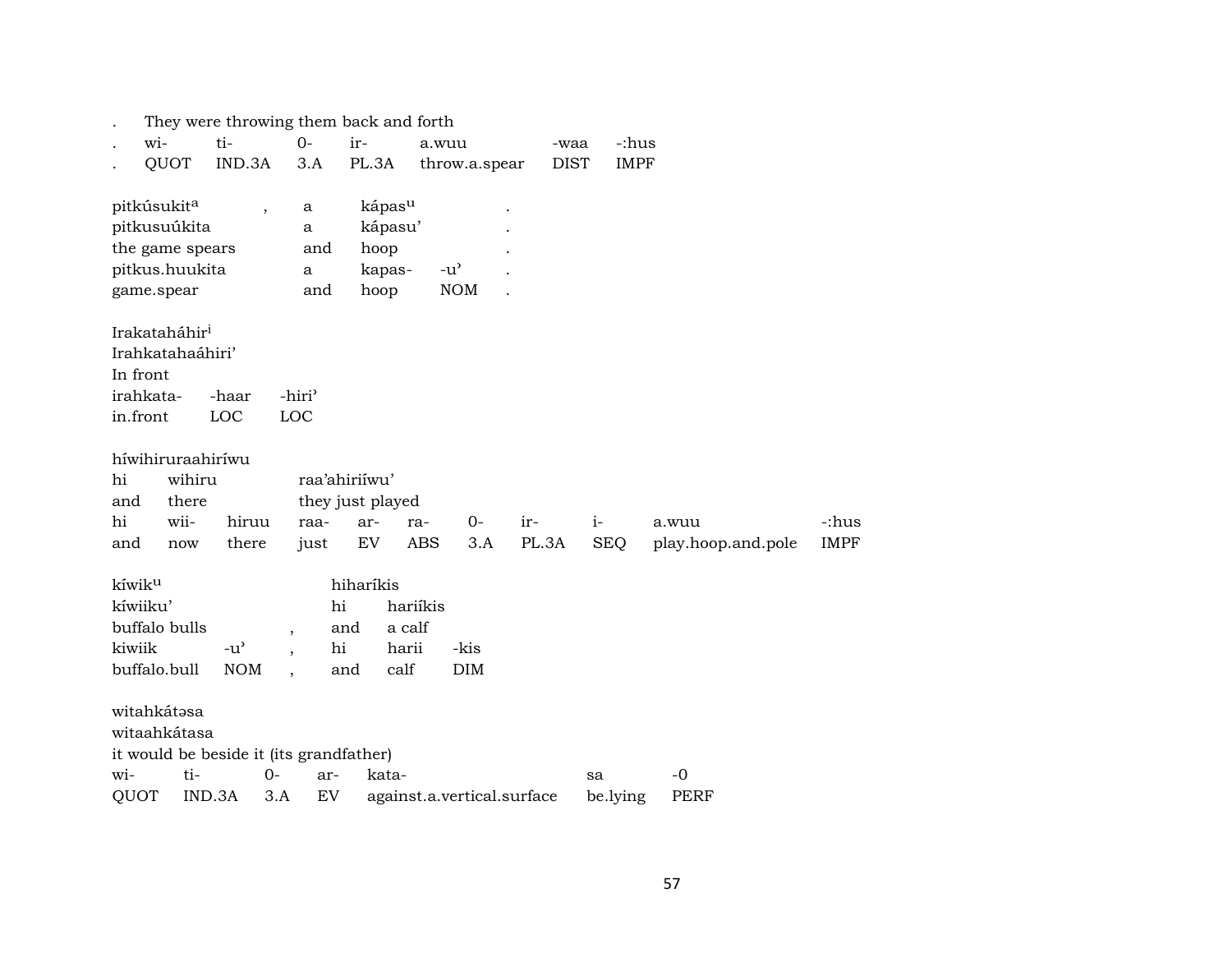|                           | aritáhš <sup>a</sup><br>Ári'<br>Oh                         |          | taáhca                                                                                     | it would lie there |                  |                    |                                                           |                     |                          |                 |                          |                 |
|---------------------------|------------------------------------------------------------|----------|--------------------------------------------------------------------------------------------|--------------------|------------------|--------------------|-----------------------------------------------------------|---------------------|--------------------------|-----------------|--------------------------|-----------------|
|                           |                                                            |          |                                                                                            |                    |                  |                    |                                                           |                     |                          |                 |                          |                 |
|                           | arii<br>oh                                                 |          | ti-<br>IND.3A                                                                              | $O -$<br>3.A       | ar-<br>EV        | sa                 | be.lying                                                  | $-0$<br><b>PERF</b> |                          |                 |                          |                 |
|                           | ipatirakuširásawu                                          |          |                                                                                            |                    |                  |                    | rakucirásawu                                              |                     |                          |                 |                          |                 |
| ipaátti'                  | his grandfather                                            |          |                                                                                            |                    |                  |                    |                                                           |                     | when he took him to play |                 |                          |                 |
| $i-$                      |                                                            | paak     |                                                                                            | $-ri$              |                  | ra-                |                                                           | $0-$                | ku-                      | ciras-          | a.wuu                    | -hus            |
| 3.POSS.A                  |                                                            |          | grandfather                                                                                |                    | 3.POSS.B         | INF.A              |                                                           | 3.A                 | INF.B                    | COM             | play.hoop.and.pole       | <b>IMPF.SUB</b> |
| $\, ,$                    | nətiki<br>rattiíki<br>his grandchild<br>rak-<br>grandchild |          | tiikis<br>sonny                                                                            |                    |                  |                    |                                                           |                     |                          |                 |                          |                 |
|                           | sirahkúwu<br>siraahkuúwu                                   |          | when they (du) were playing                                                                |                    |                  |                    |                                                           |                     |                          |                 |                          |                 |
| $\sin$                    | ra-                                                        |          | 0-                                                                                         | ar-                | ku-              | a.wuu              |                                                           |                     | -hus                     |                 | $\overline{\phantom{a}}$ |                 |
| DU                        | INF.A                                                      |          | 3.A                                                                                        | EV                 | INF.B            | play.hoop.and.pole |                                                           |                     |                          | <b>IMPF.SUB</b> | $\cdot$<br>$\cdot$       |                 |
| a<br>a<br>and<br>a<br>and |                                                            | paak.kis | pakisukíripašk <sup>i</sup><br>paakisukíripacki<br>small young bulls<br>young.buffalo.bull |                    | kiripac<br>small | -kis<br>$\rm{DIM}$ | pírask <sup>i</sup><br>piíraski<br>boys<br>piiras-<br>boy |                     | -kis<br>$\rm{DIM}$       |                 |                          |                 |
| sírahkuri                 | síraahkuuri                                                |          | their (du) being together                                                                  |                    |                  |                    |                                                           |                     |                          |                 |                          |                 |
| $\sin$                    | ra-                                                        |          | $O -$                                                                                      | ar-                | ku-              | aar                | $-i$                                                      |                     |                          |                 |                          |                 |
|                           |                                                            |          |                                                                                            |                    |                  |                    |                                                           |                     |                          |                 |                          |                 |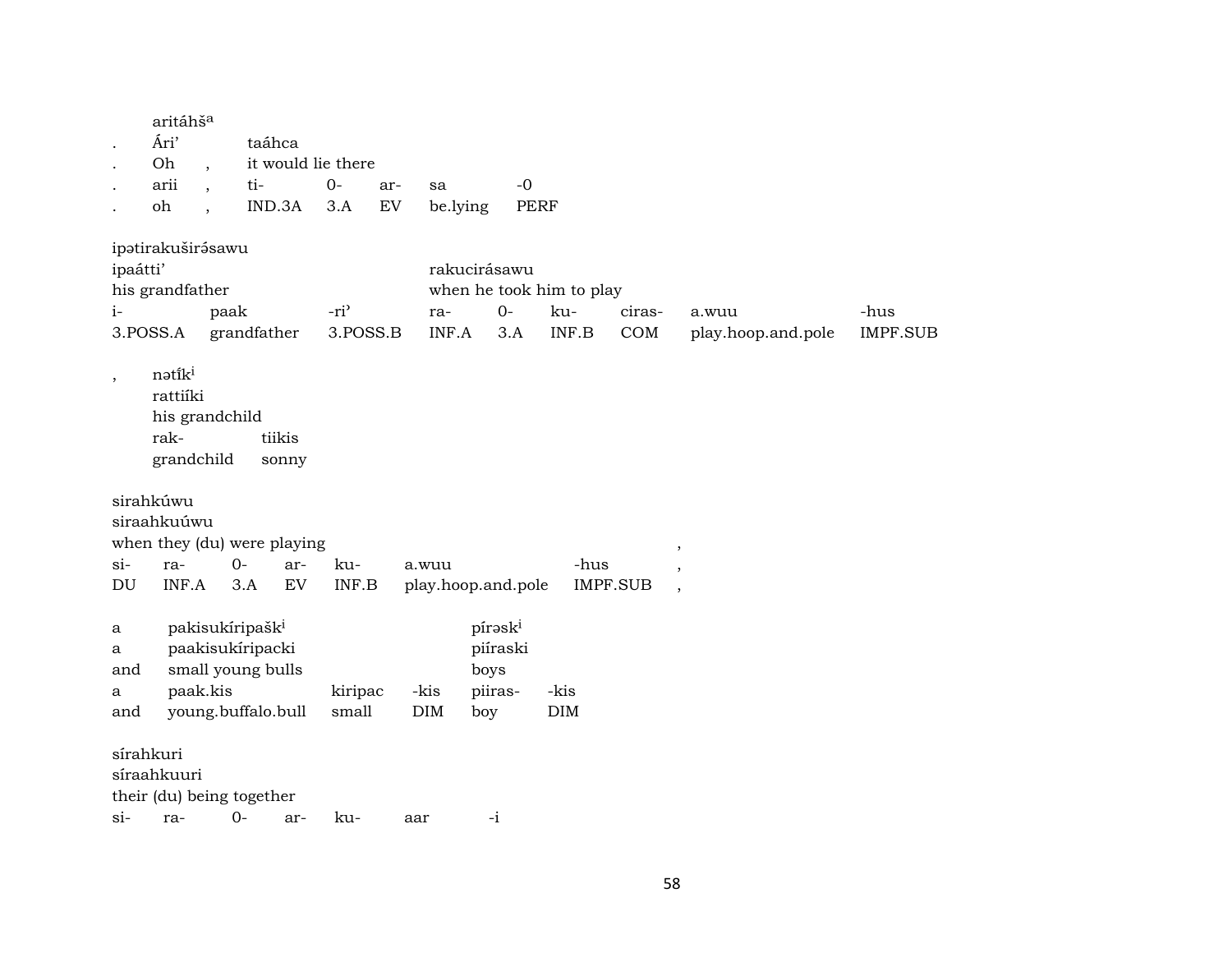| DU           | INF.A                    | 3.A                                                 | EV            | INF.B       | become    |            | IMPF.SUB                    |       |                      |      |
|--------------|--------------------------|-----------------------------------------------------|---------------|-------------|-----------|------------|-----------------------------|-------|----------------------|------|
|              | hisíwitaraw <sup>u</sup> |                                                     |               |             |           |            |                             |       |                      |      |
| hi           |                          | síwitaarawu'                                        |               |             |           |            |                             |       |                      |      |
| and          |                          | they would be playing                               |               |             |           |            |                             |       |                      |      |
| hi<br>and    | $si-$<br>DU              | wi-<br>QUOT                                         | ti-<br>IND.3A | $0-$<br>3.A | ar-<br>EV |            | a.wuu<br>play.hoop.and.pole |       | -:hus<br><b>IMPF</b> |      |
|              |                          |                                                     |               |             |           |            |                             |       |                      |      |
|              |                          |                                                     |               |             |           |            |                             |       |                      |      |
|              |                          |                                                     |               |             |           |            |                             |       |                      |      |
|              |                          |                                                     |               |             |           |            |                             |       |                      |      |
|              |                          |                                                     |               |             |           |            |                             |       |                      |      |
|              |                          |                                                     |               |             |           |            |                             |       |                      |      |
|              |                          |                                                     |               |             |           |            |                             |       |                      |      |
|              | Hiruruahišihtáwiatn      |                                                     |               |             |           |            |                             |       |                      |      |
| Hiru<br>Then |                          | ruu'ahiicihtáwi'at                                  |               |             |           |            |                             |       |                      |      |
| hiruu        | ruu-                     | there he went around the edge of the village<br>ar- | ra-           | $0 -$       |           | icihta-    |                             | -wi   | at                   | $-0$ |
| then         | there                    | EV                                                  | ABS           | 3.A         |           |            | edge.of.the.village         | SUB.L | go                   | PERF |
|              |                          |                                                     |               |             |           |            |                             |       |                      |      |
|              |                          |                                                     |               |             |           |            |                             |       |                      |      |
|              |                          |                                                     |               |             |           |            |                             |       |                      |      |
|              |                          |                                                     |               |             |           |            |                             |       |                      |      |
|              |                          |                                                     |               |             |           |            |                             |       |                      |      |
|              |                          |                                                     |               |             |           |            |                             |       |                      |      |
|              | Nuwitiahihurúhu          |                                                     |               |             |           |            |                             |       |                      |      |
|              |                          | Ruuwiti'ahiihuurúhu'                                |               |             |           |            |                             |       |                      |      |
|              |                          | Then he put mud over himself                        |               |             |           |            |                             |       |                      |      |
| ruu-         | witi-                    | ar-                                                 | ri-           |             | $0-$      | $i-$       | huuruht-                    | ra'uk | $-0$                 |      |
| then         | REFL                     | EV                                                  | CONT.3A       |             | 3.A       | <b>SEQ</b> | mud                         | make  |                      | PERF |

 $\mathcal{L}^{\text{max}}_{\text{max}}$  and  $\mathcal{L}^{\text{max}}_{\text{max}}$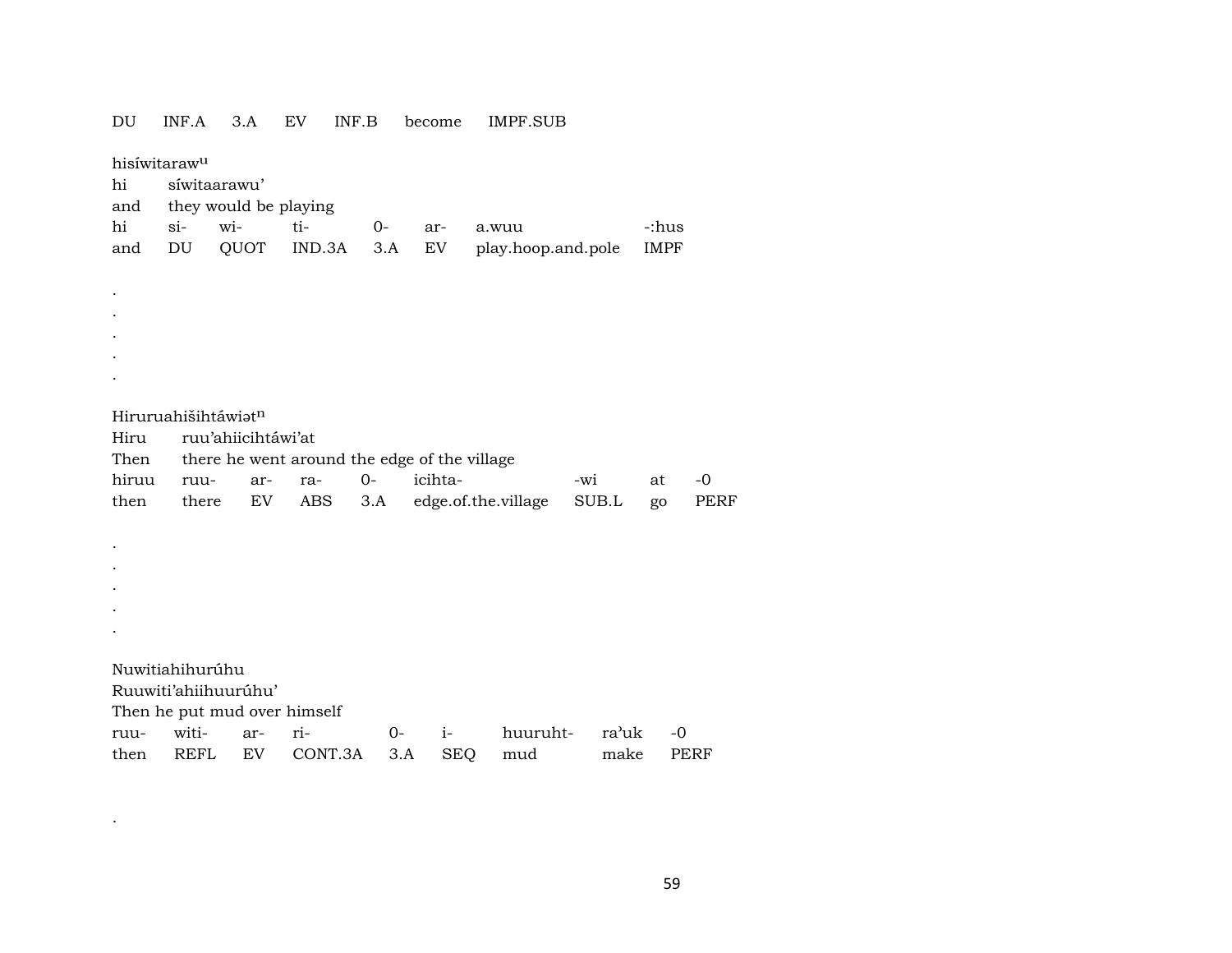|                          | naruwitiahíhuruh <sup>u</sup>      | Raaruuwiti'ahiihuuruhu'           |                           |                                               |            |            |           |                  |                    |      |
|--------------------------|------------------------------------|-----------------------------------|---------------------------|-----------------------------------------------|------------|------------|-----------|------------------|--------------------|------|
|                          |                                    | Then he just put mud over himself |                           |                                               |            |            |           |                  |                    |      |
| raa-                     | ruu-                               | witi-                             | ar-                       | ri-                                           | $O-$       | $i-$       | huuruht-  |                  | ra <sup>3</sup> uk | $-0$ |
| just                     | then                               | <b>REFL</b>                       | EV                        | CONT.3A                                       | 3.A        | <b>SEQ</b> | mud       |                  | make               | PERF |
|                          |                                    |                                   |                           |                                               |            |            |           |                  |                    |      |
| škírihk                  |                                    |                                   | kurahúskahik <sup>u</sup> |                                               |            |            |           |                  |                    |      |
| Ckírihki                 |                                    |                                   |                           | Kurahúskaahiiku'                              |            |            |           |                  |                    |      |
| Coyote                   |                                    |                                   | An aged old man           |                                               |            |            |           |                  |                    |      |
| ickirir-                 | -kis                               |                                   | kurahuus                  | -kaahik                                       | $-u'$      |            |           |                  |                    |      |
| wolf                     | <b>DIM</b>                         | $\mathbf{r}$                      | old.man                   | aged                                          | <b>NOM</b> |            |           |                  |                    |      |
| wiwititiwiru             |                                    |                                   |                           |                                               |            |            |           | åka <sup>a</sup> |                    |      |
| wiwititiíwiru'           |                                    |                                   |                           |                                               |            |            |           | Aáka'a           |                    |      |
|                          |                                    | he turned himself into him        |                           |                                               |            |            |           | Oh my            |                    |      |
| wii-                     | witi-                              | ti-                               | $O -$                     | awi.ra'uk                                     |            | -0         |           | aaka'a           |                    |      |
| now                      | REFL                               | IND.3A                            | 3.A                       | transform.into                                |            | PERF       |           | oh.my            |                    |      |
| Ţ                        |                                    |                                   |                           |                                               |            |            |           |                  |                    |      |
| $\overline{\phantom{a}}$ |                                    |                                   |                           |                                               |            |            |           |                  |                    |      |
| $\,$                     |                                    |                                   |                           |                                               |            |            |           |                  |                    |      |
| ,                        |                                    |                                   |                           |                                               |            |            |           |                  |                    |      |
|                          |                                    |                                   |                           |                                               |            |            |           |                  |                    |      |
|                          | nuwitihurutkitahist <sup>itn</sup> |                                   |                           |                                               |            |            |           |                  |                    |      |
|                          |                                    | ruuwitiíhuurutkitahístit          |                           |                                               |            |            |           |                  |                    |      |
|                          |                                    |                                   |                           | there the mud (on his fur) was rough all over |            |            |           |                  |                    |      |
| ruu-                     | wi-                                | ti-                               | $0-$                      | i-                                            | huuruht-   |            | kita.hiis | -rik             |                    | $-0$ |
| there                    | QUOT                               | IND.3A                            | 3.A                       | <b>SEQ</b>                                    | mud        |            | be.rough  | <b>DIST</b>      |                    | PERF |

. .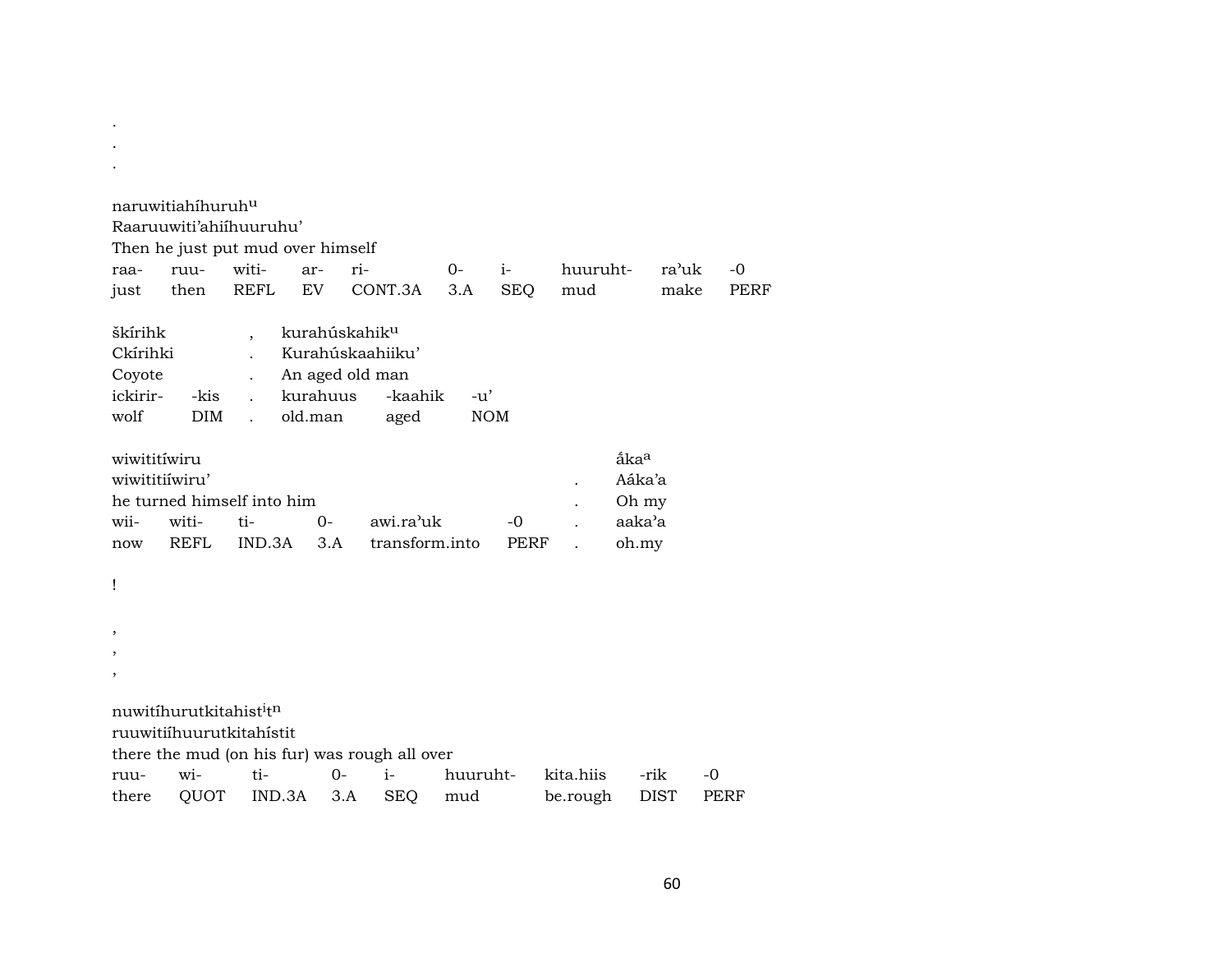|                                |             |       | witiraritáiwuhurut <sup>u</sup>     |              |                          |      |                           |                                      |             |          |            |               |      |
|--------------------------------|-------------|-------|-------------------------------------|--------------|--------------------------|------|---------------------------|--------------------------------------|-------------|----------|------------|---------------|------|
|                                |             |       | Witiraritá'iwu'                     |              |                          |      |                           |                                      |             |          | huurúhtu'  |               |      |
|                                |             |       | He rubbed it down (over himself)    |              |                          |      |                           |                                      |             | mud      |            |               |      |
|                                | witi-       |       | ra-                                 |              | $0-$                     |      | ri.tawi.wuu               |                                      | -:hus       | huuruht- |            | $-u^{\prime}$ |      |
|                                | <b>REFL</b> |       | <b>ABS</b>                          |              | 3.A                      |      | rub.down.IMPF             |                                      | <b>IMPF</b> | mud      |            | <b>NOM</b>    |      |
|                                |             |       |                                     |              |                          |      |                           |                                      |             |          |            |               |      |
|                                |             |       |                                     |              |                          |      |                           |                                      |             |          |            |               |      |
|                                |             |       |                                     |              |                          |      |                           |                                      |             |          |            |               |      |
|                                |             |       |                                     |              |                          |      |                           |                                      |             |          |            |               |      |
|                                |             |       |                                     |              |                          |      |                           |                                      |             |          |            |               |      |
|                                |             |       |                                     |              |                          |      |                           |                                      |             |          |            |               |      |
|                                |             |       |                                     |              |                          |      |                           |                                      |             |          |            |               |      |
|                                |             |       | hiruiriahawihariškát <sup>a</sup>   |              |                          |      |                           |                                      |             |          |            |               |      |
| Hiru                           |             |       | irii'ahawihaarickaata               |              |                          |      |                           |                                      |             |          |            |               |      |
| There                          |             |       |                                     |              |                          |      |                           | where the end of the game ground was |             |          |            |               |      |
| hiruu                          |             | irii- |                                     | ar-          | ra-                      |      | $0 -$                     | wi.haar-                             |             | icka.at  |            | -a            |      |
| there                          |             | where |                                     | EV           | ABS                      |      | 3.A                       |                                      | game.ground |          | be.the.end | SUB.1         |      |
|                                |             |       |                                     |              |                          |      |                           |                                      |             |          |            |               |      |
| úkatət <sup>n</sup><br>uúkatat |             |       |                                     |              | áškatn<br>Áckat          |      |                           |                                      |             |          |            |               |      |
| in the west                    |             |       |                                     |              |                          |      |                           |                                      |             |          |            |               |      |
| uukata-                        |             | -t    |                                     |              | Above (ie west)<br>$ac-$ |      | -kat                      |                                      |             |          |            |               |      |
|                                |             |       | LOC                                 |              | above                    |      | LOC                       |                                      |             |          |            |               |      |
| west                           |             |       |                                     | $\mathbf{r}$ |                          |      |                           |                                      |             |          |            |               |      |
|                                |             |       | nikuwitutpiháhwiu                   |              |                          |      |                           |                                      |             |          |            |               |      |
|                                |             |       | rikuwitutpihaáhwi'u'                |              |                          |      |                           |                                      |             |          |            |               |      |
|                                |             |       | that is where the game ground faced |              |                          |      |                           |                                      |             |          |            |               |      |
| riku-                          |             | wi-   |                                     | ti-          |                          | $0-$ | ut-                       |                                      | wi.haar-    |          | wi.uu      |               | $-0$ |
| that.is                        |             | QUOT  |                                     | IND.3A       |                          | 3.A  |                           | PREV                                 | game.ground |          | be facing  |               | PERF |
|                                |             |       |                                     |              |                          |      |                           |                                      |             |          |            |               |      |
|                                |             |       | hirunikuahawítitn                   |              |                          |      |                           |                                      |             |          |            |               |      |
|                                | Hiru        |       | riku'ahawiítit                      |              |                          |      |                           |                                      |             |          |            |               |      |
|                                | There       |       |                                     |              |                          |      | that is where he sat down |                                      |             |          |            |               |      |
|                                | hiruu       |       | riku-                               |              | ar-                      | ra-  |                           | 0-                                   | wi.itik     | -0       |            |               |      |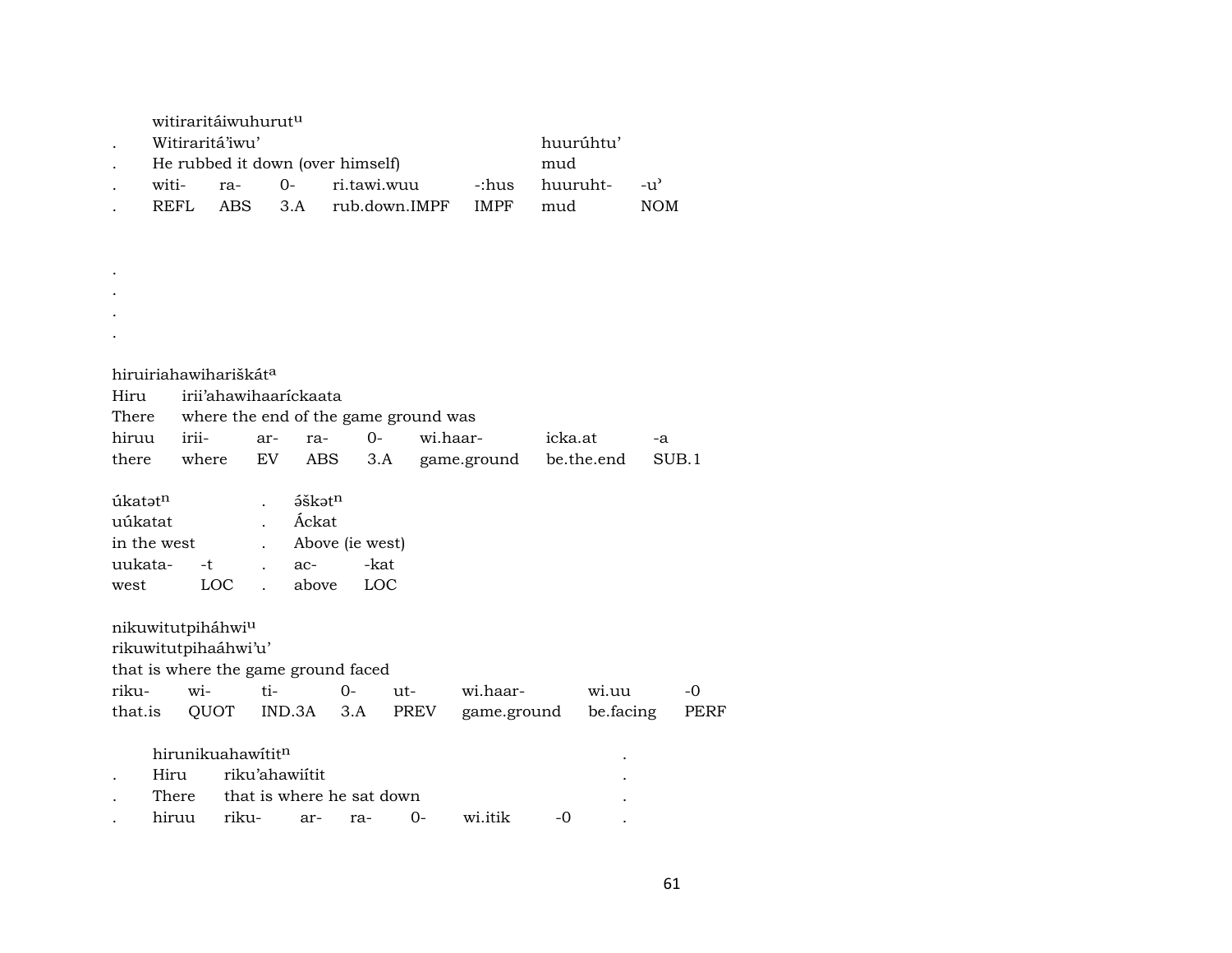|                                                                                        | there             | that.is                                                   | EV                     | <b>ABS</b>                                  | 3.A                   | sit.down                        |                      | <b>PERF</b>     |                               |                                                                              |
|----------------------------------------------------------------------------------------|-------------------|-----------------------------------------------------------|------------------------|---------------------------------------------|-----------------------|---------------------------------|----------------------|-----------------|-------------------------------|------------------------------------------------------------------------------|
| Witihwakiah <sup>u</sup><br>Witihwakí'aahu'<br>They were saying<br>wi-<br>QUOT         | ti-<br>IND.3A     | $0-$<br>3.A                                               | ir-<br>PL.3A           |                                             | waki.a<br>say.PL.IMPF |                                 | -:hus<br><b>IMPF</b> |                 |                               |                                                                              |
| tirírawu<br>tiiriírawu<br>these playing<br>tii-<br>this                                | ra-<br><b>ABS</b> | $O -$<br>3.A                                              | ir-<br>PL.3A           | a.wuu                                       | play.hoop.and.pole    |                                 | -hus                 | <b>IMPF.SUB</b> | ,<br>$\overline{\phantom{a}}$ | $\boldsymbol{\zeta}\boldsymbol{\zeta}$<br>$\epsilon$<br>$\epsilon$<br>п<br>П |
| Ah<br>Aa<br>Ah<br>aa<br>ah                                                             | áka<br>aáka       | Ţ<br>oh my<br>$\overline{\phantom{a}}$<br>aaka'a<br>oh.my | ati-                   | atípatn<br>atípat<br>grandfather,<br>1.POSS | paak                  | grandfather                     |                      |                 |                               |                                                                              |
| kakíruhutítak <sup>u</sup><br>kaakíruuhu'<br>it is not the way<br>kaaki-<br>NEG.IND.3A |                   | $0 -$<br>3.A                                              | raa.uhur<br>be.the.way |                                             | $-0$<br>PERF          | tiítaku<br>here<br>tii-<br>here | -taku<br>LOC         |                 |                               |                                                                              |
| nəskúwititn<br>raskúwiitit<br>for you to sit down<br>ra-<br>INF.A                      | $S-$<br>2.A       | ku-<br>INF.B                                              | wi.itik<br>sit.down    |                                             | $-0$<br>SUB.4         |                                 |                      |                 |                               |                                                                              |

tahəktarúah<sup>u</sup>

Tahaaktaarú'aahu'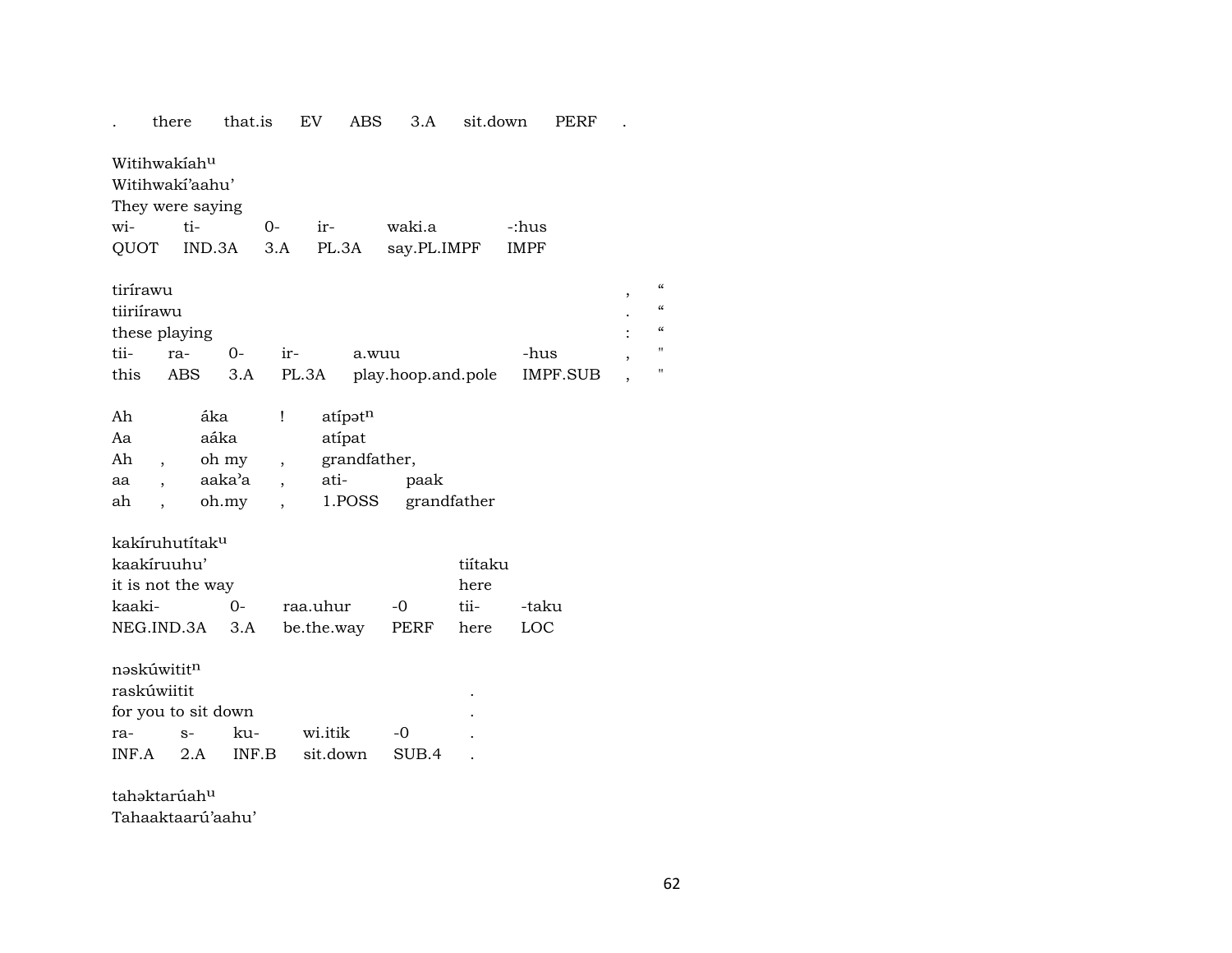| ti-                                      | The sticks come flying<br>$O -$            | $a-$        |            | haak-     | raar-  |      | u.a            |                                                                | -:hus       |
|------------------------------------------|--------------------------------------------|-------------|------------|-----------|--------|------|----------------|----------------------------------------------------------------|-------------|
| IND.3A                                   | 3.A                                        |             | PREV.3A    | wood      | PL     |      |                | come.flying                                                    | <b>IMPF</b> |
|                                          | hikaririsiwitaráhkis                       |             |            |           |        |      |                |                                                                |             |
| hi<br>and                                | kariirisiiwitaráhkis<br>you are not strong |             |            |           |        |      |                |                                                                |             |
| hi                                       | karii-                                     |             | rii-       | $S-$      | $i-$   |      |                | awi.tarahkis                                                   | $-0$        |
| and                                      | EMPH.NEG                                   |             | ASSR       | 2.A       | SEQ    |      | be.strong      |                                                                | PERF        |
| sikusakáš^t <sup>n</sup><br>Sikusaakácat | They will stick you                        |             |            |           |        |      |                | $\pmb{\mathsf{H}}$<br>$\pmb{\mathsf{H}}$<br>$\pmb{\mathsf{H}}$ |             |
| si-                                      | kuus-                                      | $0-$        |            | a-        | ka.cak | -0   |                | $\pmb{\mathsf{H}}$                                             |             |
| DU                                       | $POT.1/3A$ 3.A                             |             |            | 2.P       | stick  | PERF |                | $\pmb{\mathsf{H}}$                                             |             |
| Hiruahiwáku                              |                                            |             |            |           |        |      |                |                                                                |             |
| Hiru                                     | ahiwáku'                                   |             |            |           |        |      |                |                                                                |             |
| Then                                     | he said                                    |             |            |           |        |      |                |                                                                |             |
| hiruu                                    | ar-                                        | ri-         |            | $0 -$     | waka'u | $-0$ |                |                                                                |             |
| then                                     | EV                                         | CONT.3A     |            | 3.A       | say    |      | PERF           |                                                                |             |
| tíraku                                   |                                            |             |            |           |        | ,    | 4              | $\rm I$                                                        |             |
| tíraaku                                  |                                            |             |            |           |        |      | "              | T                                                              |             |
| this one                                 |                                            |             |            |           |        |      | $\epsilon$     | And                                                            |             |
| tii-                                     | ra-                                        | $O-$        | kus        |           | -0     | ,    | н              | $\mathbf{i}$                                                   |             |
| this                                     | ABS                                        | 3.A         | be sitting |           | SUB.4  |      | "              | and                                                            |             |
|                                          | šírurištaráhkis                            |             |            |           |        |      | $\blacksquare$ |                                                                |             |
| ciru                                     |                                            | rictárahkis |            |           |        |      | $\blacksquare$ |                                                                |             |
| yet                                      |                                            | I am strong |            |           |        |      | "              |                                                                |             |
| ciruu                                    | rii-                                       | $t-$        |            | tarahkis  | -0     |      | $^{\prime}$    |                                                                |             |
| yet                                      | ASSR                                       | 1.A         |            | be.strong | PERF   |      | $\blacksquare$ |                                                                |             |

 $\, ,$ 

 $\overline{a}$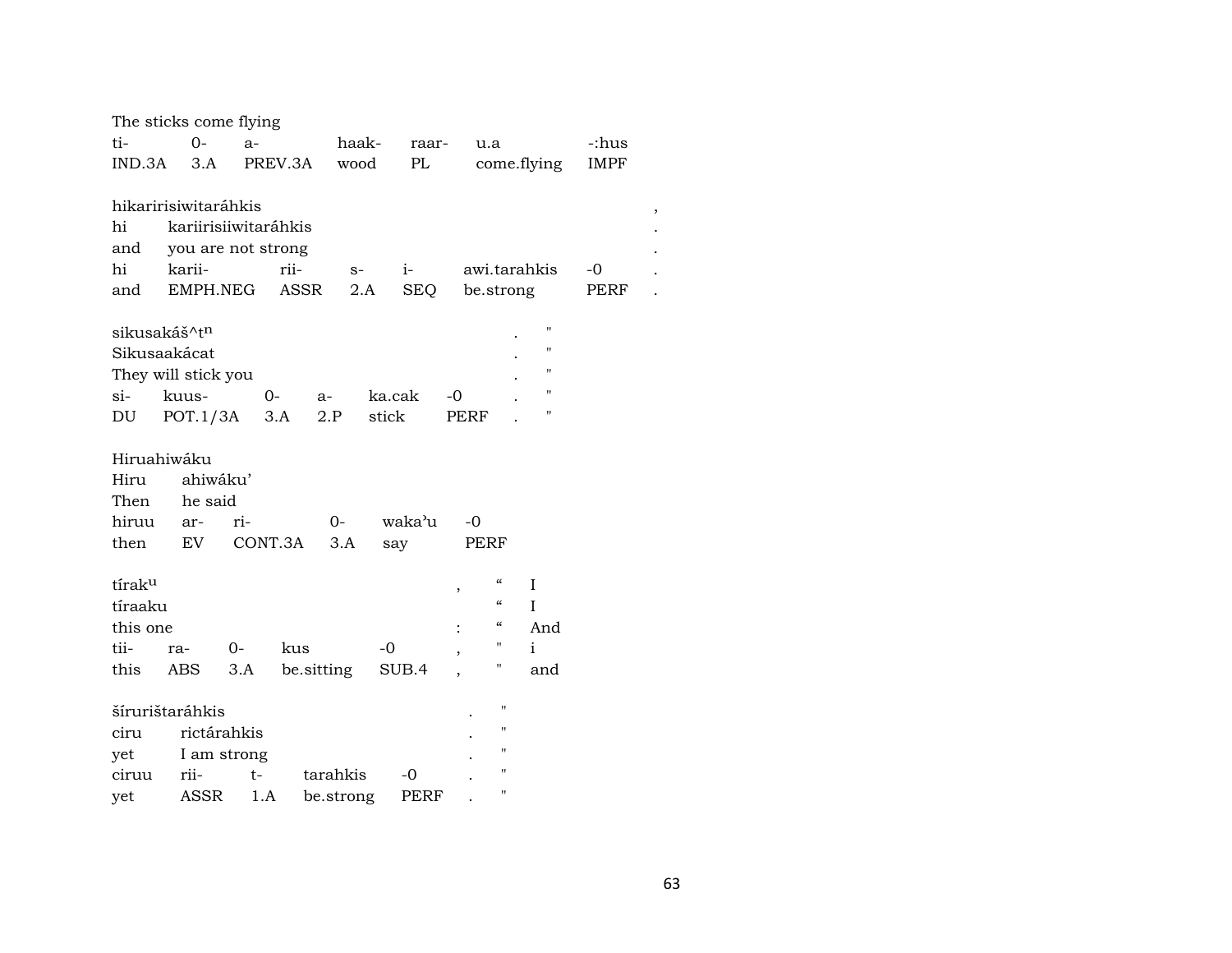| A<br>And<br>a<br>and                                  | Aruahiríwak <sup>i</sup><br>ruu-<br>then                        | ruu'ahiriíwaki'<br>then they said<br>ar- | EV             | ri-<br>CONT.3A                    |                                    | $0-$<br>3.A | ir-   | PL.3A                                                         | $i-$<br><b>SEQ</b> | waki<br>say.PL                                    | -0               | <b>PERF</b> |
|-------------------------------------------------------|-----------------------------------------------------------------|------------------------------------------|----------------|-----------------------------------|------------------------------------|-------------|-------|---------------------------------------------------------------|--------------------|---------------------------------------------------|------------------|-------------|
| tii-<br>this                                          | tíahirawu<br>ti'ahiirawu<br>these who were playing<br>ar-<br>EV | ra-<br><b>ABS</b>                        |                | $O -$<br>3.A                      | ir-<br>PL.3A                       |             | a.wuu | play.hoop.and.pole                                            |                    | -hus                                              | <b>IMPF.SUB</b>  | ,<br>,      |
| $\mathcal{C}$<br>$\epsilon$<br>$\epsilon$<br>п<br>п   | Naw <sup>a</sup><br>Ráwa<br><b>Now</b><br>rawa<br>now           | $\overline{\phantom{a}}$                 | atípat<br>ati- | atipatn<br>grandfather,<br>1.POSS | paak                               | grandfather |       | tákušaskirarit <sup>n</sup><br>táku<br>a place<br>taku<br>LOC |                    | caskiírarit<br>a little bit<br>caskii<br>a.little | raarit<br>really |             |
| ku-<br><b>INDF</b>                                    | kuášpišatn<br>ku'áspiicat<br>would that you move over<br>aa-    | SUBJ.1/2A                                |                | $S-$<br>2.A                       | wiic.at                            | go.that.way |       | -0<br>PERF                                                    |                    | Ħ<br>$^{\prime}$<br>"<br>н<br>11                  |                  |             |
| Náw <sup>a</sup><br>Ráwa<br><b>Now</b><br>rawa<br>now |                                                                 |                                          |                |                                   |                                    |             |       |                                                               |                    |                                                   |                  |             |
| hiru<br>then<br>hiruu                                 | hiruahikuspíšatn<br>ar-                                         | ahikuspiícat<br>ri-                      |                |                                   | he moved over while seated<br>$0-$ | kus         |       |                                                               | wiic.at            | $-0$                                              |                  |             |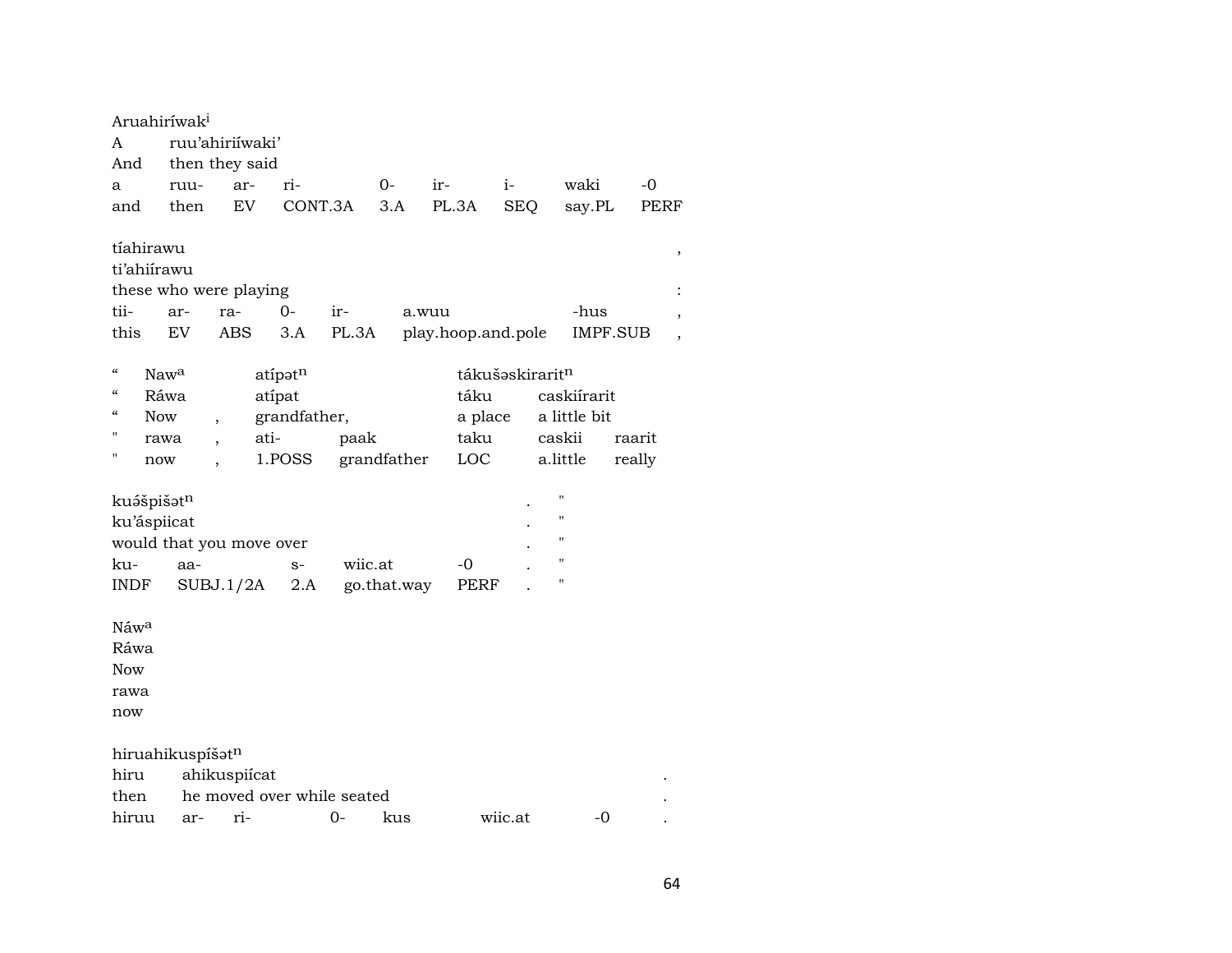then EV CONT.3A 3.A be.sitting go.that.way PERF .

| hiruahiwáku                     |                          |                                   |            |       |        |            | $\overline{\phantom{a}}$ | $\boldsymbol{\mathcal{C}}$ |            |       |             |
|---------------------------------|--------------------------|-----------------------------------|------------|-------|--------|------------|--------------------------|----------------------------|------------|-------|-------------|
| Hiru                            | ahiwáku'                 |                                   |            |       |        |            |                          | $\mathcal{C}$              |            |       |             |
| Then                            | he said                  |                                   |            |       |        |            |                          | $\mathcal{C}$              |            |       |             |
| hiruu                           | ar-                      | ri-                               | $0-$       |       | waka'u | $-0$       | $\cdot$                  | $\mathbf H$                |            |       |             |
| then                            | EV                       | CONT.3A                           |            | 3.A   | say    | PERF       | $\overline{ }$           | $\mathbf H$                |            |       |             |
| Hiratiraku                      |                          |                                   |            |       |        |            |                          |                            |            |       |             |
| Kíra                            |                          | tíraaku                           |            |       |        |            |                          |                            |            |       |             |
| Well                            | $\overline{\phantom{a}}$ | this                              |            |       |        |            |                          |                            |            |       |             |
| kira                            | $\overline{\phantom{a}}$ | tii-                              | ra-        | $0 -$ | kus    |            | $-0$                     |                            |            |       |             |
| perhaps                         | $\ddot{\phantom{0}}$     | this                              | <b>ABS</b> | 3.A   |        | be.sitting | SUB.4                    |                            |            |       |             |
| nihkuwákia                      |                          |                                   |            |       |        |            |                          |                            |            |       |             |
| rihkuwáki'a                     |                          |                                   |            |       |        |            | $\mathbf{I}$             |                            |            |       |             |
| you ought say:                  |                          |                                   |            |       |        |            | $\mathbf{I}$             |                            |            |       |             |
| ra-                             | $O -$                    | ir-                               | ku-        |       | waki   | -a         |                          |                            |            |       |             |
| INF.A                           | 3.A                      | 3.INDF                            | INF.B      |       | say.PL | SUB.1      | $\,$ $\,$                |                            |            |       |             |
| kískurihakasarírit <sup>n</sup> |                          |                                   |            |       |        |            |                          |                            |            |       |             |
|                                 |                          | Kiskuurihaakasaariirit            |            |       |        |            |                          |                            |            |       |             |
|                                 |                          | Look at our game stick (and hoop) |            |       |        |            |                          |                            |            |       |             |
| kii-                            | $i-$                     |                                   | $S-$       | ku-   | ri-    |            | ut-                      | rak-                       | asaar-     | iirik | $-0$        |
| HORT                            |                          | CONT.1/2A                         | 2.A        | 1.P   |        | PHYS.POSS  | PREV                     | $1/2$ .PL                  | game.piece | see   | <b>PERF</b> |

. <br> <br> $\sim$  $\mathbf{r} = \mathbf{r}$ .  $\sim$ . <br> <br> $\sim$ 

#### hiruirikišiirirut<sup>a</sup>

Hiru iri kici íriruuta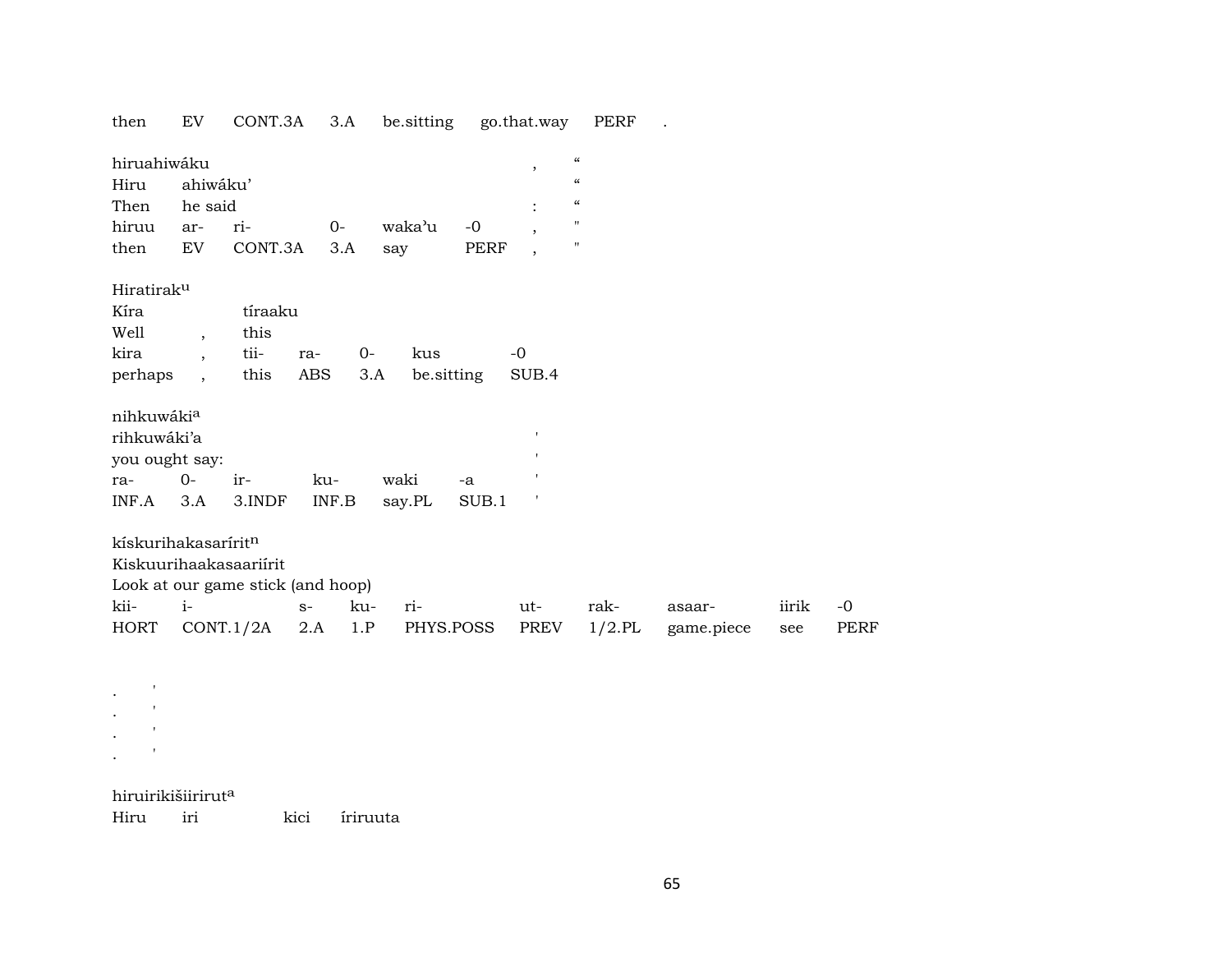| There                    | that              | $\overline{\phantom{a}}$ | and                                    | the way it is        |                    |                    |                |                 |             |                          |             |       |
|--------------------------|-------------------|--------------------------|----------------------------------------|----------------------|--------------------|--------------------|----------------|-----------------|-------------|--------------------------|-------------|-------|
| hiruu                    | irii              |                          | kici                                   | irii-                | ra-                | $0-$               | ut-            | $\overline{0}$  |             | -a                       |             |       |
| there                    | that              | $\overline{\phantom{a}}$ | but                                    | that                 | ABS                | 3.A                | PREV           | be              |             | SUB.1                    |             |       |
|                          |                   |                          |                                        |                      |                    |                    |                |                 |             |                          |             |       |
|                          | kîš <sup>i</sup>  | ákitar <sup>u</sup>      |                                        | irírətk <sup>u</sup> |                    |                    |                |                 |             |                          |             |       |
|                          | kici              | ákitaaru'                |                                        | iriíratku            |                    |                    |                |                 |             |                          |             |       |
| $\overline{\phantom{a}}$ | but               | tribe                    |                                        |                      | where I live       |                    |                |                 |             |                          |             |       |
|                          | kici              | akitaar-                 | $-u'$                                  | irii-                | ra-                |                    | $t-$           | kus             |             | $-0$                     |             |       |
| $\overline{\phantom{a}}$ | but               | tribe                    | <b>NOM</b>                             | where                |                    | ABS                | 1.A            | be sitting      |             |                          | SUB.4       |       |
|                          |                   |                          |                                        |                      |                    |                    |                |                 |             |                          |             |       |
|                          | tírahakawu        |                          |                                        |                      |                    |                    |                |                 |             |                          |             |       |
|                          | tiírahaakawu      |                          |                                        |                      |                    |                    |                |                 |             |                          |             |       |
|                          |                   |                          | when we play hoop and pole             |                      |                    |                    |                |                 |             |                          |             |       |
| tii-                     | ra-               | $t-$                     | rak-                                   | a.wuu                |                    |                    |                | -hus            |             |                          |             |       |
| when                     | ABS               |                          | 1.A                                    | $1/2$ .PL            | play.hoop.and.pole |                    |                | <b>IMPF.SUB</b> |             |                          |             |       |
|                          |                   |                          |                                        |                      |                    |                    |                |                 |             |                          |             |       |
|                          | irikiširutatiihi  |                          |                                        |                      |                    |                    |                |                 |             |                          |             |       |
| iri                      | kici              | ruuta                    |                                        |                      |                    |                    |                | ti              |             |                          | ihi         |       |
| that                     | and               |                          | the way it is                          |                      |                    |                    | $\overline{ }$ | this            |             | $\overline{\phantom{a}}$ | uh          |       |
| irii                     | kici              | ra-                      | $0-$                                   | ut-                  | 0                  | -a                 |                | tii             |             |                          | ihii        |       |
| that                     | but               | <b>ABS</b>               | 3.A                                    | PREV                 | be                 | SUB.1              |                | this            |             |                          | uh          |       |
|                          |                   |                          |                                        |                      |                    |                    |                |                 |             |                          |             |       |
|                          |                   | tiraratíwah^tn           |                                        |                      |                    |                    |                |                 |             |                          |             |       |
|                          |                   | tiraraatiíwaahat         |                                        |                      |                    |                    |                |                 |             |                          |             |       |
| $\overline{\phantom{a}}$ |                   | these limits (ie ends)   |                                        |                      |                    |                    |                |                 |             |                          |             |       |
| $\overline{\phantom{a}}$ | tii-              | ra-                      | $0-$                                   | raa.tiihak           |                    | -waa               | $-0$           |                 |             |                          |             |       |
| $\overline{\phantom{a}}$ | this              | ABS                      | 3.A                                    | be.the.end           |                    | <b>DIST</b>        | SUB.4          |                 |             |                          |             |       |
|                          |                   |                          |                                        |                      |                    |                    |                |                 |             |                          |             |       |
|                          | tirutikstirúwawis |                          |                                        |                      |                    |                    |                |                 |             |                          |             |       |
|                          |                   | tiruutikstiiruúwaawis    |                                        |                      |                    |                    |                |                 |             |                          |             |       |
|                          |                   |                          | these having marks painted around them |                      |                    |                    |                |                 |             |                          |             |       |
| tii-                     | ra-               | $0-$                     | ut-                                    | iks-                 | tiiriwis           |                    |                |                 | -ruu        |                          | -waa        | -0    |
| this                     | ABS               | 3.A                      | PREV                                   | hand                 |                    | have.a.mark.around |                |                 | <b>DIST</b> |                          | <b>DIST</b> | SUB.4 |
|                          |                   |                          |                                        |                      |                    |                    |                |                 |             |                          |             |       |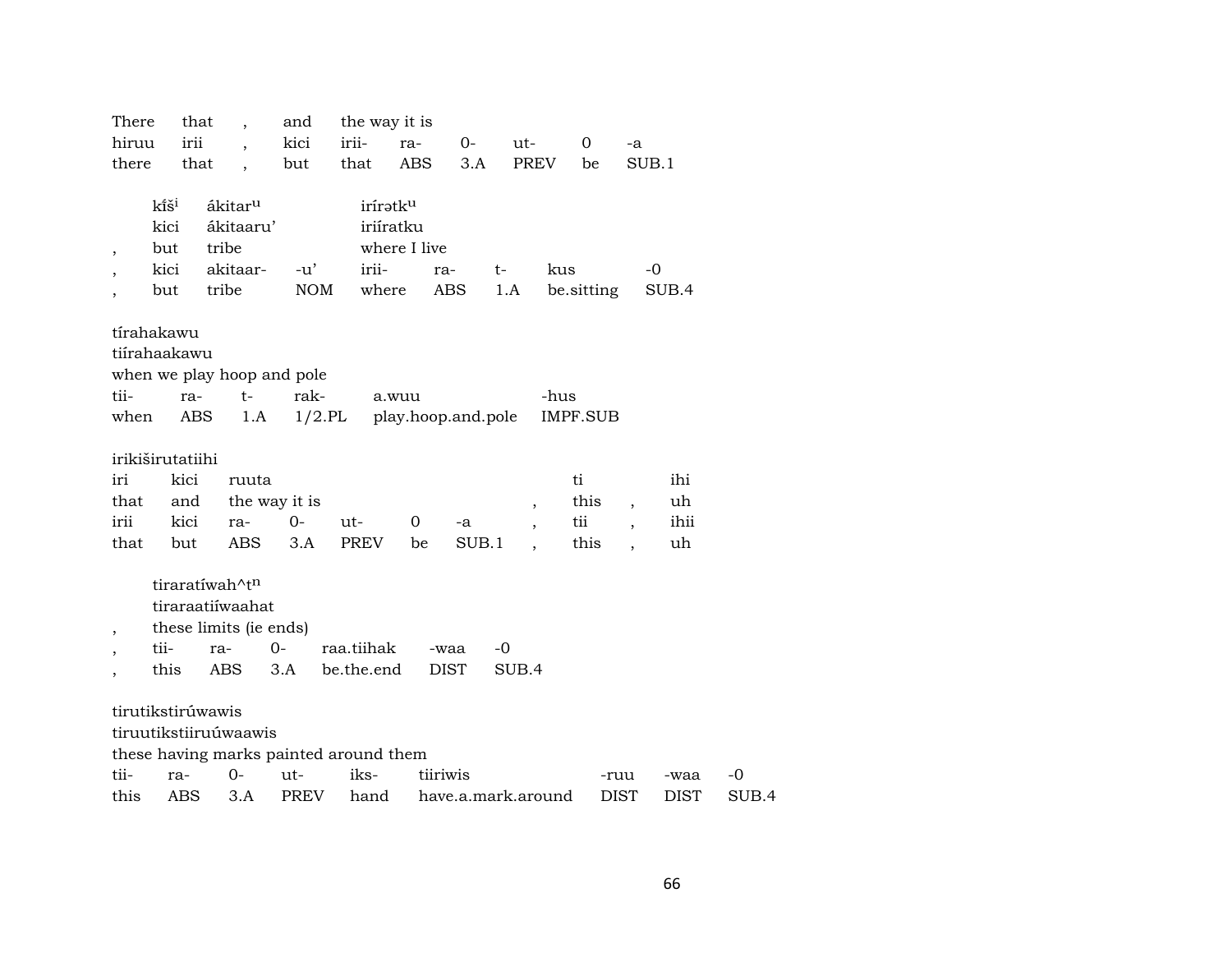| $\pmb{\mathsf{H}}$ | Hiruahiríwak <sup>i</sup>           |            |             |                |                    |                                                      |                 |                                                  |             |
|--------------------|-------------------------------------|------------|-------------|----------------|--------------------|------------------------------------------------------|-----------------|--------------------------------------------------|-------------|
| $\pmb{\mathsf{H}}$ | Hiru                                |            | ahiriíwaki' |                |                    |                                                      |                 |                                                  |             |
| 11                 | Then                                | they said  |             |                |                    |                                                      |                 |                                                  |             |
| $\mathbf{H}$       | hiruu                               | ar-        | ra-         | $0-$           | ir-                | $i-$                                                 | waki            | $-0$                                             |             |
| $\pmb{\mathsf{H}}$ | then                                | EV         | <b>ABS</b>  | 3.A            | PL.3A              | <b>SEQ</b>                                           | say.PL          | PERF                                             |             |
|                    |                                     |            |             |                |                    |                                                      |                 |                                                  |             |
| tiriráwu           |                                     |            |             |                |                    |                                                      |                 | $\boldsymbol{\zeta}\boldsymbol{\zeta}$<br>$\, ,$ |             |
| tiiriírawu         |                                     |            |             |                |                    |                                                      |                 | $\boldsymbol{\zeta}\boldsymbol{\zeta}$           |             |
|                    | these who were playing              |            |             |                |                    |                                                      |                 | $\mathcal{C}\mathcal{C}$                         |             |
| tii-               | ra-                                 | $0-$       | ir-         | a.wuu          |                    |                                                      | -hus            | $\pmb{\mathsf{H}}$<br>$\overline{\phantom{a}}$   |             |
| this               | ABS                                 | 3.A        | PL.3A       |                | play.hoop.and.pole |                                                      | <b>IMPF.SUB</b> | П                                                |             |
|                    |                                     |            |             |                |                    |                                                      |                 |                                                  |             |
| ári                | nakúsi <sup>i</sup><br>$\mathbf{I}$ |            |             | tíwatiks       |                    |                                                      |                 |                                                  |             |
| Ári'               |                                     | raákusi'i  |             | tiíwattiks     |                    |                                                      |                 |                                                  |             |
| Oh                 | $\ddot{\phantom{0}}$                | my partner |             | he is truthful |                    |                                                      |                 |                                                  |             |
| arii               | $\ddot{\phantom{0}}$                | raa.kus.i' | ti-         |                | $O -$              | $i$ -                                                | wak.rik.his     | $-0$                                             |             |
| oh                 | wife                                |            |             | IND.3A         | 3.A                | <b>SEQ</b>                                           | be.truthful     | PERF                                             |             |
|                    |                                     |            |             |                |                    |                                                      |                 |                                                  |             |
|                    |                                     |            |             |                |                    |                                                      |                 |                                                  |             |
|                    |                                     |            |             |                |                    |                                                      |                 |                                                  |             |
|                    |                                     |            |             |                |                    |                                                      |                 |                                                  |             |
|                    |                                     |            |             |                |                    |                                                      |                 |                                                  |             |
|                    |                                     |            |             |                |                    |                                                      |                 |                                                  |             |
|                    |                                     |            |             |                |                    |                                                      |                 |                                                  |             |
|                    | kítakuhutaitawu                     |            |             |                |                    |                                                      |                 |                                                  |             |
|                    | Kicakuuhaattaa'iitawu               |            |             |                |                    |                                                      |                 |                                                  |             |
|                    | Let him teach us                    |            |             |                |                    |                                                      |                 |                                                  |             |
| kii-               | ii-                                 | $0-$       |             | aca-           | ku-                | ut-                                                  | rak-            | raa.iita.wuh                                     | $-0$        |
| HORT               | SUBJ.3A                             |            | 3.A         | IN.DU.P        | 1.P                | PREV                                                 | $1/2$ .PL       | teach                                            | <b>PERF</b> |
|                    |                                     |            |             |                |                    |                                                      |                 |                                                  |             |
| irikúhuatn         |                                     |            |             |                |                    |                                                      |                 |                                                  |             |
| iriikúhuu'ut       |                                     |            |             |                |                    |                                                      |                 |                                                  |             |
| the way it is      |                                     |            |             |                |                    | $\, ,$                                               |                 |                                                  |             |
| irii-              | kuur-                               | ra-        | $0-$        | ut-            | $\mathbf 0$        | $\overline{\phantom{0}}$<br>$\overline{\phantom{a}}$ |                 |                                                  |             |
|                    |                                     |            |             |                |                    |                                                      |                 |                                                  |             |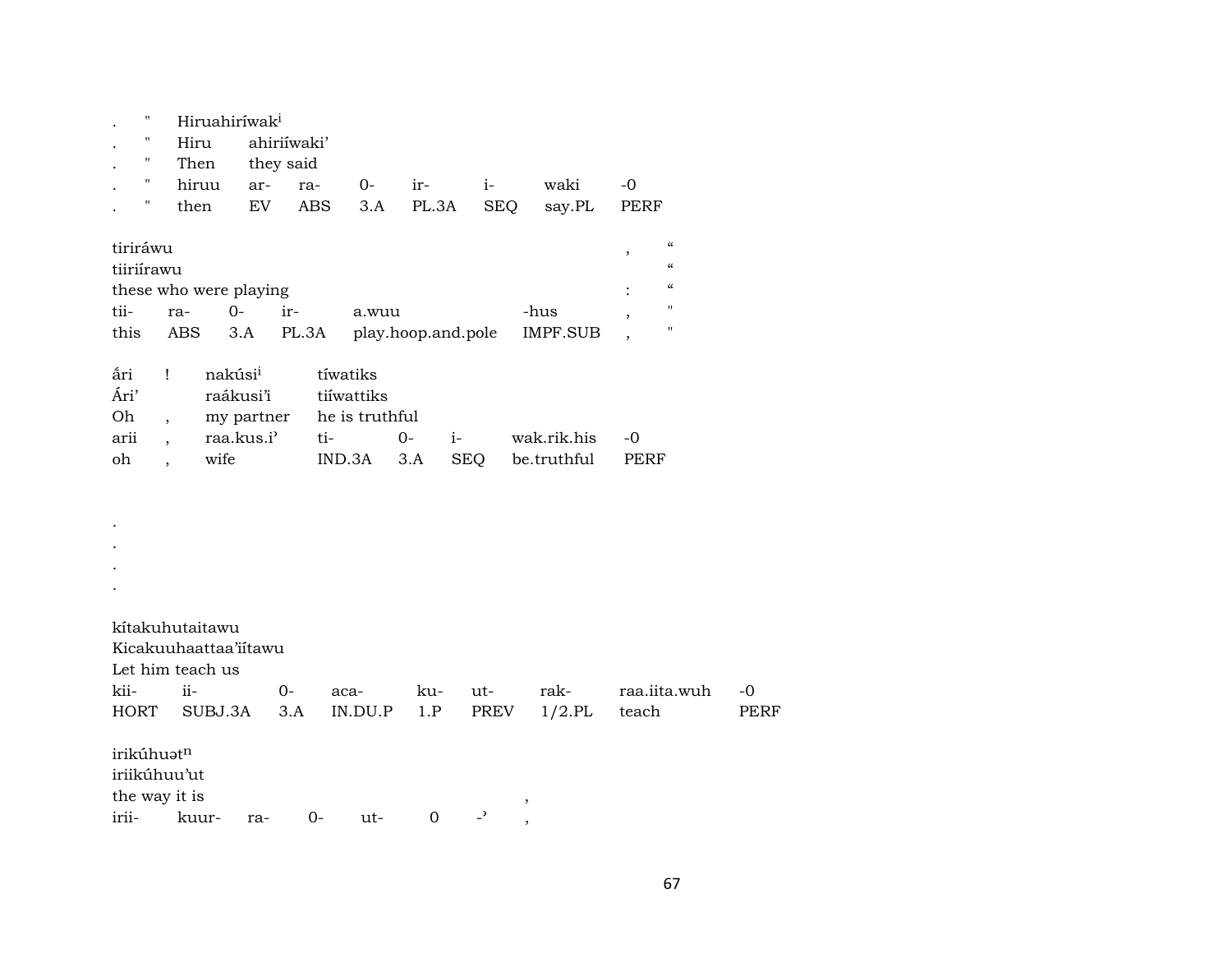# what  $\texttt{DUB}$  ABS 3.A PREV be EX ,

| this<br>uh<br>$\overline{\phantom{a}}$<br>$\overline{ }$ ,                                                                                                                  |
|-----------------------------------------------------------------------------------------------------------------------------------------------------------------------------|
| one with marks painted around it                                                                                                                                            |
| $\rm ti$<br>ihii<br>$0-$<br>iks-<br>$-{\rm O}$<br>ut-<br>tiiriwis<br>ra-<br>-ruu<br>-waa<br>$\overline{\phantom{a}}$<br>$\overline{a}$                                      |
| this<br>uh<br><b>ABS</b><br>3.A<br><b>PREV</b><br><b>DIST</b><br>SUB.4<br>hand<br>have.a.mark.around<br><b>DIST</b><br>$\overline{\phantom{a}}$<br>$\overline{\phantom{a}}$ |
|                                                                                                                                                                             |
| $\mathbf H$                                                                                                                                                                 |
| $\mathsf{H}$                                                                                                                                                                |
| $\mathsf{H}$                                                                                                                                                                |
| $\mathbf H$                                                                                                                                                                 |
| $\mathbf{H}$                                                                                                                                                                |
|                                                                                                                                                                             |
| A                                                                                                                                                                           |
| A                                                                                                                                                                           |
| And                                                                                                                                                                         |
| $\mathbf{a}$                                                                                                                                                                |
| and                                                                                                                                                                         |
|                                                                                                                                                                             |
| ahahaktáru <sup>a</sup>                                                                                                                                                     |
| ahaahaaktaáru'a'                                                                                                                                                            |
| the sticks came flying                                                                                                                                                      |
| $0-$<br>$-{\bf 0}$<br>haak-<br>ra-<br>raar-<br>u.a<br>ar-<br>a-                                                                                                             |
| <b>ABS</b><br>$\mathop{\rm EV}\nolimits$<br>3.A<br>PREV.3A<br>wood<br>$\rm PL$<br>come.flying<br>PERF                                                                       |
| ikaa<br>táwirus<br>$\mathbf{I}$                                                                                                                                             |
| taáwirus<br>Iíka'a                                                                                                                                                          |
| Oh my<br>the hoop                                                                                                                                                           |
| $\overline{\phantom{a}}$<br>iika'a<br>taawirus                                                                                                                              |
| $\overline{\phantom{a}}$<br>oh.my<br>hoop                                                                                                                                   |
| $\cdot$                                                                                                                                                                     |
| siwitirawarikús^tn                                                                                                                                                          |
| siwitiirawárikusat                                                                                                                                                          |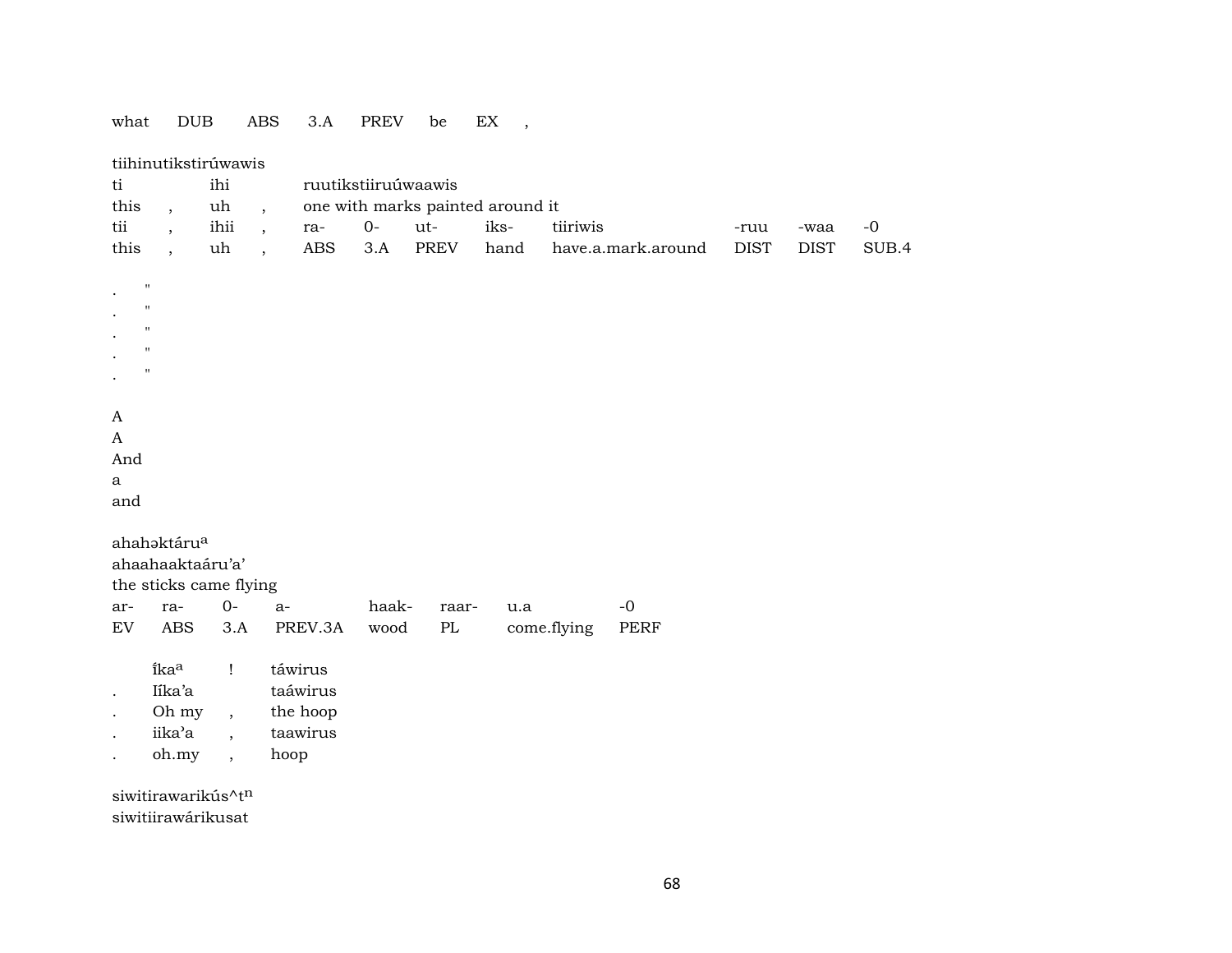|             | they rolled it                           |                        |                                     |              |                 |                 |          |      |
|-------------|------------------------------------------|------------------------|-------------------------------------|--------------|-----------------|-----------------|----------|------|
| si-         | wi-                                      | ti-                    | $0-$                                | ir-          | a.warik         | -hus            | at       | $-0$ |
| DU          | QUOT                                     | IND.3A                 | 3.A                                 | PL.3A        | throw           | <b>IMPF.SUB</b> | go       | PERF |
|             |                                          |                        |                                     |              |                 |                 |          |      |
|             | hiahahakítus <sup>i</sup> t <sup>n</sup> |                        |                                     |              |                 |                 |          |      |
| hi          |                                          | ahahaakiítusit         |                                     |              |                 |                 |          |      |
| and         |                                          | the stick landed there |                                     |              |                 |                 |          |      |
| hi          | ar-<br><b>EV</b>                         | $O -$<br>ra-           | haak-<br>wood                       |              | iit.uusik<br>-0 |                 |          |      |
| and         |                                          | <b>ABS</b>             | 3.A                                 | land         |                 | <b>PERF</b>     |          |      |
|             | hiruwitáhku                              |                        |                                     |              |                 |                 | táwirus  |      |
| Hiru        | witaáhku                                 |                        |                                     |              |                 |                 | taáwirus |      |
| Then        |                                          | it would be sitting    |                                     |              |                 |                 | the hoop |      |
| hiruu       | wi-                                      | ti-                    | $0-$                                | ar-          | kus             | $-0$            | taawirus |      |
| then        | QUOT                                     | IND.3A                 | 3.A                                 | EV.          | be sitting      | PERF            | hoop     |      |
|             |                                          |                        |                                     |              |                 |                 |          |      |
|             | hiruuhúriškət <sup>n</sup>               |                        |                                     | uhúriškatn   |                 |                 |          |      |
| hiru        |                                          | uhuúrickat             | $\overline{a}$                      | Uhuúrickat   |                 |                 |          |      |
| there       |                                          | on the end             |                                     | On the end   |                 |                 |          |      |
| hiruu       |                                          | uhuur.icka.t           |                                     | uhuur.icka.t |                 |                 |          |      |
| there       |                                          | on.the.end             |                                     | on.the.end   |                 |                 |          |      |
|             | núrihakiškāt <sup>a</sup>                |                        |                                     |              |                 |                 |          |      |
|             | ruúrihaakickaata                         |                        |                                     |              |                 |                 |          |      |
|             |                                          |                        | there where the end of the pole was |              |                 |                 |          |      |
| ruu-        | ri-                                      | $O -$                  | haak-                               |              | icka.at         | -a              |          |      |
| there       |                                          | CONT.3A                | 3.A<br>wood                         |              | be.the.end      | SUB.1           |          |      |
|             |                                          |                        |                                     |              |                 |                 |          |      |
| nikuwitiku  |                                          |                        |                                     |              |                 |                 |          |      |
| rikuwitiíku |                                          |                        |                                     |              |                 |                 |          |      |
|             | that is where it sat                     |                        |                                     |              |                 |                 |          |      |
| riku-       | wi-                                      | ti-                    | $0-$                                | kus          | -0              |                 |          |      |
| that.is     | QUOT                                     |                        | IND.3A<br>3.A                       |              | be.sitting      | PERF            |          |      |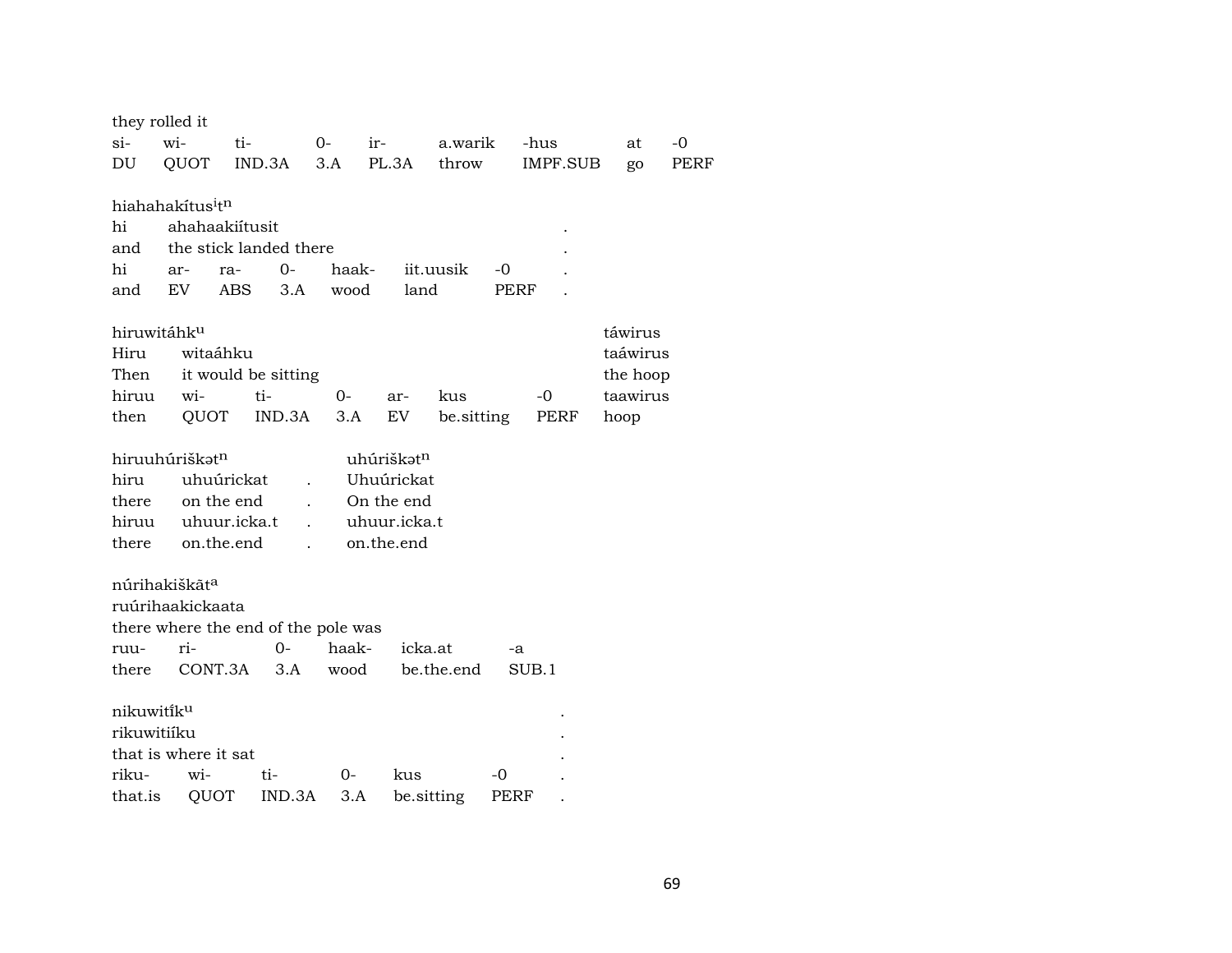| Hiruahiríwak <sup>i</sup><br>Hiru                                       |                                                                | ahiriíwaki'                                                                                                                                  |       |                                                                             |                          |             |                       |                            | $\pmb{\mathcal{C}}$<br>$^\mathrm{,}$<br>$\pmb{\zeta}\pmb{\zeta}$ |                      |              |                     |
|-------------------------------------------------------------------------|----------------------------------------------------------------|----------------------------------------------------------------------------------------------------------------------------------------------|-------|-----------------------------------------------------------------------------|--------------------------|-------------|-----------------------|----------------------------|------------------------------------------------------------------|----------------------|--------------|---------------------|
| Then                                                                    |                                                                | they said                                                                                                                                    |       |                                                                             |                          |             |                       |                            | $\pmb{\zeta}\pmb{\zeta}$                                         |                      |              |                     |
| hiruu                                                                   | ar-                                                            | ra-                                                                                                                                          | $0-$  | ir-                                                                         | $i-$                     | waki        | $-0$                  |                            | $\pmb{\mathsf{H}}$<br>$\overline{\phantom{a}}$                   |                      |              |                     |
| then                                                                    | <b>EV</b>                                                      | <b>ABS</b>                                                                                                                                   | 3.A   | PL.3A                                                                       | <b>SEQ</b>               | say.PL      | <b>PERF</b>           |                            | $\pmb{\mathsf{H}}$<br>$\overline{\phantom{a}}$                   |                      |              |                     |
| Náwa                                                                    |                                                                | atipatn                                                                                                                                      |       |                                                                             | $\overline{ }$           | náwa        |                       |                            |                                                                  |                      |              |                     |
| Ráwa                                                                    |                                                                | atipat                                                                                                                                       |       |                                                                             |                          | ráwa        |                       |                            |                                                                  |                      |              |                     |
| Now                                                                     | $\overline{\phantom{a}}$                                       | grandfather                                                                                                                                  |       |                                                                             | $\overline{\phantom{a}}$ | now         |                       |                            |                                                                  |                      |              |                     |
| rawa                                                                    | $\overline{\phantom{a}}$                                       | ati-                                                                                                                                         |       | paak                                                                        |                          | rawa        |                       |                            |                                                                  |                      |              |                     |
| now                                                                     | $\ddot{\phantom{0}}$                                           | 1.POSS                                                                                                                                       |       | grandfather                                                                 | $\cdot$                  | now         |                       |                            |                                                                  |                      |              |                     |
| kira<br>perhaps<br>$\pmb{\mathsf{H}}$<br>$\mathbf{H}$<br>11<br>11<br>11 | $i-$<br>åka <sup>a</sup><br>Aáka'a<br>Oh my<br>aaka'a<br>oh.my | kiraiskurihakasaríritn<br>kíra iskuurihaakasaariírit<br>CONT.1/2A<br>Ţ<br>$\overline{ }$<br>$\ddot{\phantom{0}}$<br>$\overline{\phantom{a}}$ |       | perhaps you'll look at our game poles and hoop<br>ku-<br>$S-$<br>1.P<br>2.A | ri-                      | PHYS.POSS   | ut-<br>PREV           |                            | rak-<br>$1/2$ .PL                                                | asaar-<br>game.piece | iirik<br>see | $-0$<br><b>PERF</b> |
| híahuša                                                                 |                                                                |                                                                                                                                              |       |                                                                             |                          |             | $^\mathrm{^{^\circ}}$ | $\epsilon\epsilon$         | Náwa                                                             |                      |              |                     |
|                                                                         |                                                                |                                                                                                                                              |       |                                                                             |                          |             |                       | $\boldsymbol{\mathcal{C}}$ | Ráwa                                                             |                      |              |                     |
| hi                                                                      | ahuúcaa'                                                       |                                                                                                                                              |       |                                                                             |                          |             |                       |                            |                                                                  |                      |              |                     |
| and                                                                     | he arose                                                       |                                                                                                                                              |       |                                                                             |                          |             |                       | $\mathcal{C}$              | <b>Now</b>                                                       |                      |              |                     |
| hi                                                                      | ar-                                                            | ra-                                                                                                                                          | $0 -$ | $a-$                                                                        | uca.a                    | $-0$        |                       | $\pmb{\mathsf{H}}$         | rawa                                                             |                      |              |                     |
| and                                                                     | EV                                                             | <b>ABS</b>                                                                                                                                   | 3.A   | PREV.3A                                                                     | get.up                   | <b>PERF</b> |                       | "                          | now                                                              |                      |              |                     |

,  $n$ áw $^a$  ,

ráwa

, now

, rawa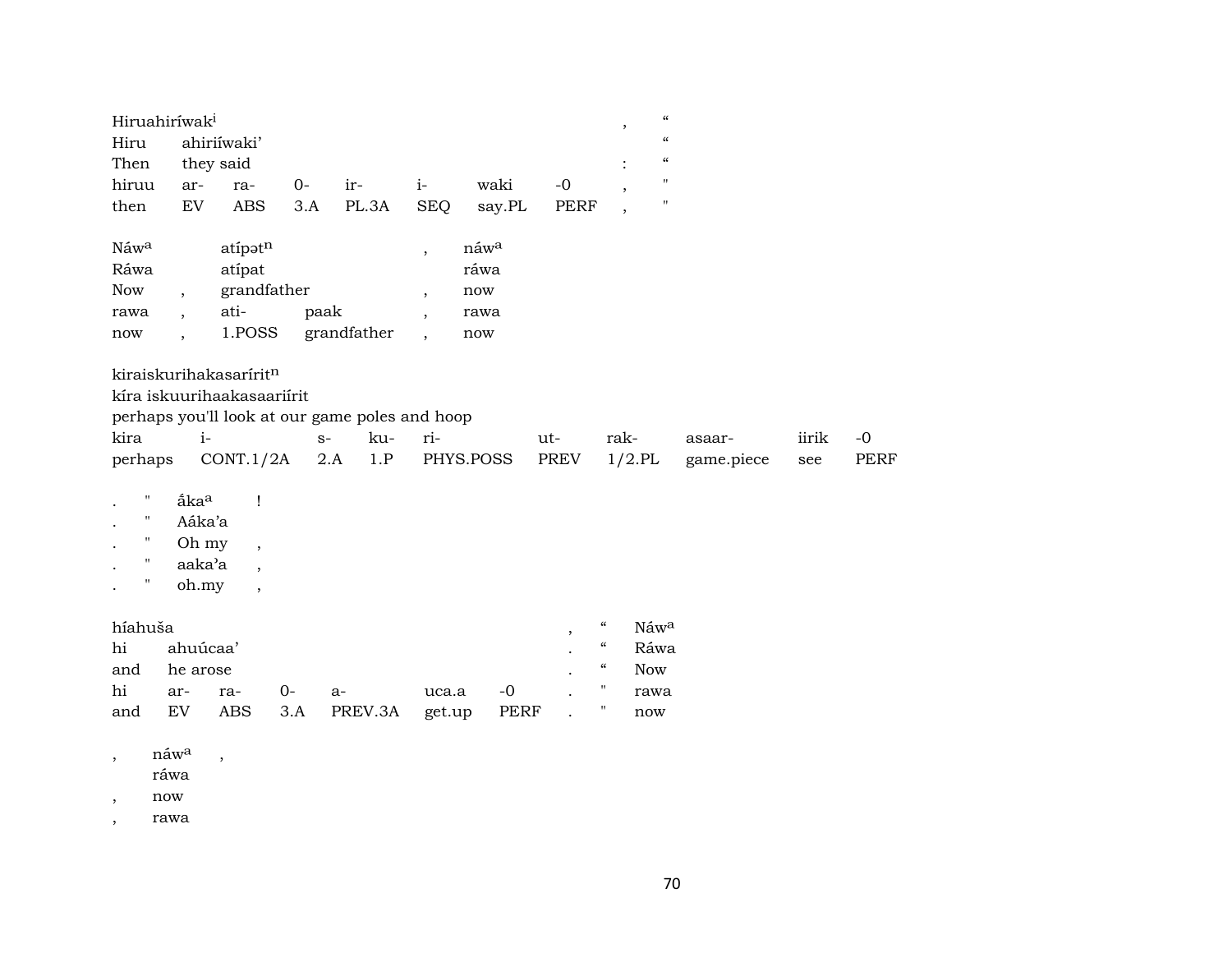, now

|                     | nikúrihkuwaki <sup>a</sup>    |                                 |                          |                  |           |                    |             |                          |            |
|---------------------|-------------------------------|---------------------------------|--------------------------|------------------|-----------|--------------------|-------------|--------------------------|------------|
|                     | ríkurihkuwaki'a               |                                 |                          |                  |           |                    |             |                          |            |
|                     |                               | that being what you want to say |                          |                  |           |                    |             | $\, ,$                   |            |
| riku-               | ra-                           | $0 -$                           | ir-                      |                  | ku-       | waki               | -a          | ,                        |            |
| that.is             | INF.A                         | 3.A                             |                          | 3.INDF           | INF.B     | say.PL             | SUB.1       | $\overline{\phantom{a}}$ |            |
| náktik <sup>i</sup> |                               |                                 |                          | náw <sup>a</sup> |           |                    |             |                          |            |
| ráttiiki            |                               |                                 |                          | ráwa             |           |                    |             |                          |            |
|                     | grandchildren                 |                                 | $\overline{\phantom{a}}$ | now              |           |                    |             |                          |            |
| rak-                |                               | tiikis                          |                          | rawa             |           |                    |             |                          |            |
| grandchild          |                               | sonny                           |                          | now              |           |                    |             |                          |            |
|                     | witasúhatišisist <sup>a</sup> |                                 |                          |                  |           |                    |             |                          |            |
|                     |                               | witasuúhaattiícisista           |                          |                  |           |                    |             |                          |            |
|                     |                               | you are going to find out       |                          |                  |           |                    |             |                          |            |
| wi-                 | ta-                           |                                 | $S-$                     | ut-              | rak-      | riicis             |             | -his                     | -ta        |
| QUOT                |                               | IND.1/2A                        | 2.A                      | PREV             | $1/2$ .PL |                    | learn.about | PERF                     | <b>INT</b> |
| irírut <sup>a</sup> |                               |                                 |                          |                  |           |                    |             |                          |            |
| iriíruuta           |                               |                                 |                          |                  |           |                    |             |                          |            |
| the way it is       |                               |                                 |                          |                  |           |                    |             |                          |            |
| irii-               | ra-                           | $0-$                            | $ut -$                   | $\mathbf 0$      | -a        |                    |             |                          |            |
| that                | ABS                           | 3.A                             | <b>PREV</b>              | be               | SUB.1     |                    |             |                          |            |
| tírak <sup>u</sup>  |                               |                                 |                          |                  |           | táwirus            |             |                          |            |
| tíraaku             |                               |                                 |                          |                  |           | taáwirus           |             |                          |            |
| this                |                               |                                 |                          |                  |           | hoop               |             |                          |            |
| tii-                | ra-                           | $O -$                           | kus                      |                  | $-0$      | taawirus           |             |                          |            |
| this                | ABS                           | 3.A                             | be sitting               |                  | SUB.4     | hoop               |             |                          |            |
| atíras <sup>a</sup> |                               |                                 |                          |                  |           | nák <sup>i</sup> s |             |                          |            |
| а                   | tíraasa                       |                                 |                          |                  |           | rákis              |             |                          |            |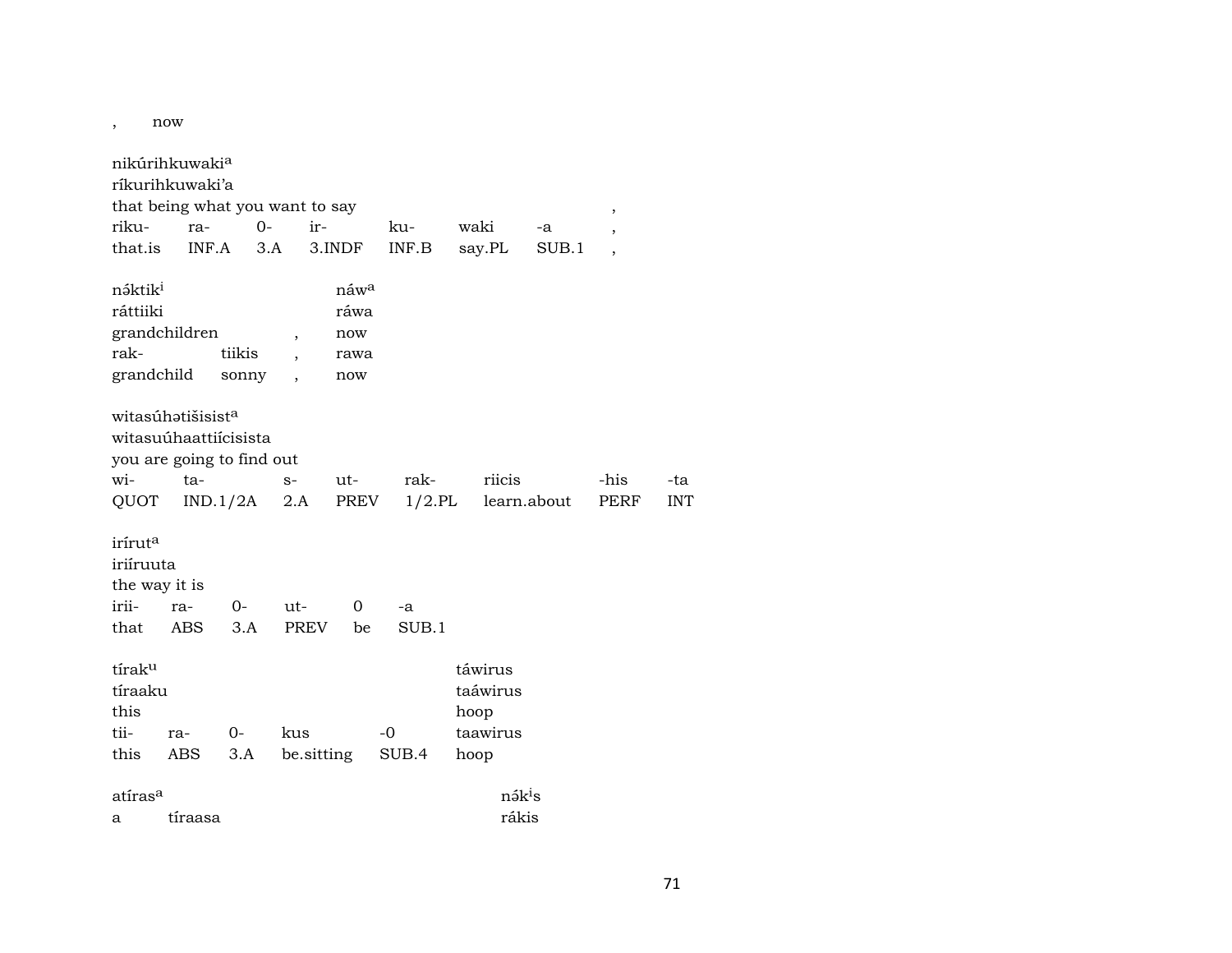| and                | this               |                       |                            |                                       |                    |      | pole    |               |                          |             |       |
|--------------------|--------------------|-----------------------|----------------------------|---------------------------------------|--------------------|------|---------|---------------|--------------------------|-------------|-------|
| a                  | tii-               | ra-                   | $0 -$                      | sa                                    | $-0$               |      | rak     | -kis          |                          |             |       |
| and                | this               | ABS                   | 3.A                        | be.lying                              | SUB.3              |      | wood    | <b>DIM</b>    |                          |             |       |
|                    |                    |                       |                            |                                       |                    |      |         |               |                          |             |       |
|                    | tirutikstirúwawis  |                       |                            |                                       |                    |      |         |               |                          |             |       |
|                    |                    | tiruutikstiiruúwaawis |                            |                                       |                    |      |         |               |                          |             |       |
|                    |                    |                       |                            | the ones with marks painted around it |                    |      |         |               |                          |             |       |
| tii-               | ra-                | $0-$                  | ut-                        | iks-                                  | tiiriwis           |      |         |               | -ruu                     | -waa        | $-0$  |
| this               | <b>ABS</b>         | 3.A                   | PREV                       | hand                                  | have.a.mark.around |      |         |               | <b>DIST</b>              | <b>DIST</b> | SUB.4 |
|                    |                    |                       |                            |                                       |                    |      |         |               |                          |             |       |
|                    |                    |                       |                            |                                       |                    |      |         |               |                          |             |       |
| $\bar{\mathbf{H}}$ |                    |                       |                            |                                       |                    |      |         |               |                          |             |       |
| п                  |                    |                       |                            |                                       |                    |      |         |               |                          |             |       |
| П                  |                    |                       |                            |                                       |                    |      |         |               |                          |             |       |
| П                  |                    |                       |                            |                                       |                    |      |         |               |                          |             |       |
|                    |                    |                       |                            |                                       |                    |      |         |               |                          |             |       |
| Híruahušia         |                    |                       |                            |                                       |                    |      |         |               |                          |             |       |
| Hiru               | ahúci'a            |                       |                            |                                       |                    |      |         |               |                          |             |       |
| Then               |                    | he did it             |                            |                                       |                    |      |         |               |                          |             |       |
| hiruu              | ar-                | ra-                   | 0-                         | ut-                                   | $i-$               | aar  | -0      |               | $\overline{\phantom{a}}$ |             |       |
| then               | EV                 | ABS                   | 3.A                        | PREV                                  | <b>SEQ</b>         | do   | PERF    |               | $\overline{\phantom{a}}$ |             |       |
|                    |                    |                       |                            |                                       |                    |      |         |               |                          |             |       |
| átuhkaku           |                    |                       |                            |                                       |                    |      |         |               |                          |             |       |
| a                  | tuhkáku            |                       |                            |                                       |                    |      |         |               |                          |             |       |
| and                |                    |                       | it sat there on the ground |                                       |                    |      |         |               |                          |             |       |
| a                  | ti-                | $O -$                 | uur-                       | ka-                                   | kus                |      | $-0$    |               |                          |             |       |
| and                | IND.3A             | 3.A                   | PREV                       | in                                    | be.sitting         |      | PERF    |               |                          |             |       |
|                    |                    |                       |                            |                                       |                    |      |         |               |                          |             |       |
| híahauríritn       |                    |                       |                            |                                       |                    |      |         | ikárikatn     |                          |             |       |
| hi                 | aha'uuriírit       |                       |                            |                                       |                    |      |         | ikárikat      |                          |             |       |
|                    |                    |                       |                            |                                       |                    |      |         | in the center |                          |             |       |
| and                |                    |                       |                            |                                       |                    |      |         |               |                          |             |       |
| hi                 | he stood up<br>ar- | ra-                   | 0-                         | uuri.arik                             |                    | $-0$ | iika.ri |               | -kat                     |             |       |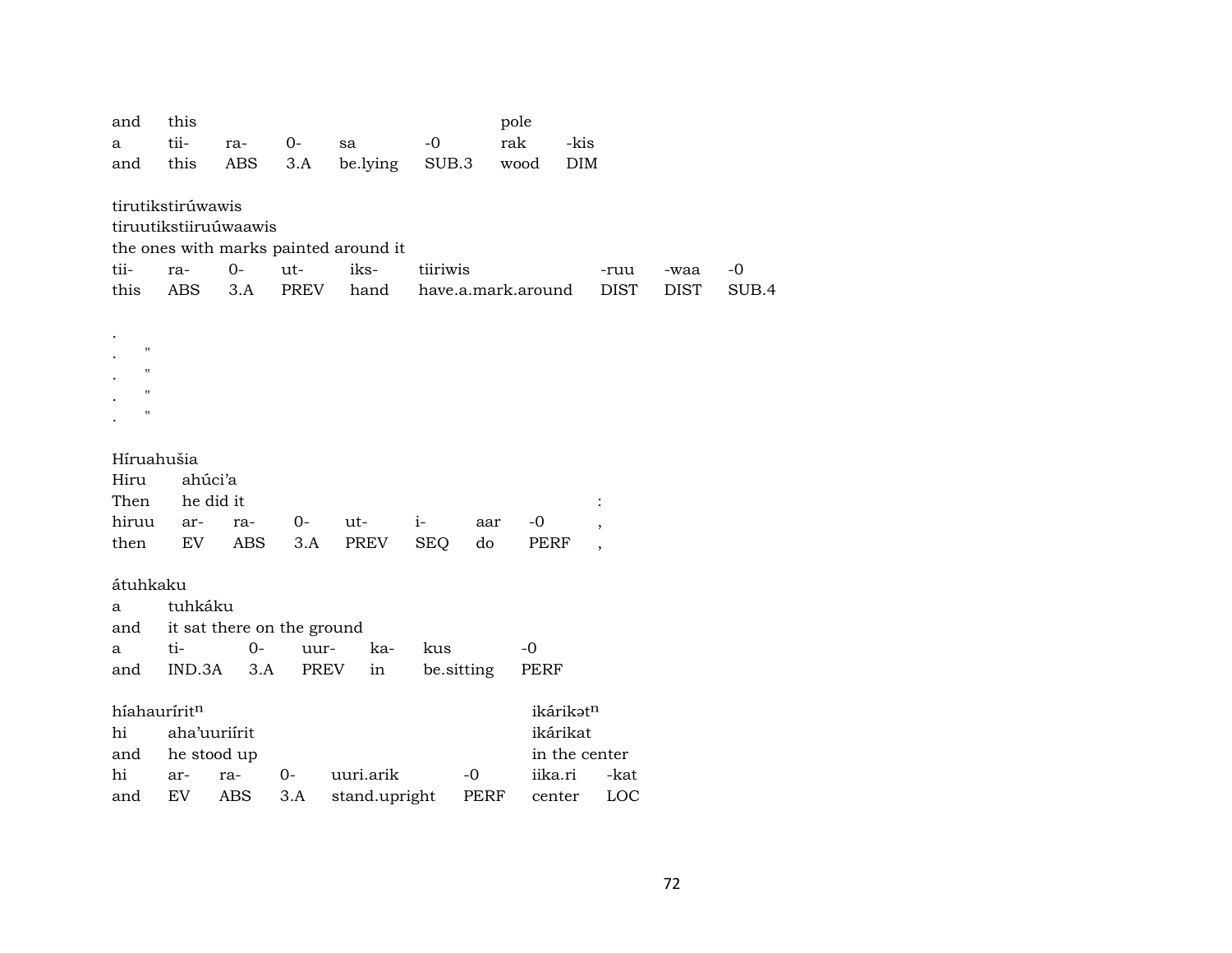| tirahúrikaku             |                               |                                  |       |               |            |               |      |                          |  |
|--------------------------|-------------------------------|----------------------------------|-------|---------------|------------|---------------|------|--------------------------|--|
|                          | tirahúrikaaku                 |                                  |       |               |            |               |      |                          |  |
|                          |                               | this ring of spectators          |       |               |            |               |      |                          |  |
| tii-                     | ra-                           | $0-$                             | hurii |               | kaa-       | kus           |      | -0                       |  |
| this                     | ABS                           | 3.A                              |       | go.around.PL  | inside     | be.sitting    |      | SUB.4                    |  |
|                          |                               |                                  |       |               |            |               |      |                          |  |
| ikárikət <sup>n</sup>    |                               |                                  |       |               |            |               |      |                          |  |
| Ikárikat                 |                               |                                  |       |               |            |               |      |                          |  |
| In the center            |                               |                                  |       |               |            |               |      |                          |  |
| iika.ri                  | -kat                          |                                  |       |               |            |               |      |                          |  |
| center                   | LOC                           |                                  |       |               |            |               |      |                          |  |
|                          |                               |                                  |       |               |            |               |      |                          |  |
|                          | hirikuaháuririt <sup>n</sup>  |                                  |       |               |            |               |      |                          |  |
| hi                       |                               | riku'ahá'uuriirit                |       |               |            |               |      |                          |  |
| and                      |                               | that is where he stood           |       |               |            |               |      |                          |  |
| hi                       | riku-                         | ar-                              | ra-   | 0-            | uuri.arik  |               | -0   |                          |  |
| and                      | that.is                       | EV                               | ABS   | 3.A           |            | stand.upright | PERF |                          |  |
|                          |                               |                                  |       |               |            |               |      |                          |  |
| Híruahusia               |                               |                                  |       |               |            |               |      |                          |  |
| Hiru                     | ahúci'a                       |                                  |       |               |            |               |      |                          |  |
| Then                     | he did it                     |                                  |       |               |            |               |      | ÷                        |  |
| hiruu                    | ar-                           | ra-                              | 0-    | ut-           | $i-$       | aar           | $-0$ | $\overline{\phantom{a}}$ |  |
| then                     | EV                            | ABS                              | 3.A   | PREV          | <b>SEQ</b> | do            | PERF | $\overline{\phantom{a}}$ |  |
|                          |                               |                                  |       |               |            |               |      |                          |  |
| híahaurírit <sup>n</sup> |                               |                                  |       |               |            |               |      |                          |  |
| hi                       | aha'uuriirit                  |                                  |       |               |            |               |      |                          |  |
| and                      | he stood up                   |                                  |       |               |            |               |      |                          |  |
| hi                       | ar-                           | ra-                              | $0-$  | uuri.arik     |            | -0            |      |                          |  |
| and                      | EV                            | ABS                              | 3.A   | stand.upright |            | PERF          |      |                          |  |
|                          |                               |                                  |       |               |            |               |      |                          |  |
|                          | irísirəkstahuraw <sup>i</sup> |                                  |       |               |            |               |      |                          |  |
|                          | iriísiraakstahúrahwi          |                                  |       |               |            |               |      |                          |  |
|                          |                               | where his hands were touching it |       |               |            |               |      |                          |  |
| irii-                    | si-                           | ra-                              | $O -$ | iks-          | ta.hurah   |               |      | -wi                      |  |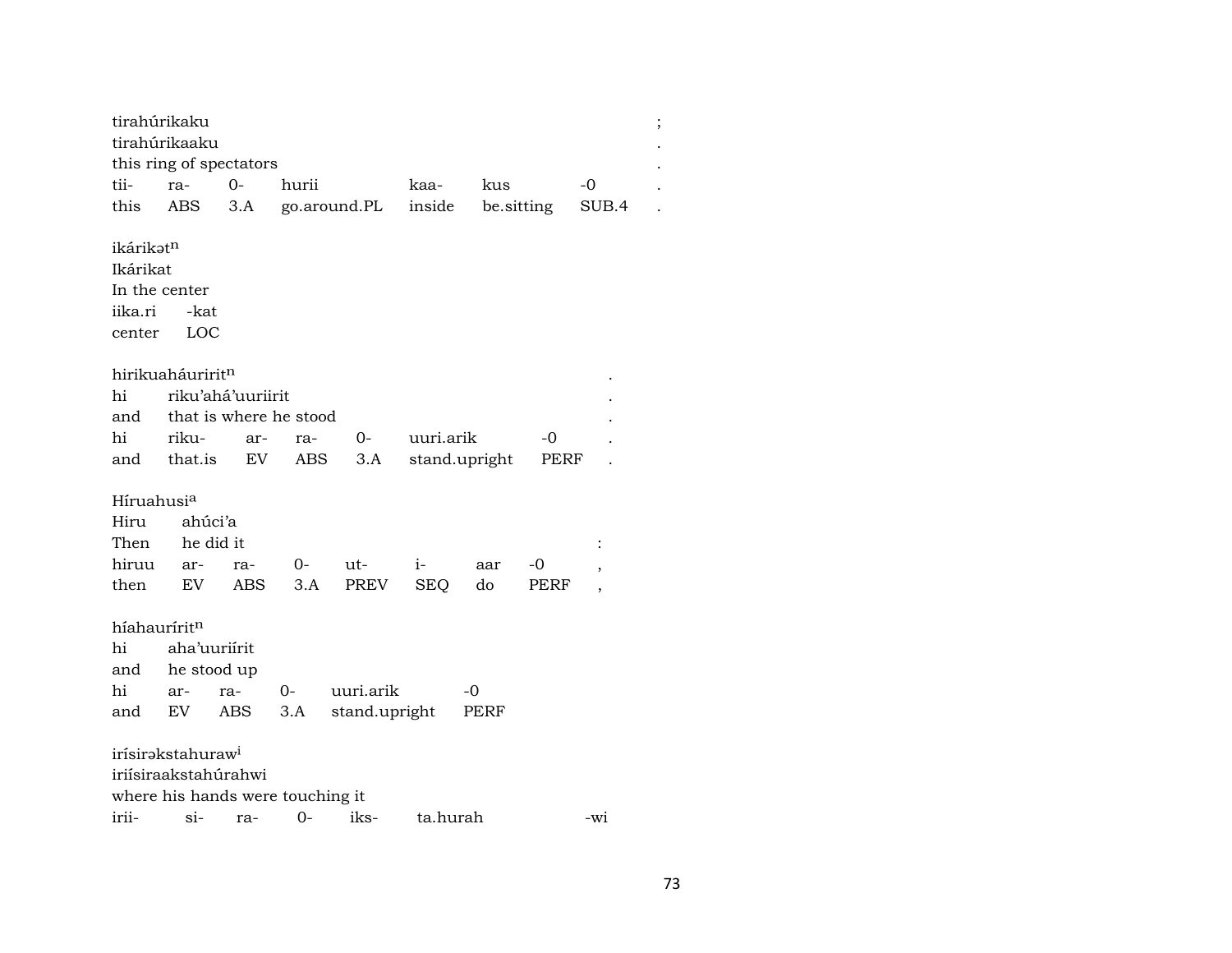| where                          | DU                         | <b>ABS</b>                                            | 3.A            | hand  | be.barely.touching |         |            | $\rm SUB.L$ |                      |  |
|--------------------------------|----------------------------|-------------------------------------------------------|----------------|-------|--------------------|---------|------------|-------------|----------------------|--|
| áškatn<br>áckat<br>above<br>ac | -kat                       |                                                       |                |       |                    |         |            |             |                      |  |
| above                          | LOC                        |                                                       |                |       |                    |         |            |             |                      |  |
| irisirakstahúrahw <sup>i</sup> |                            | iriisiraakstahúrahwi<br>where the hands were touching |                |       |                    |         |            |             |                      |  |
| irii-                          | $si-$                      | ra-                                                   | $0-$           | iks-  | ta.hurah           |         |            | -wi         |                      |  |
| where                          | DU                         | <b>ABS</b>                                            | 3.A            | hand  | be.barely.touching |         |            | SUB.L       |                      |  |
| hírasuriri                     |                            |                                                       | $\overline{ }$ |       |                    |         |            |             |                      |  |
| hírasuuriri'                   |                            |                                                       |                |       |                    |         |            |             |                      |  |
| in front                       |                            |                                                       |                |       |                    |         |            |             |                      |  |
| hiras.huur-                    |                            | -hiri'                                                |                |       |                    |         |            |             |                      |  |
| in.front                       |                            | LOC                                                   |                |       |                    |         |            |             |                      |  |
| hiruahúšiu                     |                            |                                                       |                |       |                    |         |            |             |                      |  |
| Hiru                           | ahúci'a                    |                                                       |                |       |                    |         |            |             |                      |  |
| Then                           |                            | he did it:                                            |                |       |                    |         |            |             |                      |  |
| hiruu                          | ar-                        | ra-                                                   | $0-$           | ut-   | $i-$               | aar     | $-{\bf 0}$ |             |                      |  |
| then                           | ${\rm EV}$                 | <b>ABS</b>                                            | 3.A            | PREV  | <b>SEQ</b>         | do      | PERF       |             |                      |  |
|                                |                            | hiahapaksurahwititn                                   |                |       |                    |         |            |             | $\, ,$               |  |
| hi                             |                            | ahapaksurahwiítit                                     |                |       |                    |         |            |             |                      |  |
| and                            |                            | he bowed his head                                     |                |       |                    |         |            |             |                      |  |
| hi                             | ar-                        | ra-                                                   | $0-$           | paks- | huraar-            | wi.itik |            | $-0$        |                      |  |
| and                            | $\mathop{\rm EV}\nolimits$ | $\operatorname{ABS}$                                  | 3.A            | head  | earth              |         | set.down   | <b>PERF</b> | $\ddot{\phantom{0}}$ |  |
| páraruwitikusitn               |                            |                                                       |                |       |                    |         |            |             |                      |  |

Paára ruúwitikusit

 $\mathcal{L}^{\text{max}}_{\text{max}}$  .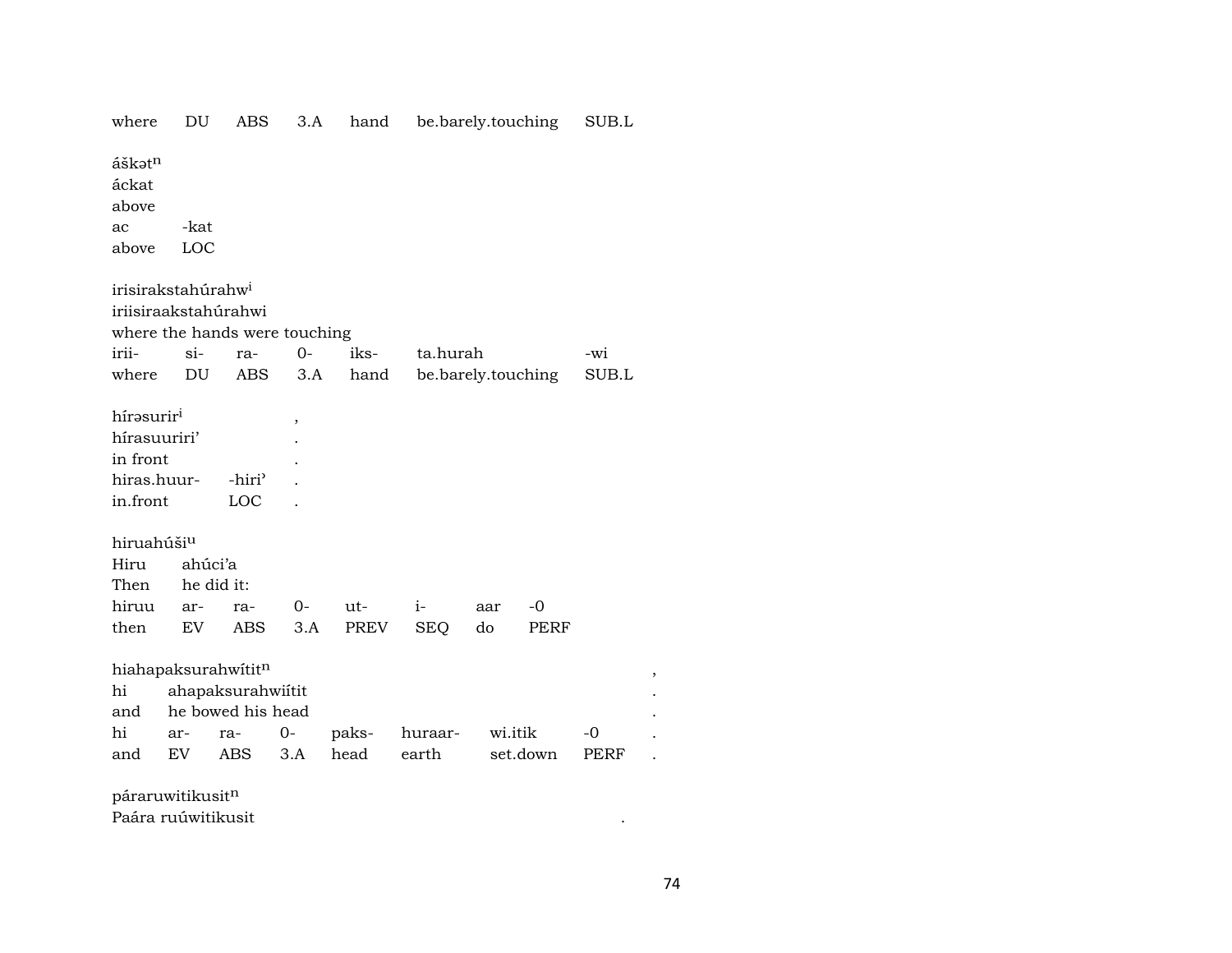|                        |     |                   | He almost picked it up there |       |        |        |      |             |                          |                                        |      |                          |
|------------------------|-----|-------------------|------------------------------|-------|--------|--------|------|-------------|--------------------------|----------------------------------------|------|--------------------------|
| para                   |     | ruu-              | wi-                          | ti-   |        | $0-$   |      | kusik       | $-0$                     |                                        |      |                          |
| perhaps                |     | then              | QUOT                         |       | IND.3A | 3.A    |      | pick.up     |                          | PERF                                   |      |                          |
| hiahihwak <sup>i</sup> |     |                   |                              |       |        |        |      |             | $\overline{\phantom{a}}$ | $\boldsymbol{\mathcal{C}}$             | Ári  |                          |
| Hi                     |     | ahíhwaki'         |                              |       |        |        |      |             |                          | $\boldsymbol{\zeta}\boldsymbol{\zeta}$ | Ári' |                          |
| And                    |     | they said         |                              |       |        |        |      |             |                          | $\boldsymbol{\zeta}\boldsymbol{\zeta}$ | Oh   | ,                        |
| hi                     | ar- | ra-               | $0-$                         | ir-   |        | waki   |      | $-0$        | $\overline{ }$           | $\pmb{\mathsf{H}}$                     | arii | $\overline{\phantom{a}}$ |
| and                    | EV  | ABS               | 3.A                          | PL.3A |        | say.PL |      | PERF        | $\overline{ }$           | $\pmb{\mathsf{H}}$                     | oh   | $\overline{ }$           |
|                        |     | nakúsiipárakututa |                              |       |        |        |      |             |                          |                                        |      |                          |
| raakúsi'i              |     |                   | paára kútuuta                |       |        |        |      |             |                          |                                        |      |                          |
| partner*               |     |                   | he almost did it             |       |        |        |      |             |                          |                                        |      |                          |
| raa.kus.i'             |     | para              | ku-                          |       | ti-    |        | $0-$ | ut-         |                          | aar                                    | $-0$ |                          |
| wife                   |     | perhaps           |                              | INDF  | IND.3A |        | 3.A  | <b>PREV</b> |                          | do                                     | PERF |                          |
|                        |     |                   |                              |       |        |        |      |             |                          |                                        |      |                          |
| $^{\prime\prime}$      |     |                   |                              |       |        |        |      |             |                          |                                        |      |                          |
| $\pmb{\mathsf{H}}$     |     |                   |                              |       |        |        |      |             |                          |                                        |      |                          |
| $\pmb{\mathsf{H}}$     |     |                   |                              |       |        |        |      |             |                          |                                        |      |                          |
| $^{\prime\prime}$      |     |                   |                              |       |        |        |      |             |                          |                                        |      |                          |
|                        |     |                   |                              |       |        |        |      |             |                          |                                        |      |                          |

hiruahiwáku Hiru ahiwáku' Then he said<br>hiruu ar- rihiruu ar- ri- 0- waka"u -0 then EV CONT.3A 3.A say

tirarík $^{\rm i}$ tiraáriki this one standing tii- ra- 0- arik -i this ABS 3.A be.standing SUB.2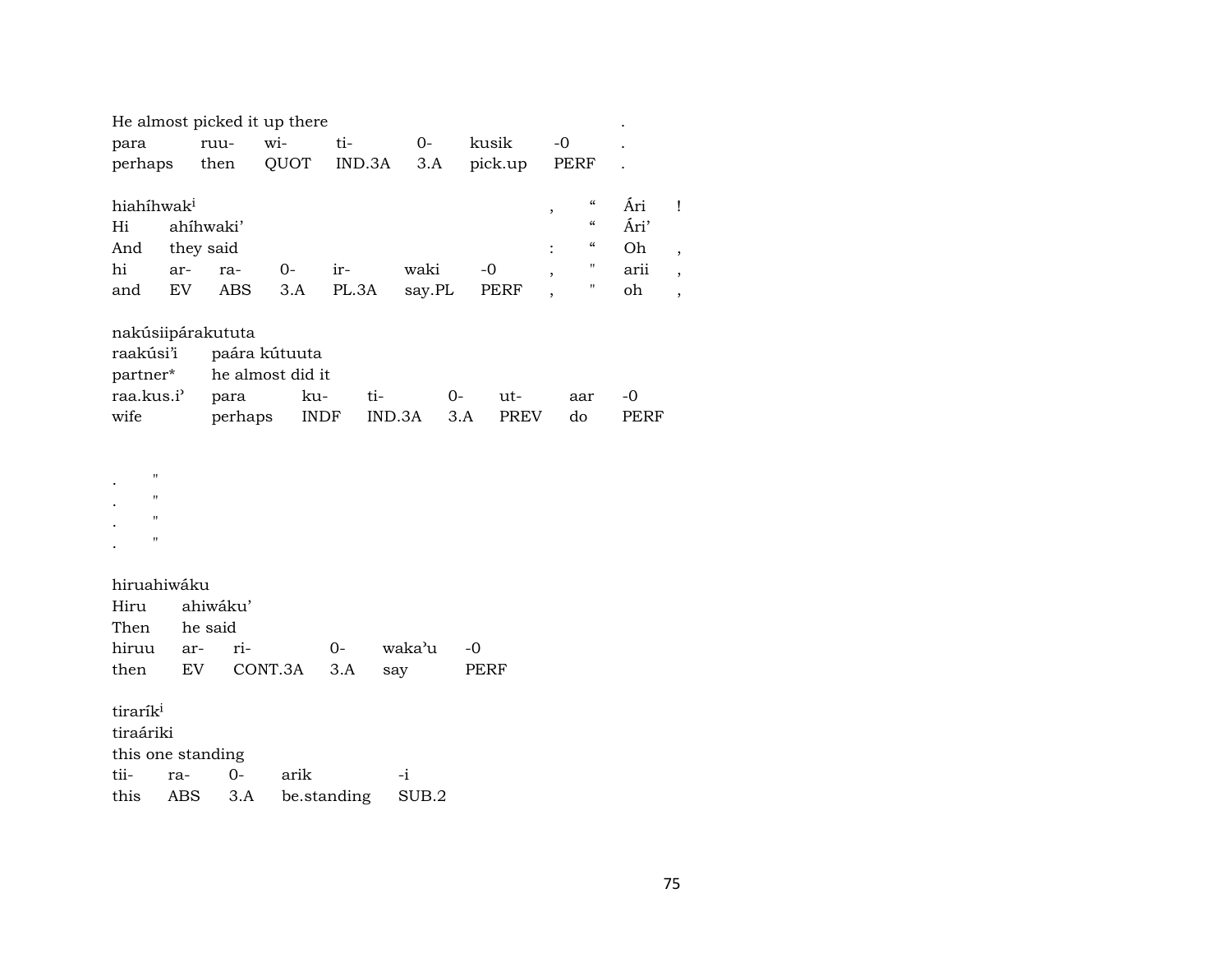| ipátn<br>ipaátti'<br>grandfather: |                  |             |                         |                  | $\boldsymbol{\zeta}\boldsymbol{\zeta}$<br>$\boldsymbol{\mathcal{C}}$<br>$\epsilon$ |                                         |             |         |       |             |
|-----------------------------------|------------------|-------------|-------------------------|------------------|------------------------------------------------------------------------------------|-----------------------------------------|-------------|---------|-------|-------------|
| $i-$                              |                  | paak        |                         | -ri <sup>3</sup> | $\pmb{\mathsf{H}}$                                                                 |                                         |             |         |       |             |
| 3.POSS.A                          |                  |             | grandfather             | 3.POSS.B         | п                                                                                  |                                         |             |         |       |             |
| Atiritpákahu                      |                  |             |                         |                  |                                                                                    |                                         |             |         |       |             |
| A                                 | tiritpákaahu'    |             |                         |                  |                                                                                    |                                         |             |         |       |             |
| And                               | this I am saying |             |                         |                  |                                                                                    | $\,$                                    |             |         |       |             |
| a                                 | tii-             | rii-        | $t-$                    | waka             |                                                                                    | -:hus<br>$\overline{\phantom{a}}$       |             |         |       |             |
| and                               | this             | <b>ASSR</b> | 1.A                     |                  | say.IMPF                                                                           | <b>IMPF</b><br>$\overline{\phantom{a}}$ |             |         |       |             |
| sukstaktakirikáwar <sup>i</sup>   |                  |             |                         |                  |                                                                                    |                                         |             |         |       |             |
| sukstaaktaakirikaáwari'           |                  |             |                         |                  |                                                                                    |                                         |             |         |       |             |
| notice everything                 |                  |             |                         |                  |                                                                                    |                                         |             |         |       |             |
| $i-$                              |                  | $S-$        | uks-                    | rak-             |                                                                                    | raa.kirik.kaa.warii                     | -:hus       |         |       |             |
| CONT.1/2A                         |                  | 2.A         | <b>JUSS</b>             | $1/2$ .PL        |                                                                                    | notice.IMPF.DIST                        | <b>IMPF</b> |         |       |             |
| há <sup>a</sup>                   | Ţ                |             |                         |                  |                                                                                    |                                         |             |         |       |             |
| Haá'a                             |                  |             |                         |                  |                                                                                    |                                         |             |         |       |             |
| See                               | Ţ                |             |                         |                  |                                                                                    |                                         |             |         |       |             |
| haa'a                             |                  |             |                         |                  |                                                                                    |                                         |             |         |       |             |
| see                               |                  |             |                         |                  |                                                                                    |                                         |             |         |       |             |
| širuwititaturarikisíriku          |                  |             |                         |                  |                                                                                    |                                         |             |         |       |             |
| Ciru                              |                  |             | wititatuurarikisiiriku' |                  |                                                                                    |                                         |             |         |       |             |
| Yet                               |                  |             | I am poising myself     |                  |                                                                                    |                                         |             |         |       |             |
| ciruu                             | witi-            |             | ta-                     | $t-$             | uur-                                                                               | arik                                    | -his        | hiir    | $-ik$ | -:hus       |
| yet                               | REFL             |             | IND.1/2A                | 1.A              | PREV                                                                               | be.standing                             | PERF        | be.good | CAUS  | <b>IMPF</b> |
| irírutahu                         |                  |             |                         |                  |                                                                                    |                                         |             |         |       |             |
| iriíruutahu                       |                  |             |                         |                  |                                                                                    |                                         |             |         |       |             |
| the way it is                     |                  |             |                         |                  |                                                                                    |                                         |             |         |       |             |
| irii- ra-                         |                  |             | $()$ - 11†-             | 0.               | $-A$                                                                               | -hus                                    |             |         |       |             |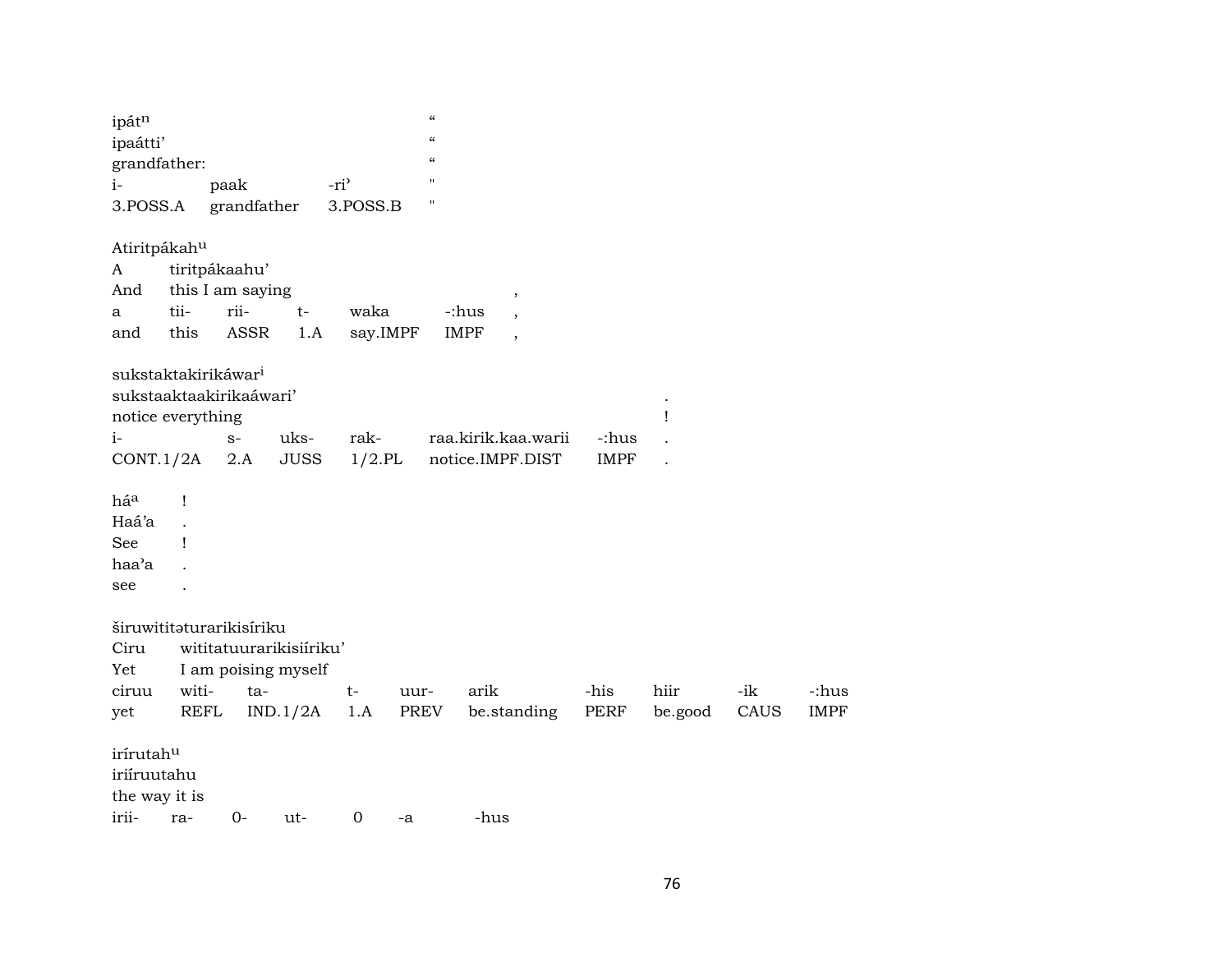| that                                                    | <b>ABS</b>                                                                   | 3.A   | <b>PREV</b>                      | be           | SUB.1                                             | IMPF.SUB                                        |                                    |                    |     |             |
|---------------------------------------------------------|------------------------------------------------------------------------------|-------|----------------------------------|--------------|---------------------------------------------------|-------------------------------------------------|------------------------------------|--------------------|-----|-------------|
|                                                         | nahakuhúriškat <sup>a</sup><br>rahaakuhuúrickaata<br>at the end of the stick |       |                                  |              |                                                   |                                                 |                                    |                    |     |             |
| ra-                                                     | $0-$                                                                         | haak- |                                  | uhur.icka.at | -a                                                |                                                 |                                    |                    |     |             |
| ABS                                                     | 3.A                                                                          | wood  | be.the.end                       |              | SUB.1                                             |                                                 |                                    |                    |     |             |
|                                                         |                                                                              |       |                                  |              |                                                   |                                                 |                                    |                    |     |             |
| <i>iraku</i>                                            |                                                                              |       |                                  |              |                                                   | táwirus                                         |                                    |                    |     |             |
| iíraaku                                                 |                                                                              |       |                                  |              |                                                   | taáwirus                                        |                                    |                    |     |             |
| that                                                    |                                                                              |       |                                  |              |                                                   | hoop                                            |                                    |                    |     |             |
| ii-                                                     | ra-                                                                          | 0-    | kus                              |              | $-0$                                              | taawirus                                        |                                    |                    |     |             |
| that                                                    | <b>ABS</b>                                                                   | 3.A   | be.sitting                       |              | SUB.4                                             | hoop                                            |                                    |                    |     |             |
| tahapakiahu<br>we call it                               | tahapakí'aahu'                                                               |       |                                  |              |                                                   |                                                 | $\pmb{\zeta}\pmb{\zeta}$<br>$\, ,$ |                    |     |             |
| ta-                                                     | $t-$                                                                         | rak-  |                                  | waki.a       |                                                   | -:hus                                           |                                    |                    |     |             |
| IND.1/2A                                                |                                                                              | 1.A   | $1/2$ .PL                        |              | say.PL.IMPF                                       | <b>IMPF</b>                                     |                                    |                    |     |             |
| Kírahkaš<br>Kírahkaac<br>Gray Water<br>kiirar-<br>water | kaac<br>be.gray                                                              | п     |                                  | iks-<br>hand | ikstarikárikatn<br>Ikstaarikárikat<br>raar-<br>PL | In the middle of the hands<br>iika.ri<br>center | -kat<br>LOC                        |                    |     |             |
|                                                         |                                                                              |       |                                  |              |                                                   |                                                 |                                    |                    |     |             |
|                                                         | hirikusiahakstašahúraw <sup>u</sup>                                          |       |                                  |              |                                                   |                                                 |                                    |                    |     |             |
| hi                                                      |                                                                              |       | rikusi'ahaakstacahúrahwu         |              |                                                   |                                                 |                                    |                    |     |             |
| and                                                     |                                                                              |       | that is where one puts his hands |              |                                                   |                                                 |                                    |                    |     |             |
| hi                                                      | riku-                                                                        | $si-$ | ar-                              | ra-          | $0-$                                              | iks-                                            | raar-                              | ta.hurah           | wuh | -0          |
| and                                                     | that.is                                                                      | DU    | EV                               | <b>ABS</b>   | 3.A                                               | hand                                            | PL                                 | be.barely.touching | put | <b>PERF</b> |
|                                                         | irutikstíriwis                                                               |       |                                  |              |                                                   |                                                 |                                    |                    |     |             |

Iruutikstiíriwis  $\mathbb{R}^2$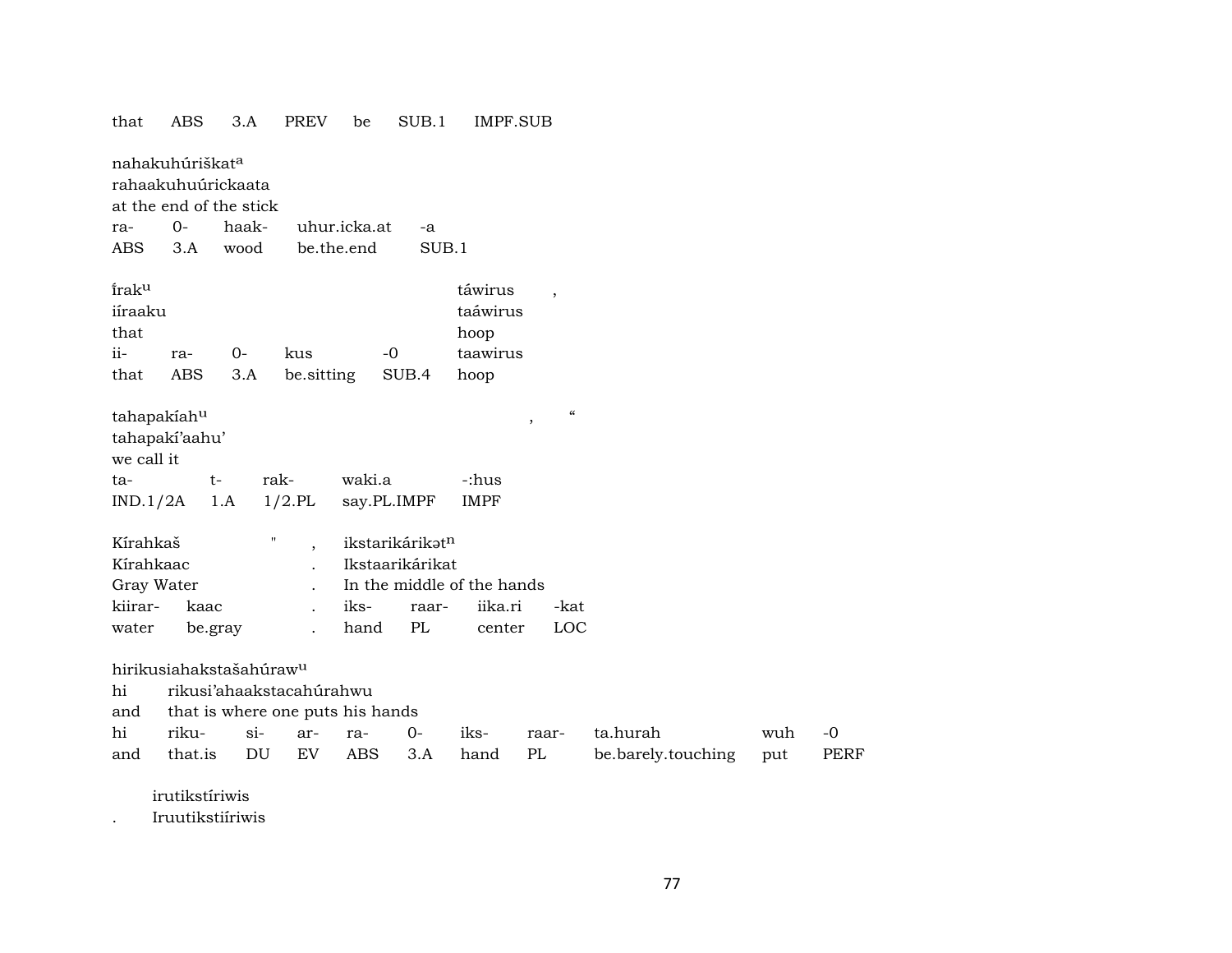|       |                |                           |                 | There one lays the hand across |      |               |                      |      |                          |
|-------|----------------|---------------------------|-----------------|--------------------------------|------|---------------|----------------------|------|--------------------------|
|       | ii-            | ra-                       | $0-$            | ut-                            | iks- | tiiriwis      |                      |      | $-0$                     |
|       | there          | <b>ABS</b>                | 3.A             | <b>PREV</b>                    | hand |               | be.across.one's.back |      | PERF                     |
|       |                |                           |                 |                                |      |               |                      |      |                          |
|       |                | hiahašahpítitn            |                 |                                |      |               |                      |      |                          |
|       | 11             | Hi                        | ahaacahpiitit   |                                |      |               |                      |      |                          |
|       | н              | And                       | he stooped over |                                |      |               |                      |      |                          |
|       | н<br>hi        | ar-                       | ra-             | $0-$                           |      | icahk.wi.itik | -0                   |      |                          |
|       | "              | EV<br>and                 | ABS             | 3.A                            |      | bend.over     | PERF                 |      |                          |
|       |                |                           |                 |                                |      |               |                      |      |                          |
|       | hiruruwitawaku |                           |                 |                                |      |               |                      |      | ,                        |
| Hiru  |                | ruuwitaahwáku'            |                 |                                |      |               |                      |      |                          |
| Then  |                | there he said             |                 |                                |      |               |                      |      |                          |
| hiruu | ruu-           | wi-                       |                 | ti-                            | 0-   | ar-           | waka'u               | $-0$ | ,                        |
| then  |                | there                     | QUOT            | IND.3A                         | 3.A  | <b>EV</b>     | say                  | PERF | $\overline{\phantom{a}}$ |
|       |                |                           |                 |                                |      |               |                      |      |                          |
| 11    |                |                           |                 |                                |      |               |                      |      |                          |
| 11    |                |                           |                 |                                |      |               |                      |      |                          |
| 11    |                |                           |                 |                                |      |               |                      |      |                          |
| 11    |                |                           |                 |                                |      |               |                      |      |                          |
| 11    |                |                           |                 |                                |      |               |                      |      |                          |
|       |                |                           |                 |                                |      |               |                      |      |                          |
|       |                | Iriwirutatikásispahista   |                 |                                |      |               |                      |      |                          |
|       |                | Iriwiruutatikásispaahista |                 |                                |      |               |                      |      |                          |
|       |                | Now I am going to run     |                 |                                |      |               |                      |      |                          |
| irii- | wii-           | ruu-                      | ta-             |                                | $t-$ | $i-$          | kasispaar            | -his | -ta                      |
| then  | now            | then                      |                 | IND.1/2A                       | 1.A  | <b>SEQ</b>    | run                  | PERF | <b>INT</b>               |
|       |                |                           |                 |                                |      |               |                      |      |                          |

. . . .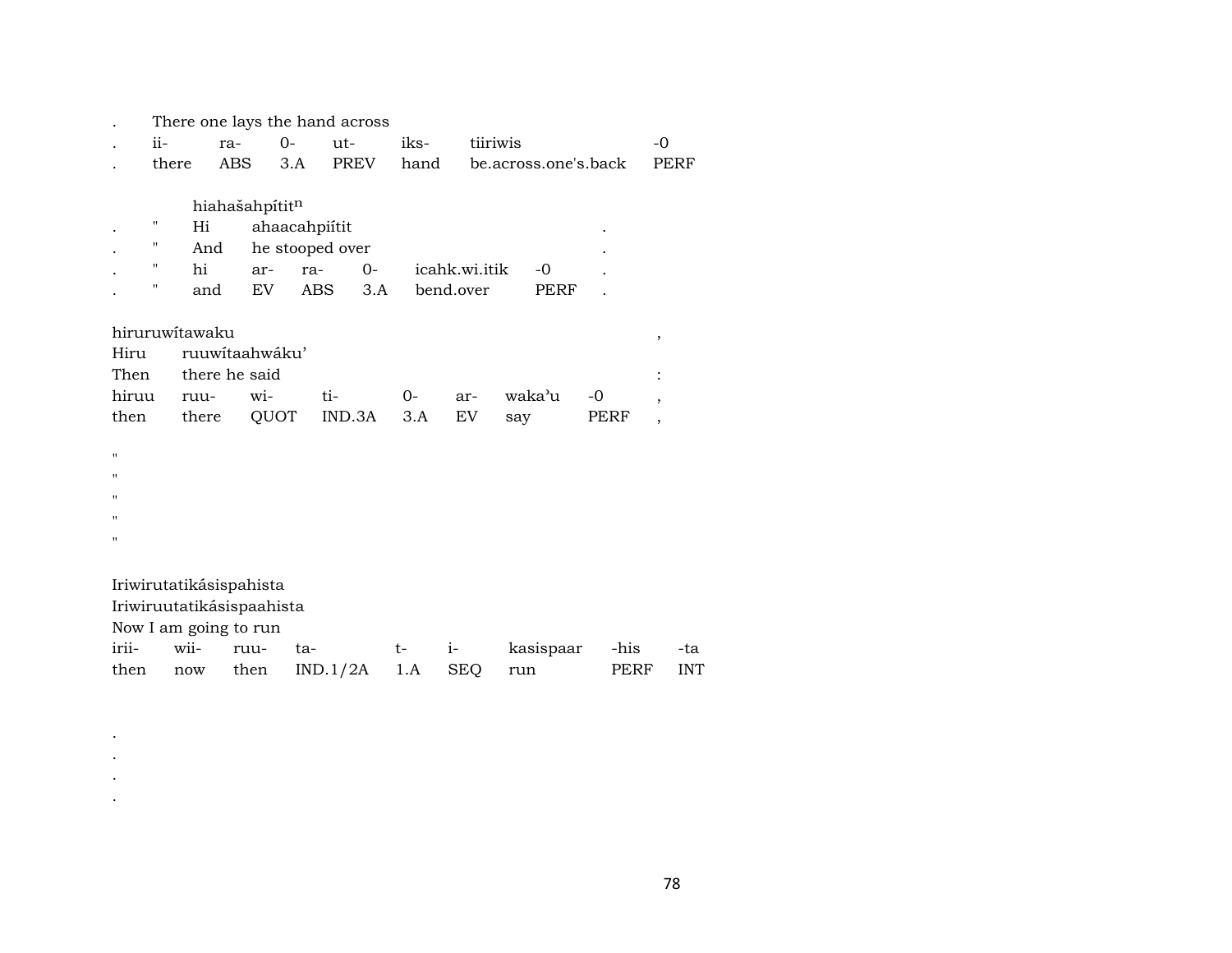|             | wirikutatutúri <sup>a</sup>                               |               |             |            |        |             |           |                                        |            |             |            |                |
|-------------|-----------------------------------------------------------|---------------|-------------|------------|--------|-------------|-----------|----------------------------------------|------------|-------------|------------|----------------|
|             | Wirikutatuutúri'a'                                        |               |             |            |        |             |           |                                        |            |             |            |                |
|             | Now you are the one I am coming after                     |               |             |            |        |             |           |                                        |            |             |            |                |
| wii-        | riku-                                                     | ta-           |             | $t-$       | ir-    |             | a-        | ut-                                    | uri.a      |             | $-0$       |                |
| now         | that.is                                                   | IND.1/2A      |             | 1.A        |        | PREV.1/2A   | 2.P       | <b>PREV</b>                            |            | come.after  | PERF       |                |
|             |                                                           |               |             |            |        |             |           |                                        |            |             |            |                |
| $\, ,$      |                                                           | Tírakutáwirus |             |            |        |             |           |                                        |            |             |            |                |
| 11          | Tíraaku                                                   |               |             |            |        |             |           | taáwirus                               |            |             |            |                |
| 11          | This                                                      |               |             |            |        |             | hoop      |                                        |            |             |            |                |
| н           | tii-                                                      | ra-           | $0-$        | kus        |        | $-0$        |           | taawirus                               |            |             |            |                |
| н           | this                                                      | <b>ABS</b>    | 3.A         | be.sitting |        | SUB.4       | hoop      |                                        |            |             |            |                |
|             |                                                           |               |             |            |        |             |           |                                        |            |             |            |                |
| wituháihku  |                                                           |               |             |            |        |             |           |                                        | Náwa       |             |            |                |
|             | wituuhá'ihku'                                             |               |             |            |        |             |           | $\boldsymbol{\zeta}\boldsymbol{\zeta}$ | Ráwa       |             |            |                |
| he meant it |                                                           |               |             |            |        |             |           | $\boldsymbol{\zeta}\boldsymbol{\zeta}$ | <b>Now</b> |             |            |                |
| wi-         | ti-                                                       | $0-$          | ut-         |            | ra'ihk | -:hus       |           | п                                      | rawa       |             |            |                |
| QUOT        | IND.3A                                                    | 3.A           | <b>PREV</b> |            | mean   | <b>IMPF</b> |           | П                                      | now        |             |            |                |
|             |                                                           |               |             |            |        |             |           |                                        |            |             |            |                |
|             | iriwirutatikásispahista                                   |               |             |            |        |             |           |                                        |            |             |            |                |
|             | iriwiruutatikásispaahista                                 |               |             |            |        |             |           |                                        |            |             |            |                |
|             | now I am going to run                                     |               |             |            |        |             |           |                                        |            |             |            |                |
| irii-       | wii-                                                      | ruu-          | ta-         |            | t-     | $i-$        | kasispaar |                                        | -his       | -ta         |            |                |
| then        | now                                                       | then          | IND.1/2A    |            | 1.A    | <b>SEQ</b>  | run       |                                        | PERF       | <b>INT</b>  |            |                |
|             |                                                           |               |             |            |        |             |           |                                        |            |             |            |                |
|             | tiháwiratišusurahwitíkstaritn                             |               |             |            |        |             |           |                                        |            |             |            |                |
|             | tihaawiraaticusurahwiitikstarit                           |               |             |            |        |             |           |                                        |            |             |            |                |
|             | while my nose is going to be lowered (towards the ground) |               |             |            |        |             |           |                                        |            |             |            |                |
| tii-        | haa-                                                      | wii-          | ra-         | $t-$       | icus-  | huraar-     |           | wi.itik                                |            | -his        | -ta        | -rit           |
|             |                                                           |               | <b>ABS</b>  | 1.A        |        | earth       |           | set.down                               |            | <b>PERF</b> | <b>INT</b> | <b>INT.SUB</b> |
| here        | here                                                      | now           |             |            | nose   |             |           |                                        |            |             |            |                |
| н           |                                                           |               |             |            |        |             |           |                                        |            |             |            |                |
| п           | Kišihíwituta                                              |               |             |            |        |             |           |                                        |            |             |            |                |
| н           | Kici                                                      | hi            | wituúta     |            |        |             |           |                                        |            |             |            |                |
| 11          | But                                                       | and           | he did it,  |            |        |             |           |                                        |            |             |            |                |
|             | kici                                                      | hi            | wi-         | ti-        |        | $O -$       | ut-       | aar                                    | $-0$       |             |            |                |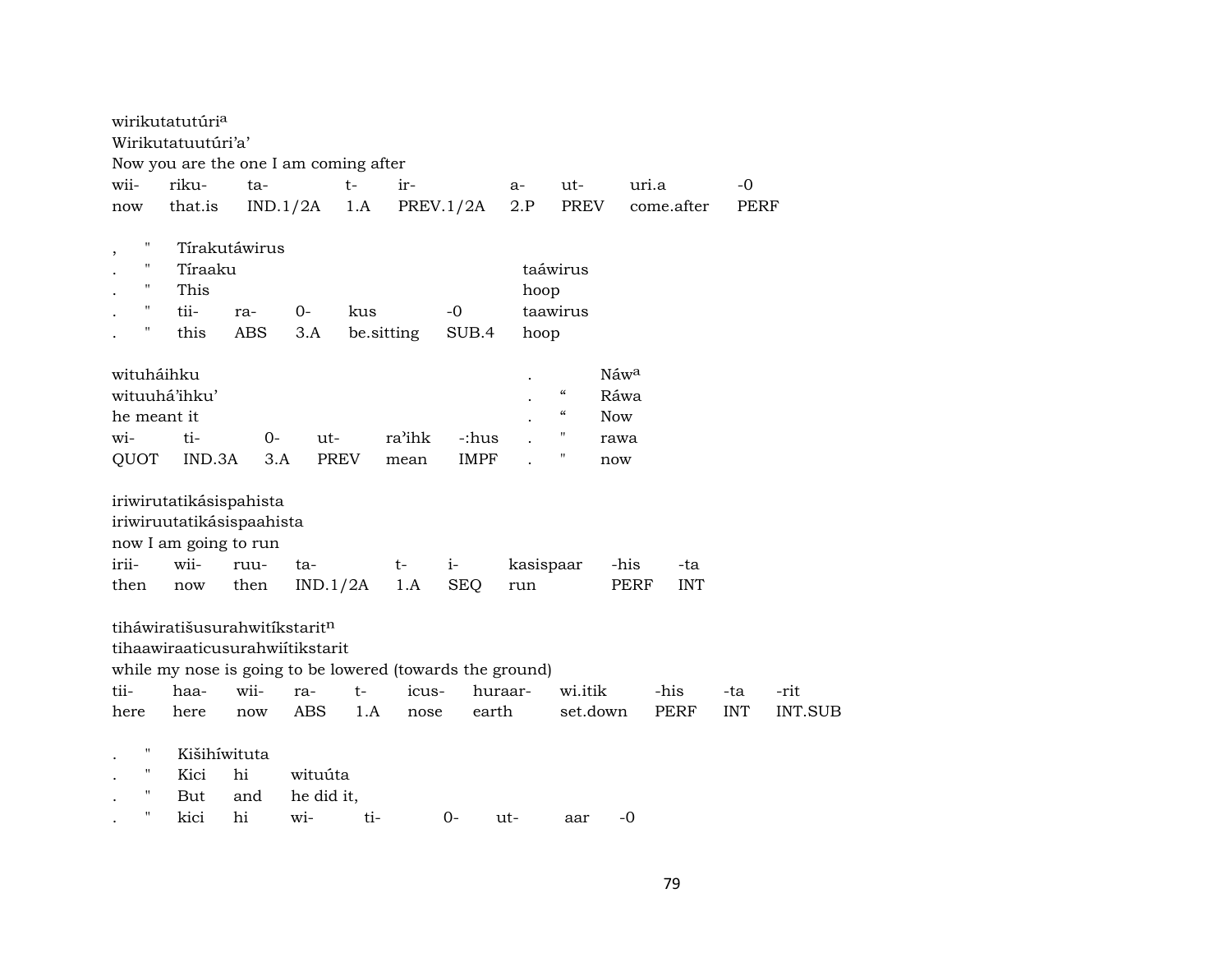|                                              | $\pmb{\mathsf{H}}$                                                               | but                                                            | and                                                                                     | QUOT             | IND.3A          | 3.A                 | <b>PREV</b>                     | do                                                                                  | PERF                  |              |
|----------------------------------------------|----------------------------------------------------------------------------------|----------------------------------------------------------------|-----------------------------------------------------------------------------------------|------------------|-----------------|---------------------|---------------------------------|-------------------------------------------------------------------------------------|-----------------------|--------------|
| ihi<br>ihi<br>uh<br>ihii<br>uh               | $\overline{\phantom{a}}$<br>$\overline{\phantom{a}}$<br>$\overline{\phantom{a}}$ |                                                                | ahawák <sup>a</sup><br>ahawaáka<br>his saying<br>ra-<br>ar-<br>${\rm EV}$<br><b>ABS</b> | $0-$<br>3.A      | waak<br>say.SUB | -a<br>SUB.1         | $\pmb{\cdot}$<br>$\overline{ }$ | $\boldsymbol{\mathcal{C}}$<br>$\boldsymbol{\mathcal{C}}$<br>$\pmb{\mathsf{H}}$<br>П |                       |              |
| Nawaháa<br>Ráwa<br><b>Now</b><br>rawa<br>now |                                                                                  | haá'a<br>see<br>haa'a<br>see                                   | Ţ<br>Ţ<br>$\overline{\phantom{a}}$                                                      |                  |                 |                     |                                 |                                                                                     |                       |              |
| $i-$                                         |                                                                                  | sišukstaktásikst <sup>a</sup><br>you (pl) watch<br>CONT.1/2A   | sicukstaaktaáciksta<br>$S-$<br>2.A                                                      | ir-<br>PREV.1/2A | ut-<br>PREV     | uks-<br><b>JUSS</b> | rak-                            | $1/2$ .PL                                                                           | raa.aciks.ta<br>watch | $-0$<br>PERF |
| Ţ                                            | ha<br>Haa<br>See<br>haa<br>see                                                   | Ţ<br>$\overline{\phantom{a}}$<br>$\overline{\phantom{a}}$<br>, |                                                                                         |                  |                 |                     |                                 |                                                                                     |                       |              |
| tii-<br>this                                 |                                                                                  | tihárikututahu<br>this is the way<br>haa-<br>here              | tihaarikutuútaahu'<br>riku-<br>that.is                                                  | ti-<br>IND.3A    | $O -$<br>3.A    | ut-<br>PREV         | aah<br>be                       | -:hus<br><b>IMPF</b>                                                                |                       |              |
| šáski                                        |                                                                                  |                                                                |                                                                                         |                  |                 |                     |                                 |                                                                                     |                       |              |

Cáski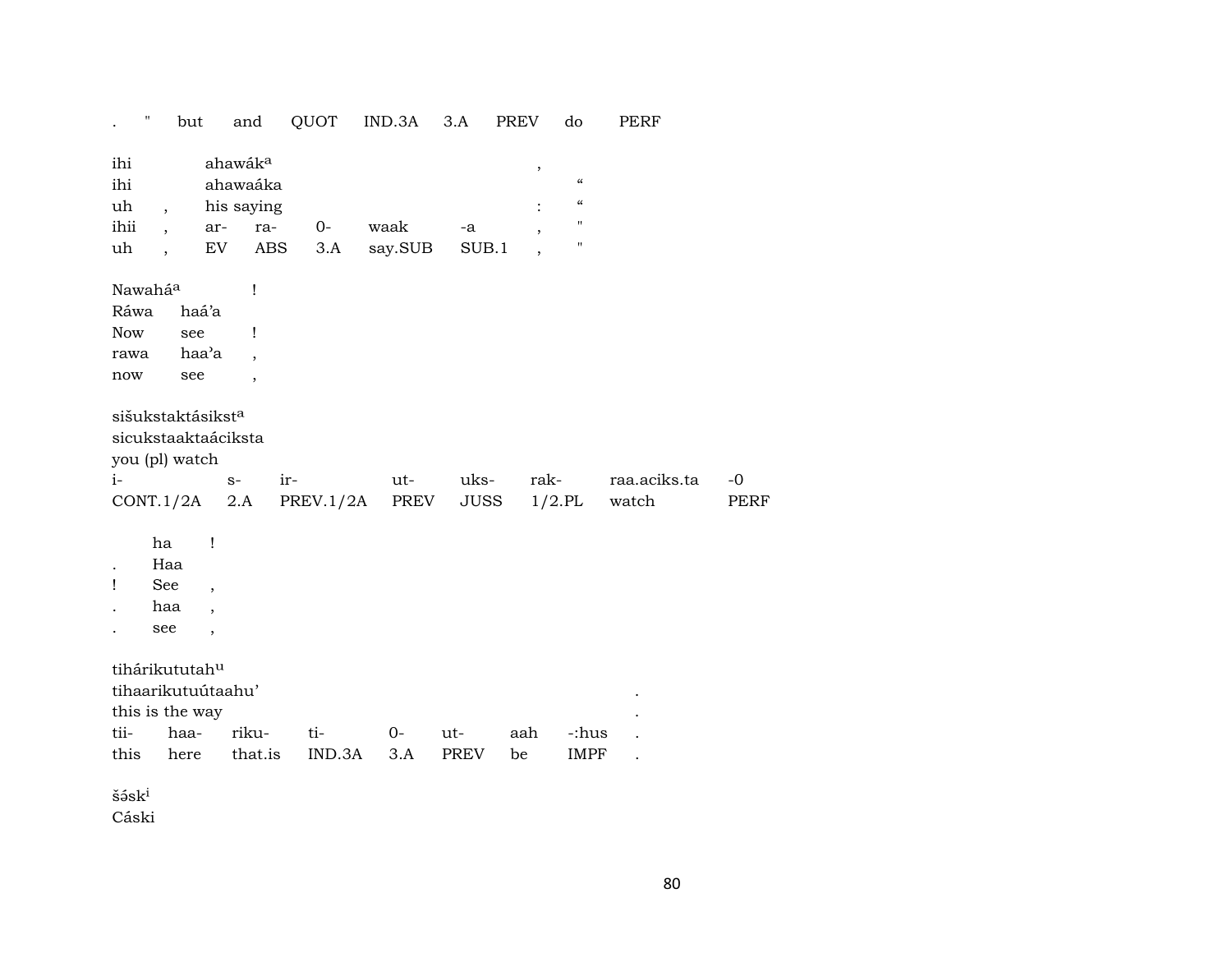| A little<br>caski<br>a.little |                                     |                   |                                     |             |         |               |          |                    |      |
|-------------------------------|-------------------------------------|-------------------|-------------------------------------|-------------|---------|---------------|----------|--------------------|------|
|                               | kúwitistaruhukítawat^t <sup>n</sup> |                   |                                     |             |         |               |          |                    |      |
|                               | kuwitistaaruhuhkitawaatat           |                   |                                     |             |         |               |          |                    |      |
|                               | he overstepped it<br>wi-            |                   |                                     |             |         |               |          |                    |      |
| ku-                           |                                     | ti-               |                                     | $0-$        | as-     | raar-         |          | uhuur.kita.waat.at | -0   |
| <b>INDF</b>                   | QUOT                                |                   | IND.3A                              | 3.A         | foot    | PL            | overstep |                    | PERF |
|                               | hiahašusúrawititn                   |                   |                                     |             |         |               |          |                    |      |
| hi                            |                                     | ahaacusúrahwiitit |                                     |             |         |               |          |                    |      |
| and                           |                                     |                   | he lowered his nose (to the ground) |             |         |               |          |                    |      |
| hi                            | ar-                                 | ra-               | $0-$                                | icus-       |         | huraar-       | wi.itik  | -0                 |      |
| and                           | EV.                                 | <b>ABS</b>        | 3.A                                 | nose        |         | earth         | set.down | <b>PERF</b>        |      |
|                               |                                     |                   |                                     |             |         |               |          |                    |      |
|                               | hírawitakaráhis <sup>u</sup>        |                   |                                     |             |         |               |          |                    |      |
| hi                            |                                     |                   | raawiitakaaraáhisu'                 |             |         |               |          |                    |      |
| and                           |                                     | all of a sudden   |                                     |             |         |               |          |                    |      |
| hi                            | raa-                                | wii-              |                                     | takaaraahis |         | $-u^{\prime}$ |          |                    |      |
| and                           | just                                | now               |                                     | all.at.once |         | <b>NOM</b>    |          |                    |      |
|                               |                                     |                   |                                     |             |         |               |          |                    |      |
|                               | aharikukstákət <sup>n</sup>         |                   |                                     |             |         |               |          |                    |      |
|                               | aharikukstákut                      |                   |                                     |             |         |               |          |                    |      |
|                               | he ran away with it                 |                   |                                     |             |         |               |          |                    |      |
| ar-                           | ra-                                 | 0-                | ri-                                 | kuks-       |         | takuk         | -0       |                    |      |
| EV.                           | ABS.                                | 3.A               | PORT                                |             | fleeing | run           | PERF     |                    |      |
|                               |                                     |                   |                                     |             |         |               |          |                    |      |
|                               | ahutahkahrawitit <sup>n</sup>       |                   |                                     |             |         |               |          |                    |      |
|                               | Ahuutaahkaraahwiítit                |                   |                                     |             |         |               |          |                    |      |
|                               |                                     |                   | He clenched it in his mouth         |             |         |               |          |                    |      |
| ar-                           | ra-                                 | 0-                | ut-                                 | aar-        |         | karaar-       | wi.itik  | -0                 |      |
| EV                            | ABS                                 | 3.A               | <b>PREV</b>                         | tooth       |         | stomach       | set.down | PERF               |      |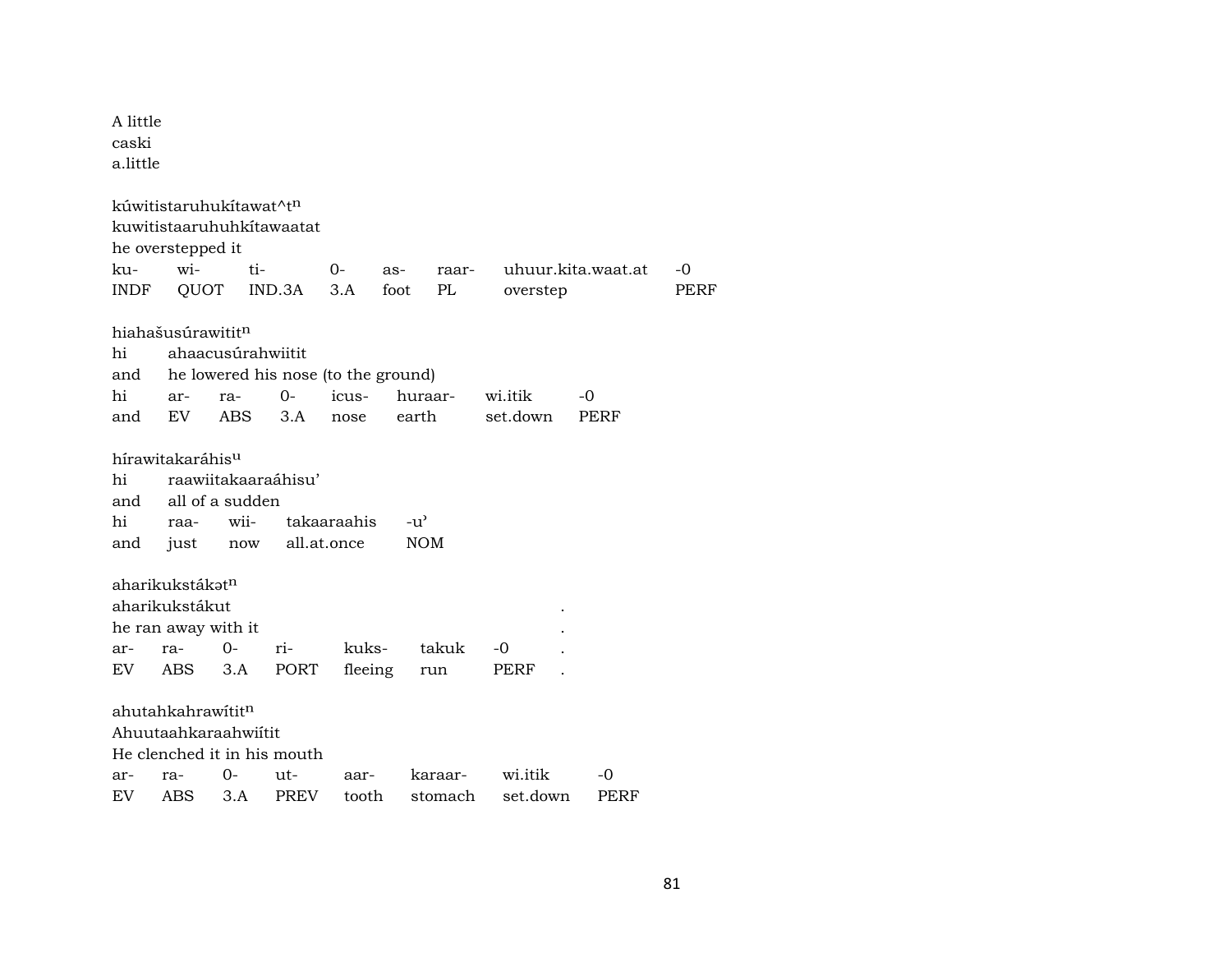| tíraku                   |                                     |                |                      |            |             |        | táwirus  |             | A                        |                  |             |
|--------------------------|-------------------------------------|----------------|----------------------|------------|-------------|--------|----------|-------------|--------------------------|------------------|-------------|
| tíraaku                  |                                     |                |                      |            |             |        | taáwirus |             | A                        |                  |             |
| this one                 |                                     |                |                      |            |             |        | hoop     |             | And                      |                  |             |
| tii-                     | ra-                                 | $0-$           | kus                  |            | $-0$        |        | taawirus |             | a                        |                  |             |
| this                     | ABS                                 | 3.A            | be.sitting           |            | SUB.4       |        | hoop     |             | and                      |                  |             |
|                          | aharikukstákat <sup>n</sup>         |                |                      |            |             |        |          |             |                          |                  |             |
|                          | aharikukstákut                      |                |                      |            |             |        |          |             |                          |                  |             |
|                          | he ran away with it                 |                |                      |            |             |        |          |             |                          |                  |             |
| ar-                      | ra-                                 | $0-$           | ri-                  | kuks-      |             | takuk  | $-0$     |             |                          |                  |             |
| EV                       | <b>ABS</b>                          | 3.A            | PORT                 |            | fleeing     | run    |          | PERF        |                          |                  |             |
|                          | Níhuksuwiwiturasa                   |                |                      |            |             |        |          |             |                          |                  |             |
| Ríhuksu'                 |                                     |                | wiwituúrusa          |            |             |        |          |             |                          |                  |             |
| Only                     |                                     |                | he shook himself     |            |             |        |          |             |                          |                  |             |
| rihuks                   | $-u$ <sup><math>\prime</math></sup> |                | wii-                 | wi-        | ti-         |        | $0-$     | uur-        | usar                     | -0               |             |
| alone                    | $\rm{NOM}$                          |                | $\operatorname{now}$ | QUOT       |             | IND.3A | 3.A      | PREV        | shake                    | PERF             |             |
|                          | naruwitarutaráruatn                 |                |                      |            |             |        |          |             |                          |                  |             |
|                          | raaruuwitaruutaaraáru'at            |                |                      |            |             |        |          |             |                          |                  |             |
|                          | then it (the mud) just flew around  |                |                      |            |             |        |          |             |                          |                  |             |
| raa-                     | ruu-                                | wi-            | ti-                  |            | $0-$        | ar-    |          | huutaa-     | raar-                    | u.at             | $-0$        |
| just                     | then                                | QUOT           |                      | IND.3A     | 3.A         | EV     |          | dirt.clod   | PL                       | extend.in.a.line | <b>PERF</b> |
| $\overline{\phantom{a}}$ | áhuksu                              |                |                      |            |             |        |          | kúrahus     |                          |                  |             |
|                          | Áhuksu                              |                |                      |            |             |        |          | kúrahus     |                          |                  |             |
| $\ddot{\phantom{0}}$     | As he was                           |                |                      |            |             |        |          | the old man | $\overline{\phantom{a}}$ |                  |             |
| ar-                      | ra-                                 | $0-$           |                      | uks-       | $\mathbf 0$ | -u     |          | kurahuus    | $\overline{\phantom{a}}$ |                  |             |
| EV                       | <b>ABS</b>                          |                | 3.A                  | <b>AOR</b> | be          | SUB.D  |          | old.man     | $\overline{\phantom{a}}$ |                  |             |
| ikawáwa                  |                                     | $\mathbf{I}$   |                      |            |             |        |          |             |                          |                  |             |
| iikawaáwaa'              |                                     |                |                      |            |             |        |          |             |                          |                  |             |
| oh my                    |                                     | $\overline{ }$ |                      |            |             |        |          |             |                          |                  |             |
| iikawaawaa               |                                     |                |                      |            |             |        |          |             |                          |                  |             |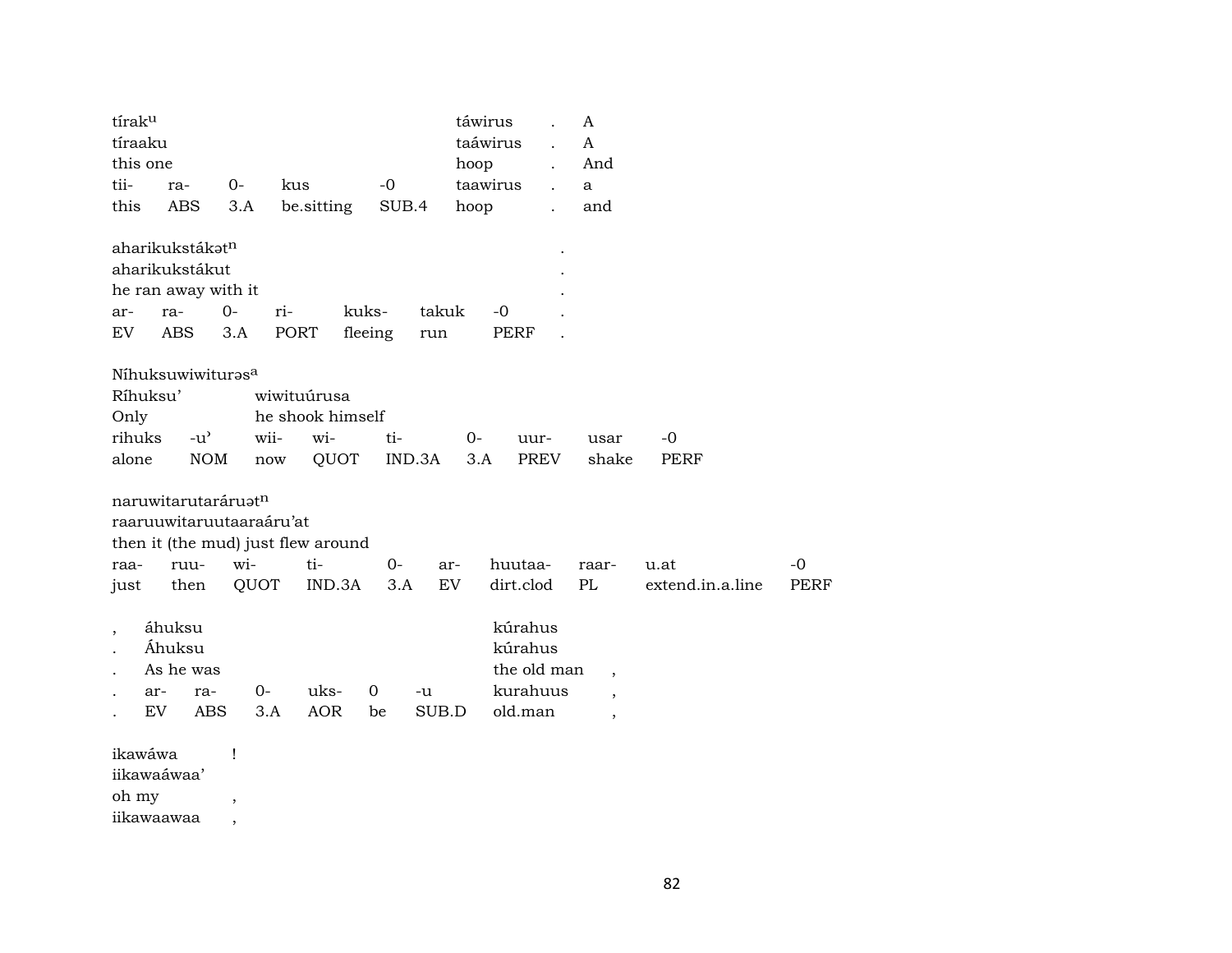oh.my

 $\overline{\phantom{a}}$ 

| nuwitiráriust <sup>i</sup> tn<br>ruuwitiraarii'ustit<br>then it was blue<br>ruu-<br>then | wi-<br>QUOT                                                                      | ti-                                                       | IND.3A                          | $0-$<br>3.A                                                                           | raa-<br>way      | rii'uus<br>be.blue |                    | -rik<br><b>DIST</b> |                     | $-0$<br><b>PERF</b> |                                                     |             |             |
|------------------------------------------------------------------------------------------|----------------------------------------------------------------------------------|-----------------------------------------------------------|---------------------------------|---------------------------------------------------------------------------------------|------------------|--------------------|--------------------|---------------------|---------------------|---------------------|-----------------------------------------------------|-------------|-------------|
| hiahárikukstákatn<br>hi<br>and<br>hi<br>and<br>$\cdot$                                   | ar-<br>EV                                                                        | aharikukstákut<br>he ran off with it<br>ra-<br><b>ABS</b> | $O -$<br>3.A                    | ri-<br><b>PORT</b>                                                                    | kuks-<br>fleeing |                    | takuk<br>run       |                     | $-0$<br><b>PERF</b> |                     | táwirus<br>taáwirus<br>the hoop<br>taawirus<br>hoop |             |             |
| Hiahatkahkáwa                                                                            |                                                                                  |                                                           |                                 |                                                                                       |                  |                    |                    |                     |                     |                     |                                                     |             |             |
| Hi                                                                                       |                                                                                  | ahaatkaahkaáwaa'                                          |                                 |                                                                                       |                  |                    |                    |                     |                     |                     |                                                     |             |             |
| And                                                                                      |                                                                                  | the dust arose                                            |                                 |                                                                                       |                  |                    |                    |                     |                     |                     |                                                     |             |             |
| hi                                                                                       | ar-                                                                              | ra-                                                       | $0-$                            | a-                                                                                    |                  | itkaar-            |                    |                     |                     |                     | kaa.a                                               | -wa         | $-0$        |
| and                                                                                      | <b>EV</b>                                                                        | <b>ABS</b>                                                | 3.A                             | PREV.3A                                                                               |                  |                    | particulate.matter |                     |                     |                     | come.out                                            | <b>DIST</b> | <b>PERF</b> |
| táraha<br>táraha'<br>buffalos<br>tarahaa<br>buffalo                                      | $\overline{\phantom{a}}$<br>$\overline{\phantom{a}}$<br>$\overline{\phantom{a}}$ | $\pmb{\mathsf{H}}$                                        | Ári<br>ári'<br>oh<br>arii<br>oh | 1<br>$\overline{\phantom{a}}$<br>$\overline{\phantom{a}}$<br>$\overline{\phantom{a}}$ |                  |                    |                    |                     |                     |                     |                                                     |             |             |
| iririhwakihu<br>iririhwakíhu                                                             |                                                                                  |                                                           |                                 |                                                                                       |                  |                    |                    |                     |                     |                     | $\boldsymbol{\mathcal{C}}$                          |             |             |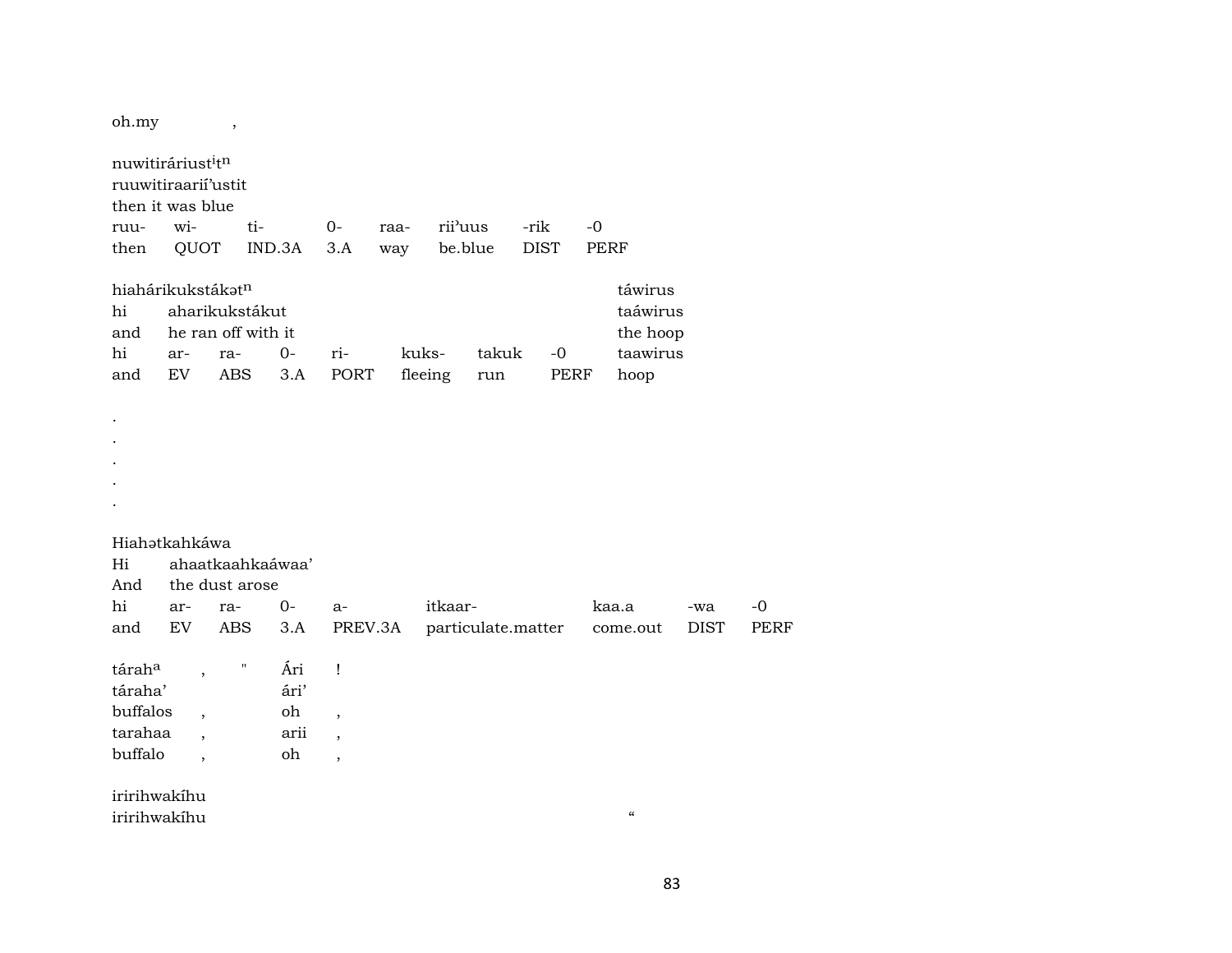|                         | as they were saying                 |         |                                     |             |             |                 |      |           | $\boldsymbol{\zeta}\boldsymbol{\zeta}$ |             |      |             |
|-------------------------|-------------------------------------|---------|-------------------------------------|-------------|-------------|-----------------|------|-----------|----------------------------------------|-------------|------|-------------|
| irii-                   | ra-                                 | $0-$    | ir-                                 | waki.a      |             | -hus            |      |           | "                                      |             |      |             |
| when                    | <b>ABS</b>                          | 3.A     | PL.3A                               | say.PL.IMPF |             | <b>IMPF.SUB</b> |      |           | 11                                     |             |      |             |
| kututárist <sup>a</sup> |                                     |         |                                     |             |             |                 |      | н         | Hi                                     |             |      |             |
| Kutuutárista            |                                     |         |                                     |             |             |                 |      | 11        | Hi                                     |             |      |             |
|                         | He is going to do something         |         |                                     |             |             |                 |      | "         | And                                    |             |      |             |
| ku-                     | ti-                                 | $0-$    | ut-                                 | aar         | -his        | -ta             |      |           | hi                                     |             |      |             |
| <b>INDF</b>             | IND.3A                              | 3.A     | <b>PREV</b>                         | do          | <b>PERF</b> | <b>INT</b>      |      | 11        | and                                    |             |      |             |
| siahíraəs               |                                     |         |                                     |             |             |                 |      |           |                                        |             |      |             |
| si'ahiira'as            |                                     |         |                                     |             |             |                 |      |           |                                        |             |      |             |
| they ran                |                                     |         |                                     |             |             |                 |      |           |                                        |             |      |             |
| si-                     | ar-<br>ra-                          | 0-      | ir-                                 | uur-        |             | ra.as-i         | $-0$ |           |                                        |             |      |             |
| DU                      | EV<br>ABS                           | 3.A     | PL.3A                               |             | PREV        | chase           | PERF |           |                                        |             |      |             |
| Kahurahkitu             |                                     |         |                                     |             |             |                 |      |           |                                        |             |      |             |
|                         | Kaahuraahkituu'u'                   |         |                                     |             |             |                 |      |           |                                        |             |      |             |
|                         | The entire earth                    |         |                                     |             |             |                 |      |           |                                        |             |      |             |
| kaa.huraar-             |                                     | kituu   | $-u$ <sup><math>\prime</math></sup> |             |             |                 |      |           |                                        |             |      |             |
| earth                   |                                     | all     | <b>NOM</b>                          |             |             |                 |      |           |                                        |             |      |             |
| narúkuruhi              |                                     |         |                                     |             |             |                 |      |           |                                        |             |      |             |
|                         | raaruukuruuhaaraáhwaa'              |         |                                     |             |             |                 |      |           |                                        |             |      |             |
|                         | then they just came from everywhere |         |                                     |             |             |                 |      |           |                                        |             |      |             |
| raa-                    | ruu-                                | kuruur- | ri-                                 |             | $0 -$       | $a-$            |      | raar-     |                                        | wa-         | a    | $-0$        |
| just                    | then                                | DUB     |                                     | CONT.3A     | 3.A         | PREV.3A         |      | PL.INDV.A |                                        | <b>DIST</b> | come | <b>PERF</b> |
| táraha                  | $\overline{\phantom{a}}$            |         |                                     |             |             |                 |      |           |                                        |             |      |             |
| táraha'                 |                                     |         |                                     |             |             |                 |      |           |                                        |             |      |             |
| buffalos                |                                     |         |                                     |             |             |                 |      |           |                                        |             |      |             |
| tarahaa                 |                                     |         |                                     |             |             |                 |      |           |                                        |             |      |             |
| buffalo                 |                                     |         |                                     |             |             |                 |      |           |                                        |             |      |             |

84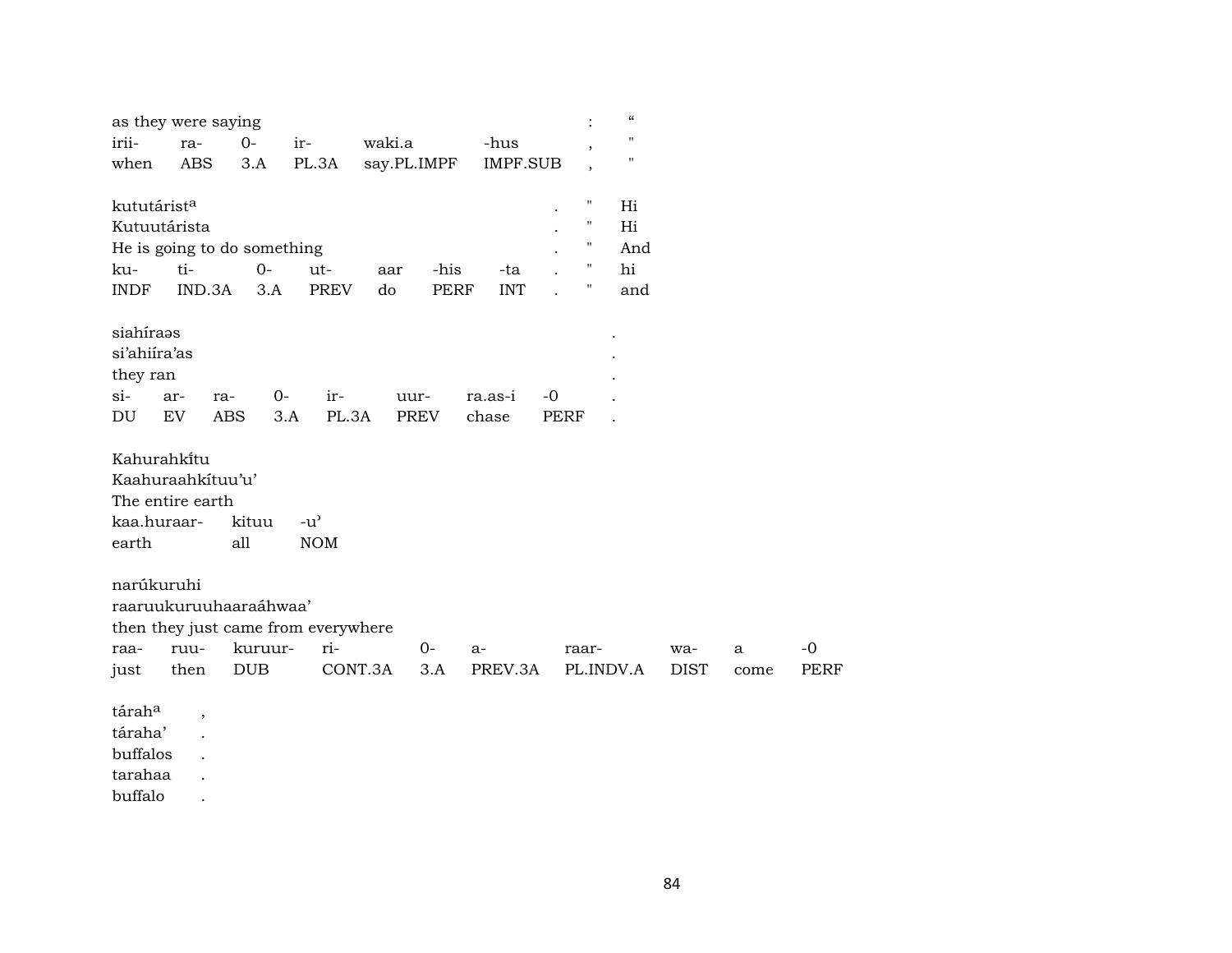|                         | ahátkakawa<br>Ahaátkaahkaawaa'<br>The dust arose everywhere |                                              |                    |      |         |       |                    |      |            |      |      |
|-------------------------|-------------------------------------------------------------|----------------------------------------------|--------------------|------|---------|-------|--------------------|------|------------|------|------|
| ar-                     | ra-                                                         | $O-$                                         | $a-$               |      | itkaar- |       |                    |      | kaa.a      | -wa  | $-0$ |
| EV                      | ABS                                                         | 3.A                                          | PREV.3A            |      |         |       | particulate.matter |      | come.out   | DIST | PERF |
|                         | Ásiahihiráratn                                              |                                              |                    |      |         |       |                    |      |            |      |      |
| A                       |                                                             | si'ahiihiraarat                              |                    |      |         |       |                    |      |            |      |      |
|                         | And                                                         |                                              | they ran after him |      |         |       |                    |      |            |      |      |
| a                       |                                                             | si-<br>ar-                                   | ra-                |      | $0-$    | ir-   | ut-                |      | ri.raar.at | $-0$ |      |
|                         | and                                                         | DU                                           | EV                 | ABS  | 3.A     | PL.3A |                    | PREV | go.after   | PERF |      |
| ,<br>,<br>a<br>and<br>a | ásiahihirár^tn<br>si-                                       | si'ahiihiraarat<br>they ran after him<br>ar- | ra-                | $0-$ | ir-     |       | $ut-$              |      | ri.raar.at | $-0$ |      |
| and<br>,<br>,           | DU                                                          | EV                                           | ABS                | 3.A  |         | PL.3A | PREV               |      | go.after   | PERF |      |
|                         | ásiahihirar^tn                                              |                                              |                    |      |         |       |                    |      |            |      |      |
| a                       |                                                             | si'ahiihiraarat                              |                    |      |         |       |                    |      |            |      |      |
| and                     |                                                             | they ran after him                           |                    |      |         |       |                    |      |            |      |      |

 $si$ - $0-$  ir-  $ut$ ri.raar.at -0  $\mathbb{R}^2$ arra- $\mathbf{a}$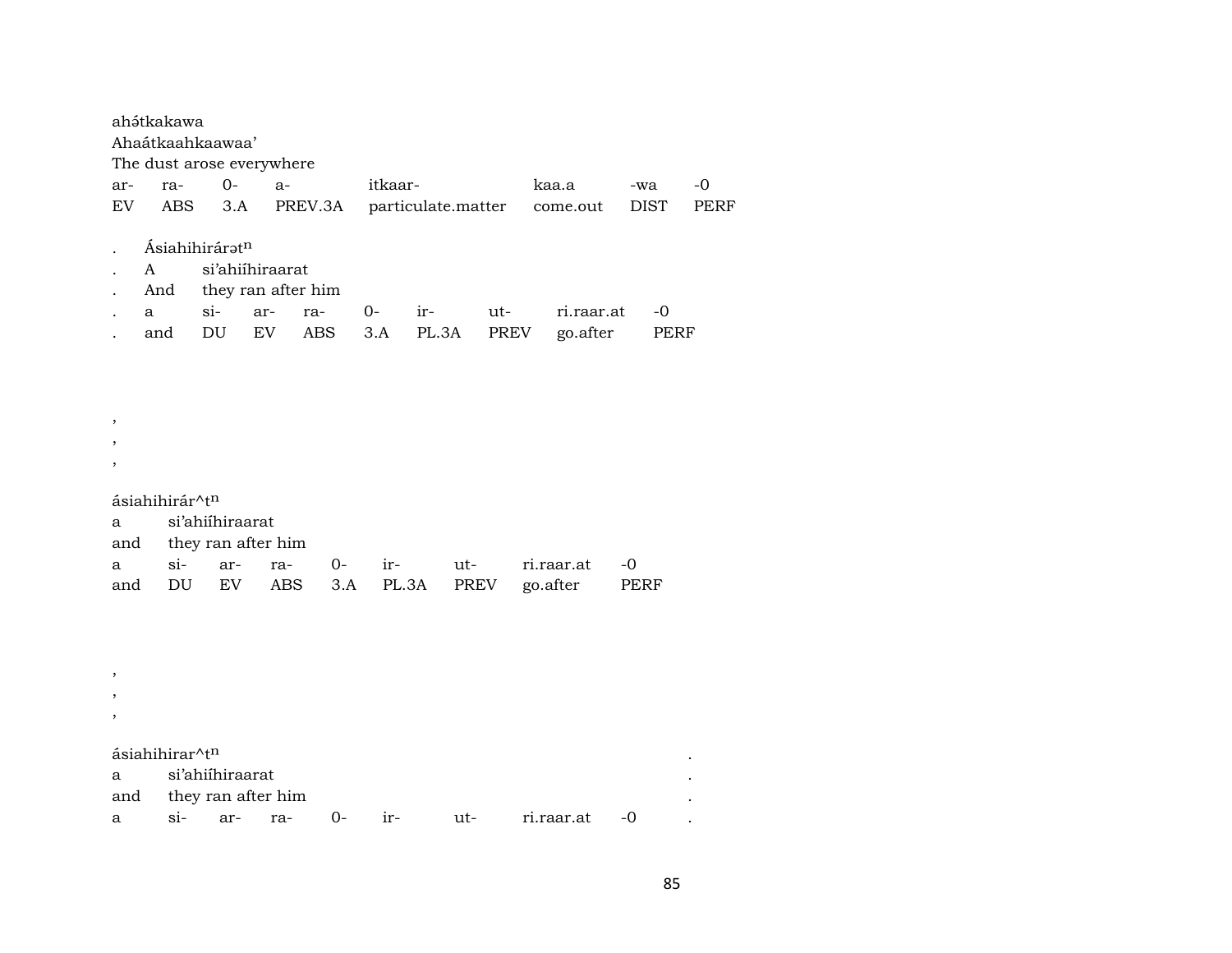| DU      | EV                                                  | ABS                                                                                  | 3.A                                                                                                                                                                    |                                                                                                                  |                                                  | PREV                                     |                                                                        |        |                                           |                                     |                              |
|---------|-----------------------------------------------------|--------------------------------------------------------------------------------------|------------------------------------------------------------------------------------------------------------------------------------------------------------------------|------------------------------------------------------------------------------------------------------------------|--------------------------------------------------|------------------------------------------|------------------------------------------------------------------------|--------|-------------------------------------------|-------------------------------------|------------------------------|
|         |                                                     |                                                                                      |                                                                                                                                                                        |                                                                                                                  |                                                  |                                          |                                                                        |        |                                           |                                     |                              |
|         |                                                     |                                                                                      |                                                                                                                                                                        |                                                                                                                  |                                                  |                                          |                                                                        |        |                                           |                                     |                              |
| wii-    |                                                     | ra-                                                                                  |                                                                                                                                                                        |                                                                                                                  |                                                  |                                          |                                                                        |        | $-0$                                      |                                     |                              |
| now     |                                                     |                                                                                      |                                                                                                                                                                        |                                                                                                                  |                                                  |                                          |                                                                        |        | PERF                                      |                                     |                              |
|         |                                                     |                                                                                      |                                                                                                                                                                        |                                                                                                                  |                                                  |                                          |                                                                        |        |                                           |                                     |                              |
|         |                                                     |                                                                                      |                                                                                                                                                                        |                                                                                                                  |                                                  |                                          |                                                                        |        |                                           |                                     |                              |
|         |                                                     |                                                                                      |                                                                                                                                                                        |                                                                                                                  |                                                  |                                          |                                                                        |        |                                           |                                     |                              |
| wii-    |                                                     | ra-                                                                                  |                                                                                                                                                                        |                                                                                                                  |                                                  |                                          |                                                                        |        |                                           |                                     | -:hus                        |
| now     | <b>DUB</b>                                          |                                                                                      |                                                                                                                                                                        |                                                                                                                  |                                                  | sun                                      |                                                                        |        |                                           |                                     | <b>IMPF</b>                  |
|         |                                                     |                                                                                      |                                                                                                                                                                        |                                                                                                                  |                                                  |                                          |                                                                        |        |                                           |                                     |                              |
|         |                                                     |                                                                                      |                                                                                                                                                                        |                                                                                                                  |                                                  |                                          |                                                                        |        |                                           |                                     |                              |
| At noon |                                                     |                                                                                      |                                                                                                                                                                        |                                                                                                                  |                                                  |                                          |                                                                        |        |                                           |                                     |                              |
| sakur-  |                                                     |                                                                                      |                                                                                                                                                                        |                                                                                                                  |                                                  |                                          |                                                                        |        |                                           |                                     |                              |
|         |                                                     |                                                                                      |                                                                                                                                                                        |                                                                                                                  |                                                  |                                          |                                                                        |        |                                           |                                     |                              |
|         |                                                     |                                                                                      |                                                                                                                                                                        |                                                                                                                  |                                                  |                                          |                                                                        |        |                                           |                                     |                              |
|         |                                                     |                                                                                      |                                                                                                                                                                        |                                                                                                                  |                                                  |                                          |                                                                        |        |                                           |                                     |                              |
|         |                                                     |                                                                                      |                                                                                                                                                                        |                                                                                                                  |                                                  |                                          |                                                                        |        |                                           |                                     |                              |
| $\sin$  | ar-                                                 | ra-                                                                                  | 0-                                                                                                                                                                     | ir-                                                                                                              |                                                  | ut-                                      |                                                                        |        |                                           | $-0$                                |                              |
| DU      | EV.                                                 | <b>ABS</b>                                                                           | 3.A                                                                                                                                                                    |                                                                                                                  |                                                  | <b>PREV</b>                              |                                                                        |        |                                           | PERF                                |                              |
|         | and<br>And<br>and<br>and<br>hi<br>and<br>and<br>and | Sakurikárikat <sup>n</sup><br>Sakuurikárikat<br>day<br>hisiahituráwišat <sup>n</sup> | Iwikuhatarahkisišisat <sup>n</sup><br>now he was tiring<br>kuur-<br>DUB<br>hiwikuhahšakúrispu<br>wikuhaahcakúrispu'<br>kuur-<br>iika.ri<br>center<br>si'ahiituraáwicat | wikuuhatarahkisíciisat<br>ABS<br>now the sun was setting<br>ABS<br>-kat<br><b>LOC</b><br>they caught up with him | 0-<br>3.A<br>0-<br>3.A<br>hi<br>and<br>hi<br>and | PL.3A<br>hírahirit <sup>n</sup><br>PL.3A | tarahkis-<br>ar-<br>EV<br>raáhiirit<br>finally<br>raahiirit<br>finally | sakur- | go.after<br>iciisat<br>be.strong be.tired | iis.wuu<br>huraa.wic.at<br>overtake | PERF<br>go.out.of.sight.IMPF |

wisiwitiritákusatn Wisiwitiiritákusat

. . . .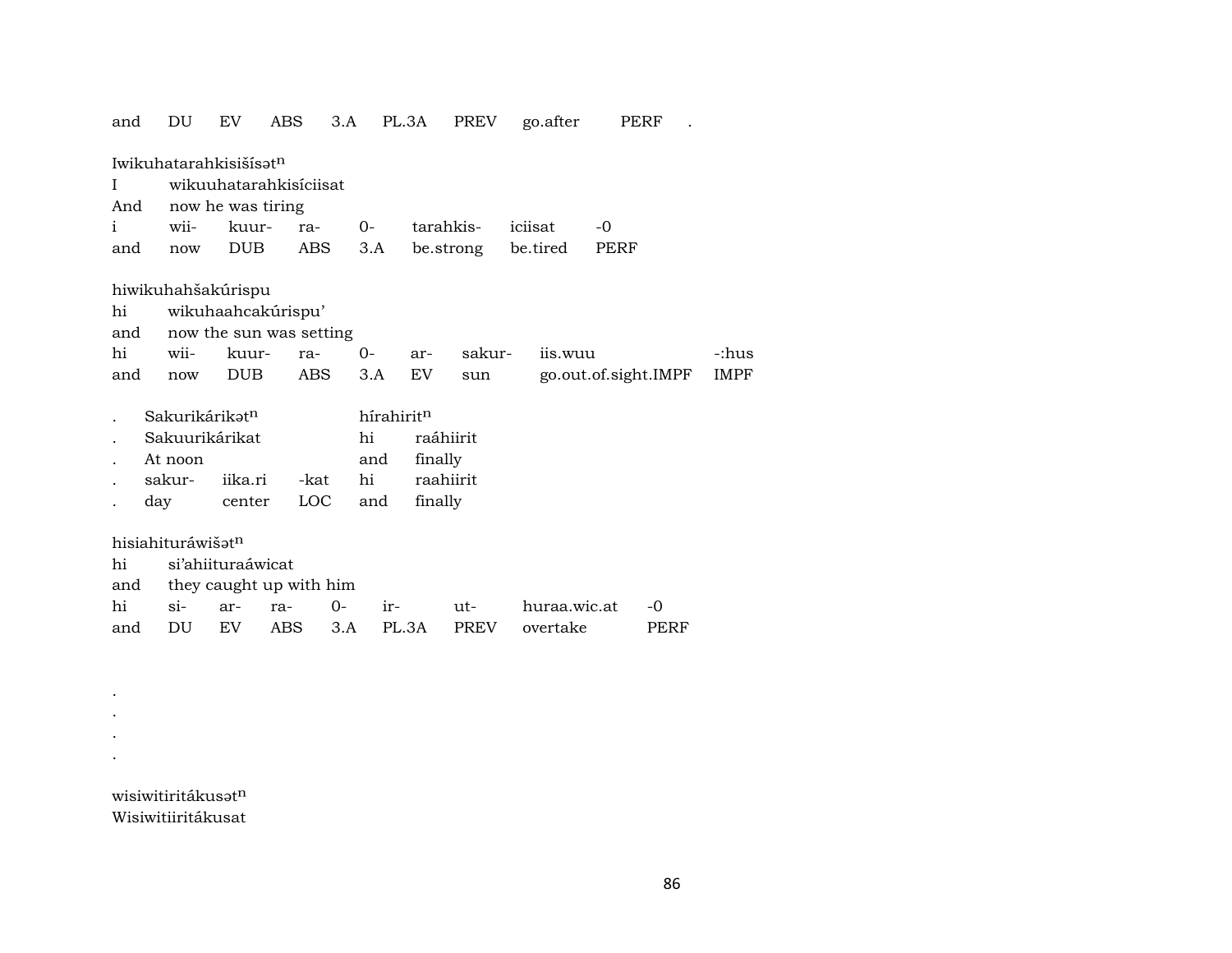|                 |                            | They were drawing close to him |             |                    |             |       |              |                |             |              |             |
|-----------------|----------------------------|--------------------------------|-------------|--------------------|-------------|-------|--------------|----------------|-------------|--------------|-------------|
| wii-            | $si-$                      | wi-                            | ti-         |                    | $0-$        | ir-   | ri.takus.at  |                | $-0$        |              |             |
| now             | DU                         | QUOT                           | IND.3A      |                    | 3.A         | PL.3A |              | draw.close.to  | <b>PERF</b> |              |             |
|                 |                            |                                |             |                    |             |       |              |                |             |              |             |
| hiahiruhírah^tn |                            |                                |             |                    |             |       |              |                |             |              |             |
| hi              |                            | ahiruúhirahat                  |             |                    |             |       |              |                |             |              |             |
| and             |                            | they were (still) chasing him  |             |                    |             |       |              |                |             |              |             |
| hi              | ar-                        | ra-                            | $0-$        | ir-                | ut-         |       | riraar.hak   | $-0$           |             |              |             |
| and             | EV                         | <b>ABS</b>                     | 3.A         | PL.3A              | <b>PREV</b> |       | chase        | <b>PERF</b>    |             |              |             |
|                 |                            |                                |             |                    |             |       |              |                |             |              |             |
| Kišihi<br>Kici  | hi                         |                                |             |                    |             |       |              |                |             |              |             |
| But             | and                        |                                |             |                    |             |       |              |                |             |              |             |
| kici            | hi                         |                                |             |                    |             |       |              |                |             |              |             |
| but             | and                        |                                |             |                    |             |       |              |                |             |              |             |
|                 |                            |                                |             |                    |             |       |              |                |             |              |             |
|                 |                            | wirusiwitišihuráwišatn         |             |                    |             |       |              |                |             |              |             |
|                 |                            | wiruusiwitiicihuraáwicat       |             |                    |             |       |              |                |             |              |             |
|                 |                            | now they overtook him          |             |                    |             |       |              |                |             |              |             |
| wii-            | ruu-                       | $si-$                          | wi-         | ti-                |             | $O -$ | ir-          | ut-            | $i-$        | huraa.wic.at | $-0$        |
| now             | then                       | DU                             | QUOT        |                    | IND.3A      | 3.A   | PL.3A        | PREV           | <b>SEQ</b>  | overtake     | <b>PERF</b> |
|                 |                            |                                |             |                    |             |       |              |                |             |              |             |
| híahau          |                            |                                |             |                    |             |       | kíwaku       |                |             |              |             |
| hi              | ahá'u                      |                                |             |                    |             |       | kíwaku'      |                |             |              |             |
| and             |                            | he gave it to him              |             |                    |             |       | the fox      |                |             |              |             |
| hi              | ar-                        | ra-                            | $0-$        | uh                 | $-0$        |       | kiwakuu      |                |             |              |             |
| and             | $\mathop{\rm EV}\nolimits$ | <b>ABS</b>                     | 3.A         | give               | PERF        | fox   |              |                |             |              |             |
|                 |                            |                                |             |                    |             |       |              |                |             |              |             |
| hiaharitákatn   |                            |                                |             |                    |             |       |              | kíwaku         |             |              |             |
| Hi              | aharitákut                 |                                |             |                    |             |       |              | kíwaku'        |             |              |             |
| And             |                            | he ran with it                 |             |                    |             |       |              | fox            |             |              |             |
| hi              |                            |                                |             |                    |             |       |              |                |             |              |             |
| and             | ar-<br>EV                  | ra-<br><b>ABS</b>              | $0-$<br>3.A | ri-<br><b>PORT</b> | takuk       |       | $-0$<br>PERF | kiwakuu<br>fox |             |              |             |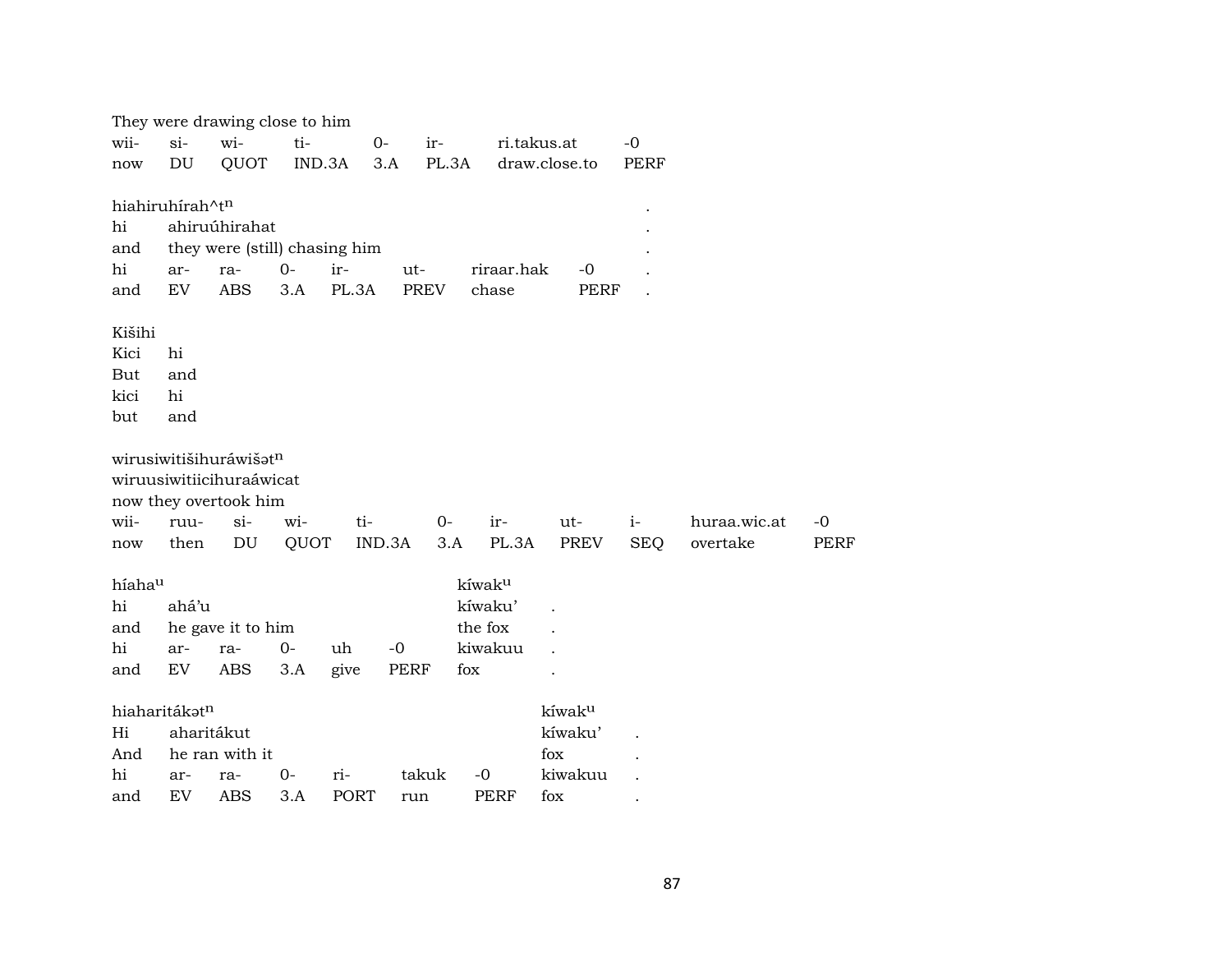hišikuharuhurúk $\mathfrak{t}^{\mathfrak{n}}$ Hici kuhaaruhuruúkat And he ran into it hi.ci kuur- ra- 0- ar- uhur- huuk- at -0 and DUB ABS 3.A EV now into go PERF škírihk Ckírihki Coyote ickirir- -kis wolf tirahurahátawaw<sup>i</sup> tirahuraahátawaawi . (one of) these holes tii- ra- 0- huraar- hata -waa -wi . this ABS 3.A earth be.a.hole DIST SUB.L . Hirúsiahihirar^t<sup>n</sup> Hiru si'ahiíhiraarat Then they chased him hiruu si- ar- ra- 0- ir- ut- ri.raar.at -0 then DU EV ABS 3.A PL.3A PREV go.after PERF , ,

,

ásiahihirár $\mathfrak{a}^{\mathrm{n}}$ 

a si'ahiíhiraarat

and they chased him

a si- ar- ra- 0- ir- ut- ri.raar.at -0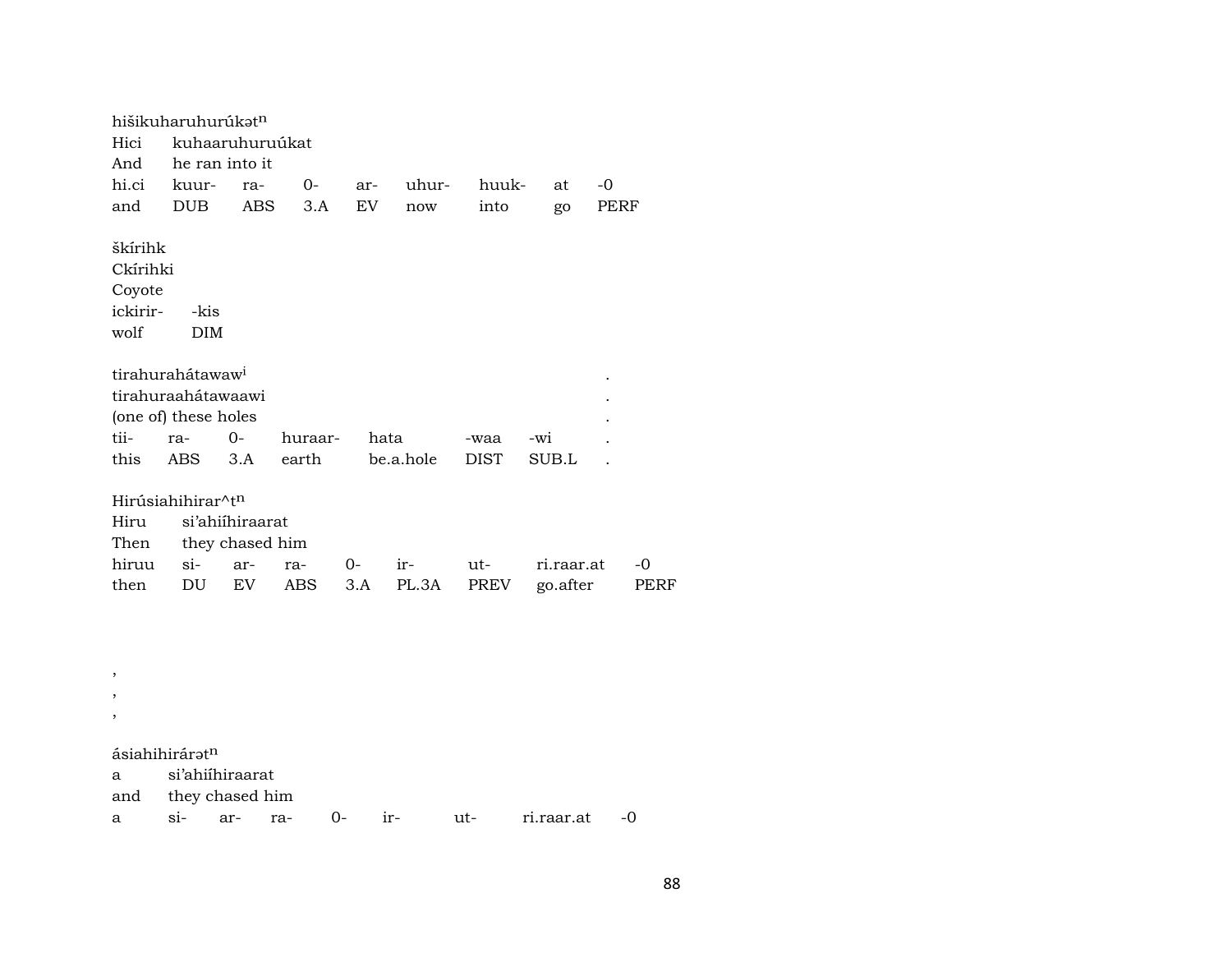$\cdot$  $\overline{\phantom{a}}$ 

 $^\mathrm{,}$ 

ási'ahihirárat<sup>n</sup> si'ahiihiraarat  $\mathbf{a}$ they chased him and  $si$ - $O$ ir- $-0$  $\mathbf{a}$ arrautri.raar.at DU  $3.A$ PL.3A PREV go.after PERF EV ABS and kíwak<sup>u</sup>  $\ddot{\phantom{a}}$ kíwaku'  $\ddot{\phantom{a}}$ the fox  $\ddot{\phantom{a}}$ kiwakuu  $\ddot{\phantom{a}}$  $f_{OX}$  $\ddot{\phantom{a}}$ Kišihiwiruwitirátkia Kici hi wiruuwitirátkii'a But now then it became night and kici witi- $0$ ratkii  $-0$ hi wiiruu--aar QUOT IND.3A  $3.A$ be.night **PERF** but and then **INCH** now ahatarakisišisat<sup>n</sup> hihawa hi ahatarahkisiciísat hawá and also he tired  $0 -0$ hi haawa ratarahkisiciisat ar-

be.strong

be.tired

PERF

kíwak<sup>u</sup>

and

also

 $\overline{\phantom{a}}$ 

 $\ddot{\phantom{a}}$ 

EV

ABS

 $3.A$ 

kíwaku'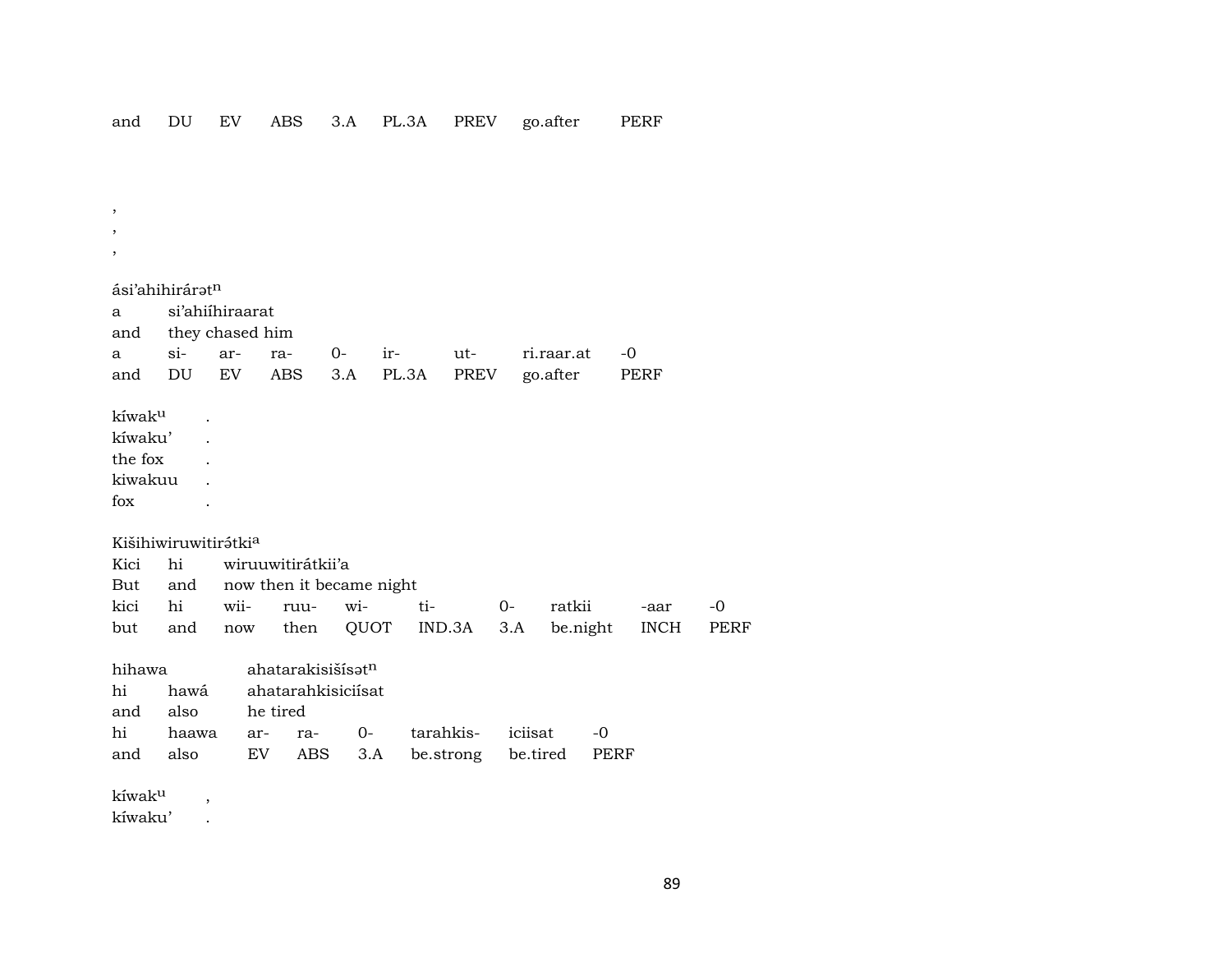| the fox<br>kiwakuu<br>fox<br>hawahiwisiahiritákus^tn<br>Hawá<br>Also | hi<br>and             |                                     |                                         | wisi'ahiiritákusat |                    | now they were drawing close to him |              |               |                          |             |                              |                     |                 |
|----------------------------------------------------------------------|-----------------------|-------------------------------------|-----------------------------------------|--------------------|--------------------|------------------------------------|--------------|---------------|--------------------------|-------------|------------------------------|---------------------|-----------------|
| haawa<br>also                                                        | hi<br>and             |                                     | wii-<br>now                             | $si-$<br>DU        | ar-<br>EV          | ra-<br><b>ABS</b>                  | $0 -$<br>3.A | ir-<br>PL.3A  |                          | ri.takus.at | draw.close.to                | $-0$<br><b>PERF</b> |                 |
|                                                                      |                       |                                     |                                         |                    |                    |                                    |              |               |                          |             |                              |                     |                 |
| Hi<br>hi                                                             | hiahúta<br>And<br>and | ahuúta<br>he did it<br>ar-<br>EV    | ra-<br><b>ABS</b>                       | 0-<br>3.A          | ut-<br><b>PREV</b> | do                                 | -0<br>aar    | <b>PERF</b>   | $\overline{\phantom{a}}$ |             |                              |                     |                 |
| hiahírurihwakíhu                                                     |                       |                                     |                                         |                    |                    |                                    |              |               |                          |             |                              |                     |                 |
| hi                                                                   | ahiíru                |                                     |                                         |                    |                    |                                    |              |               | rihwakíhu                |             |                              |                     |                 |
| and<br>hi                                                            | ar-                   | ra-                                 | it was given to him<br>$0-$             | ir-                |                    | uh                                 | $-0$         | ra-           |                          | $0-$        | what we say (ie call)<br>ir- | waki.a              | -hus            |
| and                                                                  | EV                    | <b>ABS</b>                          | 3.A                                     |                    | 3.INDF             | give                               | <b>PERF</b>  |               | <b>ABS</b>               | 3.A         | PL.3A                        | say.PL.IMPF         | <b>IMPF.SUB</b> |
| kásitn<br>kaásit<br>a blackbird<br>kaasit<br>blackbird               |                       | $\overline{\phantom{a}}$<br>$\cdot$ | kásitn<br>Kaásit<br>kaasit<br>blackbird | The blackbird      |                    |                                    |              |               |                          |             |                              |                     |                 |
| hiirirúahikíškaatn                                                   |                       |                                     |                                         |                    |                    |                                    |              |               |                          |             |                              |                     |                 |
| hi                                                                   |                       |                                     | iriruu'ahikiícka'at                     |                    |                    |                                    |              |               |                          |             |                              |                     |                 |
| and                                                                  |                       |                                     | thereupon he put it around his neck     |                    |                    |                                    |              |               |                          |             |                              |                     |                 |
| hi<br>and                                                            | irii-<br>there        |                                     | ruu-<br>then                            | ar-<br>EV          | ri-<br>CONT.3A     | $0-$                               | 3.A          | kiic-<br>neck | ka-<br>in                | at          | -0<br>PERF                   |                     |                 |
|                                                                      |                       |                                     |                                         |                    |                    |                                    |              |               |                          | go          |                              |                     |                 |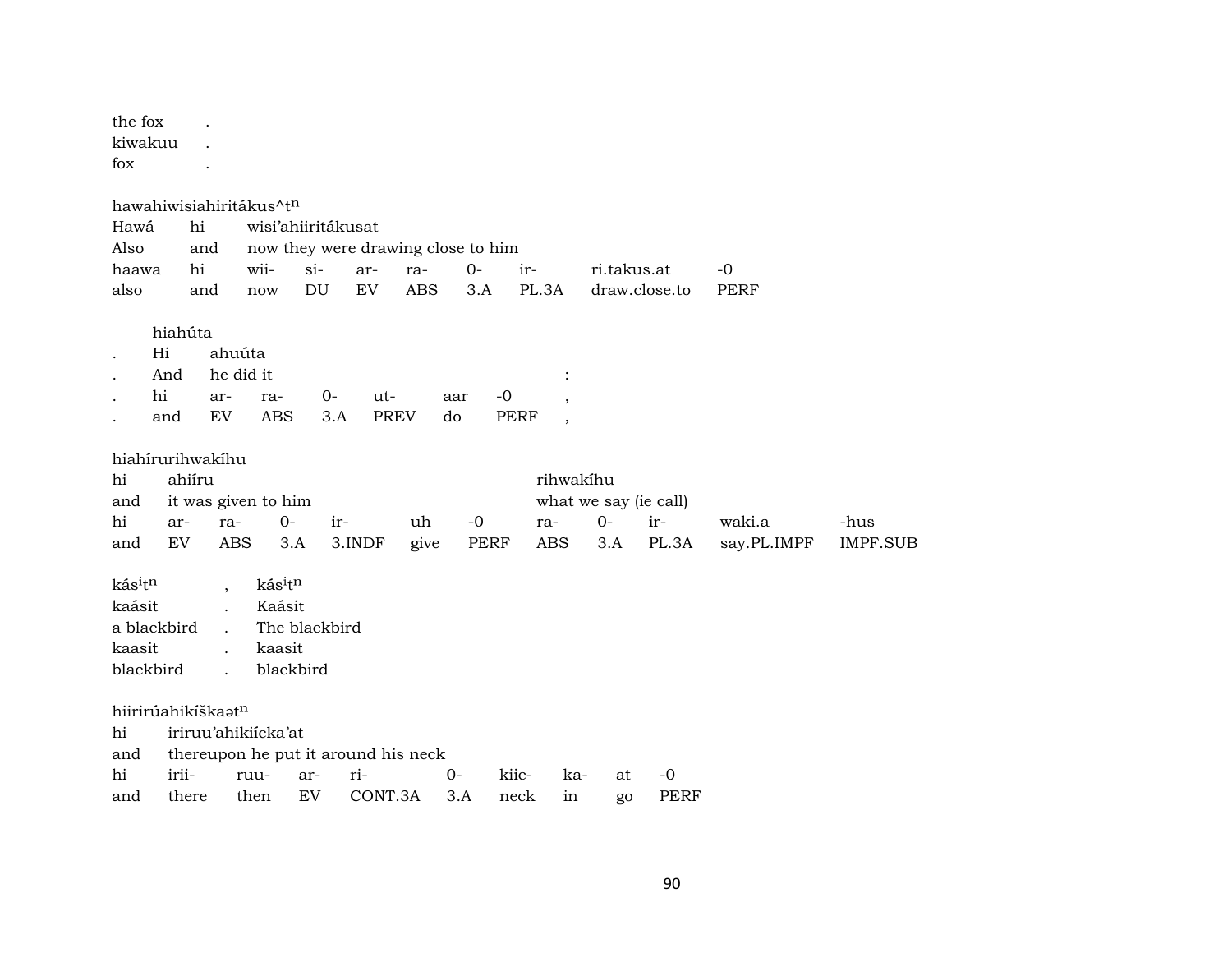. kišihiwitirətárahkis Kici hi witiraatárahkiis But and they were strong kici hi wi- ti- 0- ir- raa- tarahkis -0 but and QUOT IND.3A 3.A PL.3A way be.strong PERF tárah° táraha' . the buffalos . tarahaa . buffalo . ahurarawíhuku, Ahuraarawíhuuku' They were galloping ar- ra- 0- uur- raar- awi.huk -:hus EV ABS 3.A PREV PL.INDV.A gallop IMPF hikišiwitarahukítawitit<sup>n</sup> hi kici witaarahuukítawiitit and but it sat down on top of it with it hi kici wi- ti- 0- ar- ra- huukita- wi.itik -0 and but QUOT IND.3A 3.A EV PORT on.top sit.down PERF tátkət<sup>n</sup> taátkat on its back taat- -kat

. . .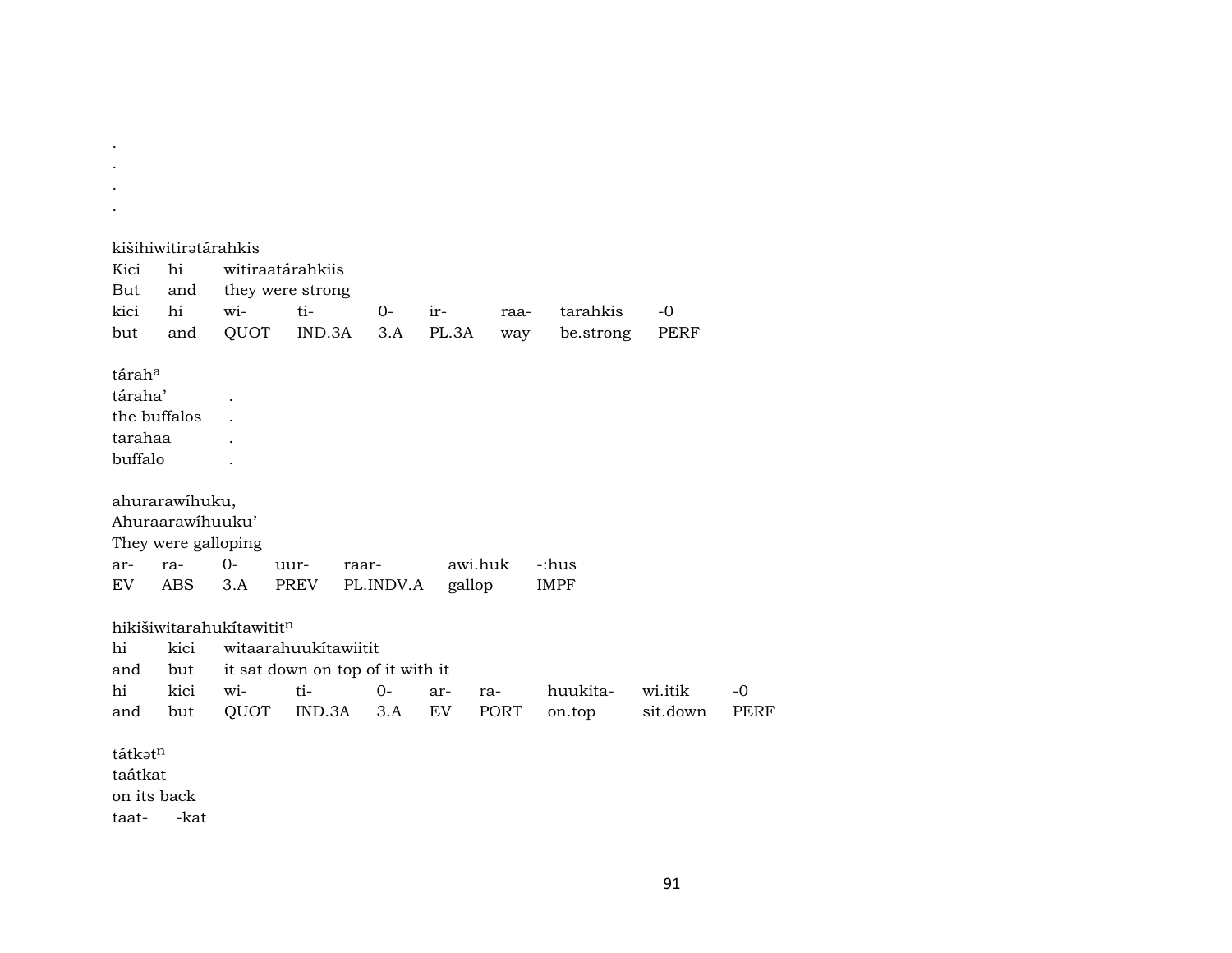back LOC arawitarahúkitak<sup>u</sup> a raawitaarahuúkitaku and it just sat on top with it a raa- wi- ti- 0- ar- ra- huukita- kus -0 and just QUOT IND.3A 3.A EV PORT on.top be.sitting PERF  $k$ íraruškat $n$  táwirus . kíraruckat taáwirus . on its neck hump the hoop. kiraruuc -kat taawirus . buffalo.hump LOC hoop . Aharataráhkis Aharaataráhkis They were strong ar- ra- 0- raa- tarahkis -0 EV ABS 3.A way be.strong PERF hiaháhis° hi aháhiisa' and daylight came hi ar- ra- 0- a- hiis- a -0 and EV ABS 3.A PREV.3A morning come PERF hiaharataráhkis . hi aharaataráhkis . and they were strong hi ar- ra- 0- raa- tarahkis -0 . and EV ABS 3.A way be.strong PERF .

Kišihiwiruwitirątkia

Kici hi wiruuwitirátkii'a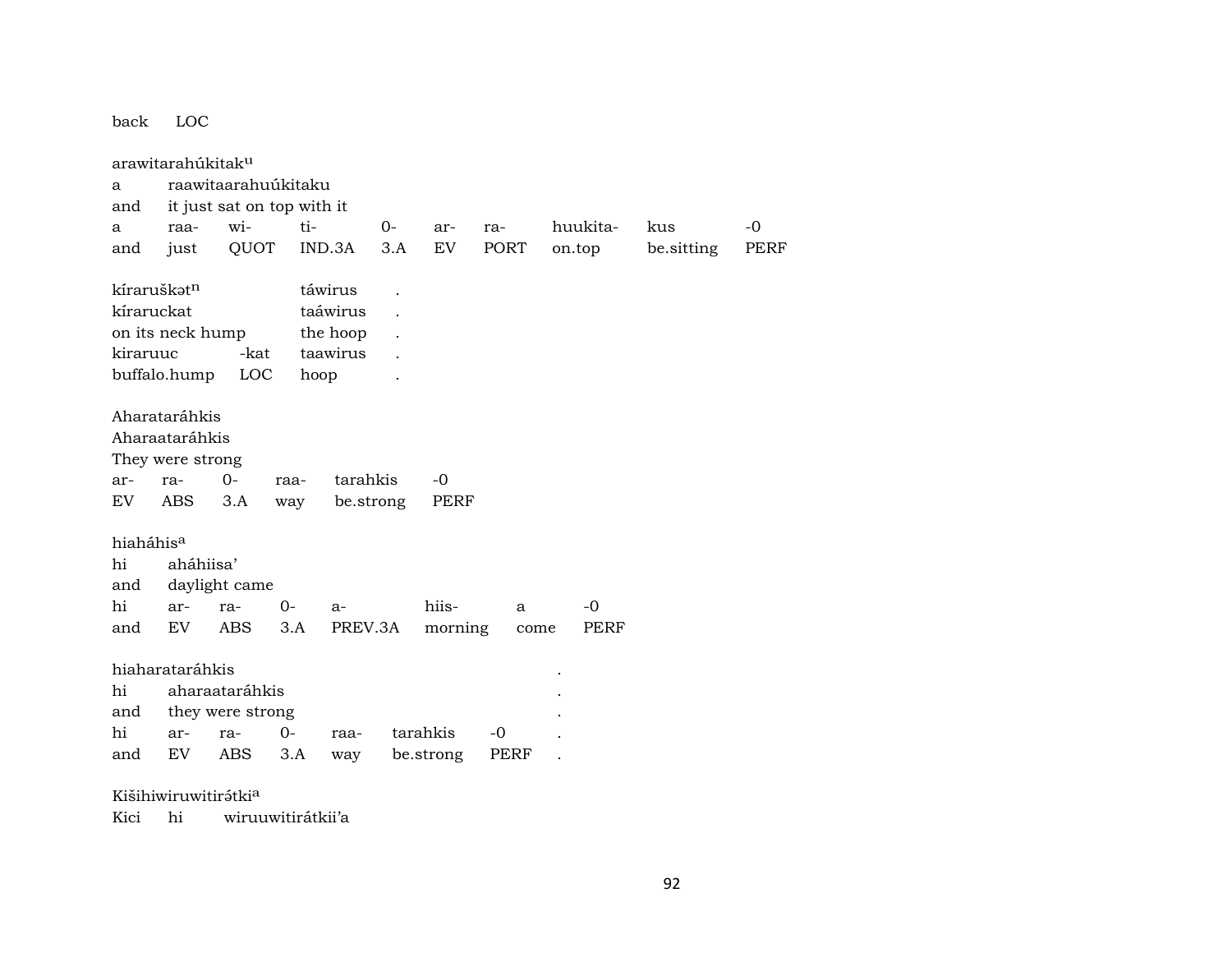| But                | and                |        | now it became night      |       |                   |           |             |             |      |
|--------------------|--------------------|--------|--------------------------|-------|-------------------|-----------|-------------|-------------|------|
| kici               | hi                 | wii-   | ruu-                     | wi-   | ti-               | $O-$      | ratkii      | -aar        | $-0$ |
| but                | and                | now    | then                     | QUOT  | IND.3A            | 3.A       | be.night    | <b>INCH</b> | PERF |
|                    |                    |        |                          |       |                   |           |             |             |      |
| híhaw <sup>a</sup> |                    |        | ahurišísatn              |       |                   |           |             | $\, ,$      |      |
| hi                 | hawá               |        | ahuuriciísat             |       |                   |           |             |             |      |
| and                | also               |        | he tired                 |       |                   |           |             |             |      |
| hi                 | haawa              |        | ar-<br>ra-               | $O-$  | uur-              | iciisat   | $-0$        |             |      |
| and                | also               |        | <b>ABS</b><br>EV         | 3.A   | PREV              | be.tired  | <b>PERF</b> |             |      |
|                    |                    |        |                          |       |                   |           |             |             |      |
| ut                 |                    |        | híru                     | ahiu  |                   |           |             |             |      |
| Ut                 |                    |        | hiru                     | ahí'u |                   |           |             |             |      |
|                    | A prairie chicken  |        | then                     |       | he gave it to him |           |             |             |      |
| ut                 |                    |        | hiruu                    | ar-   | ri-               | $0-$      | uh<br>$-0$  |             |      |
|                    | prairie.chicken    |        | then                     | EV    | CONT.3A           | 3.A       | give        | PERF        |      |
|                    |                    |        |                          |       |                   |           |             |             |      |
|                    | hiiriruahiritákatn |        |                          |       |                   |           |             |             |      |
| hi                 | iriruu'ahiritákut  |        |                          |       |                   |           |             |             |      |
| and                |                    |        | thereupon he ran with it |       |                   |           |             |             |      |
| hi                 | irii-              | ruu-   | ar-                      | ri-   | 0-                | ri-       | takuk       | -0          |      |
| and                | there              | then   | EV                       |       | CONT.3A<br>3.A    | PORT      | run         | <b>PERF</b> |      |
|                    |                    |        |                          |       |                   |           |             |             |      |
| ut                 |                    | $\, ,$ |                          |       |                   |           |             |             |      |
| ut                 |                    |        |                          |       |                   |           |             |             |      |
|                    | prairie chicken    |        |                          |       |                   |           |             |             |      |
| ut                 |                    |        |                          |       |                   |           |             |             |      |
|                    | prairie.chicken    |        |                          |       |                   |           |             |             |      |
|                    |                    |        |                          |       |                   |           |             |             |      |
|                    | hišiaharataráhkis  |        |                          |       |                   |           |             | táraha      |      |
| hi                 | ci                 |        | aharaataráhkis           |       |                   |           |             | táraha'     |      |
| and                | but                |        | they were strong         |       |                   |           |             | buffalos    |      |
| hi                 | ci                 | ar-    | ra-                      | $O -$ | raa-              | tarahkis  | $-0$        | tarahaa     |      |
| and                | but                | EV     | ABS                      | 3.A   | way               | be.strong | PERF        | buffalo     |      |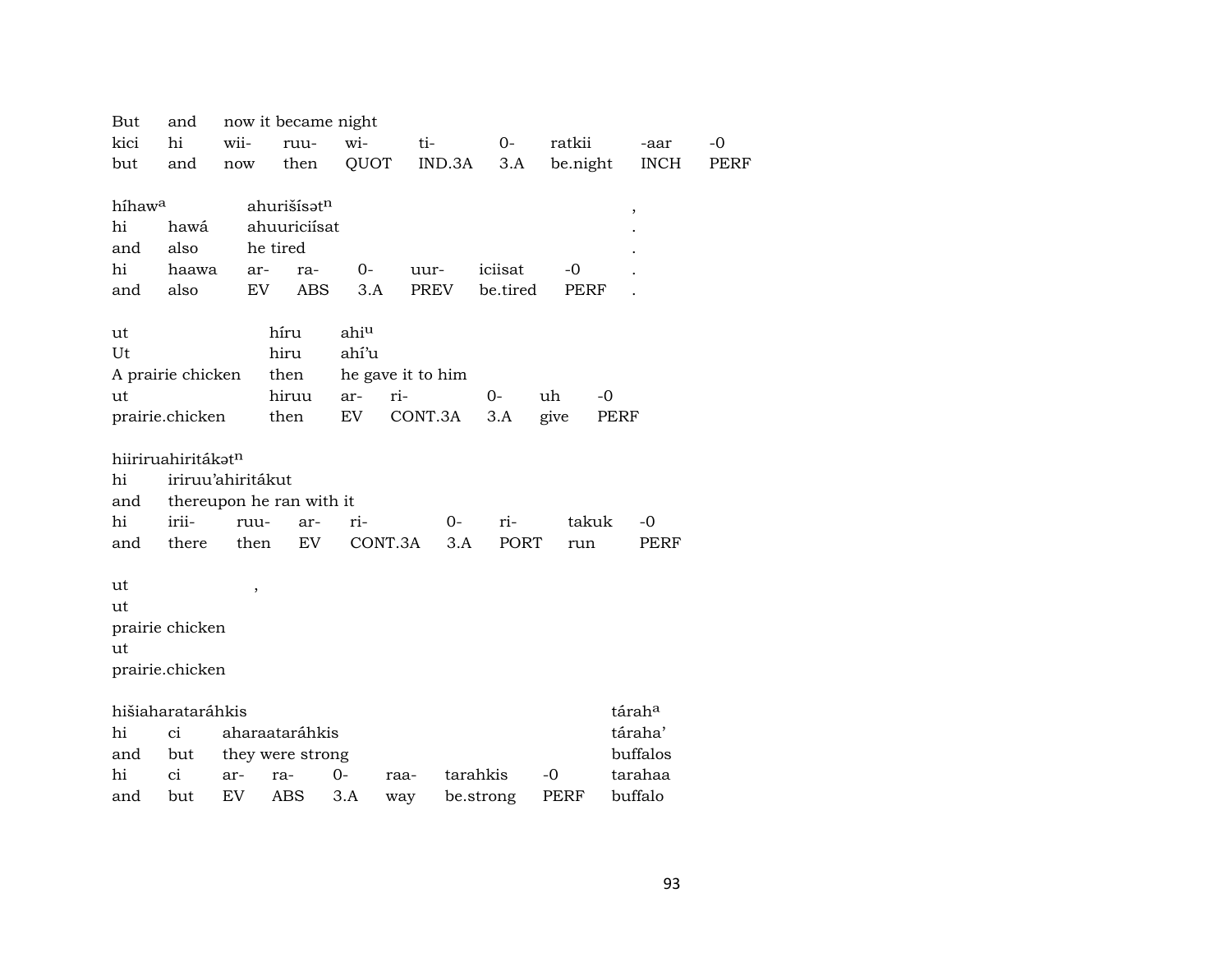| kahuráhkítúwit <sup>i</sup><br>Kaahuraahkituu'u' |            |                   |               |             | witi'    |                     |              |                  |                   |           |                    |    |              |
|--------------------------------------------------|------------|-------------------|---------------|-------------|----------|---------------------|--------------|------------------|-------------------|-----------|--------------------|----|--------------|
| The entire earth                                 |            |                   |               |             | it was   |                     |              |                  |                   |           |                    |    |              |
| kaa.huraar-                                      |            | kituu             | $-u^{\prime}$ |             | wi-      | ti-                 | $0-$         | $\mathbf 0$      | $-0$              |           |                    |    |              |
| earth                                            |            | all               |               | <b>NOM</b>  | QUOT     | IND.3A              | 3.A          | be               | <b>PERF</b>       |           |                    |    |              |
| Hawaahahisa                                      |            |                   |               |             |          |                     |              |                  |                   |           |                    |    |              |
| Hawá                                             |            | ahahiisa'         |               |             |          |                     |              |                  |                   |           |                    |    |              |
| Also                                             |            | daylight came     |               |             |          |                     |              |                  |                   |           |                    |    |              |
| haawa                                            | ar-        | ra-               | $0-$          | $a-$        |          | hiis-               | $\mathbf{a}$ |                  | $-0$              |           |                    |    |              |
| also                                             | EV         | <b>ABS</b>        | 3.A           |             | PREV.3A  | morning             | come         |                  | PERF              |           |                    |    |              |
| híaharathíaharatn                                |            |                   |               |             |          |                     |              |                  |                   |           |                    |    |              |
| hi                                               | ahárat     |                   |               |             |          |                     | hi           | ahárat           |                   |           |                    |    |              |
| and                                              | he took it |                   |               |             |          |                     | and          |                  | he took it        |           |                    |    |              |
| hi<br>ar-<br>$\mathop{\rm EV}\nolimits$<br>and   |            | ra-<br><b>ABS</b> | 0-<br>3.A     | ra-<br>PORT | at<br>go | $-0$<br><b>PERF</b> | hi<br>and    | ar-<br><b>EV</b> | ra-<br><b>ABS</b> | 0-<br>3.A | ra-<br><b>PORT</b> | at | $-0$<br>PERF |
|                                                  |            |                   |               |             |          |                     |              |                  |                   |           |                    | go |              |
| $\, ,$                                           |            |                   |               |             |          |                     |              |                  |                   |           |                    |    |              |
|                                                  |            |                   |               |             |          |                     |              |                  |                   |           |                    |    |              |
|                                                  |            |                   |               |             |          |                     |              |                  |                   |           |                    |    |              |
|                                                  |            |                   |               |             |          |                     |              |                  |                   |           |                    |    |              |
|                                                  |            |                   |               |             |          |                     |              |                  |                   |           |                    |    |              |
| wiwitisakuris^tn                                 |            |                   |               |             |          |                     |              |                  |                   |           |                    |    |              |
| Wiwitisakuriisat<br>Now it was sunset            |            |                   |               |             |          |                     |              |                  |                   |           |                    |    |              |
| wii-                                             | wi-        | ti-               |               | $0-$        | sakur-   | iis.at              |              | $-0$             |                   |           |                    |    |              |

 $\mathcal{L}(\mathcal{A})$  and  $\mathcal{L}(\mathcal{A})$  .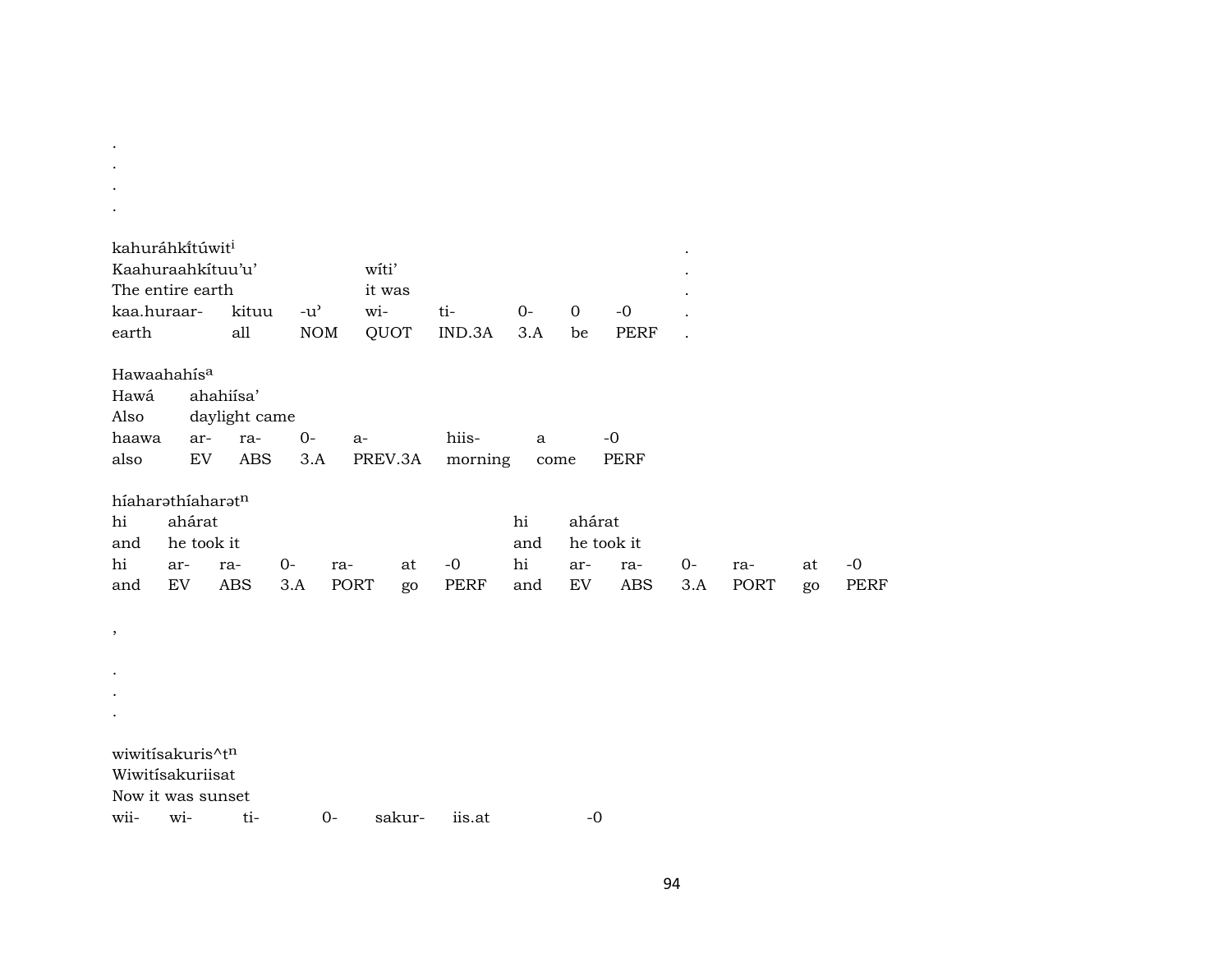| now                                              | QUOT                                                                        |                      | IND.3A                                                         | 3.A                                        | sun        |                     |             | go.out.of.sight  | PERF         |            |
|--------------------------------------------------|-----------------------------------------------------------------------------|----------------------|----------------------------------------------------------------|--------------------------------------------|------------|---------------------|-------------|------------------|--------------|------------|
| hihaw <sup>a</sup>                               |                                                                             |                      |                                                                | ahurišís^tn                                |            |                     |             |                  |              |            |
| hi                                               | hawá                                                                        |                      |                                                                | ahuuriciísat                               |            |                     |             |                  |              |            |
| and                                              | also                                                                        |                      | he tired                                                       |                                            |            |                     |             |                  |              |            |
| hi                                               | haawa                                                                       |                      | ar-                                                            | ra-                                        | $0-$       | uur-                | iciisat     | $-0$             |              |            |
| and                                              | also                                                                        |                      | EV                                                             | <b>ABS</b>                                 | 3.A        | PREV                |             | be.tired         | <b>PERF</b>  |            |
| Kutáwikuš <sup>u</sup>                           |                                                                             |                      |                                                                | híahiru                                    |            |                     |             |                  |              |            |
| Kutáwikucu'                                      |                                                                             |                      |                                                                | hi                                         | ahiíru     |                     |             |                  |              |            |
| The hawk                                         |                                                                             |                      |                                                                | and                                        |            | it was given to him |             |                  |              |            |
| rikutawi-                                        |                                                                             | -kucuu               |                                                                | hi                                         | ar-        | ra-                 | $0-$        | ir-              | uh           | $-0$       |
| tail                                             |                                                                             | <b>AUG</b>           |                                                                | and                                        | EV         | ABS                 | 3.A         | 3.INDF           | give         | PERF       |
| hiirihiaharikukstákatn<br>hi<br>and<br>hi<br>and | kutáwikušu<br>Kutáwikucu'<br>The hawk<br>rikutawi-<br>tail<br>irii-<br>that |                      | -kucuu<br><b>AUG</b><br>irihii'aharikukstákut<br>hii-<br>other | it was the one to run with it<br>ar-<br>EV | ra-<br>ABS | $O-$<br>3.A         | ri-<br>PORT | kuks-<br>fleeing | takuk<br>run | -0<br>PERF |
|                                                  |                                                                             |                      |                                                                |                                            |            |                     |             |                  |              |            |
| táwirus                                          |                                                                             | $\overline{a}$       | Nawa                                                           |                                            |            |                     |             |                  |              |            |
| taáwirus                                         |                                                                             | $\ddot{\phantom{a}}$ | Ráwa                                                           |                                            |            |                     |             |                  |              |            |
| the hoop                                         |                                                                             | $\ddot{\phantom{a}}$ | <b>Now</b>                                                     |                                            |            |                     |             |                  |              |            |
| taawirus                                         |                                                                             | $\ddot{\phantom{a}}$ | rawa                                                           |                                            |            |                     |             |                  |              |            |
| hoop                                             |                                                                             | $\ddot{\phantom{a}}$ | now                                                            |                                            |            |                     |             |                  |              |            |
| sítaširit <sup>a</sup>                           |                                                                             |                      |                                                                |                                            |            |                     |             |                  |              |            |
| sitaciíriita                                     |                                                                             |                      |                                                                |                                            |            |                     |             |                  |              |            |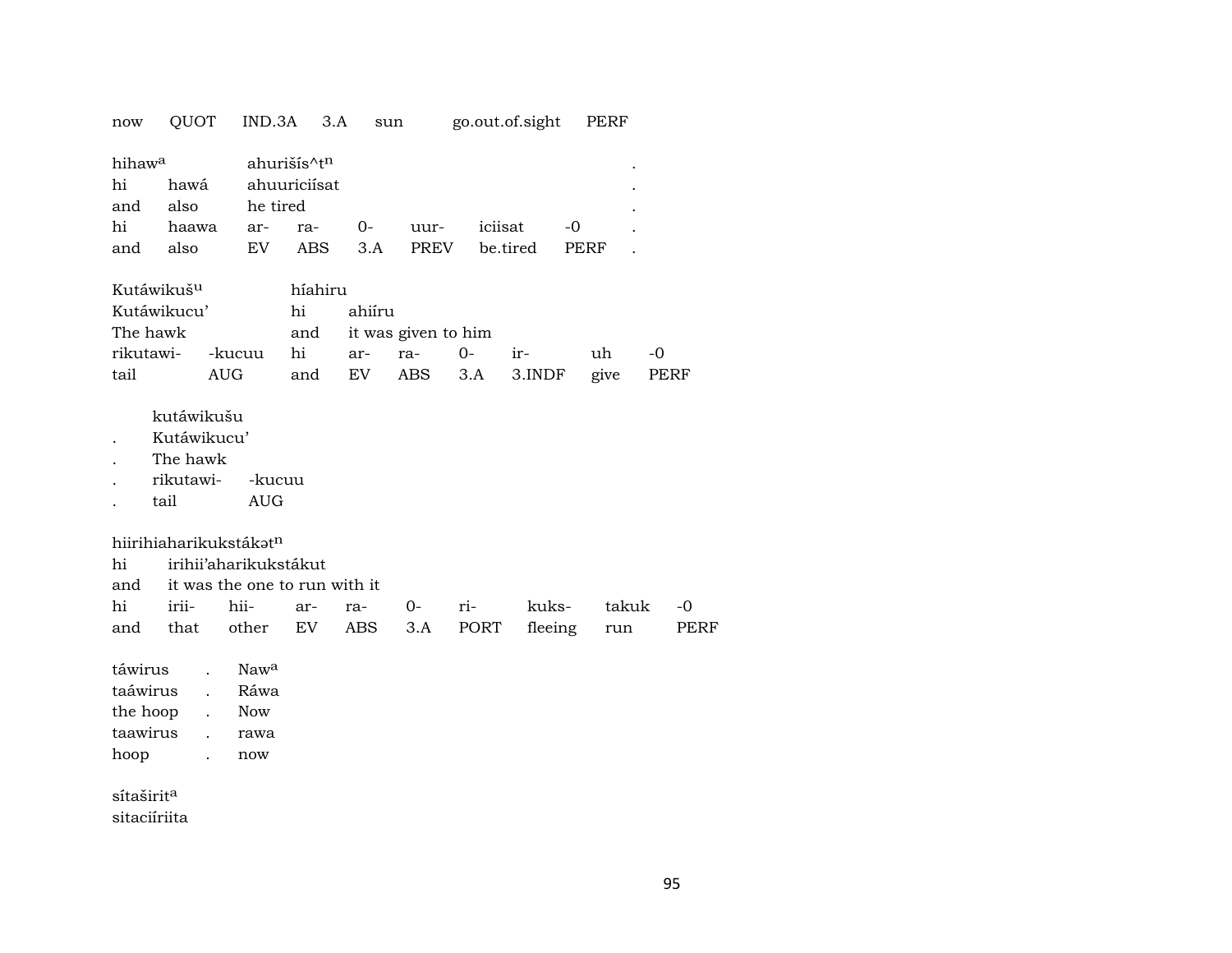| we know      |                              |                       |            |           |         |             |                 |      |
|--------------|------------------------------|-----------------------|------------|-----------|---------|-------------|-----------------|------|
| si-          | ta-                          | aciir-                |            | ir-       |         | iita        | $-0$            |      |
| DU           | $IND.1/2A$ $IN.DU.A$         |                       |            | PREV.1/2A |         | know        | PERF            |      |
|              |                              |                       |            |           |         |             |                 |      |
|              | túhkusihuriruhš <sup>i</sup> |                       |            |           |         |             |                 |      |
|              | túhkusiihuríruhci'           |                       |            |           |         |             |                 |      |
|              | he is the fastest runner     |                       |            |           |         |             |                 |      |
| ti-          | $0-$                         | uur-                  | kusiihuur- |           | riruhci |             | -0              |      |
| IND.3A       | 3.A                          | PREV                  | running    |           |         | be.powerful | PERF            |      |
|              | Awitarutuhuhtirititn         |                       |            |           |         |             |                 |      |
| A            |                              | witaruutuhuhtiiriitit |            |           |         |             |                 |      |
| And          |                              | it would fly sideways |            |           |         |             |                 |      |
| a            | wi-                          | ti-                   | 0-         | ar-       | ut-     |             | uhuur.tiiriitik | -0   |
| and          | QUOT                         | IND.3A                | 3.A        | EV        | PREV    |             | fly.sideways    | PERF |
|              |                              |                       |            |           |         |             |                 |      |
|              | irikúhasakarit <sup>n</sup>  |                       |            |           |         |             |                 |      |
|              | iriikuuhasaákarit            |                       |            |           |         |             |                 |      |
|              | wherever the sun stood*      |                       |            |           |         |             |                 |      |
| irii-        | kuur-                        | ra-                   | $0-$       | saak-     | arik    |             | -0              |      |
| where        | <b>DUB</b>                   | ABS.                  | 3.A        | sun       |         | be.standing | PERF            |      |
|              | hihirúahariwiš^tn            |                       |            |           |         |             |                 |      |
| hi           | hiru                         | aháriwicat            |            |           |         |             |                 |      |
| and          | then                         | he arrived with it    |            |           |         |             |                 |      |
| hi           | hiruu                        | ra-<br>ar-            |            | $0-$      | ri-     | wic.at      | -0              |      |
| and          | then                         | EV                    | ABS        | 3.A       | PORT    | arrive      | PERF            |      |
|              |                              |                       |            |           |         |             |                 |      |
| itáhi        |                              |                       |            |           |         |             |                 |      |
| itaáhi'      |                              |                       |            |           |         |             |                 |      |
| their sister |                              |                       |            |           |         |             |                 |      |
| i-           | -taat-                       | $-ri^2$               |            |           |         |             |                 |      |
| 3.POSS.A     | sister                       |                       | 3.POSS.B   |           |         |             |                 |      |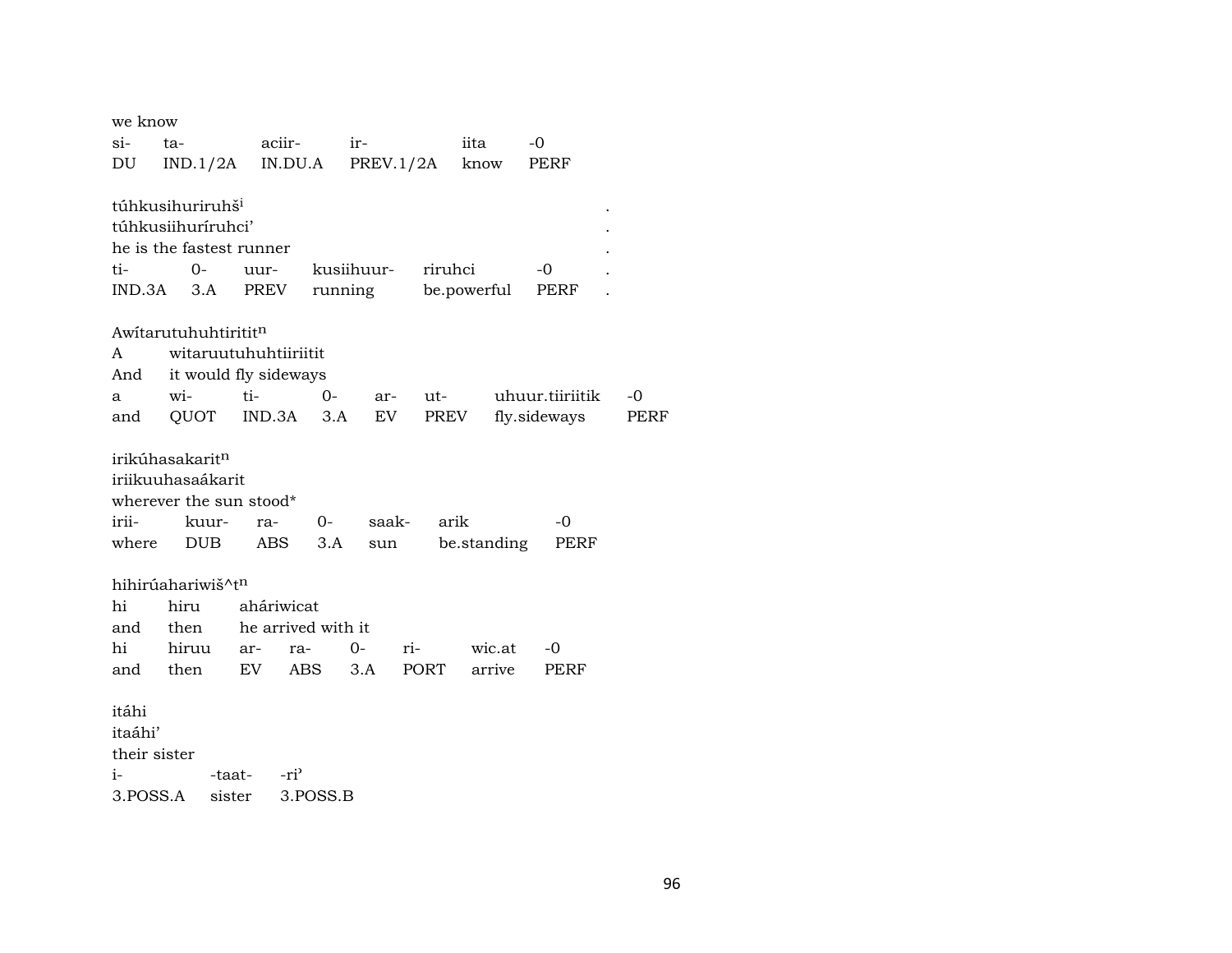| iriahákawi                   |            |                   |                          |        |               |              | píraski  |      |      |
|------------------------------|------------|-------------------|--------------------------|--------|---------------|--------------|----------|------|------|
| irii'ahákaawi                |            |                   |                          |        |               |              | piíraski |      |      |
| where the lodge was          |            |                   |                          |        |               |              | the boy  |      |      |
| irii-                        | $ar-$      | ra-               | $0-$                     | akaa   |               | -wi          | piiras-  |      | -kis |
| where                        | EV         | <b>ABS</b>        | 3.A                      |        | be.a.dwelling | SUB.L        | boy      |      | DIM  |
|                              |            |                   |                          |        |               |              |          |      |      |
| Nihuksuwititákarah^tn        |            |                   |                          |        |               |              |          |      |      |
| Ríhuksu'                     |            |                   | wititákaarahat           |        |               |              |          |      |      |
| Only                         |            |                   | he dropped it            |        |               |              |          |      |      |
| rihuks                       |            | $-u^{\flat}$      | wi-                      | ti-    | $0-$          | takaa.ra.hak |          | -0   |      |
| alone                        | <b>NOM</b> |                   | QUOT                     | IND.3A | 3.A           | drop         |          | PERF |      |
|                              |            |                   |                          |        |               |              |          |      |      |
| iríahahiwátaw <sup>i</sup>   |            |                   |                          |        |               |              |          |      |      |
| irii'ahahiwátawi             |            |                   |                          |        |               |              |          |      |      |
| where the entrance was       |            |                   |                          |        |               |              |          |      |      |
| irii-                        | ar-        | ra-               | 0-                       |        | hiwata        | -wi          |          |      |      |
| where                        | EV         | ABS               | 3.A                      |        | be.a.doorway  | SUB.L        |          |      |      |
|                              |            |                   |                          |        |               |              |          |      |      |
| kútawikutš <sup>u</sup>      |            |                   |                          |        |               |              |          |      |      |
| kutáwikucu'                  |            |                   |                          |        |               |              |          |      |      |
| the hawk                     |            |                   | ,                        |        |               |              |          |      |      |
| rikutawi-                    |            | -kucuu            |                          |        |               |              |          |      |      |
| tail                         |            | <b>AUG</b>        | $\overline{\phantom{a}}$ |        |               |              |          |      |      |
|                              |            |                   |                          |        |               |              |          |      |      |
| hisiahíhkusit <sup>n</sup>   |            |                   |                          |        |               |              |          | ,    |      |
| hi                           |            | si'ahihkusit      |                          |        |               |              |          |      |      |
| and                          |            | they picked it up |                          |        |               |              |          |      |      |
| hi                           | $si$ -     | ar-               | ra-                      | $O-$   | ir-           | kusik        | -0       |      |      |
| and                          | DU         | EV                | ABS                      | 3.A    | PL.3A         | pick.up      | PERF     |      |      |
|                              |            |                   |                          |        |               |              |          |      |      |
| hiruiriahúksk <sup>u</sup> , |            |                   |                          |        |               |              |          |      |      |
| Hiru                         |            | irii'ahúksku      |                          |        |               |              |          |      |      |
| There                        |            |                   | where she had sat        |        |               |              |          |      |      |

hiruu irii- ar- ra- 0- uks- kus -0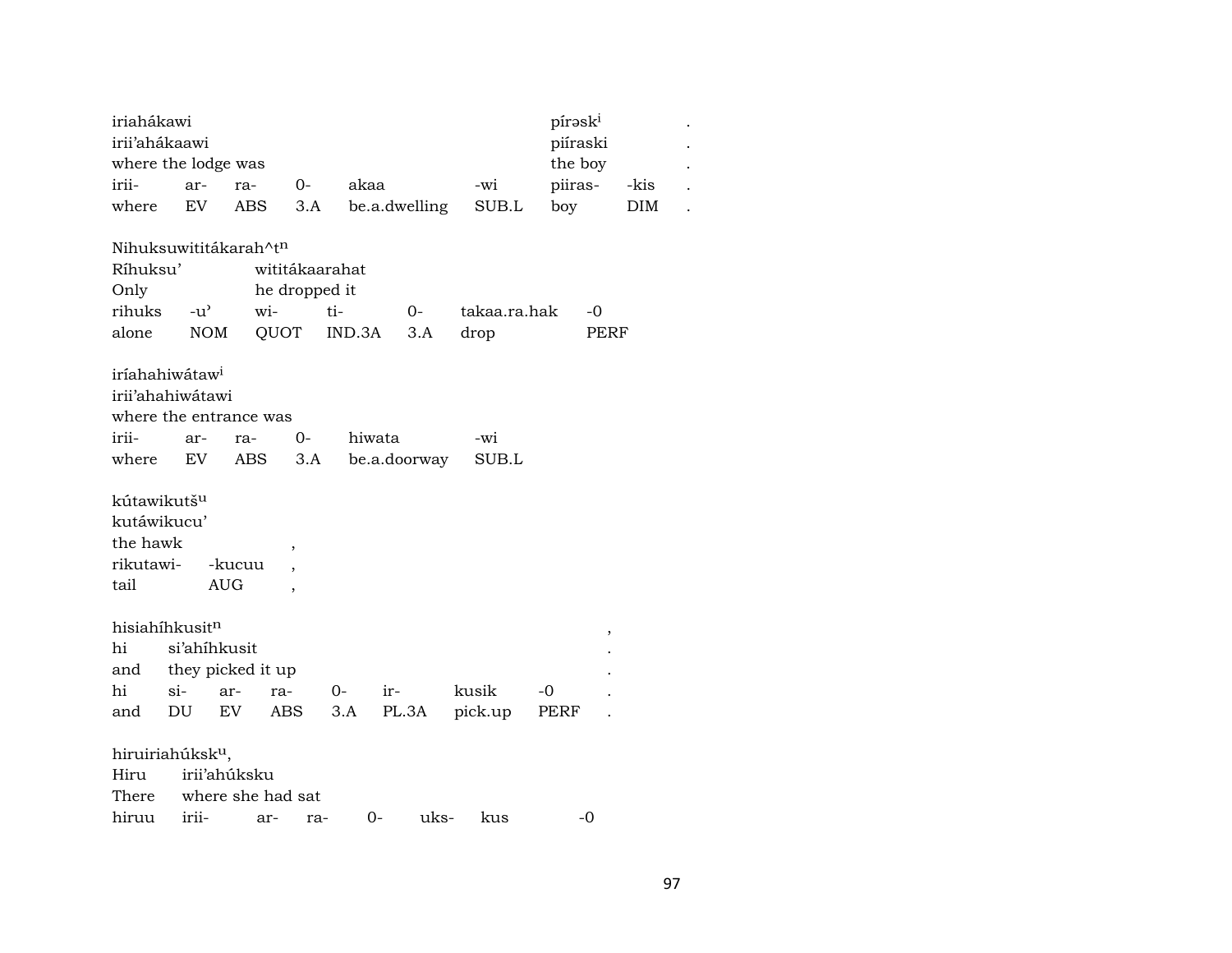| there |          | where                                  | EV                                                                                                  | ABS                    | 3.A       | AOR        | be sitting |                       | SUB.4       |             |
|-------|----------|----------------------------------------|-----------------------------------------------------------------------------------------------------|------------------------|-----------|------------|------------|-----------------------|-------------|-------------|
|       |          | hiruarikusiahíhkus                     |                                                                                                     |                        |           |            |            |                       |             |             |
| hiru  |          | a                                      | rikusi'ahihkus                                                                                      |                        |           |            |            |                       |             |             |
| then  |          | and                                    |                                                                                                     | they set that one down |           |            |            |                       |             |             |
| hiruu |          | a                                      | riku-                                                                                               | $si-$                  | ar-       | ra-        | $O -$      | ir-                   | kus.k       | $-0$        |
| then  |          | and                                    | that.is                                                                                             | DU                     | <b>EV</b> | <b>ABS</b> | 3.A        | PL.3A                 | put         | <b>PERF</b> |
|       |          |                                        |                                                                                                     |                        |           |            |            |                       |             |             |
|       | nkaa     | Ţ                                      |                                                                                                     |                        |           |            |            |                       |             |             |
|       | Iíka'a   |                                        |                                                                                                     |                        |           |            |            |                       |             |             |
|       | Oh my    | $\overline{ }$ ,                       |                                                                                                     |                        |           |            |            |                       |             |             |
|       | iika'a   |                                        |                                                                                                     |                        |           |            |            |                       |             |             |
|       | oh.my    | $\overline{\phantom{a}}$               |                                                                                                     |                        |           |            |            |                       |             |             |
|       |          |                                        | nuwitipakstápaharust <sup>i</sup> tn<br>ruuwitipakstápaharustit<br>there she had a fine woolly head |                        |           |            |            |                       |             |             |
| ruu-  |          | wi-                                    | ti-                                                                                                 | $0-$                   | paks-     |            | tapaharus  |                       | -rik        | -0          |
| there |          | QUOT                                   | IND.3A                                                                                              | 3.A                    | head      |            |            | pounded.dried.meat    | <b>DIST</b> | PERF        |
|       | si-      | sikúhirišarəkst <sup>u</sup><br>kuur-  | Sikuúhiriicaraakstu'<br>They ruined her appearance<br>ra-                                           | $0-$                   | ir-       |            |            | raa.icaraks.ra'uk     | $-0$        |             |
|       | DU       | <b>DUB</b>                             | <b>ABS</b>                                                                                          | 3.A                    | PL.3A     |            |            | make.a.mess.of.things |             | PERF        |
|       |          | isihiksawawáriku<br>isiihiksawaawáriku | as they threw it around                                                                             |                        |           |            |            |                       |             |             |
| ii-   |          | $\sin$                                 | ar-<br>ra-                                                                                          | 0-                     | ir-       |            | uks-       | a.warik               | -waa        | -hus        |
| when  |          | DU                                     | EV                                                                                                  | <b>ABS</b><br>3.A      |           | PL.3A      | <b>AOR</b> | throw                 | DIST        | IMPF.SUB    |
|       | táwirus  |                                        | nikutíšapotn                                                                                        |                        |           |            |            |                       |             |             |
|       | taáwirus |                                        | Rikutí'                                                                                             |                        |           |            |            |                       | cápaat      |             |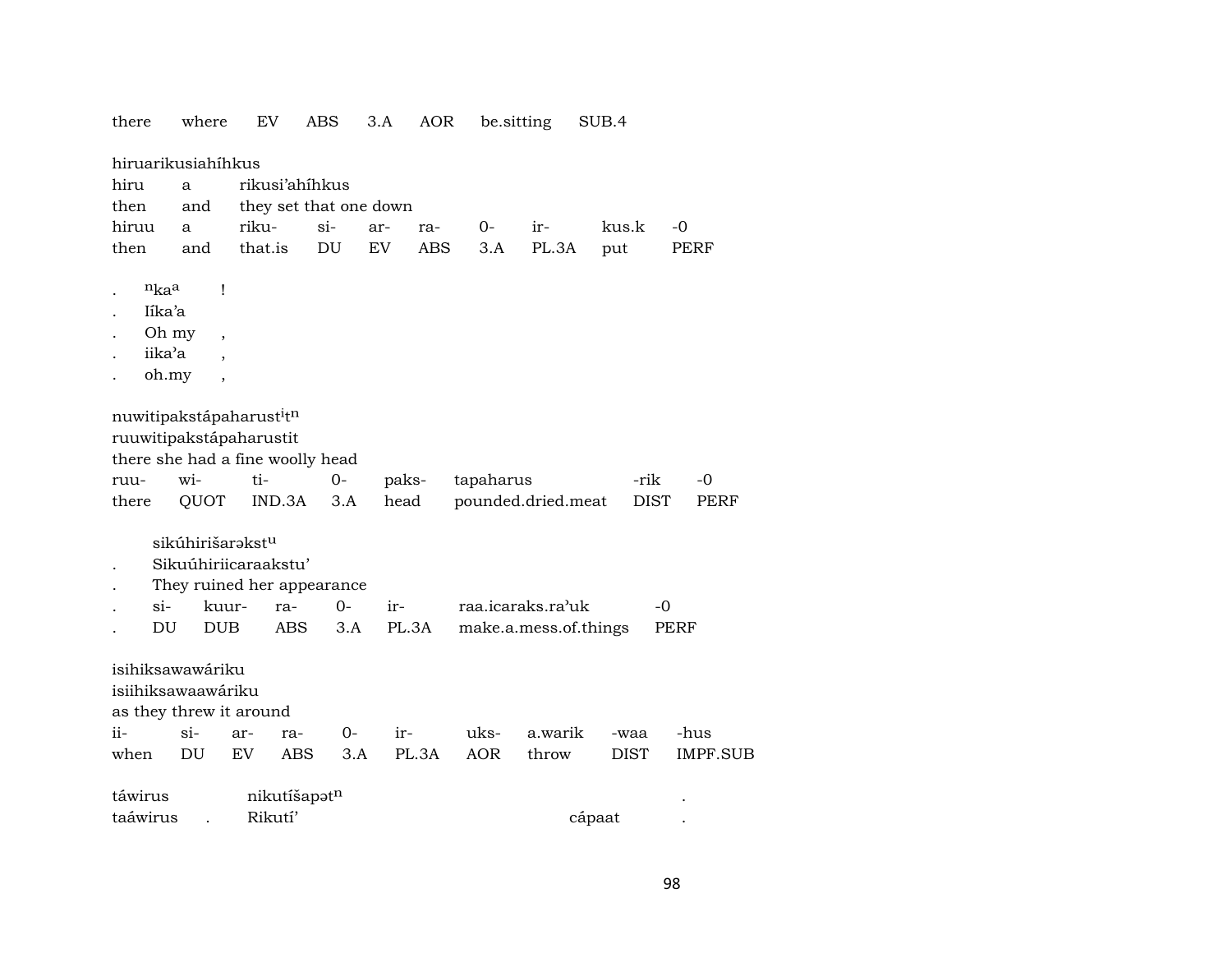| the hoop                    |       |            | That was the one  |                  |         |             |              |                    |         | the woman |             |             |
|-----------------------------|-------|------------|-------------------|------------------|---------|-------------|--------------|--------------------|---------|-----------|-------------|-------------|
| taawirus                    |       |            | riku-             | ti-              |         | $0-$        | $\mathbf{O}$ | $-0$               | icapaak |           |             |             |
| hoop                        |       |            | that.is           |                  | IND.3A  | 3.A         | be           | PERF               | woman   |           |             |             |
|                             |       |            |                   |                  |         |             |              |                    |         |           |             |             |
| Hiahatkahwišpa <sup>a</sup> |       |            |                   |                  |         |             |              |                    |         |           |             |             |
| Hi                          |       |            | ahaatkaahwicpa'a' |                  |         |             |              |                    |         |           |             |             |
| And                         |       |            | dust came flying  |                  |         |             |              |                    |         |           |             |             |
| hi                          | ar-   | ra-        | $0-$              |                  | $a-$    |             | itkaar-      |                    |         | wic.a     | -wa         | -0          |
| and                         | EV    | ABS        |                   | 3.A              | PREV.3A |             |              | particulate.matter |         | arrive    | <b>DIST</b> | <b>PERF</b> |
|                             |       |            |                   |                  |         |             |              |                    |         |           |             |             |
|                             | ášiha |            |                   | $\, ,$           |         |             |              |                    |         |           |             |             |
| $\mathbf{A}$                |       | cihaa      |                   |                  |         |             |              |                    |         |           |             |             |
|                             | And   | there      |                   |                  |         |             |              |                    |         |           |             |             |
| a                           |       | ci-        | haa               |                  |         |             |              |                    |         |           |             |             |
|                             | and   | but        | here              |                  |         |             |              |                    |         |           |             |             |
|                             |       |            |                   |                  |         |             |              |                    |         |           |             |             |
| siahirakákšak <sup>u</sup>  |       |            |                   |                  |         |             |              |                    |         |           |             |             |
| si'ahiiraakákcaaku'         |       |            |                   |                  |         |             |              |                    |         |           |             |             |
| they shot at them           |       |            |                   |                  |         |             |              |                    |         |           |             |             |
| si-                         | ar-   | ri-        |                   | $0-$             | ir-     |             | ak-          |                    | ak.cak  | -:hus     |             |             |
| DU                          | EV    |            | CONT.3A           | 3.A              | PL.3A   |             | PL.AN.3P     |                    | shoot   | IMPF      |             |             |
|                             |       |            |                   |                  |         |             |              |                    |         |           |             |             |
| irášt <sup>i</sup>          |       |            |                   |                  |         |             |              |                    |         |           |             |             |
| iraácti'                    |       |            |                   |                  |         |             |              |                    |         |           |             |             |
| her brothers                |       |            |                   |                  |         |             |              |                    |         |           |             |             |
| $i-$                        |       | raac       |                   | -ri <sup>3</sup> |         |             |              |                    |         |           |             |             |
| 3.POSS.A                    |       | brother    |                   | 3.POSS.B         |         |             |              |                    |         |           |             |             |
|                             |       |            |                   |                  |         |             |              |                    |         |           |             |             |
| iríahituakĩs <sup>i</sup>   |       |            |                   |                  |         |             |              |                    |         |           |             |             |
| irii'ahiituú'a              |       |            |                   |                  |         |             |              |                    |         | kici      |             |             |
| their being that way        |       |            |                   |                  |         |             |              |                    |         | but       |             |             |
| irii-                       | ar-   | ra-        | 0-                |                  | ir-     | ut-         | uu           | -a                 |         | kici      |             |             |
| that                        | EV    | <b>ABS</b> |                   | 3.A              | PL.3A   | <b>PREV</b> | be           | SUB.1              |         | but       |             |             |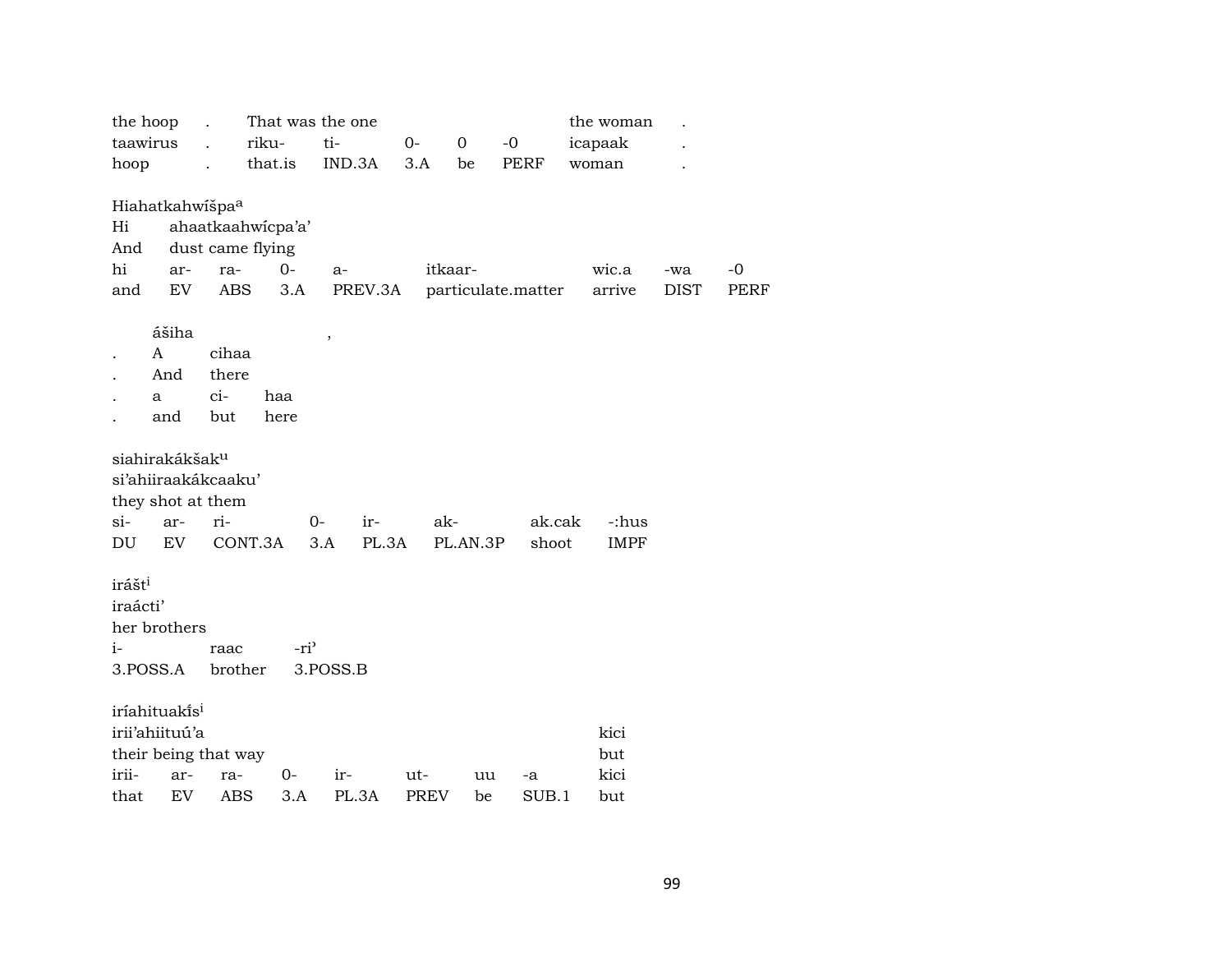| cihi<br>wiwitisakuhtáwiraahat<br>it was now mid afternoon<br>and<br>hi<br>wii-<br>wi-<br>ti-<br>$0-$<br>$ci-$<br>sakur-<br>tawiraa-<br>hak<br>$-0$ |             |
|----------------------------------------------------------------------------------------------------------------------------------------------------|-------------|
|                                                                                                                                                    |             |
|                                                                                                                                                    |             |
|                                                                                                                                                    |             |
| QUOT<br>IND.3A<br>day<br>pass.by<br><b>PERF</b><br>but<br>3.A<br>down<br>and<br>now                                                                |             |
| hiahirúwaas                                                                                                                                        |             |
| ahiruúwaawa'as<br>hi                                                                                                                               |             |
| they ran away<br>and                                                                                                                               |             |
| hi<br>$0-$<br>ir-<br>$-0$<br>ar-<br>ra-<br>ruu.wa.as-i<br>uur-<br>-waa                                                                             |             |
| <b>EV</b><br><b>ABS</b><br>3.A<br>PL.3A<br><b>PREV</b><br><b>DIST</b><br>and<br><b>PERF</b><br>run.away                                            |             |
| táraha                                                                                                                                             |             |
| táraha'                                                                                                                                            |             |
| the buffalos                                                                                                                                       |             |
| tarahaa                                                                                                                                            |             |
| buffalo                                                                                                                                            |             |
|                                                                                                                                                    |             |
| Hiwihiruwitiahiširaráwatatn                                                                                                                        |             |
| Hi<br>wihiru<br>witi'ahiiciraaráwatat                                                                                                              |             |
| And<br>now then<br>they were falling on one another                                                                                                |             |
| hi<br>wii-<br>witi-<br>hiruu<br>ar-<br>$0-$<br>ir-<br>awatat.k<br>ra-<br>ut-<br>raar-                                                              | $-0$        |
| <b>REFL</b><br>ABS<br>EV<br>PL.3A<br><b>ITER</b><br>then<br>3.A<br>PREV<br>pile.one.on.another<br>and<br>now                                       | <b>PERF</b> |
|                                                                                                                                                    |             |
| Náwa                                                                                                                                               |             |
| Ráwa                                                                                                                                               |             |
| <b>Now</b>                                                                                                                                         |             |
| rawa                                                                                                                                               |             |
| now                                                                                                                                                |             |
|                                                                                                                                                    |             |
| hiruahahukáhu                                                                                                                                      |             |
| aháhuukaahu'<br>hiru<br>then<br>they were entering                                                                                                 |             |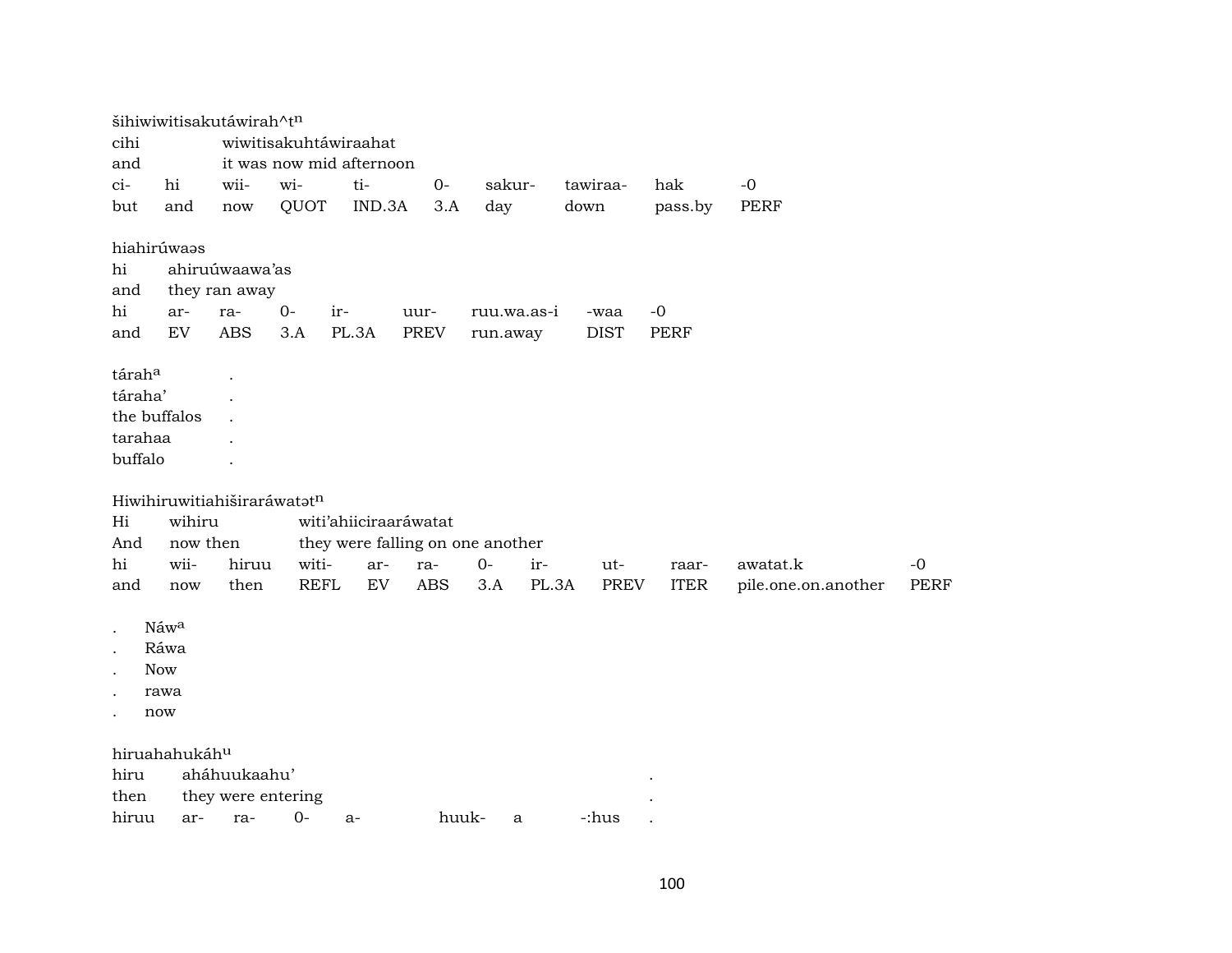| EV<br>then                                                                                                                       | <b>ABS</b><br>3.A                                          | PREV.3A                              | into<br>come                      | <b>IMPF</b>      |                |       |
|----------------------------------------------------------------------------------------------------------------------------------|------------------------------------------------------------|--------------------------------------|-----------------------------------|------------------|----------------|-------|
| ắka <sup>a</sup><br>Aáka'a<br>Oh my<br>$\overline{\phantom{a}}$<br>aaka'a<br>$\overline{ }$<br>oh.my<br>$\overline{\phantom{a}}$ | itáh <sup>i</sup><br>itaáhi'<br>sister<br>$i-$<br>3.POSS.A | -ri <sup>3</sup><br>-taat-<br>sister | 3.POSS.B                          |                  |                |       |
| ahíruhku<br>ahíruhku<br>the one they had                                                                                         |                                                            |                                      |                                   |                  |                |       |
| ra-<br>ar-                                                                                                                       | $O -$<br>$a-$                                              | ir-                                  | ri-                               | uur-             | kus            | $-0$  |
| EV<br><b>ABS</b>                                                                                                                 | PREV.3A<br>3.A                                             | PL.3A                                | PHYS.POSS                         | POSS.A           | be.sitting     | SUB.4 |
| nuwitipákspas <sup>a</sup><br>ruuwitipákspaasa<br>wi-<br>ruu-<br>QUOT<br>there                                                   | there her head was bushy<br>ti-<br>$0 -$<br>IND.3A<br>3.A  | paks-<br>head                        | waasar<br>be.bushy                | $-0$<br>PERF     |                |       |
| Náwa                                                                                                                             | nikuwitiruhú <sup>u</sup>                                  |                                      |                                   |                  | $\,$           |       |
| Ráwa                                                                                                                             | rikuwitiruuhú'u                                            |                                      |                                   |                  |                |       |
| <b>Now</b>                                                                                                                       | that was the plan<br>wi-                                   |                                      | ruuhur                            | $\overline{a}$   | ,              |       |
| rawa<br>$\overline{\phantom{a}}$                                                                                                 | riku-<br>that.is<br>QUOT                                   | ti-<br>IND.3A                        | $0-$<br>3.A                       | be.the.way<br>EX | $\overline{ }$ |       |
| now                                                                                                                              |                                                            |                                      |                                   |                  |                |       |
| irár <sup>i</sup><br>iraári'<br>brother                                                                                          |                                                            |                                      | $\, ,$<br>$^\mathrm{^\mathrm{o}}$ |                  |                |       |
| $i-$                                                                                                                             | -raar-                                                     | -ri'                                 | ,                                 |                  |                |       |
| 3.POSS.A                                                                                                                         | same.sex.sibling                                           | 3.POSS.B                             | $\overline{\phantom{a}}$          |                  |                |       |
| tírakuaharáwihukata                                                                                                              |                                                            |                                      |                                   |                  |                |       |
| tíraaku                                                                                                                          |                                                            |                                      | aharaawihuukata                   |                  |                |       |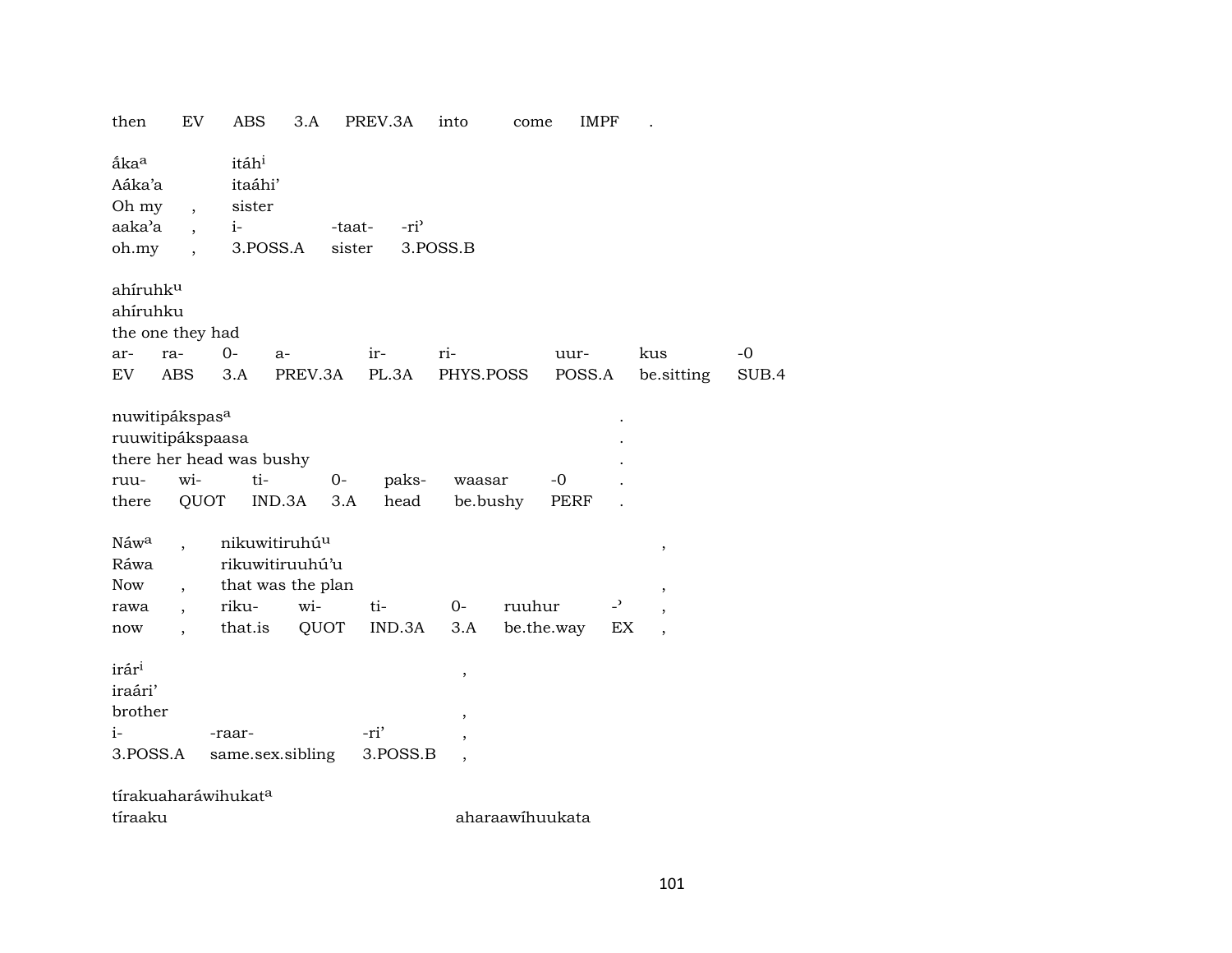| this one                              |                                                                                              |                     |                                |                                      |                                                  |              |                                  | when it charged into the lodge |       |    |       |
|---------------------------------------|----------------------------------------------------------------------------------------------|---------------------|--------------------------------|--------------------------------------|--------------------------------------------------|--------------|----------------------------------|--------------------------------|-------|----|-------|
| tii-                                  | ra-                                                                                          | $O -$               | kus                            | $-0$                                 | ar-                                              | ra-          | $0-$                             | raawiir-                       | huuk- | at | -a    |
| this                                  | ABS                                                                                          | 3.A                 | be.sitting                     | SUB.4                                | ${\rm EV}$                                       | <b>ABS</b>   | 3.A                              | angrily                        | into  | go | SUB.1 |
| pák <sup>i</sup> s<br>paákis<br>paak  | young bull<br>young.bull                                                                     | -kis<br><b>DIM</b>  |                                |                                      |                                                  |              |                                  |                                |       |    |       |
|                                       | hitirutaritarírahar <sup>u</sup>                                                             |                     |                                |                                      |                                                  |              |                                  |                                |       |    |       |
| hi                                    |                                                                                              |                     | tiruutarittaarírahaaru         |                                      |                                                  |              |                                  |                                |       |    |       |
| and                                   |                                                                                              |                     | this horn on one side          |                                      |                                                  |              |                                  |                                |       |    |       |
| hi                                    | tii-                                                                                         | ra-                 | $0-$<br>ut-                    | arik-                                |                                                  | raarira.haar | $-u$                             |                                |       |    |       |
| and                                   | this                                                                                         | <b>ABS</b>          | <b>PREV</b><br>3.A             | horn                                 |                                                  | be.the.side  |                                  | SUB.D                          |       |    |       |
| irii-<br>there                        | irirutpihkawiu <sup>a</sup><br>iriirutpihkawi'uu'a<br>on the right side<br>ra-<br><b>ABS</b> | $0-$<br>3.A         | ut-<br>PREV                    | wiir.ka.wi.uu<br>be.one's.right.side |                                                  | -a<br>SUB.1  |                                  |                                |       |    |       |
|                                       | hirikuahaparikáatn                                                                           |                     |                                |                                      |                                                  |              |                                  |                                |       |    |       |
| hi                                    |                                                                                              | riku'ahapaarikaá'at |                                |                                      |                                                  |              |                                  |                                |       |    |       |
| and                                   |                                                                                              |                     | it is the horn he put into her |                                      |                                                  |              |                                  |                                |       |    |       |
| hi                                    | riku-                                                                                        | ar-                 | $O -$<br>ra-                   | waa.arik-                            |                                                  | kaa-         | at                               | $-0$                           |       |    |       |
| and                                   | that.is                                                                                      | EV                  | <b>ABS</b>                     | 3.A<br>horn                          |                                                  | inside       | go                               | PERF                           |       |    |       |
| tíraku<br>tíraaku<br>this one<br>tii- | ra-                                                                                          | $0-$                | kus                            | $-0$                                 | šúrak <sup>i</sup><br>cuúraki<br>girl<br>icuura- |              | $\overline{\phantom{a}}$<br>-kis |                                |       |    |       |
| this                                  | <b>ABS</b>                                                                                   | 3.A                 | be.sitting                     | SUB.4                                | girl                                             |              | <b>DIM</b>                       |                                |       |    |       |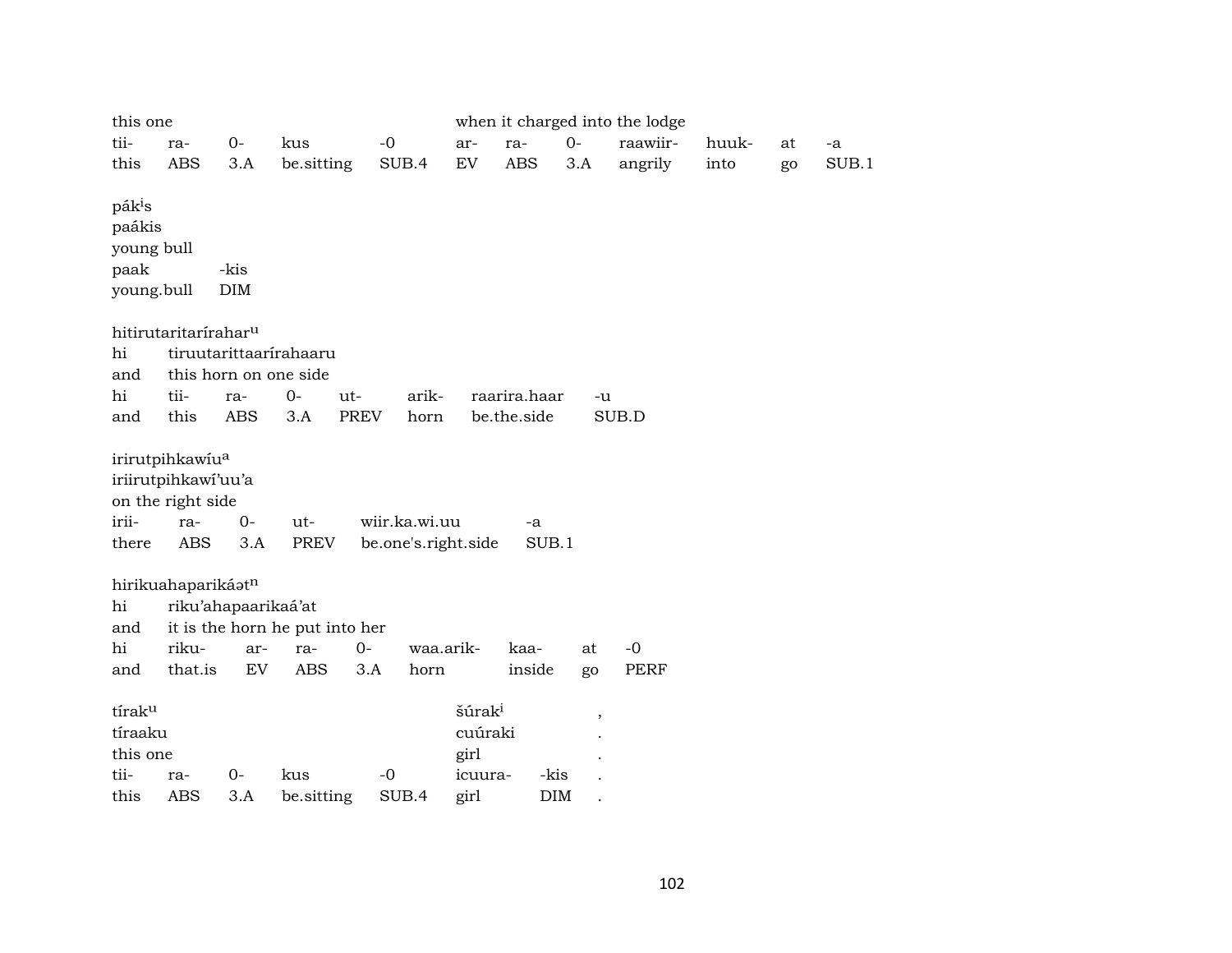| níkuwit <sup>i</sup> |                             |     |                |       |            |            |             | táwirus,   |           |             |                 |
|----------------------|-----------------------------|-----|----------------|-------|------------|------------|-------------|------------|-----------|-------------|-----------------|
| Ríkuwiti'            |                             |     |                |       |            |            |             |            | taáwirus  |             |                 |
|                      | She was the one             |     |                |       |            |            |             |            | the hoop  |             |                 |
| riku-                | wi-                         |     | ti-            | $0-$  | 0          | $-0$       |             |            | taawirus  |             |                 |
| that.is              | QUOT                        |     | IND.3A         | 3.A   | be         |            | <b>PERF</b> | hoop       |           |             |                 |
|                      | nətišukstətawiráhu          |     |                |       |            |            |             |            |           |             |                 |
|                      | raticukstattaawiraawu       |     |                |       |            |            |             |            |           |             |                 |
|                      | the one we used to roll     |     |                |       |            |            |             |            |           |             |                 |
| ra-                  | $t-$                        | ir- |                | $ut-$ |            | uks-       | rak-        |            |           | tawiraa.wuu | -hus            |
| ABS                  | 1.A                         |     | PREV.1/2A      | PREV  |            | <b>AOR</b> | $1/2$ .PL   |            | roll.IMPF |             | <b>IMPF.SUB</b> |
|                      | táwirusríkuwit <sup>i</sup> |     |                |       |            |            |             |            |           |             |                 |
|                      | Taáwirus                    |     | ríkuwiti'      |       |            |            |             |            |           |             |                 |
|                      | The hoop                    |     | it was the one |       |            |            |             |            |           |             |                 |
|                      | taawirus                    |     | riku-          | wi-   | ti-        |            | $0-$        | 0          |           | -0          |                 |
|                      | hoop                        |     | that.is        | QUOT  |            | IND.3A     | 3.A         |            | be        | PERF        |                 |
| šúraki               |                             |     |                |       |            |            |             |            |           |             |                 |
| cuúraki              |                             |     |                |       |            |            |             |            |           |             |                 |
| the girl             |                             |     |                |       |            |            |             |            |           |             |                 |
| icuura-              | -kis                        |     |                |       |            |            |             |            |           |             |                 |
| girl                 | <b>DIM</b>                  |     |                |       |            |            |             |            |           |             |                 |
|                      |                             |     |                |       |            |            |             |            |           |             |                 |
|                      | Tírapaštak <sup>u</sup>     |     |                |       |            |            |             |            |           |             |                 |
|                      | Tírapaactaku                |     |                |       |            |            |             |            |           |             |                 |
|                      | This vagina                 |     |                |       |            |            |             |            |           |             |                 |
| tii-                 | ra-                         | 0-  | paac-          |       | ta         |            | kus         |            | $-0$      |             |                 |
| this                 | <b>ABS</b>                  | 3.A | vagina         |       | be.hanging |            |             | be.sitting |           | SUB.4       |                 |
|                      | nikutuharáihku              |     |                |       |            |            |             |            |           | táwirus     |                 |
|                      | rikutuuhaará'ihku'          |     |                |       |            |            |             |            |           | taáwirus    |                 |
|                      | that is the one it means    |     |                |       |            |            |             |            |           | the hoop    |                 |
| riku-                | ti-                         |     | 0-             | ut-   |            | raa.ra'ihk |             | -:hus      |           | taawirus    |                 |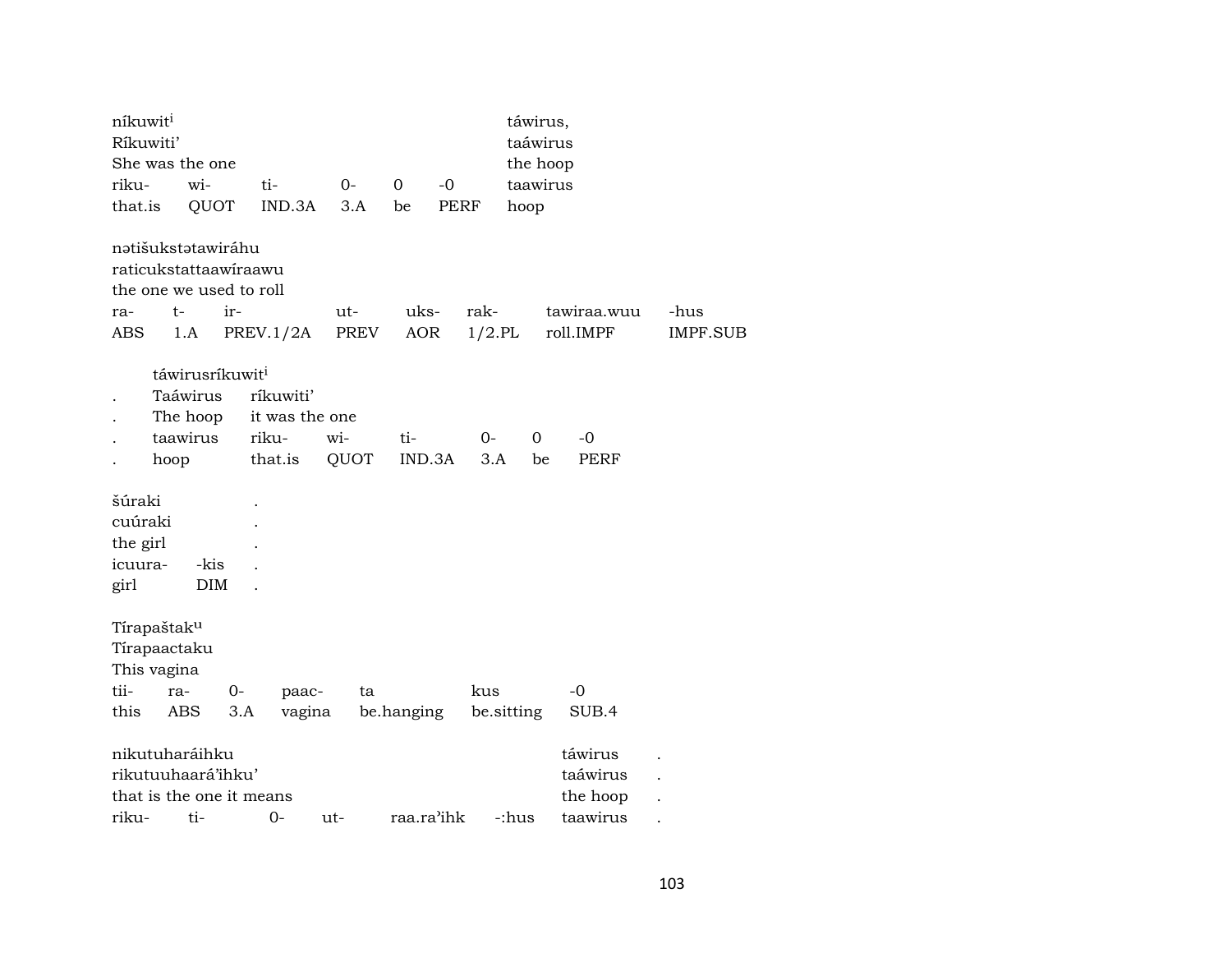| that.is                                                                                                                                                                                                                                                            |                                                           | IND.3A      | 3.A        | PREV                | mean |             | IMPF          |    | hoop  |  |                                    |  |  |
|--------------------------------------------------------------------------------------------------------------------------------------------------------------------------------------------------------------------------------------------------------------------|-----------------------------------------------------------|-------------|------------|---------------------|------|-------------|---------------|----|-------|--|------------------------------------|--|--|
| A<br>A<br>And<br>a<br>and                                                                                                                                                                                                                                          | tíras <sup>a</sup><br>tíraasa<br>this one<br>tii-<br>this | ra-<br>ABS  | 0-<br>3.A  | sa<br>be.lying      |      | -0<br>SUB.3 |               |    |       |  |                                    |  |  |
| irakítaw <sup>i</sup><br>irakítawi<br>ii-<br>that                                                                                                                                                                                                                  | that forked one<br>ra-<br>ABS                             | $0-$<br>3.A | kita       | be.a.branch         | -wi  | SUB.L       |               |    |       |  |                                    |  |  |
| nikuruharáihku<br>pák <sup>i</sup> s<br>rikuruuhaará'ihku'<br>paákis<br>the young bull<br>that is what it means<br>raa.ra'ihk<br>paak<br>riku-<br>$0-$<br>-:hus<br>-kis<br>ut-<br>ra-<br>that.is<br><b>PREV</b><br>young.bull<br>ABS<br>3.A<br>IMPF<br>DIM<br>mean |                                                           |             |            |                     |      |             |               |    |       |  |                                    |  |  |
| ahirarikát <sup>a</sup><br>Ahiirarikaáta<br>ar-<br>EV                                                                                                                                                                                                              | when it (the horn) hooked her<br>ra-<br>ABS               | $0-$<br>3.A | ir-<br>OBV | arik-<br>horn       | kaa- | inside      | at<br>go      | -a | SUB.1 |  | Úsku<br>Ásku<br>One<br>asku<br>one |  |  |
| tukskitáwuh <sup>u</sup><br>it forked out<br>ti-                                                                                                                                                                                                                   | tukskitáwuhu'<br>$0-$<br>IND.3A 3.A<br>hirikuahirarikáatn | uks-        | AOR        | kita<br>be.a.branch |      | wuh<br>put  | -:hus<br>IMPF |    |       |  |                                    |  |  |
|                                                                                                                                                                                                                                                                    |                                                           |             |            |                     |      |             |               |    |       |  |                                    |  |  |

 $\hbox{hi}$ riku'ahiirarikaá'at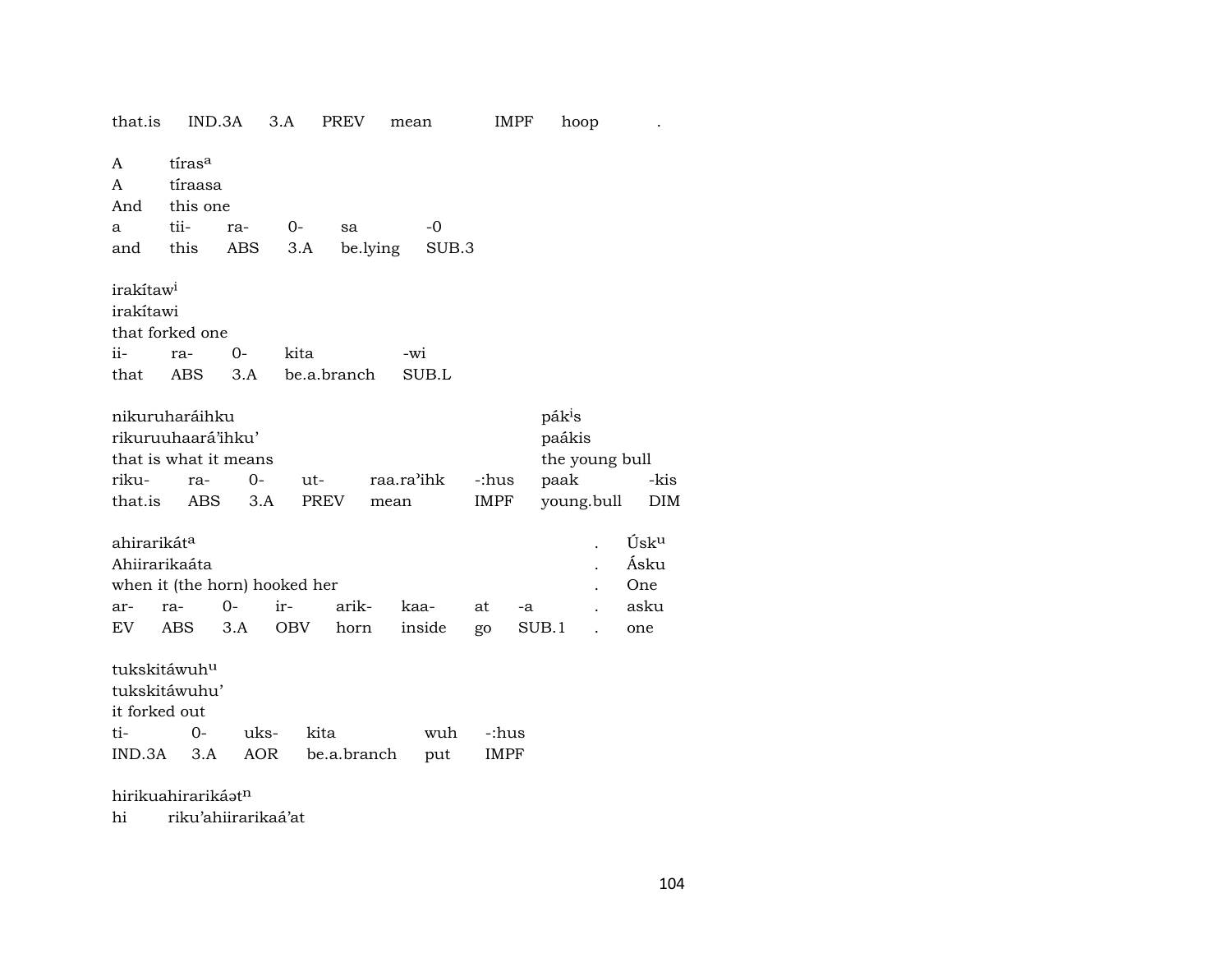| and              | that is the one (horn) that went into it                    |         |                        |      |            |        |             |             |             |                |
|------------------|-------------------------------------------------------------|---------|------------------------|------|------------|--------|-------------|-------------|-------------|----------------|
| hi               | riku-                                                       | ar-     | ra-                    | $0-$ | ir-        | arik-  | kaa-        | at          | $-0$        |                |
| and              | that.is                                                     | EV      | <b>ABS</b>             | 3.A  | <b>OBV</b> | horn   | inside      | go          | <b>PERF</b> |                |
|                  |                                                             |         |                        |      |            |        |             |             |             |                |
| $\bullet$        |                                                             |         |                        |      |            |        |             |             |             |                |
|                  |                                                             |         |                        |      |            |        |             |             |             |                |
|                  |                                                             |         |                        |      |            |        |             |             |             |                |
|                  |                                                             |         |                        |      |            |        |             |             |             |                |
|                  |                                                             |         |                        |      |            |        |             |             |             |                |
|                  |                                                             |         |                        |      |            |        |             |             |             |                |
| Náw <sup>a</sup> | wirikuwitira                                                |         |                        |      |            |        |             |             |             |                |
| Ráwa             | wirikuwitira'                                               |         |                        |      |            |        |             |             |             |                |
| <b>Now</b>       |                                                             |         | that is the way it was |      |            |        |             |             |             |                |
| rawa             | wii-                                                        | riku-   | wi-                    | ti-  |            | $0-$   | raa-        | 0<br>$-0$   |             |                |
| now              | now                                                         | that.is | QUOT                   |      | IND.3A     | 3.A    | way         | PERF<br>be  |             |                |
|                  | iwisirirahúra <sup>u</sup>                                  |         |                        |      |            |        |             |             |             |                |
|                  | iwisiriraahúra'u                                            |         |                        |      |            |        |             |             |             |                |
|                  | when they spoiled her                                       |         |                        |      |            |        |             |             |             |                |
| ii-              | wii-                                                        | $si-$   | ra-                    | 0-   | ir-        | raahur |             | ra'uk       | $-0$        |                |
| when             | when                                                        | DU      | ABS                    | 3.A  | PL.3A      |        | be.spoiled  | make        | SUB.3       |                |
|                  | wirakahúrahkahurahkawawárikstar <sup>i</sup> t <sup>n</sup> |         |                        |      |            |        |             |             |             |                |
|                  | wirakaahuraahkawaawárikstarit                               |         |                        |      |            |        |             |             |             |                |
|                  | when they were going to roam all over the earth             |         |                        |      |            |        |             |             |             |                |
| wii-             | ra-                                                         | $O -$   | kaa.huraar-            |      | ka-        | warik  | -waa        | -his        | -ta         | -rit           |
| when             | <b>ABS</b>                                                  | 3.A     | earth                  |      | in         | shoot  | <b>DIST</b> | <b>PERF</b> | <b>INT</b>  | <b>INT.SUB</b> |
|                  |                                                             |         |                        |      |            |        |             |             |             |                |
| ki̇̃tu           |                                                             | táraha  |                        |      |            |        |             |             |             |                |
| kítuu'u'         |                                                             | táraha' |                        |      |            |        |             |             |             |                |
| all              |                                                             |         | the buffalos           |      |            |        |             |             |             |                |
| kituu            | $-u'$                                                       | tarahaa |                        |      |            |        |             |             |             |                |
| all              | <b>NOM</b>                                                  | buffalo |                        |      |            |        |             |             |             |                |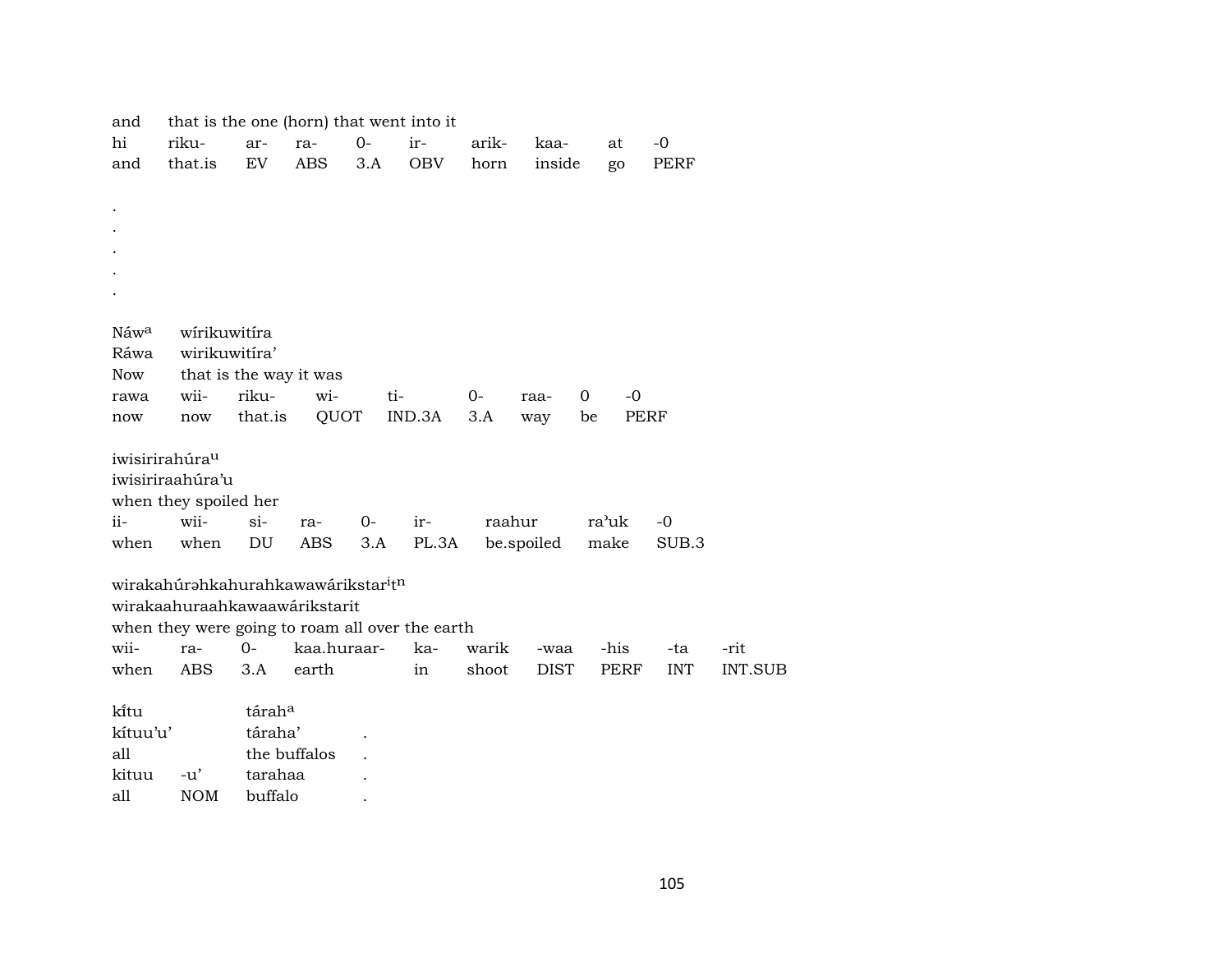|            | nikuwituhá <sup>a</sup>        |       |        |                                     |               |       |      |       | škírihk    |               |       |             |
|------------|--------------------------------|-------|--------|-------------------------------------|---------------|-------|------|-------|------------|---------------|-------|-------------|
|            | Rikuwituuhá'a                  |       |        |                                     |               |       |      |       | Ckírihki   |               |       |             |
|            | That was what he did           |       |        |                                     |               |       |      |       | Coyote     |               |       |             |
| riku-      | wi-                            |       | ti-    |                                     | $0-$          | ut-   | raar | $-2$  | ickirir-   | -kis          |       |             |
| that.is    | QUOT                           |       | IND.3A |                                     | 3.A           | PREV  | do   | EX    | wolf       | DIM           |       |             |
|            |                                |       |        |                                     |               |       |      |       |            |               |       |             |
| $\cdot$    |                                |       |        |                                     |               |       |      |       |            |               |       |             |
| $\cdot$    |                                |       |        |                                     |               |       |      |       |            |               |       |             |
|            |                                |       |        |                                     |               |       |      |       |            |               |       |             |
|            |                                |       |        |                                     |               |       |      |       |            |               |       |             |
|            |                                |       |        |                                     |               |       |      |       |            |               |       |             |
|            |                                |       |        |                                     |               |       |      |       |            |               |       |             |
| Náwa       |                                |       |        |                                     |               |       |      |       |            |               |       |             |
| Ráwa       |                                |       |        |                                     |               |       |      |       |            |               |       |             |
| <b>Now</b> | $\overline{\phantom{a}}$       |       |        |                                     |               |       |      |       |            |               |       |             |
| rawa       | $\overline{\phantom{a}}$       |       |        |                                     |               |       |      |       |            |               |       |             |
| now        | $\overline{ }$                 |       |        |                                     |               |       |      |       |            |               |       |             |
|            | hiirirusiahirikitáwiru         |       |        |                                     |               |       |      |       |            |               |       |             |
| hi         | iriruusi'ahiriikitáwiru'       |       |        |                                     |               |       |      |       |            |               |       |             |
| and        | thereupon they made him leader |       |        |                                     |               |       |      |       |            |               |       |             |
| hi         | irii-                          | ruu-  |        | $si-$                               | ar-           | ra-   | $0-$ | ir-   | $i-$       | kita.wi       | ra'uk | $-0$        |
| and        | there                          | then  |        | $\mathop{\rm DU}\nolimits$          | EV            | ABS   | 3.A  | PL.3A | <b>SEQ</b> | be.the.leader | make  | <b>PERF</b> |
|            |                                |       |        |                                     |               |       |      |       |            |               |       |             |
| tiráwihatn |                                |       |        |                                     |               |       |      |       |            |               |       |             |
| tiráwihat  |                                |       |        |                                     |               |       |      |       |            |               |       |             |
| these      |                                |       |        |                                     |               |       |      |       |            |               |       |             |
| tii-       | ra-                            | $O -$ |        | wi.hak                              |               | $-0$  |      |       |            |               |       |             |
| this       | ABS                            | 3.A   |        |                                     | be.sitting.PL | SUB.4 |      |       |            |               |       |             |
|            |                                |       |        |                                     |               |       |      |       |            |               |       |             |
|            | pitakáwahar <sup>u</sup>       |       |        |                                     |               | A     |      |       |            |               |       |             |
|            | Piitakáwahaaru'                |       |        |                                     |               | A     |      |       |            |               |       |             |
| Lucky Man  |                                |       |        |                                     |               | And   |      |       |            |               |       |             |
| wiita      | kawahaar                       |       |        | $-u$ <sup><math>\prime</math></sup> |               | a     |      |       |            |               |       |             |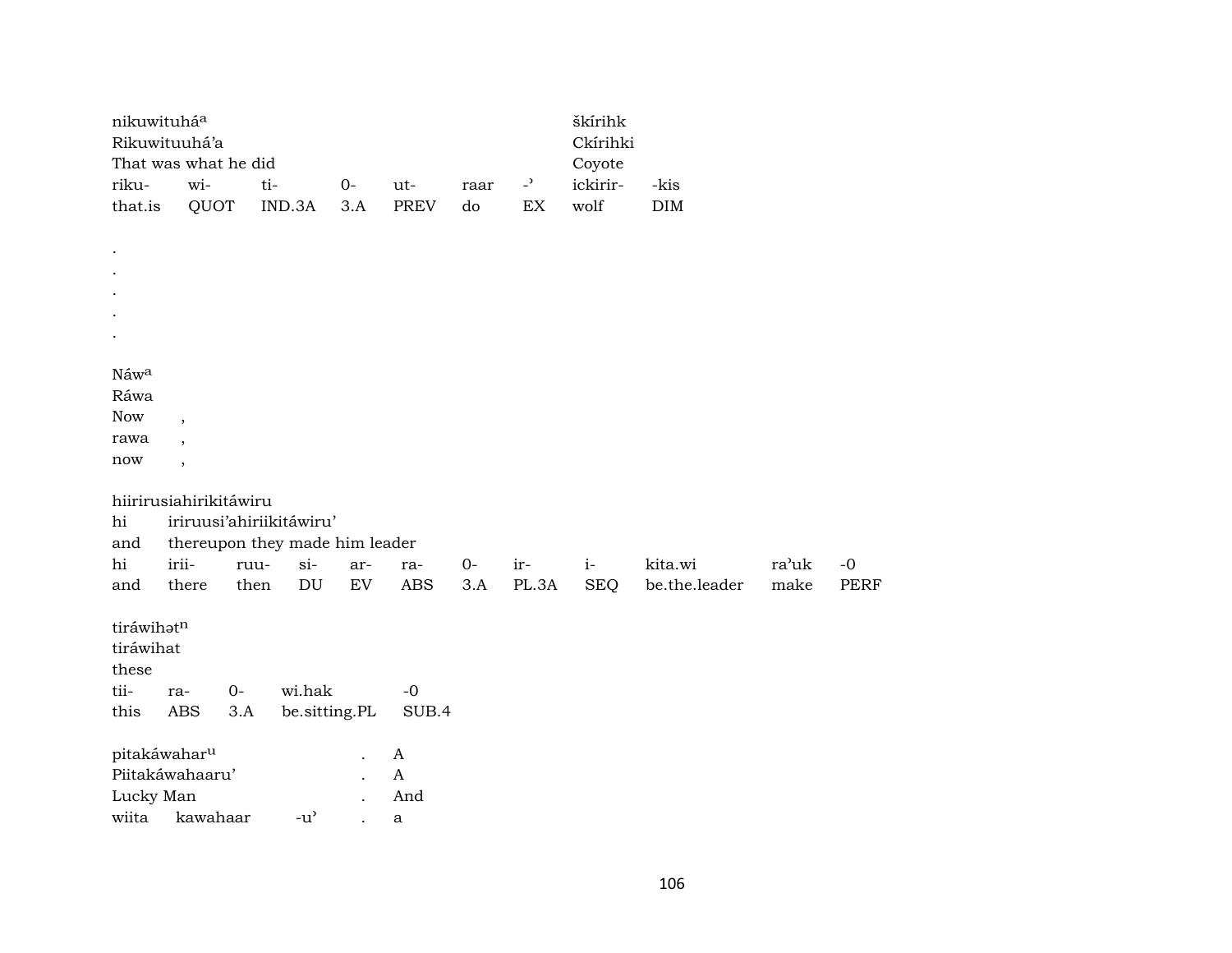man be.fortunate NOM . and

| aháwiš <sup>a</sup><br>ahaáwica'<br>he arrived |                       |                   |                          |                                        |                                            |                    |              |                          |             |
|------------------------------------------------|-----------------------|-------------------|--------------------------|----------------------------------------|--------------------------------------------|--------------------|--------------|--------------------------|-------------|
| ar-                                            | ra-                   | $0-$              | a-                       | wic.a                                  |                                            | $-0$               |              |                          |             |
| EV                                             | ABS                   | 3.A               | PREV.3A                  | arrive                                 |                                            | PERF               |              |                          |             |
| ahawáku                                        |                       |                   |                          |                                        | $\, ,$                                     | $\mathcal{C}$      | Náwa         | $\overline{\phantom{a}}$ |             |
| Ahawáku'                                       |                       |                   |                          |                                        |                                            | $\epsilon\epsilon$ | Ráwa         |                          |             |
| He said                                        |                       |                   |                          |                                        |                                            | "                  | <b>Now</b>   | $\overline{\phantom{a}}$ |             |
| ar-                                            | ra-                   | $0-$              | waka'u                   | $-0$                                   | $\overline{\phantom{a}}$                   | н                  | rawa         | $\overline{\phantom{a}}$ |             |
| EV                                             | <b>ABS</b>            | 3.A               | say                      | PERF                                   | $\overline{\phantom{a}}$                   | Н                  | now          | $\overline{\phantom{a}}$ |             |
| atípatn<br>atípat                              | grandfather           |                   | $\overline{\phantom{a}}$ | náw <sup>a</sup><br>Ráwa<br><b>Now</b> |                                            | atípatn<br>atípat  | grandfather, |                          |             |
| ati-                                           |                       | paak              |                          | rawa                                   | $\overline{ }$<br>$\overline{\phantom{a}}$ | ati-               |              | paak                     |             |
| 1.POSS                                         |                       | grandfather       |                          | now                                    |                                            | 1.POSS             |              |                          | grandfather |
| iriwitúrahi<br>it is good                      | iriwitúraahi          |                   |                          |                                        |                                            |                    |              |                          |             |
| irii-                                          | wi-                   | ti-               | $0-$                     | uur-                                   |                                            | raa-               | hiir         |                          | $-0$        |
| that                                           | QUOT                  |                   | IND.3A                   | 3.A<br>PREV                            |                                            | way                | be.good      |                          | PERF        |
| sístu<br>again                                 | sistutiwisiratutiritn | tiwisiratuutiírit | that we now see her      |                                        |                                            |                    |              |                          |             |
| sistu                                          | tii-                  | wii-              | si-                      | ra-                                    | t-                                         | ut-                |              | iirik                    | $-0$        |
| again                                          | this                  | now               | DU                       | <b>ABS</b>                             | 1.A                                        | <b>PREV</b>        |              | see                      | SUB.4       |
| itáh <sup>i</sup><br>itaáhi'                   |                       |                   |                          |                                        | Náwa<br>Ráwa                               | ,                  | hi<br>hi     |                          |             |
|                                                |                       |                   |                          |                                        |                                            |                    |              |                          |             |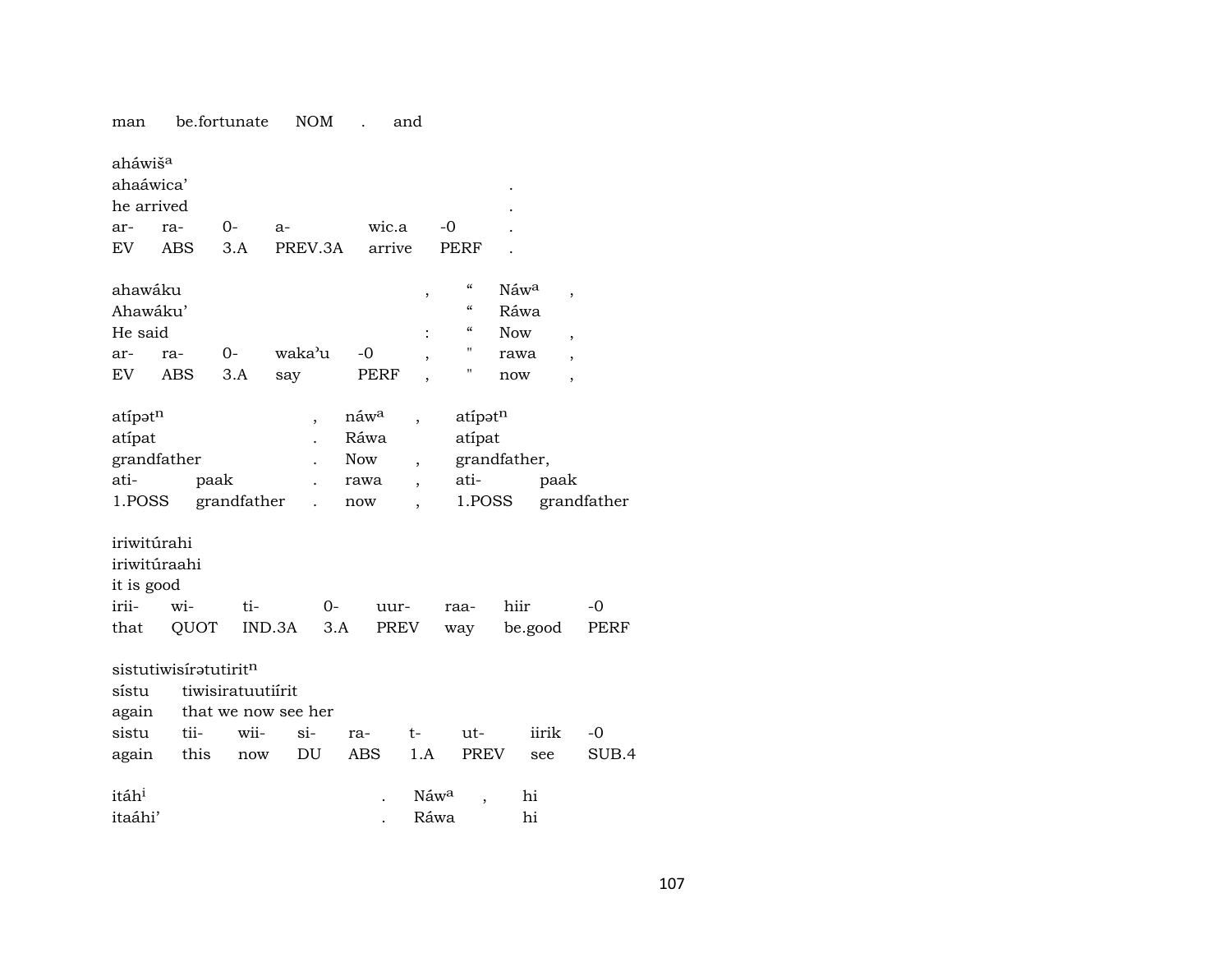| our sister                  |                                |             |                  |                | Now         | $\overline{\phantom{a}}$ | and         | $\overline{\phantom{a}}$ |       |                          |                          |    |       |
|-----------------------------|--------------------------------|-------------|------------------|----------------|-------------|--------------------------|-------------|--------------------------|-------|--------------------------|--------------------------|----|-------|
| $i-$                        |                                | -taat-      | -ri <sup>3</sup> |                | rawa        | $\overline{\phantom{a}}$ | $\hbox{hi}$ | $\overline{ }$           |       |                          |                          |    |       |
| 3.POSS.A                    |                                | sister      | 3.POSS.B         |                | now         |                          | and         | $\overline{\phantom{a}}$ |       |                          |                          |    |       |
| atípatn                     |                                |             |                  |                |             |                          |             |                          |       |                          |                          |    |       |
| atípat                      |                                |             |                  |                |             |                          |             |                          |       |                          |                          |    |       |
| grandfather                 |                                |             | $\, ,$           |                |             |                          |             |                          |       |                          |                          |    |       |
| ati-                        | paak                           |             | $\cdot$          |                |             |                          |             |                          |       |                          |                          |    |       |
| 1.POSS                      |                                | grandfather |                  |                |             |                          |             |                          |       |                          |                          |    |       |
| wiriskítawi                 |                                |             |                  |                |             | $\overline{\phantom{a}}$ | nawaháa     |                          |       |                          |                          |    |       |
| wiriskítawi'                |                                |             |                  |                |             |                          | Ráwa        |                          | haá'a |                          |                          |    |       |
|                             | you are leader                 |             |                  |                |             |                          | <b>Now</b>  | see                      |       | Ţ                        |                          |    |       |
| wii-                        | rii-                           | $S-$        | kita.wi          |                | $-0$        |                          | rawa        |                          | haa'a | $\overline{\phantom{a}}$ |                          |    |       |
| now                         | <b>ASSR</b>                    | 2.A         | be.the.leader    |                | <b>PERF</b> |                          | now         | see                      |       | $\overline{\phantom{a}}$ |                          |    |       |
| hawirisiríit <sup>n</sup> , |                                |             |                  |                |             |                          |             |                          |       |                          |                          |    |       |
|                             | haawiriisirií'it               |             |                  |                |             |                          |             |                          |       |                          |                          |    |       |
|                             | now you have it                |             |                  |                |             |                          |             |                          |       |                          |                          |    |       |
| haa-                        | wii-                           | rii-        | $S-$             | ir-            |             | ri-                      |             | ut-                      |       | $\mathbf 0$              | $\overline{\phantom{a}}$ |    |       |
| here                        | now                            | ASSR        | 2.A              | POSS.1/2A      |             |                          | PHYS.POSS   | <b>PREV</b>              |       | be                       | EX                       |    |       |
|                             | irikuhásiškarakut <sup>a</sup> |             |                  |                |             |                          |             |                          |       |                          |                          |    |       |
|                             | iriikuuhásicka'                |             |                  |                |             |                          | rakuúta     |                          |       |                          |                          |    |       |
|                             | whatever it is that you want   |             |                  |                |             |                          | to be       |                          |       |                          |                          |    |       |
| irii-                       | kuur-                          | ra-         | $S-$             | wicka          | $-0$        |                          | ra-         | $0-$                     | ku-   |                          | $ut -$                   | 0  | -a    |
| what                        | <b>DUB</b>                     | <b>ABS</b>  | 2.A              | want           | <b>PERF</b> |                          | INF.A       | 3.A                      | INF.B |                          | <b>PREV</b>              | be | SUB.1 |
|                             | tirutasawáh^tn                 |             |                  |                |             |                          |             | táraha                   |       |                          | $\pmb{\mathsf{H}}$       |    |       |
|                             | tiruutásawaahat                |             |                  |                |             |                          |             | táraha'                  |       |                          | $\pmb{\mathsf{H}}$       |    |       |
|                             | these lying all around         |             |                  |                |             |                          |             | buffalos                 |       |                          | $\pmb{\mathsf{H}}$       |    |       |
| tii-                        | ra-                            | $O -$       | ut-              | as.a.waa.hak   |             | $-0$                     |             | tarahaa                  |       |                          | $\bar{\mathbf{H}}$       |    |       |
| this                        | <b>ABS</b>                     | 3.A         | <b>PREV</b>      | sit.all.around |             |                          | SUB.4       | buffalo                  |       |                          | $\pmb{\mathsf{H}}$       |    |       |